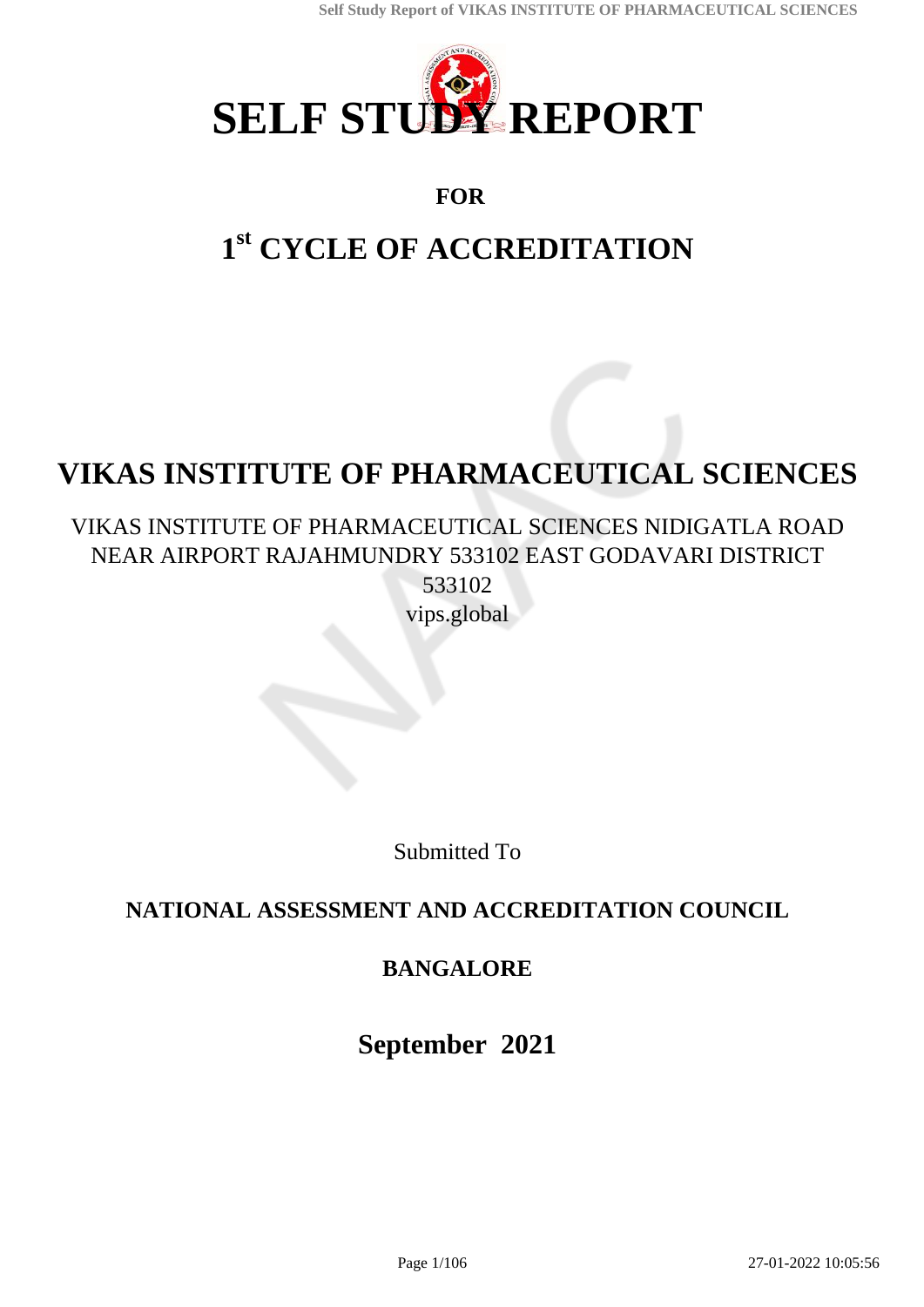## **1. EXECUTIVE SUMMARY**

## **1.1 INTRODUCTION**

Vikas Institute of Pharmaceutical Sciences is located at Nidigatla Road, near airport, Rajahmundry, a historical place in East Godavari District of Andhra Pradesh State. The institution was established in the year 2008 by group of social workers and philanthropists through registered society 'Professional Academy of Education and Research. The main aim of starting the college is to provide top class infrastructure with state of art facilities to rural area and to provide quality education in Pharmacy with more focus towards job oriented training in Pharmacy. The College is affiliated to prestigious Andhra University and all the programmes were approved by Pharmacy council of India, New Delhi and All India Council for Technical Education, New Delhi. The institution and society offers various scholarships to poor and needy persons and so far more than 100 students got benefitted. VIPS has been positioned today as one of the premier institute imparting B.Pharm, M.Pharm (4 Specializations), Pharm.D, Pharm D (Post Bac), B.Pharm (Practice) Programs. As institution strong believes in 'Team Play', it focusses on collaboration instead of competition resulting in National/International MoUs to foster teaching-learning, research through faculty/student exchange, consultancy, training programs, etc.

VIPS, a renowned place of learning over the last 13 years as it has the pride of producing several luminaries in different disciplines. The pristine surroundings of the college stag the most conductive atmosphere that reminds ancient gurukulas. The State of the art infrastructure,well equipped laboratories, digitalized library facilities are one of the essential amenities for perfect academic pursuit. VIPS is a wider array of both National and International Students having a niche in such a diverse atmosphere. VIPS is taking possession of building with an area of 2.5 acres with prespective of Birds eye-view located in Nidigatla road, a stone throw from Airport, Madhurapudi.VIPS is one of the best amongst the many successful institutions offering Pharmacy programmes & has a reputation for pioneering in pursuit of academic excellence. The institution has achieved laurels worthy of creators and it is continuously striving to be centre of Excellence in Pharmacy education, Research, and practice services at the national and international level.

#### **Vision**

To be an outstanding institute of excellence ever in pursuit of newer horizons and to provide assured quality education and training that helps transformation of self- reliant individuals and society.

#### **Mission**

To meet the needs of Society at large locally, nationally and internationally and providing necessary knowledge and skills to commence practicing competently in a variety of settings including Community, Hospital, clinical pharmacy and Pharmaceutical Industry.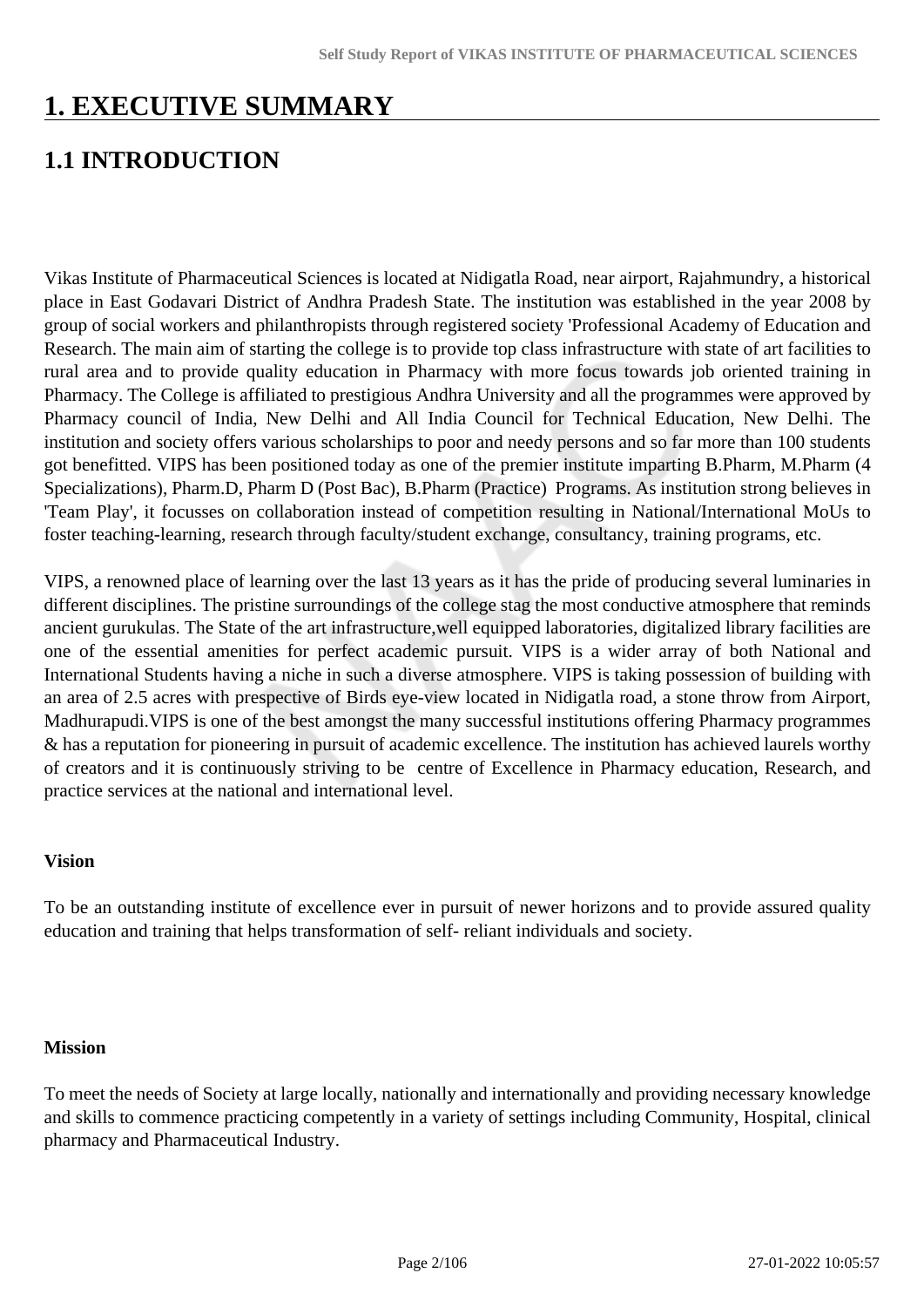## **1.2 Strength, Weakness, Opportunity and Challenges(SWOC)**

#### **Institutional Strength**

Nourishment to students with exclusive personality development programmes every year and also industrial awareness through Industrial training programmes

from reputed Pharmaceutical companies.

- Different facets of Students from National and International arenas which provides unity in diversity.
- Sophisticated infra-structure/ facilities for teaching learning and recreational activities.
- Adequate research amenities to foster and explore the students for various investigations along with digitalized library attached journals.
- Diligent efforts of the management to have vast-experienced professors with Ph.D, PDF and many research scholars awaiting Ph.D.
- MOU with Govt Hospital and other corporate hospitals for Internship training programme and also with many pharmaceutical industries for the placement conclave.
- Robust interaction with the people in rural areas around the institution of the college for their development through five adoptive villages in the name of Unnat Bharath Abhiyan (UBA) with an initial rising fund. It is also prestigious to be one among the six selected institutes in 300+institutions from the East Godavari Region.
- Secured 4 Star rating in Institutive Innovation Council (IIC) under MHRD Department for the year 2019-2020.
- Faculty selected as Innovation Ambassador of IIC, Ministry of Education's Innovation Cell.
- Active participation in Atal Rankings ARIIA 2020, NIRF, NITTT-Mentor, NISP.
- Preliminary clearance of AICTE Viswakarma Chatra Awards.
- Owns an electrifying spacious residential campus for girls and boys with attached gym and other facilities like cafeteria etc.
- Planning for Start-ups and Incubation Centre for the conduct of enumerate research activities.
- Elegant & hygienic Disinfectant chamber was introduced in order to sterilise the people in this COVID pandemic.
- Prioritising the safety and hygienic parameters VIPS provides Sanitary Napkin Vending Machine *Femmina* from Nature care solutions in Girls common room to facilitate menstrual emergencies.
- Patented and non-patented publications are added advantages.
- Strong and Powerful Alumni grievance redressal system, Student-Mentorship programme , Counselling & Guidance facilities, Committee for SC& ST, Anti Ragging Committee.
- VIPS holds compact and elegant Animal house approved by CPCSEA and also acquires CPCSEA Nominee.

#### **Institutional Weakness**

- Procuring Research grants from Government funding agencies is difficult as it is a private institution.
- Lacking Residential Campus for Staff.
- Deprived of regular income due to irregular disbursement of Scholarships from State Government.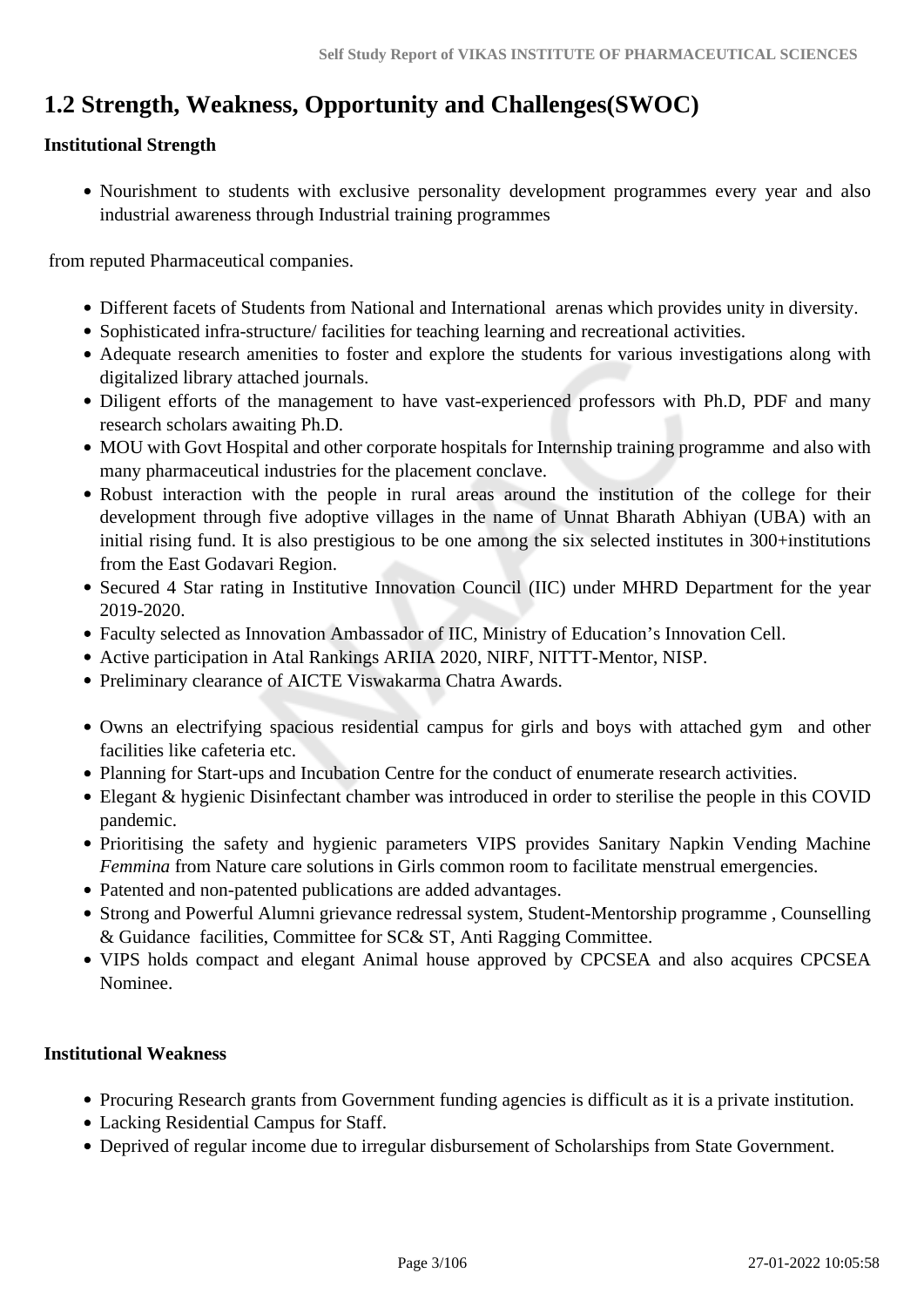#### **Institutional Opportunity**

- In collaboration with pharmaceutical industry confronting for thurst areas in research.
- Recreating global impact on society through higher education and research innovative strategies.
- Contributing National and International niche to students and staff through bigger platforms in Pharma field.
- Accessible initiatives to expertise in relevant filed for the development of Nation and Society.
- In association with Government of India "Go India" initiatives paves way for various platforms in educational sector for undergraduates and others to interact with modern India.
- Deliberate MOU's to sustain research outcomes with foreign universities.

#### **Institutional Challenge**

- Acquiring grants through various research funding bodies.
- Getting meritorious students from the rural areas.
- Adapting to latest technological and digital changes in higher education and research.
- Nurturing the faculty for International workshops and conferences.
- Focusing in Innovative areas for the trends in drug development.
- Securing a high yield of pass percentage along with ranks availing stipend in All India competitive exams like GPAT, NIPER, CSIR etc.

## **1.3 CRITERIA WISE SUMMARY**

#### **Curricular Aspects**

Vikas Institute of Pharmaceutical Sciences has adopted a curriculum based design in all the spheres from the affiliating Andhra University, AICTE and the Pharmacy Council of India. The magnitude of the syllabus coverage and the number of internal exams as well as its importance to the final end exams are clearly demarcated in the form of Academic Calendar. Not only about the curricular activities but also the co-curricular activities including presentations Oral, Poster, Quiz etc are also closely monitored by each and every department. The Principal along with the Director organises periodical meetings with departmental heads about the current academic year's plans and strategies to deliver value based education and to get differentiated with novel approaches from other institutions . Course-wise timetables, lesson plans, Course files and lab manuals are prepared and adapted as per the institutions and guidelines of PCI and Andhra University. Imbibing cutting edge developments in Pharmacy sector with simulation of experiments using softwares like Ex-Pharm, Micro Medex, Clinirex,Vmedulife,Teach global etc paves way for effective delivery of the academic pursuit . Besides all the curricular aspects there are too many initiatives in co-curricular and extra curricular activities such as Personality Development Programmes, Various workshops, Guest Lectures, Seminars at National and International Level, Rallies, Medical Camps in rural areas , Industrial training programmes, COVID testing centres as well as Isolation Centre in association with government of Andhra Pradesh.

 When comes to Sociological and Critical constructivism institute has developed various insights like Committee for SC& ST, Anti-ragging committees. NSS plays a pivotal role in Environment and sustainability by Plantation of trees, organising blood donation camps .Women Empowerment activities were conducted through Institutive's Innovative Council (IIC) etc. So far Institute has witnessed many consecutive years of Graduation Ceremonies with the successful completion of Pharm.D.,Pharm.D(P.B).,B.Pharm and PG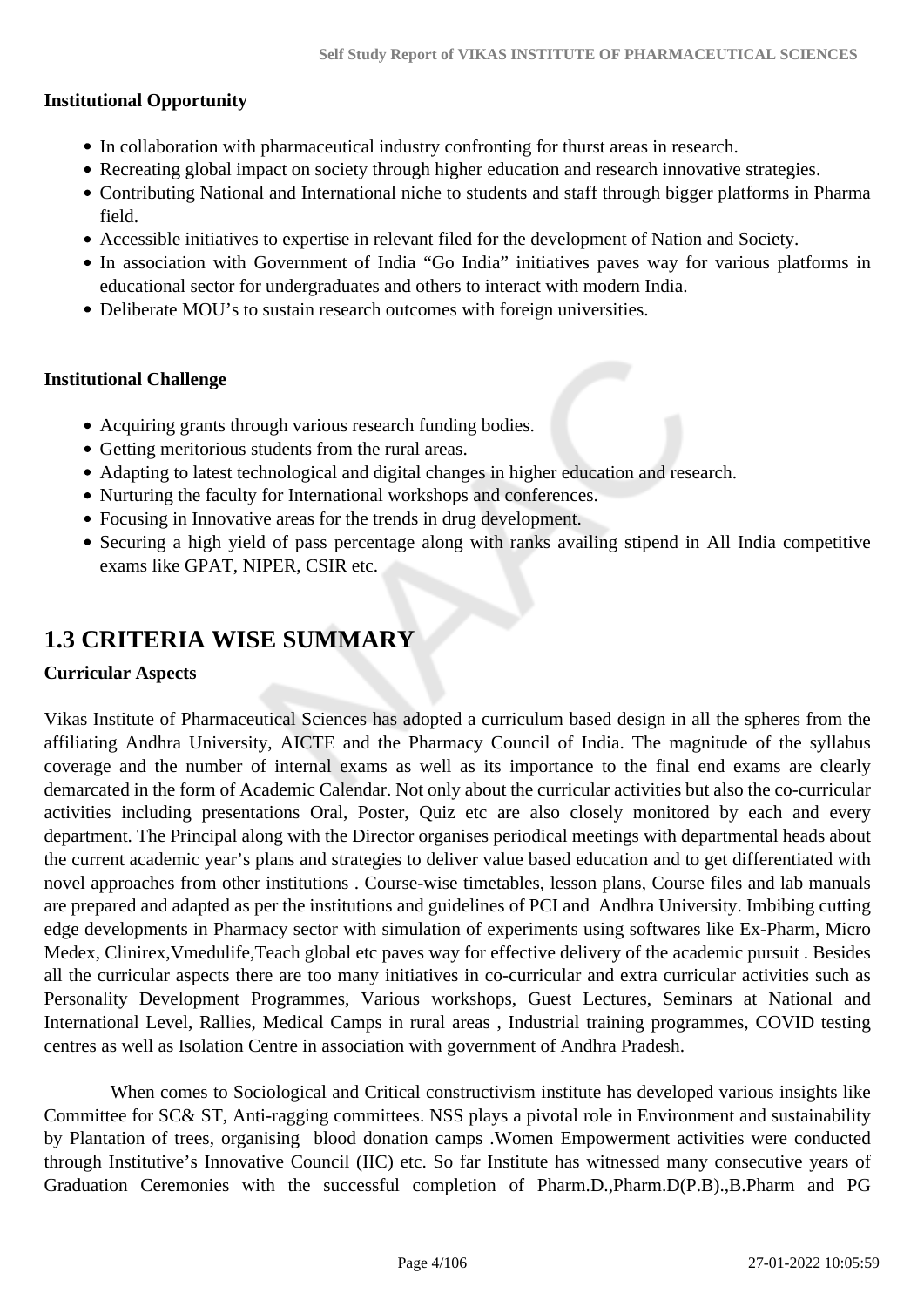#### Programmes.

#### **Teaching-learning and Evaluation**

Employing different methodologies in Teaching platform such as Chalk and Talk, Video presentation, Group discussion, Power Point Presentation, Seminars etc provides captivating and detailed mode of explanation to each and every student for the wide dissemination of knowledge . After the completion of admission process which is very lucid and transparent institute formulates an Orientation programme to the fresher's by briefing up the essence of the Institute about its milestones, expertised staff, regular curriculum design, adopted policies, schematic evaluation, Anti-ragging policies etc. The institution moulds and nourishes the students to strive for their goals in a productive manner. Student-Mentorship programme was inculcated to guide, counsel the students for both extremities inorder to achieve a high yield of percentage and also to get passed on the other side. Mentor analyses the student to fulfil their requirements in learning needs for the better progress. Through learning Management System (LMS) from the Vmedulife Software via e-learning helps the Students as a virtual hub to make train and gain knowledge accessible even in remote areas in COVID Pandemic .Programmed evaluation schedule was planned and followed by the institution as per the instructions laid down by the affiliating Andhra University and the PCI. The overall structured frame work for conducting Internal exams along with regular assignments, attendance, academic activities, Student-teacher interactions are purely under the instructions of PCI and the affiliating university. Faculty are fostered to give their best outcomes for the benefit of student in teaching learning processes.

#### **Research, Innovations and Extension**

The institution is provided with R & D cell to discuss and correlate various draining issues in demand for getting probable reasons or solutions in the filed of pharmaceutical research. In collaboration with pharmaceutical industry institution is thriving to know the burning issues in the need of drug development in various disciples of pharma sector such as adverse drug reactions monitoring for drugs under clinical trails. As the institution is embellished with eminent professors who have vast research experience brought research grants and also patents for the drug design and university development. Even, the presence of many research scholars pursuing Ph.D in notable universities is an added advantage to bring out different projects for the undergraduate and post-graduate students.

 Because of the esteemed efforts there are fund raising ongoing projects in research and development like N-PDF project and Seminar grant from SERB. However, there are more than 100 research articles got published in peer-reviewed UGC approved journals.

 Research Advisory Board has been framed to monitor the progress of the ongoing project works along with proposals for acceptance. Intradepartmental and Interdepartmental research activities are organised for the validation of approval of research projects.

Institution uplifts staff abilities in authoring books, publications, consultancy and training programs. There is publication of many books from various department HOD's like Pharmaceutics & Pharmaceutical Analysis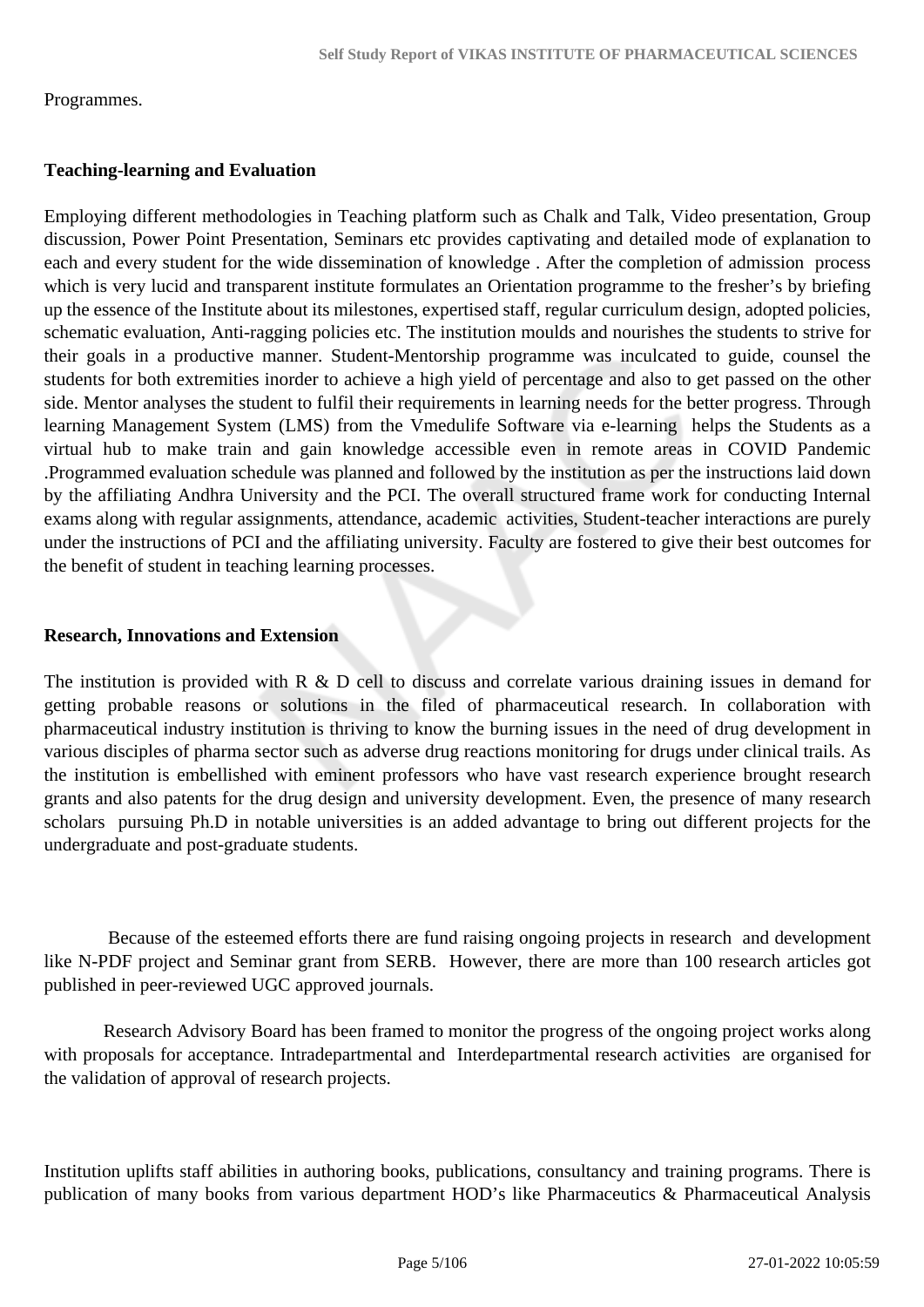which provides an easy understanding to the relevant subject. Profuse MOU;s with eminent Industries and Hospitals allows students to come in with new ideas in exchange of knowledge during Internship programs. Travel grant is given to the faculty member for attending National and International Conferences from the institution.

#### **Infrastructure and Learning Resources**

Vikas Institute of Pharmaceutical Sciences stretched out across more than 6000 sq.mt of build up area nestled in around 2.5 acres of land possession. A huge playground with an open auditorium is the pre-requistite of the institution to play games like Cricket, Volley ball, Badminton etc. The campus encompasses residential hostel for both girls and boys with an electrifying gym and other basic facilities. The pristine environment around the building and premises of the Institution spreads a wider niche for the students in their academic endeavour. The institution sprawled a massive cafeteria with buffet tables and hygienic food and environment.

 The institute has sophisticated infrastructure to gratify the needs of the day to day activities and also to maintain safety and security aspects round the clock. The campus is also equipped with Generator room, Auditorium, Animal House, Machine room,Central instrumentation room etc. College also has a centralized library with more than 2000 titles, more than7000volumes of books and a digitalized library with access to many of the research journals. It can accommodate more than 200 students at a stretch. Each and every department is fully furnished with excellent laboratories with required machinery, equipments, chemicals as per the regular curriculum design. Digitalised classrooms with ICT & LCD technology to conduct the lectures in a smooth understanding way. A Drug Information Centre (DIC), Drug museum are provided in the college with the patient information files and other related data pertaining to drugs. Wifi free campus is made available at the institution along with 30 computers enabled for programming in Language lab. Campus is under continuous surveillance of CCTV and fire safety measures. College acquired a hygienic and elegant Disinfectant chamber that sterilizes the students and staff everyday in this COVID pandemic. Institution received Sanitary Certificate by fulfilling all the requirements and norms from PHC Dosakayallapalli. Medicinal garden with number of variety of medicinal plants along with their significance have planted in the institute.

#### **Student Support and Progression**

VIPS offers numerous services to assist students in availing scholarships for their academic pursuit. Various services are offered by VIPS towards student support and progression such as Mentor-Mentee Support System for the advises in academics, Scholarships, R & D, Placement conclave, Examinations, Extra-curricular activities etc. Besides this, VIPS is committed to ensure equal opportunities for the disabled also which is an integral part of diversity and also created an inclusive and equitable educational environment. Institution is always ready to support and assist students who are navigating through the challenging times in extraordinary situations in hampering academic stream. During COVID-19 pandemic period institution extended its support to the students in the best possible way with empathetic structured things such as notify instructors of an absence , how to withdraw from classes with COVID, Academic flexibility, Online classes, Online Internal assessment, usage of digital platform etc. During this COVID challenging times the foreign students are being assisted by the staff of our institute for navigating immigration but also with other queries and concerns about student well being and adjustment.

As per the guidelines of Andhra University and PCI the examinations are carried out in both theory and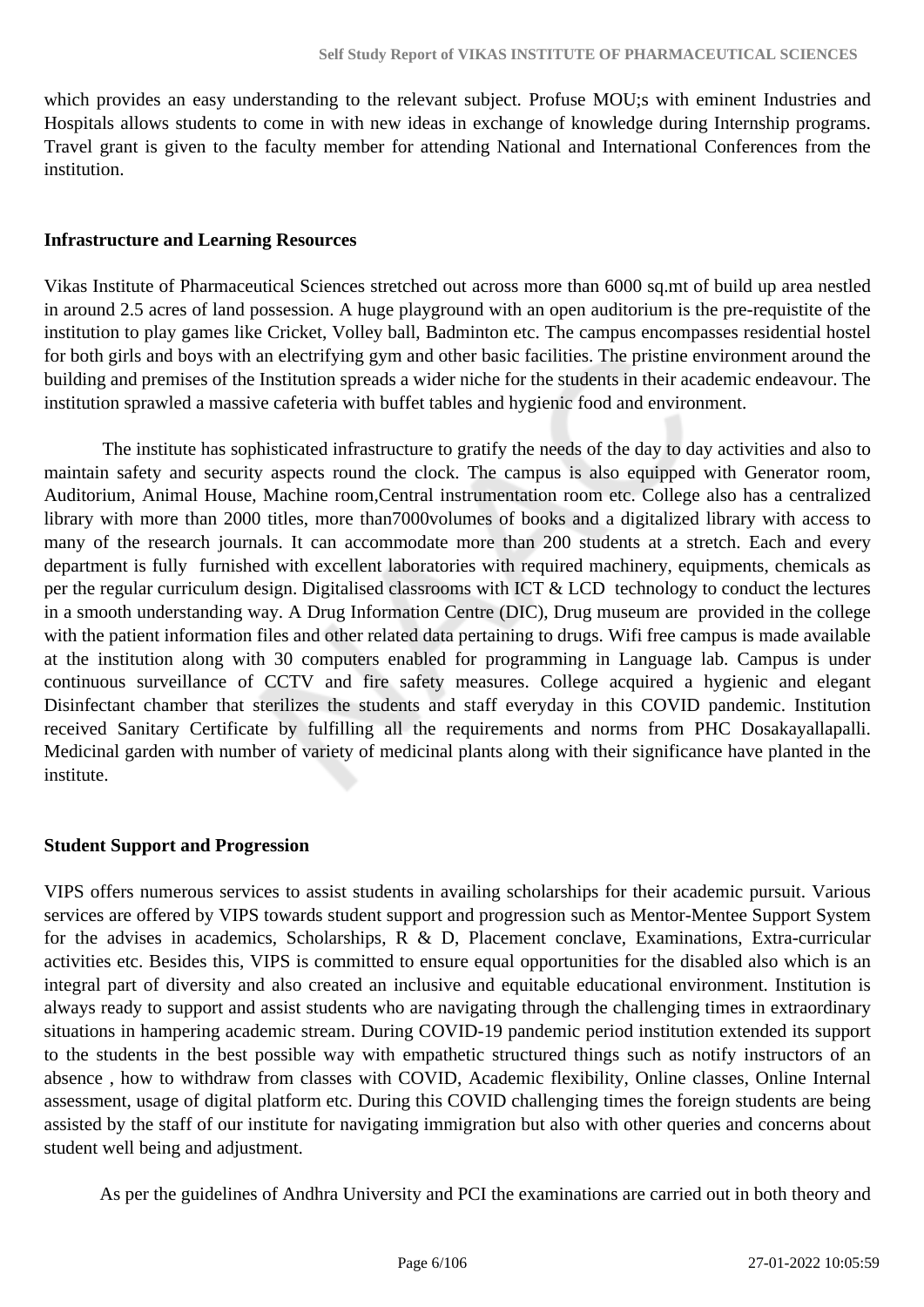practical aspects for all the courses like B.Pharm., Pharm.D., Pharm.D (PB) and M.Pharm with varying disciples. A structured pattern is followed where the detailed academic calendar is given at earliest inorder to make aware of student about their academic curriculum.

 A proactive, systemic mentoring system is ensured in overall development of the students that includes personal, professional and career development. An effective mentoring relationship is inculcated between the mentor and mentee by mutual respect, trust, understanding and empathy.

Various Scholarship facilities are available for students at the institution under various schemes depending upon merit as well as category. The nodal officer assists the students in availing scholarships from the government. Scholarship facilities are not only available to the economically backward/weaker sections including SC/ST but also for the meritorious students includes National Scholarship portal (NSP)-Minority, NSP-AICTE 'pragati' and 'saksham' NSP Central Sector Scheme (MHRD), IPA-Ramanbhai Patel Scholarship and PACE Society Scholarship for poor and needy.

#### **Governance, Leadership and Management**

 Institute Vision and Mission are clearly propounded and it abides to the commitment and dedication towards the growth of the college. The governing body following the hierarchy has constituted with the Management to Principal and College committees as per the guidelines of AICTE, PCI and AU . Institution adheres to the Review mechanisms by conducting departmental meetings from the Head's of the departments in various academic resources .VIPS has constituted various committees as per the regulations and norms of regulatory agencies.

#### **1) Board of Governance (BoG):**

The Management constitute Board of Governors consists of EC members of the registered society and academic advisory board members, invitees if required.

**2) Academic Advisory Body (AAB):**. AAB approves the suggestions given by Faculty members in improving the quality of education and other activities by meeting quarterly.

**3) Anti-Ragging Committee:**. To curb ragging effectively anti-ragging committee is formed.

#### **4) Grievances redressal committee for Students:**

 College provides proper mechanism for redressal of their grievances in a transparent way. Complaints dropped in the 'Suggestion Box' by students and parents are redressed.

**5) Committee for SC/ST:**. The SC/ST/OBC cells of VIPS was established in the year 2018 with the purpose to empower the SC/ST/OBC students in the college. The college takes a special interest in facilitating financial support to students belonging to these communities from Government agencies and other sources.

**6) Internal Complaint Committee (ICC):**ICC works to ensure sexual harassment-free environment for girl students and other areas.

#### **7) Internal Quality Assurance Cell (IQAC):**

The Internal Quality Assurance Cell(IQAC) of the institute is constituted for improving the quality and smooth conduction of various academic and administrative activities.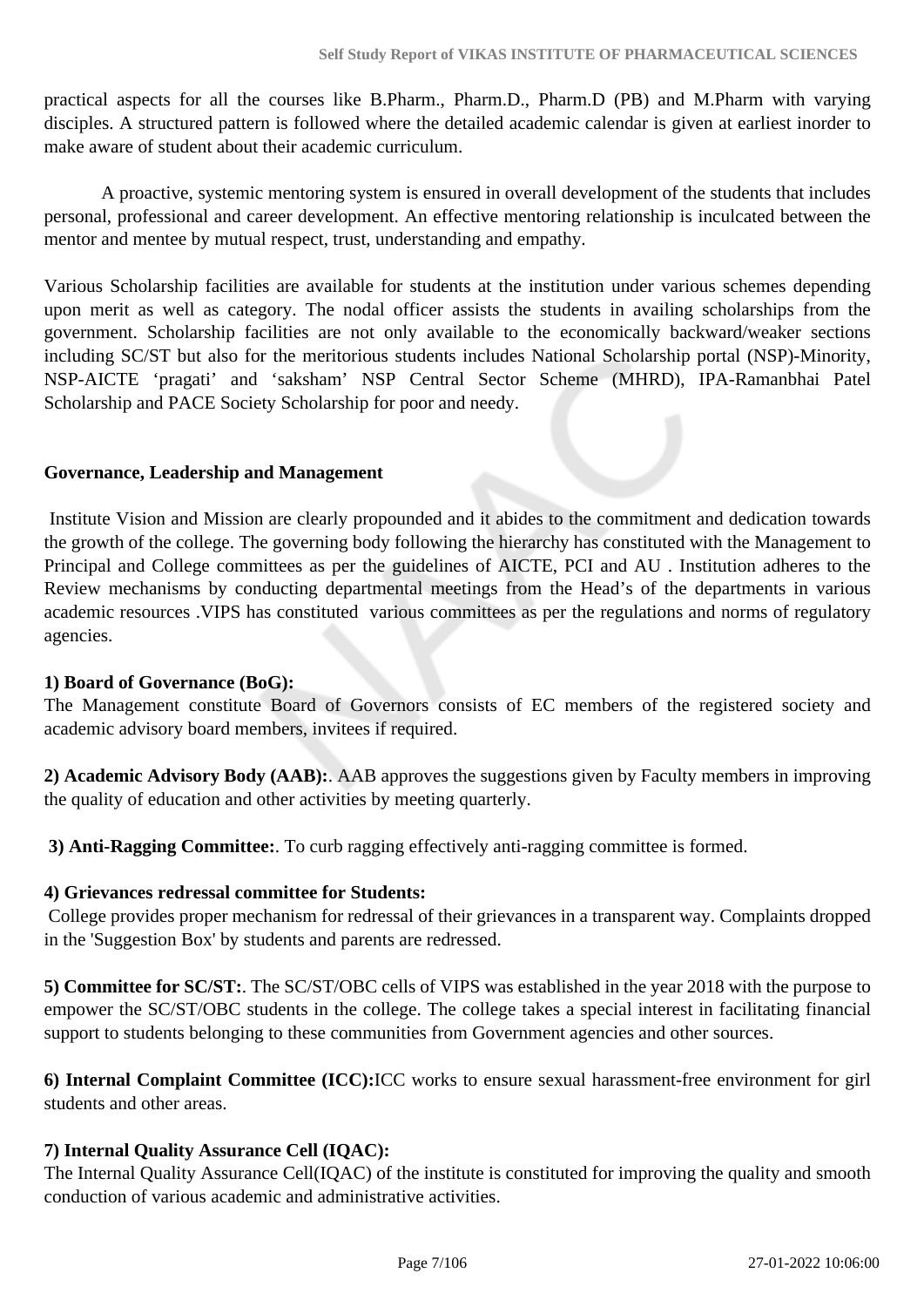#### **8) Academic and Administrative Audit Committee (AAAC):**

The monitoring and evaluation of the institutional processes require a carefully structured system of internal and external review.

#### **9) Academic Monitoring Committee (AMC):**

Academic related matters are discussed and reported to Internal Quality Assurance Cell for further action.

 Evaluation of Base-line assessment followed a long-run resolution strategies with proper and effective implementation of action plan provides exemplary outcomes.

#### **Institutional Values and Best Practices**

Institution believes in Gender Equality which is paradoxically linked to sustainable development and growth as it brings a unique diversity within the campus. Vikas Institute of Pharmaceutical Sciences promotes unique perspectives with special emphasis on leadership qualities in various social activities to build up a strong nation. Human values and ethics are equally taught and mentored to the students for effective communication to achieve holistic environment in the society. Institution adapted 'Go Green' initiatives in the entire campus with green paths for the students to commute and also usage of bicycles and electric vehicles is encouraged to promote Eco-friendly transportation. Institute focusses on key elemental areas like Bio Waste and water management, Energy management Air Quality and Green cover, Rain water harvesting and solar systems to attain Eco-friendly campus. The college canteen is designed to cater the needs of 500 plus students as it is spread over 2000 sq.ft. It has a vast array of fresh, hot and Quality food which includes both South Indian and North Indian meals. Institute is operating buses in four routes to provide transportation factices for both students and staff as VIPS is located at about 12 KM from the main city center. Students are provided with guidance and coaching for IELTS, TOFEL, GRE and information and procedure to continue further studies abroad. Vikas Institute of Pharmaceutical Sciences constituted Online Grievance Redressal Committee for Both students and staff as per the circulars of PCI, AICTE and also as per the directions of UGC. The basic aim of the portal is to ensure transparency in admissions, prevent unfair practices in higher educational institutions and to provide a mechanism for redressal of the grievances. Vikas Institute of Pharmaceutical Sciences constituted Internal Complaint Committee (ICC) with members of the committee to guide the students about human values and also to prevent and prohibit sexual harassment.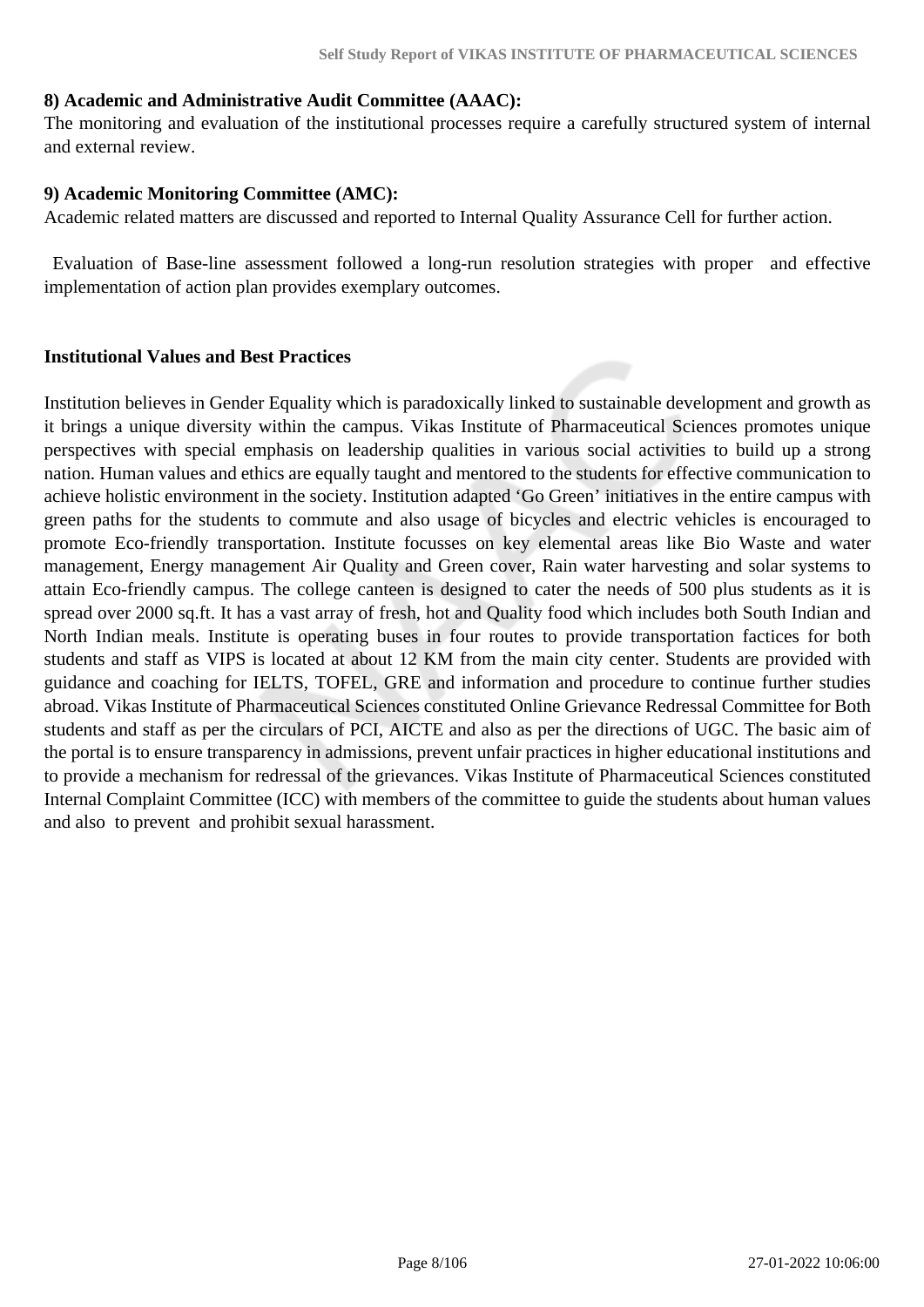# **2. PROFILE**

## **2.1 BASIC INFORMATION**

| Name and Address of the College |                                                                                                                                         |
|---------------------------------|-----------------------------------------------------------------------------------------------------------------------------------------|
| Name                            | VIKAS INSTITUTE OF PHARMACEUTICAL<br><b>SCIENCES</b>                                                                                    |
| Address                         | VIKAS INSTITUTE OF PHARMACEUTICAL<br><b>SCIENCES NIDIGATLA ROAD NEAR</b><br>AIRPORT RAJAHMUNDRY 533102 EAST<br><b>GODAVARI DISTRICT</b> |
| City                            | <b>RAJAHMUNDRY</b>                                                                                                                      |
| <b>State</b>                    | Andhra Pradesh                                                                                                                          |
| Pin                             | 533102                                                                                                                                  |
| Website                         | vips.global                                                                                                                             |

| <b>Contacts for Communication</b> |                       |                                          |               |                         |                             |  |  |  |
|-----------------------------------|-----------------------|------------------------------------------|---------------|-------------------------|-----------------------------|--|--|--|
| <b>Designation</b>                | <b>Name</b>           | <b>Telephone with</b><br><b>STD Code</b> | <b>Mobile</b> | Fax                     | Email                       |  |  |  |
| Principal                         | Gindi<br>Sumalatha    | 0883-2007843                             | 9885098047    | 0883-200784             | principalvips@gma<br>il.com |  |  |  |
| IQAC / CIQA<br>coordinator        | D Srinivasa<br>Sastry | 0883-2007841                             | 9959736061    | 0883-200784<br>$\theta$ | dsrinivas78@gmail<br>.com   |  |  |  |

| <b>Status of the Institution</b> |         |
|----------------------------------|---------|
| <b>Institution Status</b>        | Private |

| Type of Institution |              |
|---------------------|--------------|
| By Gender           | Co-education |
| $\vert$ By Shift    | Regular      |

| <b>Recognized Minority institution</b>     |  |
|--------------------------------------------|--|
| If it is a recognized minroity institution |  |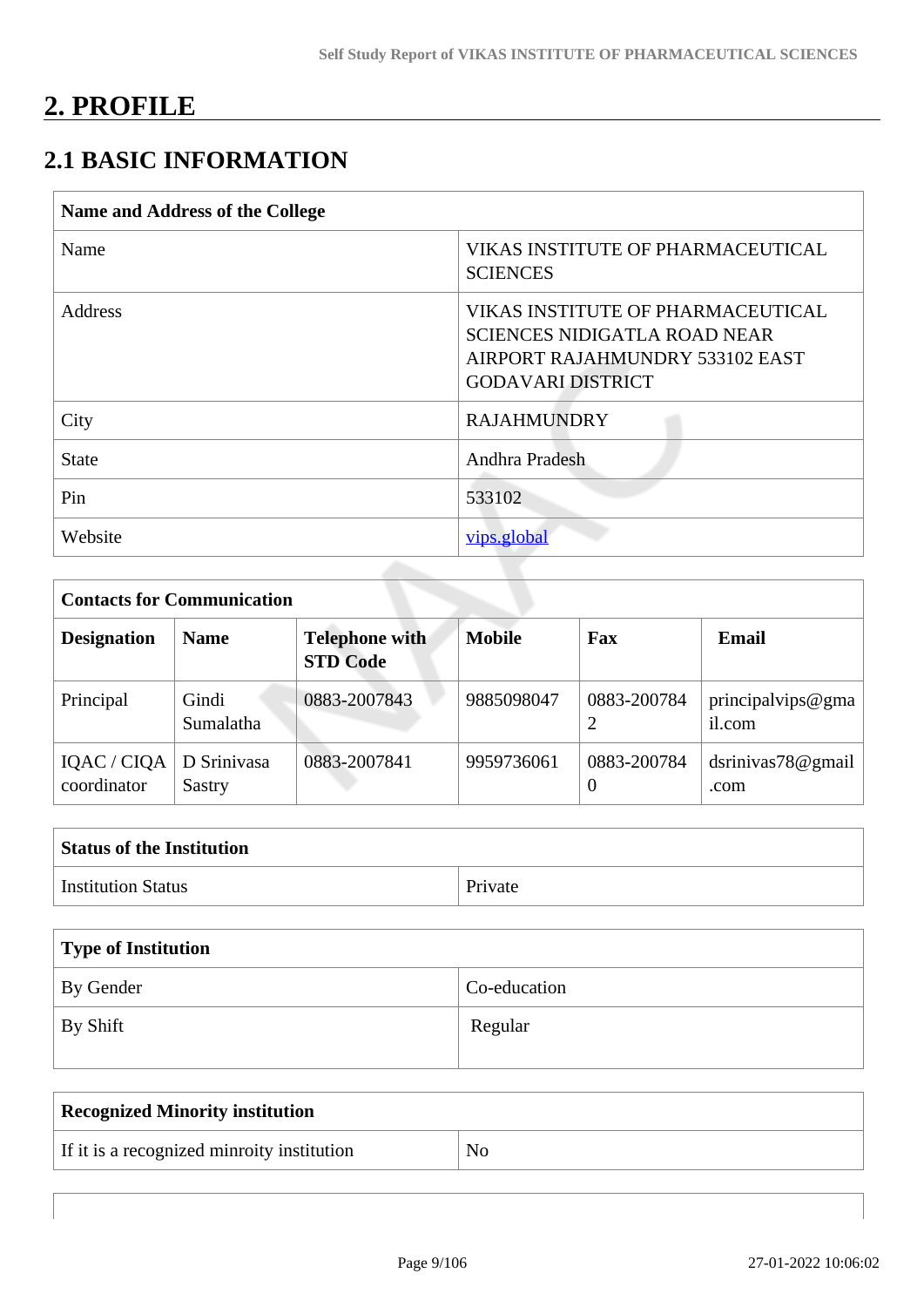| Date of establishment of the college                      |                                                                                                                                          |             | 02-09-2008                    |                              |                      |                                                                                                     |
|-----------------------------------------------------------|------------------------------------------------------------------------------------------------------------------------------------------|-------------|-------------------------------|------------------------------|----------------------|-----------------------------------------------------------------------------------------------------|
| college)                                                  |                                                                                                                                          |             |                               |                              |                      | University to which the college is affiliated/ or which governs the college (if it is a constituent |
| <b>State</b>                                              |                                                                                                                                          |             | <b>University name</b>        |                              | <b>Document</b>      |                                                                                                     |
| Andhra Pradesh                                            |                                                                                                                                          |             | Andhra University             |                              |                      | <b>View Document</b>                                                                                |
| <b>Details of UGC recognition</b>                         |                                                                                                                                          |             |                               |                              |                      |                                                                                                     |
| <b>Under Section</b>                                      |                                                                                                                                          | <b>Date</b> |                               |                              | <b>View Document</b> |                                                                                                     |
| 2f of UGC                                                 |                                                                                                                                          |             |                               |                              |                      |                                                                                                     |
| 12B of UGC                                                |                                                                                                                                          |             |                               |                              |                      |                                                                                                     |
|                                                           | Details of recognition/approval by stationary/regulatory bodies like                                                                     |             |                               |                              |                      |                                                                                                     |
| <b>Statutory</b><br><b>Regulatory</b><br><b>Authority</b> | AICTE, NCTE, MCI, DCI, PCI, RCI etc (other than UGC)<br><b>Recognition/App</b><br>roval details Inst<br>itution/Departme<br>nt programme | yyyy)       | Day, Month and<br>year(dd-mm- | <b>Validity in</b><br>months |                      | <b>Remarks</b>                                                                                      |
| PCI                                                       | <b>View Document</b>                                                                                                                     |             | 25-08-2021                    | 31                           |                      |                                                                                                     |

| Does the affiliating university Act provide for                                   | No |
|-----------------------------------------------------------------------------------|----|
| conferment of autonomy (as recognized by the<br>UGC), on its affiliated colleges? |    |
|                                                                                   |    |

| <b>Recognitions</b>                                                                  |                |  |  |  |  |
|--------------------------------------------------------------------------------------|----------------|--|--|--|--|
| Is the College recognized by UGC as a College<br>with Potential for Excellence(CPE)? | No             |  |  |  |  |
| Is the College recognized for its performance by<br>any other governmental agency?   | N <sub>0</sub> |  |  |  |  |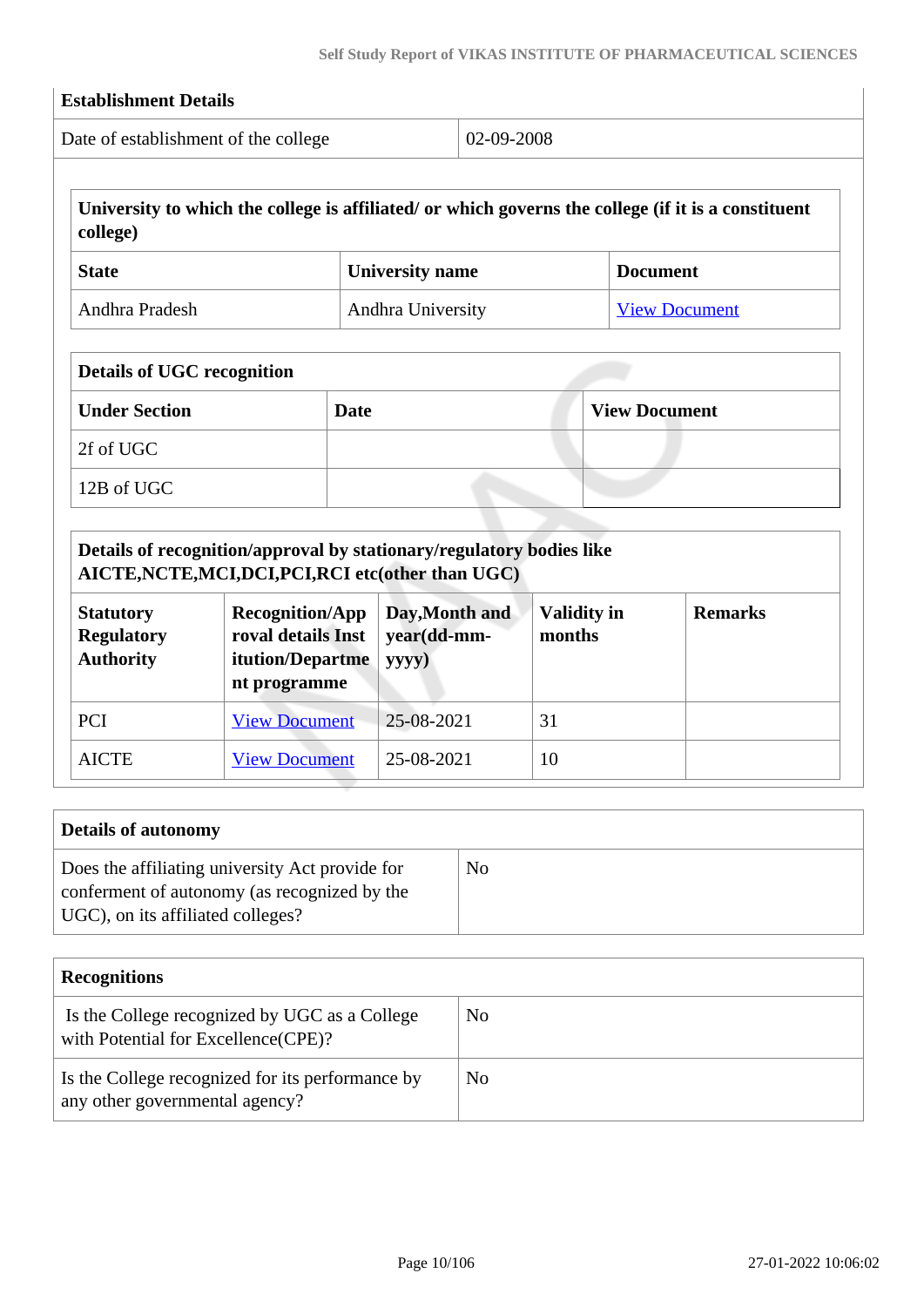| <b>Location and Area of Campus</b> |                                                                                                                                                                       |           |                                |                             |  |  |  |  |
|------------------------------------|-----------------------------------------------------------------------------------------------------------------------------------------------------------------------|-----------|--------------------------------|-----------------------------|--|--|--|--|
| <b>Campus Type</b>                 | <b>Address</b>                                                                                                                                                        | Location* | <b>Campus Area</b><br>in Acres | Built up Area in<br>sq.mts. |  |  |  |  |
| Main campus<br>area                | <b>VIKAS INSTITUTE OF</b><br>PHARMACEUTICAL<br><b>SCIENCES NIDIGATLA</b><br><b>ROAD NEAR AIRPORT</b><br>RAJAHMUNDRY 533102<br><b>EAST GODAVARI</b><br><b>DISTRICT</b> | Rural     | 2.4                            | 6660.5                      |  |  |  |  |

## **2.2 ACADEMIC INFORMATION**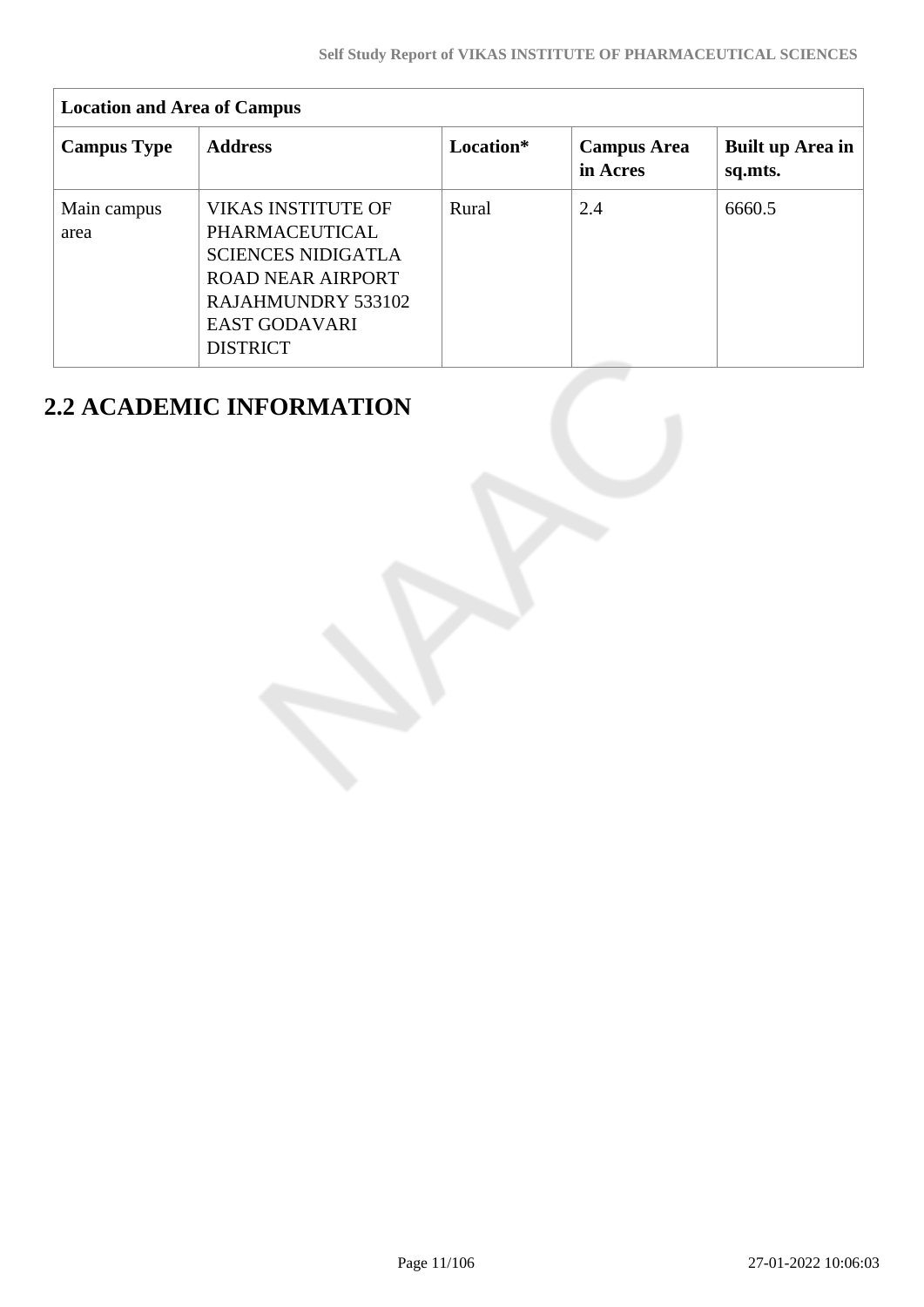| Details of Programmes Offered by the College (Give Data for Current Academic year) |                                                                                 |                                     |                                   |                                        |                                      |                                             |  |
|------------------------------------------------------------------------------------|---------------------------------------------------------------------------------|-------------------------------------|-----------------------------------|----------------------------------------|--------------------------------------|---------------------------------------------|--|
| Programme<br><b>Level</b>                                                          | <b>Name of Pr</b><br>ogramme/C<br>ourse                                         | <b>Duration</b> in<br><b>Months</b> | <b>Entry</b><br>Qualificatio<br>n | <b>Medium</b> of<br><b>Instruction</b> | <b>Sanctioned</b><br><b>Strength</b> | No.of<br><b>Students</b><br><b>Admitted</b> |  |
| <b>UG</b>                                                                          | BPharm, Phar<br>macy                                                            | 48                                  | <b>INTERMED</b><br><b>IATE</b>    | English                                | 100                                  | 74                                          |  |
| PG                                                                                 | Pharm<br>D, Pharmacy<br>Practice                                                | 72                                  | <b>INTERMED</b><br><b>IATE</b>    | English                                | 30                                   | 18                                          |  |
| PG                                                                                 | Pharm<br>D,Pharmacy<br><b>Practice Post</b><br><b>Baccalaureat</b><br>e         | 36                                  | <b>B PHARM</b>                    | English                                | 10                                   | 5                                           |  |
| PG                                                                                 | MPharm, Pha<br>rmaceutics                                                       | 24                                  | <b>B PHARM</b>                    | English                                | 15                                   | 8                                           |  |
| PG                                                                                 | MPharm, Pha<br>rmaceutical<br>Analysis                                          | 24                                  | <b>B PHARM</b>                    | English                                | 15                                   | $\overline{7}$                              |  |
| PG                                                                                 | MPharm, Pha<br>rmaceutical<br>Management<br>And<br>Regulatory<br><b>Affairs</b> | 24                                  | <b>B PHARM</b>                    | English                                | 15                                   | 10                                          |  |
| PG                                                                                 | MPharm, Ind<br>ustrial<br>Pharmacy                                              | 24                                  | <b>B PHARM</b>                    | English                                | 9                                    | $\boldsymbol{0}$                            |  |

**Position Details of Faculty & Staff in the College**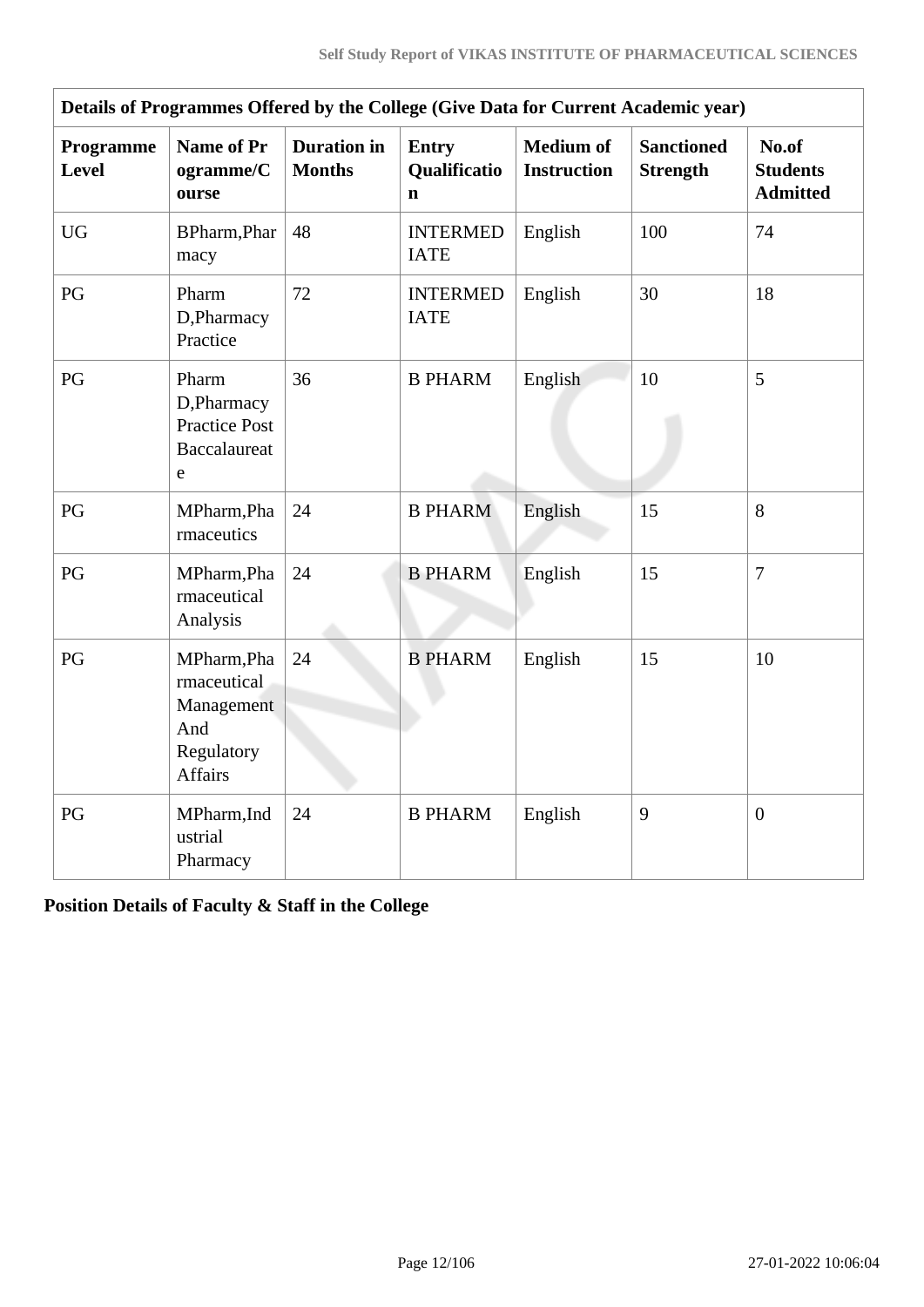| <b>Teaching Faculty</b>                                                             |                  |                |                |                            |                |              |                            |                  |                |                  |                |                  |
|-------------------------------------------------------------------------------------|------------------|----------------|----------------|----------------------------|----------------|--------------|----------------------------|------------------|----------------|------------------|----------------|------------------|
|                                                                                     | <b>Professor</b> |                |                | <b>Associate Professor</b> |                |              | <b>Assistant Professor</b> |                  |                |                  |                |                  |
|                                                                                     | Male             | Female         | Others         | Total                      | Male           | Female       | Others                     | Total            | Male           | Female           | Others         | Total            |
| Sanctioned by the<br>UGC /University<br><b>State</b><br>Government                  |                  |                |                | $\overline{0}$             |                |              |                            | $\boldsymbol{0}$ |                |                  |                | $\theta$         |
| Recruited                                                                           | $\overline{0}$   | $\overline{0}$ | $\overline{0}$ | $\overline{0}$             | $\overline{0}$ | $\mathbf{0}$ | $\overline{0}$             | $\overline{0}$   | $\mathbf{0}$   | $\boldsymbol{0}$ | $\overline{0}$ | $\boldsymbol{0}$ |
| Yet to Recruit                                                                      |                  |                |                | $\overline{0}$             |                |              |                            | $\overline{0}$   |                |                  |                | $\overline{0}$   |
| Sanctioned by the<br>Management/Soci<br>ety or Other<br>Authorized<br><b>Bodies</b> |                  |                |                | $\overline{7}$             |                |              |                            | 23               |                |                  |                | 6                |
| Recruited                                                                           | $\overline{4}$   | 3              | $\overline{0}$ | $\overline{7}$             | 12             | 11           | $\overline{0}$             | 23               | $\overline{2}$ | $\overline{4}$   | $\overline{0}$ | 6                |
| Yet to Recruit                                                                      |                  |                |                | $\overline{0}$             |                |              |                            | $\overline{0}$   |                |                  |                | $\Omega$         |
|                                                                                     |                  |                |                |                            |                |              |                            |                  |                |                  |                |                  |

| <b>Non-Teaching Staff</b>                                                       |                |               |                |                  |  |  |
|---------------------------------------------------------------------------------|----------------|---------------|----------------|------------------|--|--|
|                                                                                 | <b>Male</b>    | <b>Female</b> | <b>Others</b>  | <b>Total</b>     |  |  |
| Sanctioned by the<br><b>UGC</b> / University State<br>Government                |                |               |                | $\mathbf{0}$     |  |  |
| Recruited                                                                       | $\overline{0}$ | $\mathbf{0}$  | $\overline{0}$ | $\mathbf{0}$     |  |  |
| Yet to Recruit                                                                  |                |               |                | $\boldsymbol{0}$ |  |  |
| Sanctioned by the<br>Management/Society<br>or Other Authorized<br><b>Bodies</b> |                |               |                | 22               |  |  |
| Recruited                                                                       | 12             | 10            | $\overline{0}$ | 22               |  |  |
| Yet to Recruit                                                                  |                |               |                | $\overline{0}$   |  |  |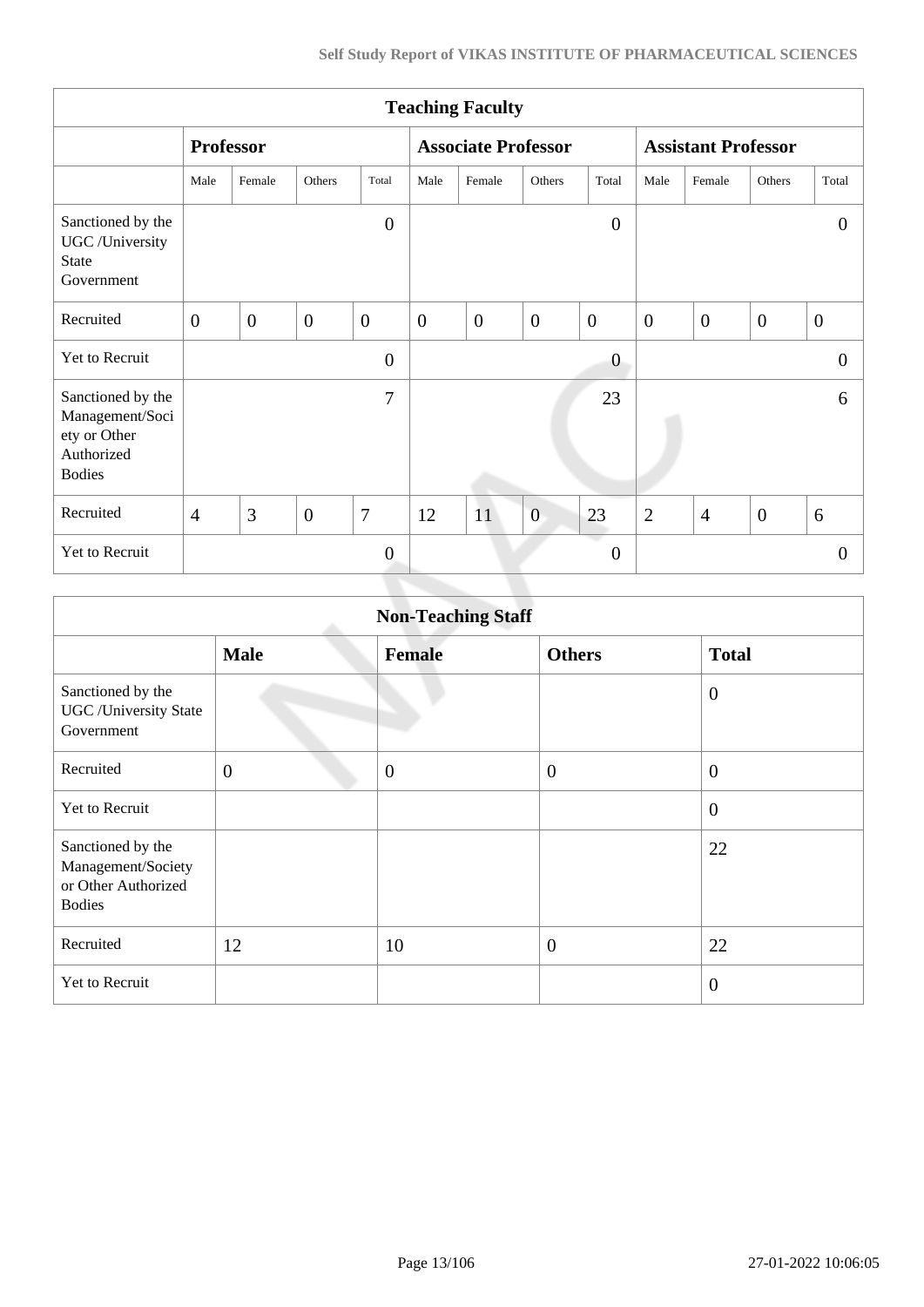| <b>Technical Staff</b>                                                          |              |              |                |                |  |  |  |
|---------------------------------------------------------------------------------|--------------|--------------|----------------|----------------|--|--|--|
|                                                                                 | <b>Male</b>  | Female       | <b>Others</b>  | <b>Total</b>   |  |  |  |
| Sanctioned by the<br><b>UGC</b> /University State<br>Government                 |              |              |                | $\overline{0}$ |  |  |  |
| Recruited                                                                       | $\mathbf{0}$ | $\mathbf{0}$ | $\overline{0}$ | $\overline{0}$ |  |  |  |
| Yet to Recruit                                                                  |              |              |                | $\overline{0}$ |  |  |  |
| Sanctioned by the<br>Management/Society<br>or Other Authorized<br><b>Bodies</b> |              |              |                | $\theta$       |  |  |  |
| Recruited                                                                       | $\mathbf{0}$ | $\theta$     | $\overline{0}$ | $\overline{0}$ |  |  |  |
| Yet to Recruit                                                                  |              |              |                | $\overline{0}$ |  |  |  |

## **Qualification Details of the Teaching Staff**

|                                     | <b>Permanent Teachers</b> |                |                |                |                            |                |                |                            |                  |                |
|-------------------------------------|---------------------------|----------------|----------------|----------------|----------------------------|----------------|----------------|----------------------------|------------------|----------------|
| <b>Highest</b><br>Qualificatio<br>n | <b>Professor</b>          |                |                |                | <b>Associate Professor</b> |                |                | <b>Assistant Professor</b> |                  |                |
|                                     | Male                      | Female         | <b>Others</b>  | Male           | Female                     | Others         | Male           | Female                     | Others           | Total          |
| D.sc/D.Litt/<br><b>LLD</b>          | $\overline{0}$            | $\overline{0}$ | $\overline{0}$ | $\overline{0}$ | $\boldsymbol{0}$           | $\overline{0}$ | $\overline{0}$ | $\theta$                   | $\mathbf{0}$     | $\theta$       |
| Ph.D.                               | $\overline{4}$            | 3              | $\overline{0}$ | $\theta$       | $\overline{0}$             | $\overline{0}$ | $\overline{0}$ | $\mathbf{0}$               | $\overline{0}$   | 7              |
| M.Phil.                             | $\overline{0}$            | $\overline{0}$ | $\overline{0}$ | $\theta$       | $\boldsymbol{0}$           | $\overline{0}$ | $\overline{0}$ | $\theta$                   | $\boldsymbol{0}$ | $\overline{0}$ |
| PG                                  | $\overline{0}$            | $\overline{0}$ | $\overline{0}$ | 12             | 11                         | $\overline{0}$ | $\overline{2}$ | $\overline{4}$             | $\overline{0}$   | 29             |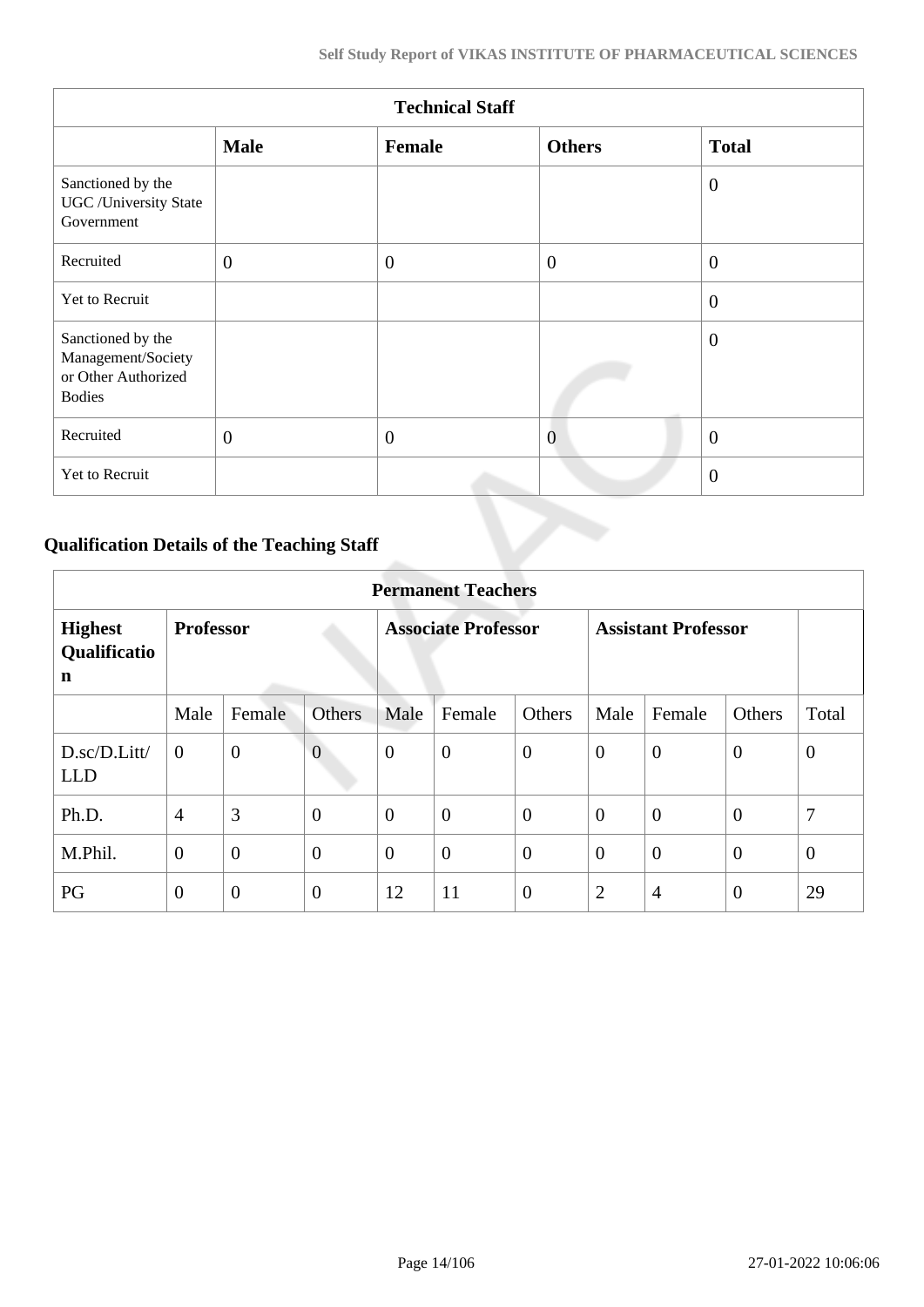| <b>Temporary Teachers</b>                     |                  |                |                            |                  |                  |                            |                |                |                |              |
|-----------------------------------------------|------------------|----------------|----------------------------|------------------|------------------|----------------------------|----------------|----------------|----------------|--------------|
| <b>Highest</b><br>Qualificatio<br>$\mathbf n$ | <b>Professor</b> |                | <b>Associate Professor</b> |                  |                  | <b>Assistant Professor</b> |                |                |                |              |
|                                               | Male             | Female         | Others                     | Male             | Female           | Others                     | Male           | Female         | Others         | Total        |
| D.sc/D.Litt/<br><b>LLD</b>                    | $\theta$         | $\overline{0}$ | $\overline{0}$             | $\boldsymbol{0}$ | $\boldsymbol{0}$ | $\boldsymbol{0}$           | $\overline{0}$ | $\theta$       | $\mathbf{0}$   | $\theta$     |
| Ph.D.                                         | $\overline{0}$   | $\overline{0}$ | $\overline{0}$             | $\overline{0}$   | $\overline{0}$   | $\overline{0}$             | $\theta$       | $\theta$       | $\mathbf{0}$   | $\theta$     |
| M.Phil.                                       | $\boldsymbol{0}$ | $\overline{0}$ | $\overline{0}$             | $\boldsymbol{0}$ | $\overline{0}$   | $\overline{0}$             | $\overline{0}$ | $\overline{0}$ | $\mathbf{0}$   | $\mathbf{0}$ |
| PG                                            | $\overline{2}$   | $\overline{0}$ | $\overline{0}$             | 7                | $\boldsymbol{0}$ | $\boldsymbol{0}$           | $\overline{0}$ | $\overline{4}$ | $\overline{0}$ | 13           |
|                                               |                  |                |                            |                  |                  |                            |                |                |                |              |

|                                     | <b>Part Time Teachers</b> |                  |                |                |                            |                  |                |                            |                |                |
|-------------------------------------|---------------------------|------------------|----------------|----------------|----------------------------|------------------|----------------|----------------------------|----------------|----------------|
| <b>Highest</b><br>Qualificatio<br>n | <b>Professor</b>          |                  |                |                | <b>Associate Professor</b> |                  |                | <b>Assistant Professor</b> |                |                |
|                                     | Male                      | Female           | Others         | Male           | Female                     | Others           | Male           | Female                     | Others         | Total          |
| D.sc/D.Litt/<br><b>LLD</b>          | $\overline{0}$            | $\boldsymbol{0}$ | $\overline{0}$ | $\overline{0}$ | $\overline{0}$             | $\overline{0}$   | $\overline{0}$ | $\overline{0}$             | $\mathbf{0}$   | $\theta$       |
| Ph.D.                               | $\theta$                  | $\mathbf{0}$     | $\overline{0}$ | $\overline{0}$ | $\overline{0}$             | $\boldsymbol{0}$ | $\theta$       | $\theta$                   | $\overline{0}$ | $\overline{0}$ |
| M.Phil.                             | $\theta$                  | $\overline{0}$   | $\overline{0}$ | $\overline{0}$ | $\boldsymbol{0}$           | $\overline{0}$   | $\overline{0}$ | $\boldsymbol{0}$           | $\theta$       | $\theta$       |
| PG                                  | $\mathbf{0}$              | $\overline{0}$   | $\overline{0}$ | $\overline{4}$ | $\boldsymbol{0}$           | $\theta$         | $\overline{0}$ | $\overline{0}$             | $\theta$       | $\overline{4}$ |

| <b>Details of Visting/Guest Faculties</b> |             |               |               |              |
|-------------------------------------------|-------------|---------------|---------------|--------------|
| <b>Number of Visiting/Guest Faculty</b>   | <b>Male</b> | <b>Female</b> | <b>Others</b> | <b>Total</b> |
| engaged with the college?                 | 32          |               |               | 38           |

**Provide the Following Details of Students Enrolled in the College During the Current Academic Year**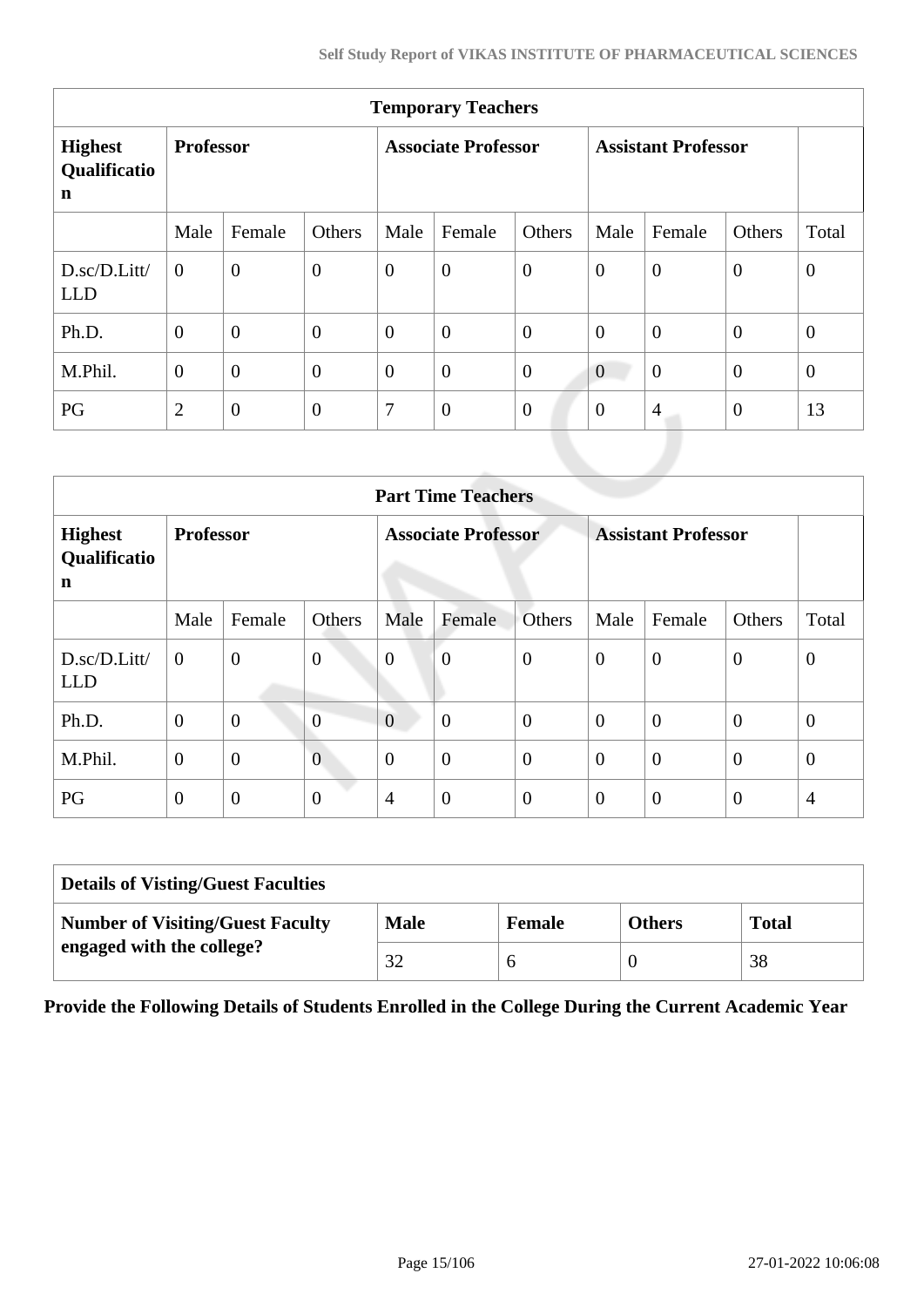|        | <b>From the State</b><br><b>Where College</b><br>is Located | <b>From Other</b><br><b>States of India</b> | <b>NRI Students</b> | Foreign<br><b>Students</b> | <b>Total</b>   |
|--------|-------------------------------------------------------------|---------------------------------------------|---------------------|----------------------------|----------------|
| Male   | 25                                                          | $\theta$                                    | $\overline{0}$      | $\overline{0}$             | 25             |
| Female | 45                                                          | $\overline{2}$                              | $\overline{0}$      | $\overline{2}$             | 49             |
| Others | $\overline{0}$                                              | $\theta$                                    | $\overline{0}$      | $\theta$                   | $\overline{0}$ |
| Male   | 11                                                          | $\overline{2}$                              | $\theta$            | 6                          | 19             |
| Female | 29                                                          | $\overline{0}$                              | $\theta$            | $\overline{0}$             | 29             |
| Others | $\overline{0}$                                              | $\overline{0}$                              | $\overline{0}$      | $\overline{0}$             | $\overline{0}$ |
|        |                                                             |                                             |                     |                            |                |

 **Provide the Following Details of Students admitted to the College During the last four Academic Years**

| Programme           |        | Year 1           | Year <sub>2</sub> | Year 3           | Year 4           |
|---------------------|--------|------------------|-------------------|------------------|------------------|
| SC                  | Male   | 16               | $\overline{4}$    | 8                | 12               |
|                     | Female | 8                | $\boldsymbol{7}$  | 16               | 17               |
|                     | Others | $\overline{0}$   | $\overline{0}$    | $\boldsymbol{0}$ | $\boldsymbol{0}$ |
| $\operatorname{ST}$ | Male   | $\mathbf{0}$     | $\boldsymbol{0}$  | $\mathbf{1}$     | $\boldsymbol{0}$ |
|                     | Female | $1\,$            | $\mathbf{1}$      | $\overline{2}$   | $\boldsymbol{0}$ |
|                     | Others | $\boldsymbol{0}$ | $\boldsymbol{0}$  | $\overline{0}$   | $\mathbf{0}$     |
| <b>OBC</b>          | Male   | 9                | $\overline{4}$    | 8                | 14               |
|                     | Female | 26               | 21                | 37               | 29               |
|                     | Others | $\overline{0}$   | $\boldsymbol{0}$  | $\overline{0}$   | $\boldsymbol{0}$ |
| General             | Male   | $\overline{4}$   | $\overline{4}$    | $\overline{3}$   | 8                |
|                     | Female | 25               | 19                | 18               | 27               |
|                     | Others | $\overline{0}$   | $\boldsymbol{0}$  | $\boldsymbol{0}$ | $\overline{0}$   |
| Others              | Male   | $\boldsymbol{0}$ | 12                | $11\,$           | $\boldsymbol{0}$ |
|                     | Female | 5                | 5                 | $11\,$           | $\boldsymbol{0}$ |
|                     | Others | $\overline{0}$   | $\boldsymbol{0}$  | $\overline{0}$   | $\overline{0}$   |
| Total               |        | 94               | 77                | 115              | 107              |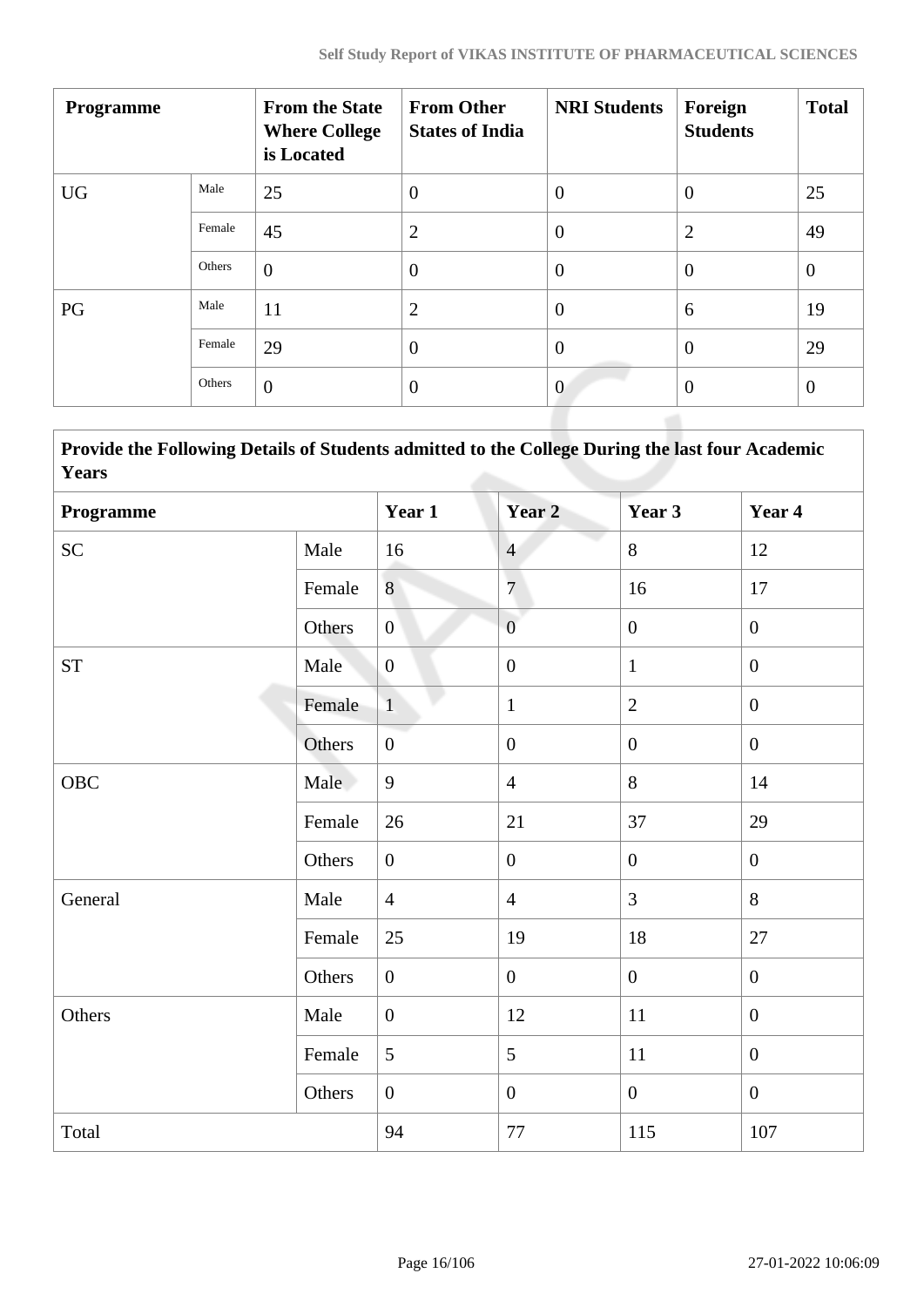## **Extended Profile**

## **1 Program**

## **1.1**

#### **Number of courses offered by the Institution across all programs during the last five years**

| 2020-21                              | 2019-20 | 2018-19 |          | 2017-18              | 2016-17 |  |
|--------------------------------------|---------|---------|----------|----------------------|---------|--|
| 196                                  | 177     | 175     |          | 173                  | 164     |  |
| <b>File Description</b>              |         |         | Document |                      |         |  |
| Institutional data prescribed format |         |         |          | <b>View Document</b> |         |  |

### **1.2**

#### **Number of programs offered year-wise for last five years**

| 2020-21 | 2019-20 | 2018-19 | $2017 - 18$ | 2016-17 |
|---------|---------|---------|-------------|---------|
|         |         | -       |             |         |

## **2 Students**

**2.1**

### **Number of students year-wise during last five years**

| 2020-21                                 | 2019-20 | 2018-19 |          | 2017-18              | 2016-17 |
|-----------------------------------------|---------|---------|----------|----------------------|---------|
| 449                                     | 420     | 418     |          | 395                  | 328     |
| <b>File Description</b>                 |         |         | Document |                      |         |
| Institutional data in prescribed format |         |         |          | <b>View Document</b> |         |

#### **2.2**

### **Number of seats earmarked for reserved category as per GOI/State Govt rule year-wise during last five years**

| 2020-21 | 2019-20 | 2018-19 | 2017-18 | 2016-17 |
|---------|---------|---------|---------|---------|
| 59      | 59      | 59      | 59      | 59      |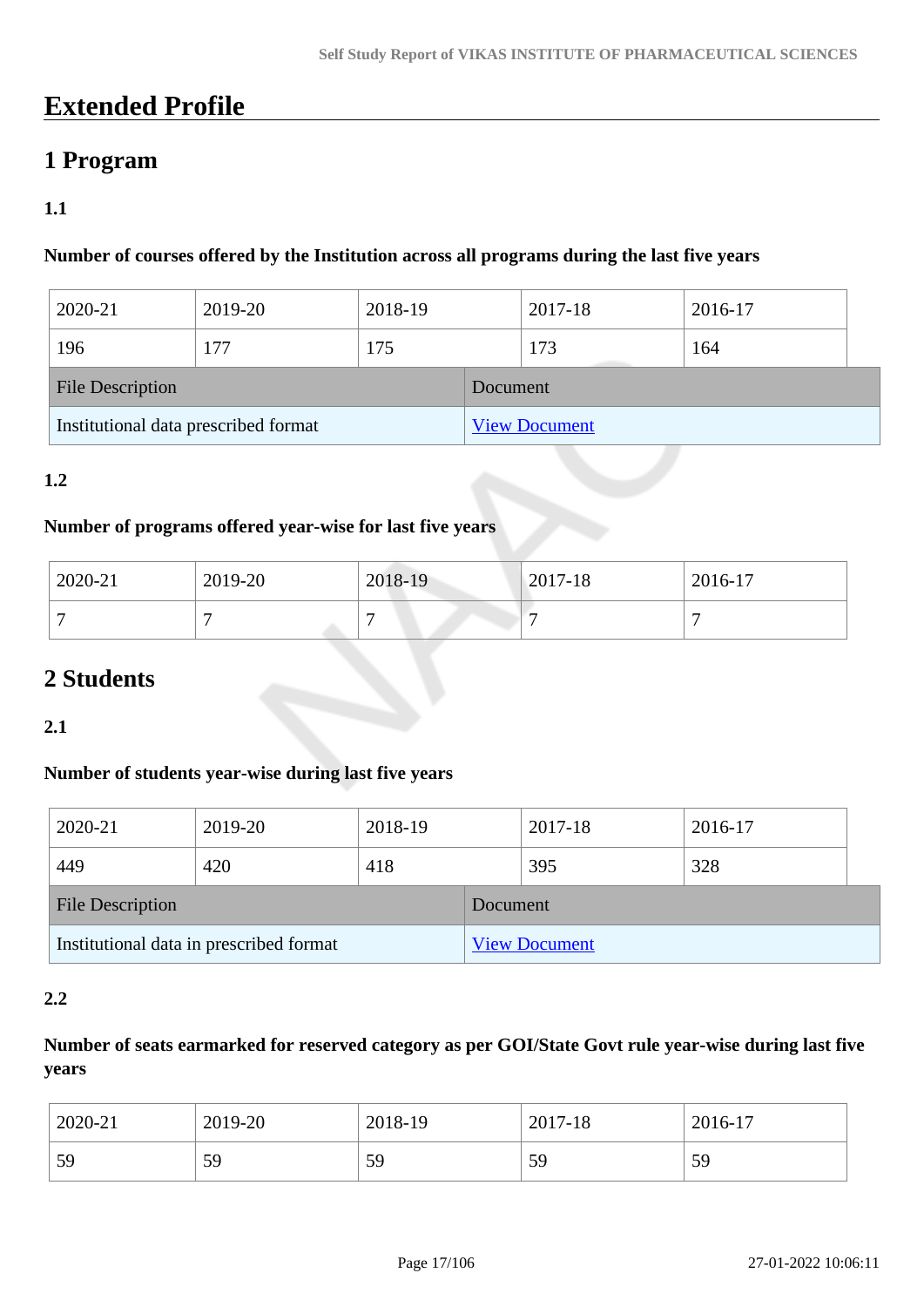| <b>File Description</b>                 | Document             |
|-----------------------------------------|----------------------|
| Institutional data in prescribed format | <b>View Document</b> |

## **2.3**

#### **Number of outgoing / final year students year-wise during last five years**

| 2020-21                                 | 2019-20 | 2018-19 |          | 2017-18              | 2016-17 |  |
|-----------------------------------------|---------|---------|----------|----------------------|---------|--|
| 125                                     | 106     | 85      |          | 58                   | 44      |  |
| <b>File Description</b>                 |         |         | Document |                      |         |  |
| Institutional data in prescribed format |         |         |          | <b>View Document</b> |         |  |

## **3 Teachers**

## **3.1**

## **Number of full time teachers year-wise during the last five years**

| 2020-21                                 | 2019-20       | 2018-19 |          | 2017-18              | 2016-17 |  |
|-----------------------------------------|---------------|---------|----------|----------------------|---------|--|
|                                         | $\mathfrak b$ | 4       |          | 12                   | 06      |  |
| <b>File Description</b>                 |               |         | Document |                      |         |  |
| Institutional data in prescribed format |               |         |          | <b>View Document</b> |         |  |

### **3.2**

## **Number of sanctioned posts year-wise during last five years**

| 2020-21                                 | 2019-20       | 2018-19 |          | 2017-18              | 2016-17     |
|-----------------------------------------|---------------|---------|----------|----------------------|-------------|
|                                         | $\mathfrak b$ |         |          | 12                   | $\mathbf b$ |
| <b>File Description</b>                 |               |         | Document |                      |             |
| Institutional data in prescribed format |               |         |          | <b>View Document</b> |             |

## **4 Institution**

### **4.1**

**Total number of classrooms and seminar halls**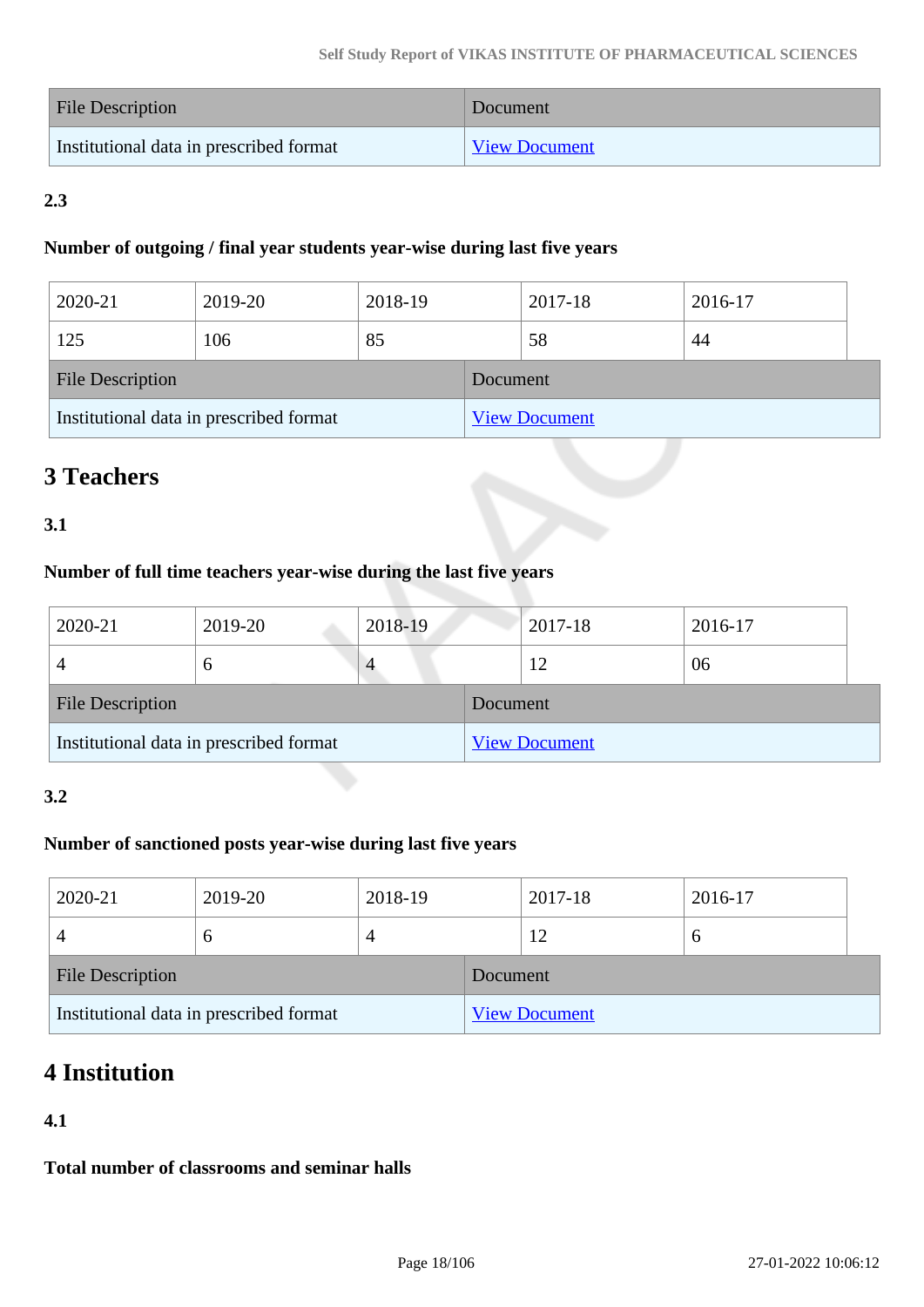## **Response: 14**

### **4.2**

### **Total Expenditure excluding salary year-wise during last five years ( INR in Lakhs)**

| 2020-21   | 2019-20 | 2018-19             | 2017-18 | 2016-17 |
|-----------|---------|---------------------|---------|---------|
| 180.94726 | 48.93   | 221.22<br>44 L . 44 | 214.73  | 132.66  |

**4.3**

## **Number of Computers**

**Response: 37**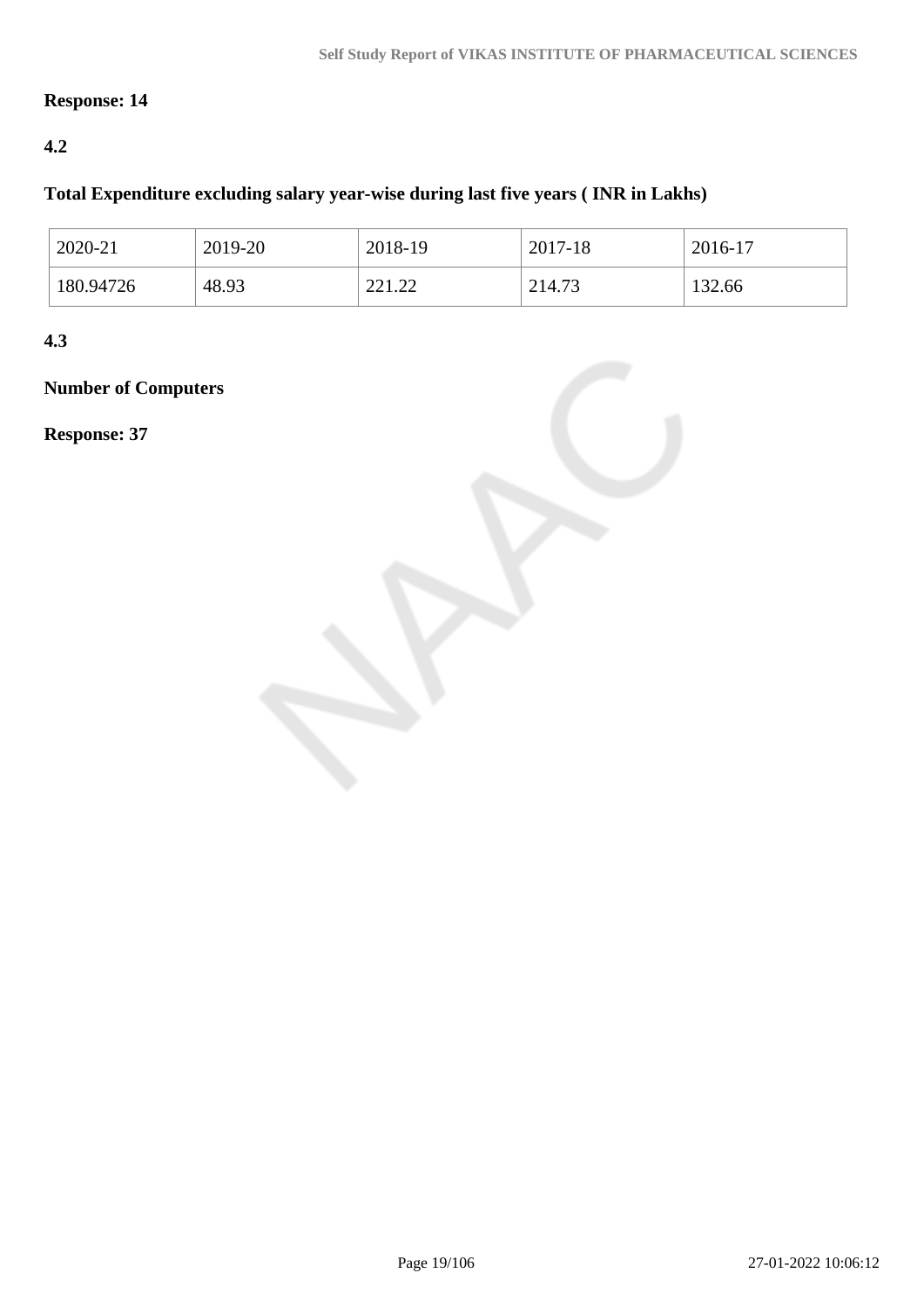## **4. Quality Indicator Framework(QIF)**

## **Criterion 1 - Curricular Aspects**

## **1.1 Curricular Planning and Implementation**

 **1.1.1 The Institution ensures effective curriculum delivery through a well planned and documented process**

#### **Response:**

Vikas Institute of Pharmaceutical Sciences(VIPS) has adopted a curriculum based design in all the spheres from the Andhra University, AICTE and the Pharmacy Council of India. The magnitude of the syllabus coverage and the number of internal exams as well as its importance to the final end exams are clearly demarcated in the form of Academic Calendar prior to the commencement of the course. The Institute organises periodical meetings with departmental heads about the current academic year's plans and strategies to deliver value based education. Course-wise timetables, lesson plans, Course files and lab manuals are prepared and adapted as per the institution guidelines from PCI and Andhra University. Imbibing cutting edge developments in the Pharmacy sector with simulation of experiments using software's like Ex-Pharm, Micromedix,Clinirex, Teach global and V Medulife etc paves way for effective delivery of the academic pursuit . Besides all the curricular aspects there are too many initiatives in cocurricular and extracurricular activities such as Personality Development Programmes, various workshops, Guest Lectures, Seminars at National and International Level, Rallies, Medical Camps in rural areas , Industrial training programmes, COVID testing programs as well as establishment of Covid Isolation Centre in association with government of Andhra Pradesh. Institution verifies academic curriculum at the start of each course and is profusely monitored and implemented by the respective class teacher from each and every department. Review meetings are conducted to discuss the progress of the student's marks after every internal exam and are periodically guided by the mentor for their improvement in the subject. Head of the departments from varying disciplines take various initiatives to crack the competitive exams like GPAT, NIPER, CSIR etc by providing relevant material, question banks apart from the regular curriculum to the aspirants. VIPS provides many opportunities for the students to flourish and cherish in the pharmaceutical sector to join national and international seminars, industrial visits, hands-on instrumentation, and exposure to hospitals via internship programmes. Apart from the curriculum based design students are tuned to do a structured framework of interaction with the people around the village in rural areas to make and bring awareness of the ailments like hypertension, diabetes, typhoid, dengue, AIDS and other related health issues. VIPS engages too many cultural activities to bring out the hidden talents in the form of art, dance etc to foster the students in those areas.

| <b>File Description</b>         | <b>Document</b>      |
|---------------------------------|----------------------|
| Link for Additional information | <b>View Document</b> |

#### **1.1.2 The institution adheres to the academic calendar including for the conduct of CIE**

**Response:**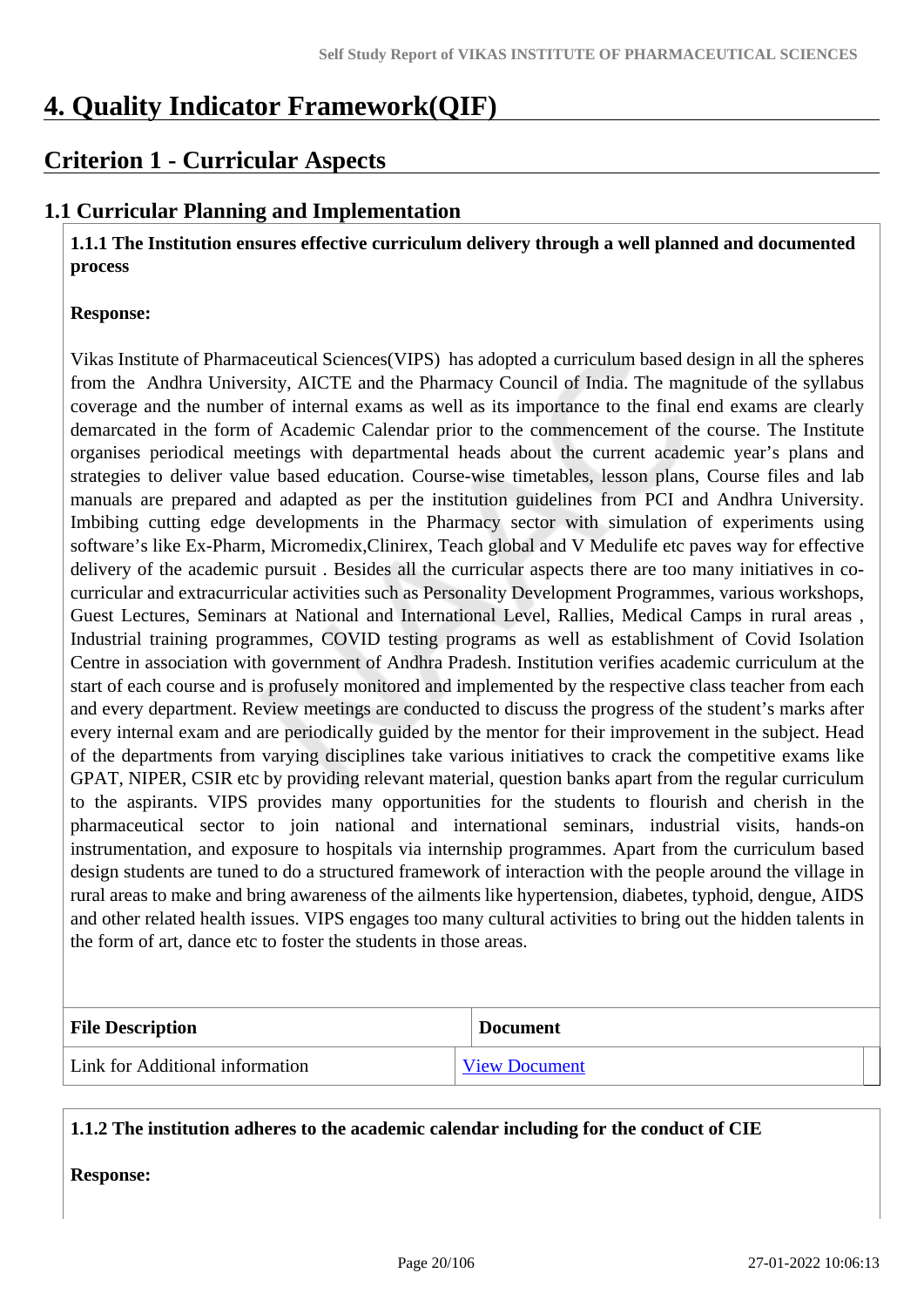Vikas institute of pharmaceutical sciences adheres to Academic Calendar by imbibing academic activities through conduct of continuous internal assessment through Academic Advisory Board(AAB) and Academic Monitoring Committee(AMC).AAB constituted management committee in consultation with head of the management which meets once in a quarter about the discussion of academic matters.AMC visits the department and audit the academic process. Faculty members incorporate changes in the academic process based on the recommendations made by the Academic Monitoring Committee. Also, Academic Monitoring Committee prepares the academic calendar. Various documents verified by the academic audit committee are: Lesson Plan , Course outcome, CO-PO and CO-PO mapping, Internal assessment (IA) question paper as per format specified by the institution and scheme & solution, IA marks announcement, Mentor meeting reports, Attendance Register and Syllabus coverage as per the plan in course diary. After the verification process, a summarized report is prepared by the convener of the academic monitoring committee and communicated to the respective HODs. If any discrepancy is found, the respective faculty will be intimated to do the corrections within one week of the audit. The follow up of corrections is taken care of by HOD. Based on the marks secured in the internal exams, students are advised to take much more attention in the subject at which the candidate is weak and need to pay attention towards securing more marks. A stringent Mentor- Mentee system is implicated to for every year to monitor and review their regular internal assessment and also to motivate and guide the student to ascertain a healthy environment. Students are also instructed to re-write the sessional exams for securing good pass percentage with the help of Mentor. Continuous internal assessment is done as per the criteria and guidelines propounded by the PCI and Andhra university. A continuous mode pattern is involved from the directions of PCI where Assignments, Attendance, Student -Teacher interaction, open book tests are included in the assessment of internal marks. various project works, internship programs are also inculcated in the CIE. Besides this, Daily attendance of students is monitored by class teachers. SMS/letters are sent to parents for frequent absenteeism in each and every subject. Unit tests are conducted during each semester along with the internal exams. Continuous assessment is done on a regular basis as per the scheduled plan. Based on the parameters such as attendance, continuous assessment, and class test marks the student evaluation is done in two categories: slow learners and peak learners. Parent meet is conducted in each semester to discuss progress of their ward and to welcome suggestions for improvement. Syllabus completion review is conducted at the end of every month and corrective measures are taken in the Principal meeting. Student feedback (Online) is also taken during mid semester and suggestions are implemented accordingly.

| <b>File Description</b>         | <b>Document</b>      |
|---------------------------------|----------------------|
| Link for Additional information | <b>View Document</b> |

 **1.1.3 Teachers of the Institution participate in following activities related to curriculum development and assessment of the affiliating University and/are represented on the following academic bodies during the last five years** 

- **1.Academic council/BoS of Affiliating university**
- **2.Setting of question papers for UG/PG programs**
- **3.Design and Development of Curriculum for Add on/ certificate/ Diploma Courses**
- **4.Assessment /evaluation process of the affiliating University**

**Response:** C. Any 2 of the above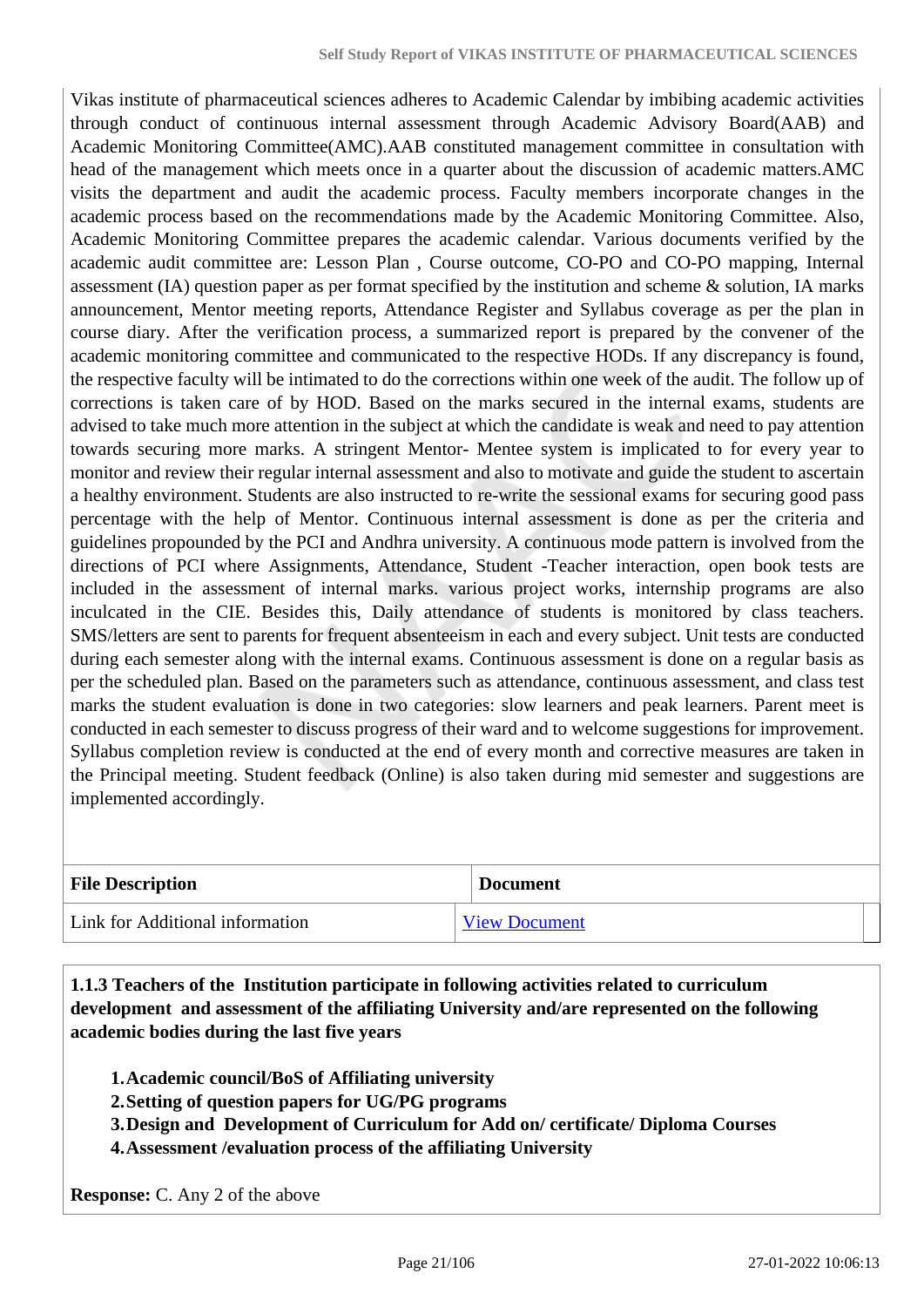| <b>File Description</b>                 | <b>Document</b>      |  |
|-----------------------------------------|----------------------|--|
| Institutional data in prescribed format | <b>View Document</b> |  |
| Link for Additional information         | <b>View Document</b> |  |

## **1.2 Academic Flexibility**

 **1.2.1 Percentage of Programmes in which Choice Based Credit System (CBCS)/ elective course system has been implemented** 

**Response:** 57.14

1.2.1.1 **Number of Programmes in which CBCS / Elective course system implemented.**

Response: 04

| <b>File Description</b>                 | <b>Document</b><br><b>View Document</b> |  |  |  |
|-----------------------------------------|-----------------------------------------|--|--|--|
| Institutional data in prescribed format |                                         |  |  |  |
| Link for Additional information         | <b>View Document</b>                    |  |  |  |

#### **1.2.2 Number of Add on /Certificate programs offered during the last five years**

#### **Response:** 5

1.2.2.1 **How many Add on /Certificate programs are offered within the last 5 years.**

| 2020-21 | 2019-20 | 2018-19 | 2017-18 | 2016-17 |
|---------|---------|---------|---------|---------|
|         |         |         |         |         |

| <b>File Description</b>              | <b>Document</b>      |  |
|--------------------------------------|----------------------|--|
| List of Add on /Certificate programs | <b>View Document</b> |  |
| Link for Additional information      | <b>View Document</b> |  |

 **1.2.3 Average percentage of students enrolled in Certificate/ Add-on programs as against the total number of students during the last five years**

**Response:** 25.48

1.2.3.1 **Number of students enrolled in subject related Certificate or Add-on programs year wise during last five years**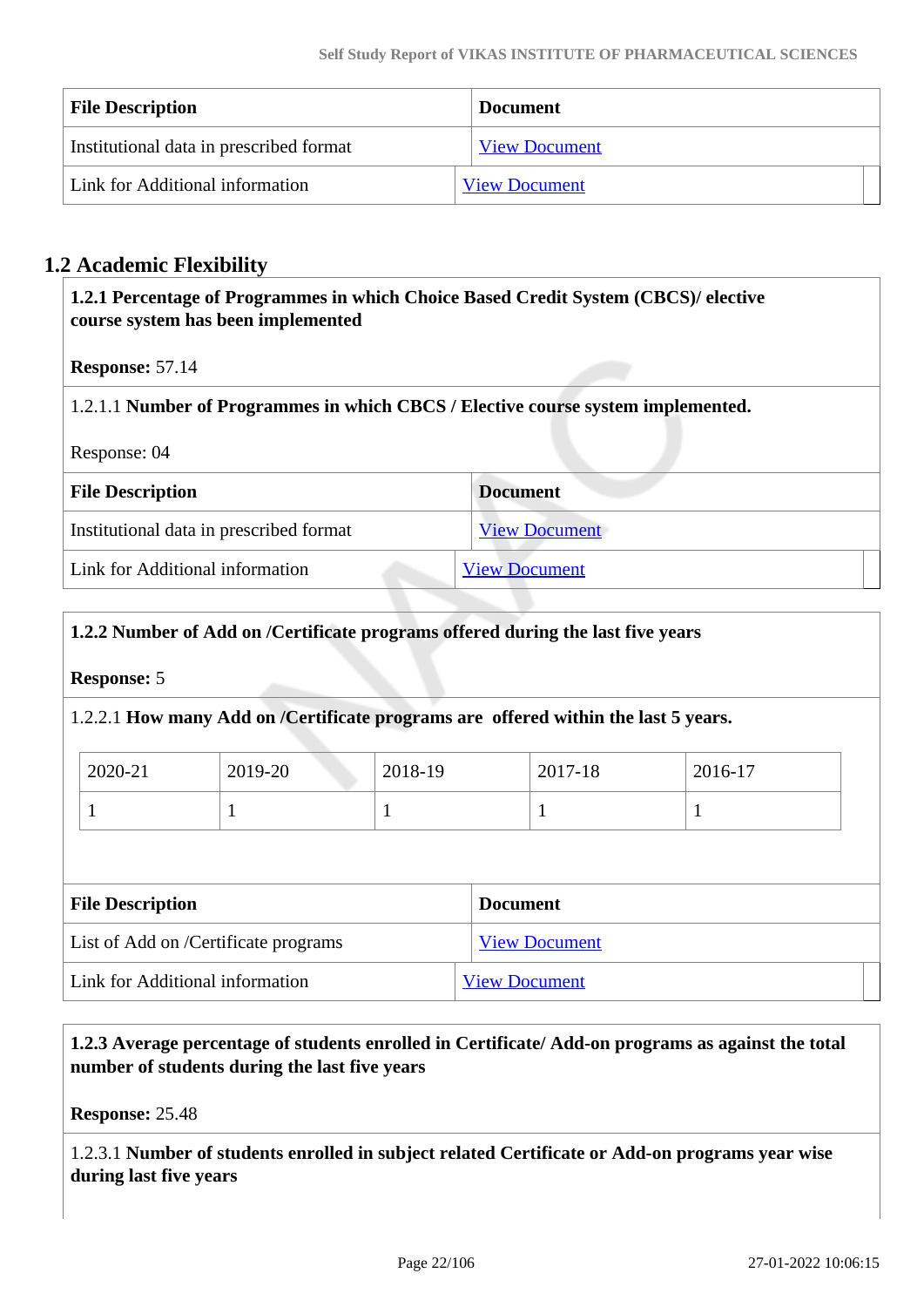|                         | 2020-21                        | 2019-20                                              | 2018-19 |                 | 2017-18              | 2016-17 |  |
|-------------------------|--------------------------------|------------------------------------------------------|---------|-----------------|----------------------|---------|--|
|                         | 117                            | 98                                                   | 77      |                 | 109                  | 105     |  |
|                         |                                |                                                      |         |                 |                      |         |  |
| <b>File Description</b> |                                |                                                      |         |                 |                      |         |  |
|                         |                                |                                                      |         | <b>Document</b> |                      |         |  |
|                         | to certificate/Add-on programs | Details of the students enrolled in Subjects related |         |                 | <b>View Document</b> |         |  |

### **1.3 Curriculum Enrichment**

 **1.3.1 Institution integrates crosscutting issues relevant to Professional Ethics ,Gender, Human Values ,Environment and Sustainability into the Curriculum**

#### **Response:**

Vikas Institute of Pharmaceutical Sciences (VIPS), constructively integrates the crosscutting issues relevant to Gender, Human values, Professional Ethics, Environment and Sustainability into the curriculum. Several programmes are arranged by the institute which bestows the sensitization of the students that helps in this venture / endeavours.

The institute marshal and coordinate several activities to kickoff and stimulate an environment for ethical, cultural values, emotional and religious feelings among the students. The students at VIPS have a vast exposure to State, National & International conferences, Indian Pharmaceutical Association (IPA), Indian Pharmaceutical Association Students Forum (IPASF), The International Pharmaceutical Federation (FIP) etc..,

Motivational lectures of eminent personalities of the paddock are arranged for expansive development of the students for their personality development and to make them loyalist following the national desirability of social and collective euphony and national homogenization.

Institute encourages both the gender of student fellows to participate in the programmes organized at VIPS and also in other institutions. At the beginning of every academic year the institute conducts an orientation program and counseling sessions to all its fresher's so as to create a mindset conducive to learning. We have a well established and functional system for student support and mentoring (academic, personal and career counseling) i.e. Mentor-Mentee Program. The mentors meet the mentees regularly and enquire about overall performance and also clear any doubts and counsel if necessary.

Illuminating the importance of the commemorative days are solemnized in the campus with the initiative and support of the management for not only entertainment and glee but also to the outrage of concord and harmony following the ethics like conducting Rallies, NSS, Yoga day, National pharmacist week (NPW), teacher's day, women's day. VIPS inspire not to use plastics, educating the rural community to reduce the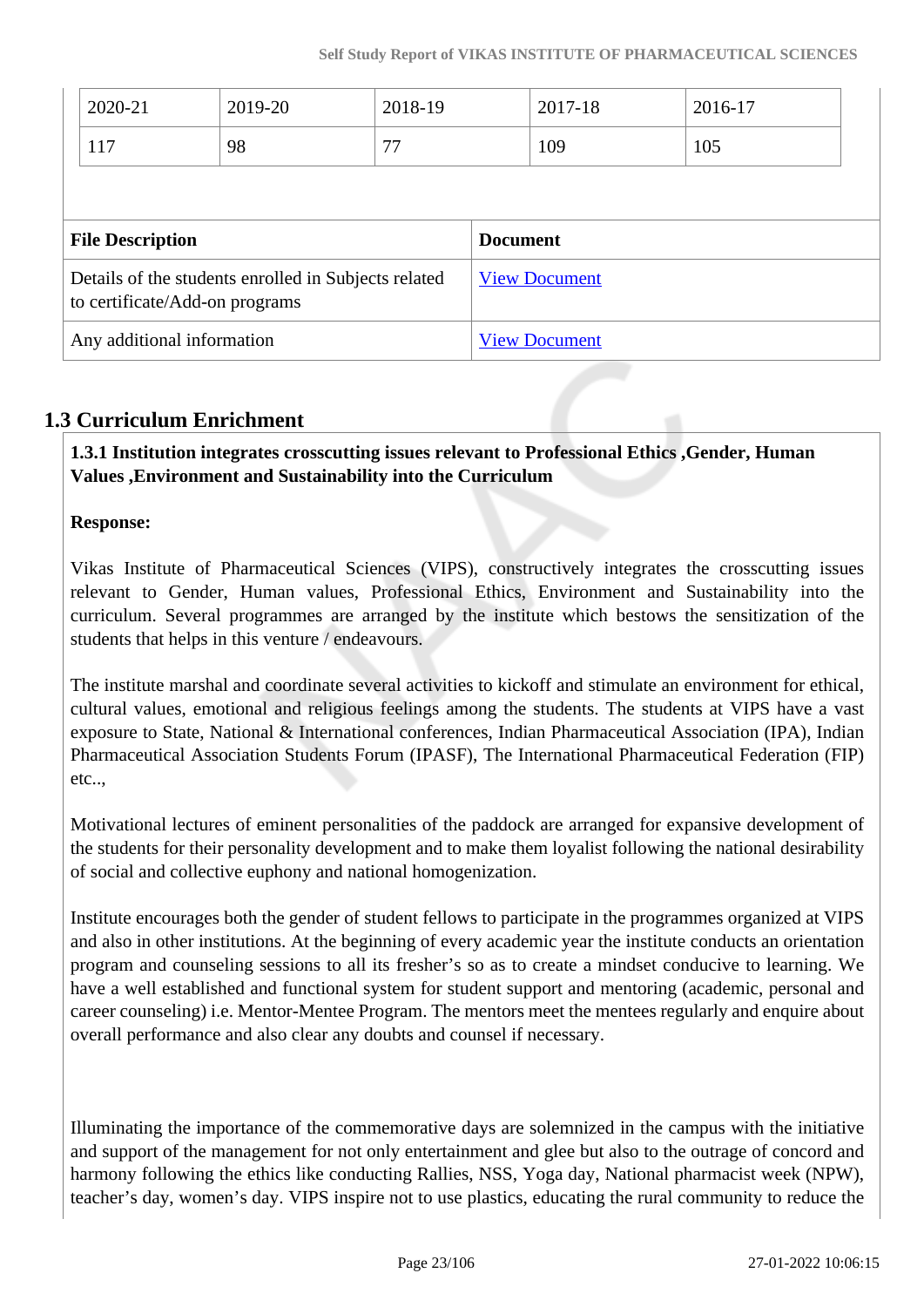usage of plastics, creating awareness in all generalized aspects.

An unavoidable course on professional ethics and values is also furnished as part of the curriculum. Institute also has a code of conduct committee to curb various malpractices.

In order to refine about the environment sustainability various programmes like world environment day, water day and Earth day are memorialized and seminars, debates are organized accordingly.

| <b>File Description</b>                                                                                                                                              | <b>Document</b>      |
|----------------------------------------------------------------------------------------------------------------------------------------------------------------------|----------------------|
| Upload the list and description of courses which<br>address the Professional Ethics, Gender, Human<br>Values, Environment and Sustainability into the<br>Curriculum. | <b>View Document</b> |

### **1.3.2 Average percentage of courses that include experiential learning through project work/field work/internship during last five years**

**Response:** 100

1.3.2.1 **Number of courses that include experiential learning through project work/field work/internship year-wise during last five years**

| 2020-21 | 2019-20            | 2018-19                           | 2017-18 | 2016-17 |
|---------|--------------------|-----------------------------------|---------|---------|
| 196     | 77<br>1 <i>I I</i> | $\overline{a}$<br>$\perp$ $\perp$ | 173     | 164     |

| <b>File Description</b>                                                                                                                                                          | <b>Document</b>      |
|----------------------------------------------------------------------------------------------------------------------------------------------------------------------------------|----------------------|
| Programme / Curriculum/ Syllabus of the courses                                                                                                                                  | <b>View Document</b> |
| MoU's with relevant organizations for these courses,<br>if any Average percentage of courses that include<br>experiential learning through project work/field<br>work/internship | <b>View Document</b> |

### **1.3.3 Percentage of students undertaking project work/field work/ internships (Data for the latest completed academic year**

**Response:** 32.29

#### 1.3.3.1 **Number of students undertaking project work/field work / internships**

Response: 145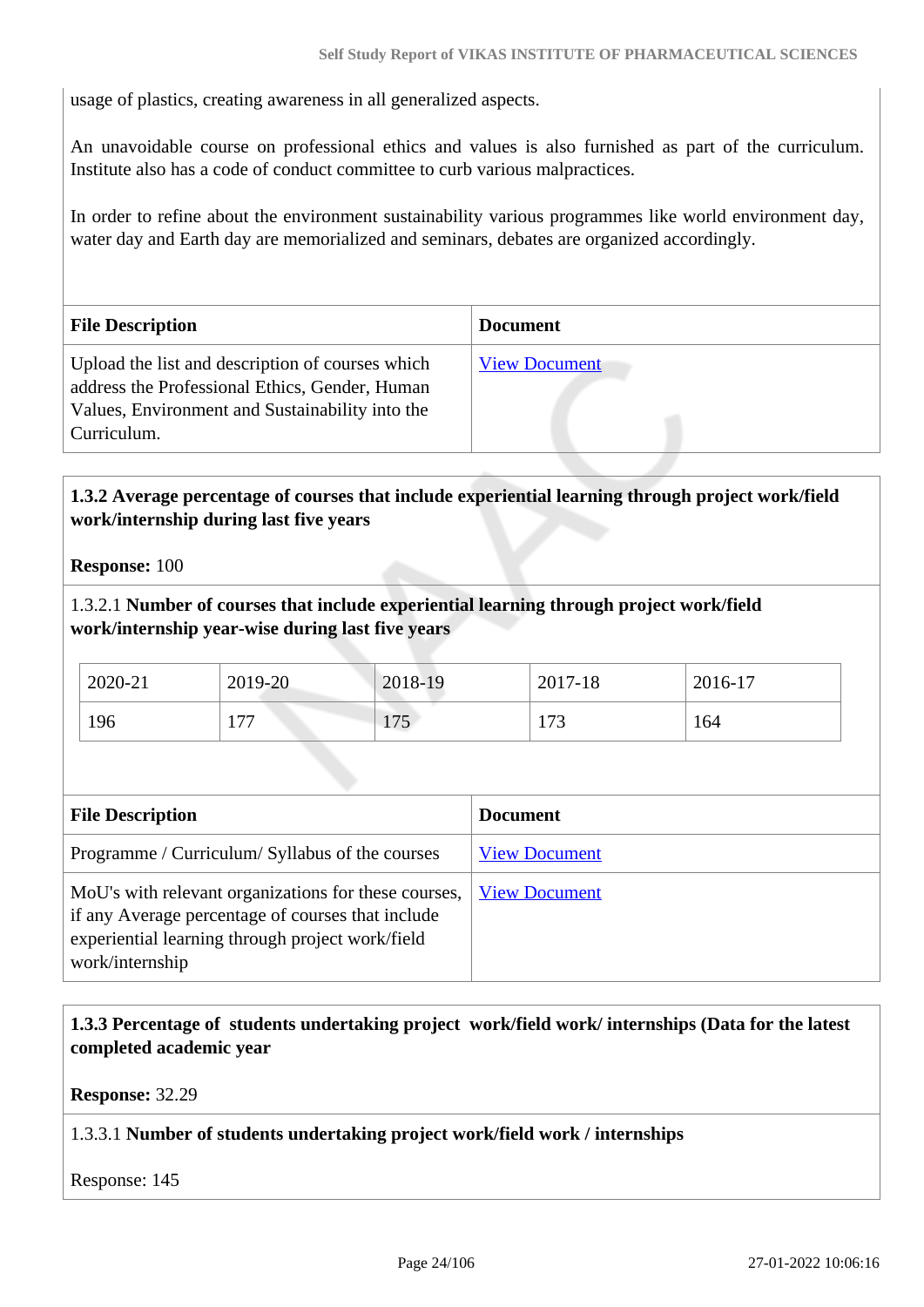| <b>File Description</b>                                                                       | Document             |
|-----------------------------------------------------------------------------------------------|----------------------|
| List of programmes and number of students<br>undertaking project work/field work//internships | <b>View Document</b> |
| Any additional information                                                                    | <b>View Document</b> |

## **1.4 Feedback System**

 **1.4.1** *Institution obtains feedback on the syllabus and its transaction at the institution from the following stakeholders 1) Students 2)Teachers 3)Employers 4)Alumni* 

**Response:** A. All of the above

| <b>File Description</b>             | <b>Document</b>      |
|-------------------------------------|----------------------|
| URL for stakeholder feedback report | <b>View Document</b> |

| 1.4.2 Feedback process of the Institution may be classified as follows: Options:                                                                                                                                                            |  |  |
|---------------------------------------------------------------------------------------------------------------------------------------------------------------------------------------------------------------------------------------------|--|--|
| 1. Feedback collected, analysed and action taken and feedback available on website<br>2. Feedback collected, analysed and action has been taken<br>3. Feedback collected and analysed<br>4. Feedback collected<br>5. Feedback not collected |  |  |
| Response: B. Feedback collected, analysed and action has been taken                                                                                                                                                                         |  |  |
| <b>File Description</b><br><b>Document</b>                                                                                                                                                                                                  |  |  |
| URL for feedback report<br><b>View Document</b>                                                                                                                                                                                             |  |  |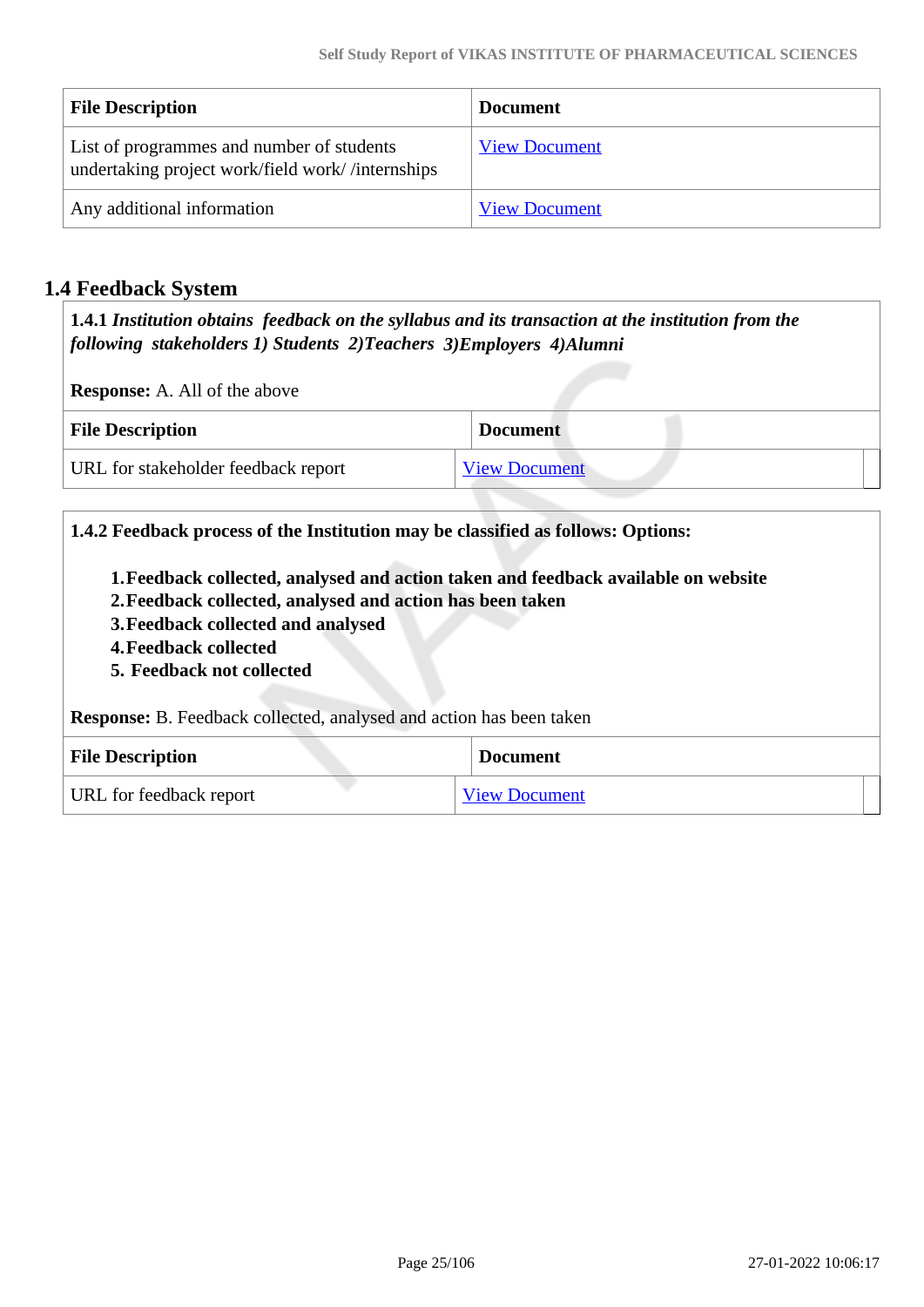## **Criterion 2 - Teaching-learning and Evaluation**

### **2.1 Student Enrollment and Profile**

| <b>Response: 100</b>    |                                         |                                                                      |                      |         |
|-------------------------|-----------------------------------------|----------------------------------------------------------------------|----------------------|---------|
|                         |                                         | 2.1.1.1 Number of students admitted year-wise during last five years |                      |         |
| 2020-21                 | 2019-20                                 | 2018-19                                                              | 2017-18              | 2016-17 |
| 123                     | 121                                     | 80                                                                   | 112                  | 107     |
|                         |                                         | 2.1.1.2 Number of sanctioned seats year wise during last five years  |                      |         |
| 2020-21                 | 2019-20                                 | 2018-19                                                              | 2017-18              | 2016-17 |
| 123                     | 121                                     | 80                                                                   | 112                  | 107     |
|                         |                                         |                                                                      |                      |         |
|                         |                                         |                                                                      |                      |         |
|                         |                                         |                                                                      | <b>Document</b>      |         |
| <b>File Description</b> | Institutional data in prescribed format |                                                                      | <b>View Document</b> |         |

#### **2.1.2 Average percentage of seats filled against reserved categories (SC, ST, OBC, Divyangjan, etc. as per applicable reservation policy ) during the last five years ( exclusive of supernumerary seats)**

**Response:** 84.41

2.1.2.1 Number of actual students admitted from the reserved categories year-wise during the last five years

| 2020-21    | 2019-20  | 2018-19 | 2017-18 | 2016-17          |
|------------|----------|---------|---------|------------------|
| r n<br>ے ر | 55<br>IJ | 37      | 54      | $\epsilon$<br>IJ |

| <b>File Description</b>                                      | <b>Document</b>      |
|--------------------------------------------------------------|----------------------|
| Average percentage of seats filled against seats<br>reserved | <b>View Document</b> |
| Any additional information                                   | <b>View Document</b> |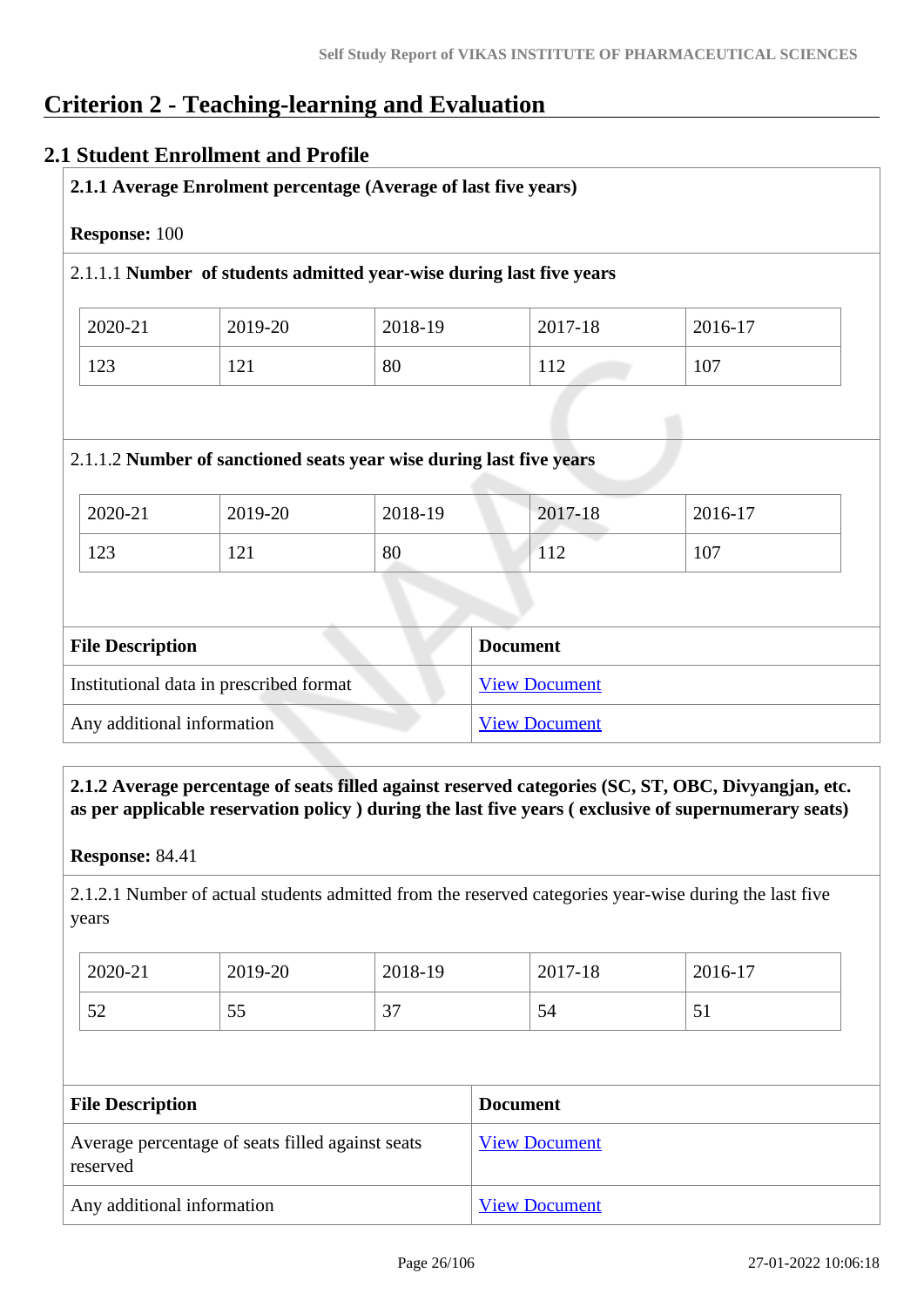## **2.2 Catering to Student Diversity**

#### **2.2.1 The institution assesses the learning levels of the students and organises special Programmes for advanced learners and slow learners**

#### **Response:**

The Institutionfollows measurable criteria to identify advanced and slow learners

#### **Strategies adopted for slow learners:**

- Class-in-charges take extra care of slow learners about their academic performance
- After every sessional exam, progress of education is sent to parents
- Class tests are regularly conducted by the staff members after completion of every unit and evaluated on the spot by the teachers
- Remedial sessions for slow learners are organized on a weekly basis for specific subjects in order to ensure that slow learners can also progress in the course, to clarify doubts, and stay at par with others.
- Re-explaining of critical topics for improving performance
- Difficult subjects were given additional classes in timetable and efforts are taken to make all students to pass with good grade
- Daily attendance is reported to the parents through SMS and Phone calls
- Motivational classes are conducted to improve the mental ability of students to analyze problems and to encourage student to regularly attend classes
- Additional details are given in each class regarding the topic
- Students can discuss their personal issues with teachers for proper guidance
- Identification of the problems encountered during learning by the student through mentoring sessions.
- Counselling of the students and providing solutions for problems during mentoring sessions. Arranging tutorial classes within small group of students for few difficult subjects.
- Slow learners requiring more practice and focus on English communication and aptitude proficiency are given additional classes to improve them in these aspects.
- Daily writing practice sessions are conducted to enable them to learn better
- Career counselling sessions are provided to students regarding various fields in which pharmacy students can do wonders
- Providing course material and the question bank to the students
- Arranging extra preparative lectures before sessional examination
- Apart from above said reasons if there are any financial issues for the poor students, financial assistance is done without any conditions

#### **Strategies for Advanced learners**

Advanced learners are continuously encouraged to strive for higher goals by providing them additional inputs for better career planning and growth like: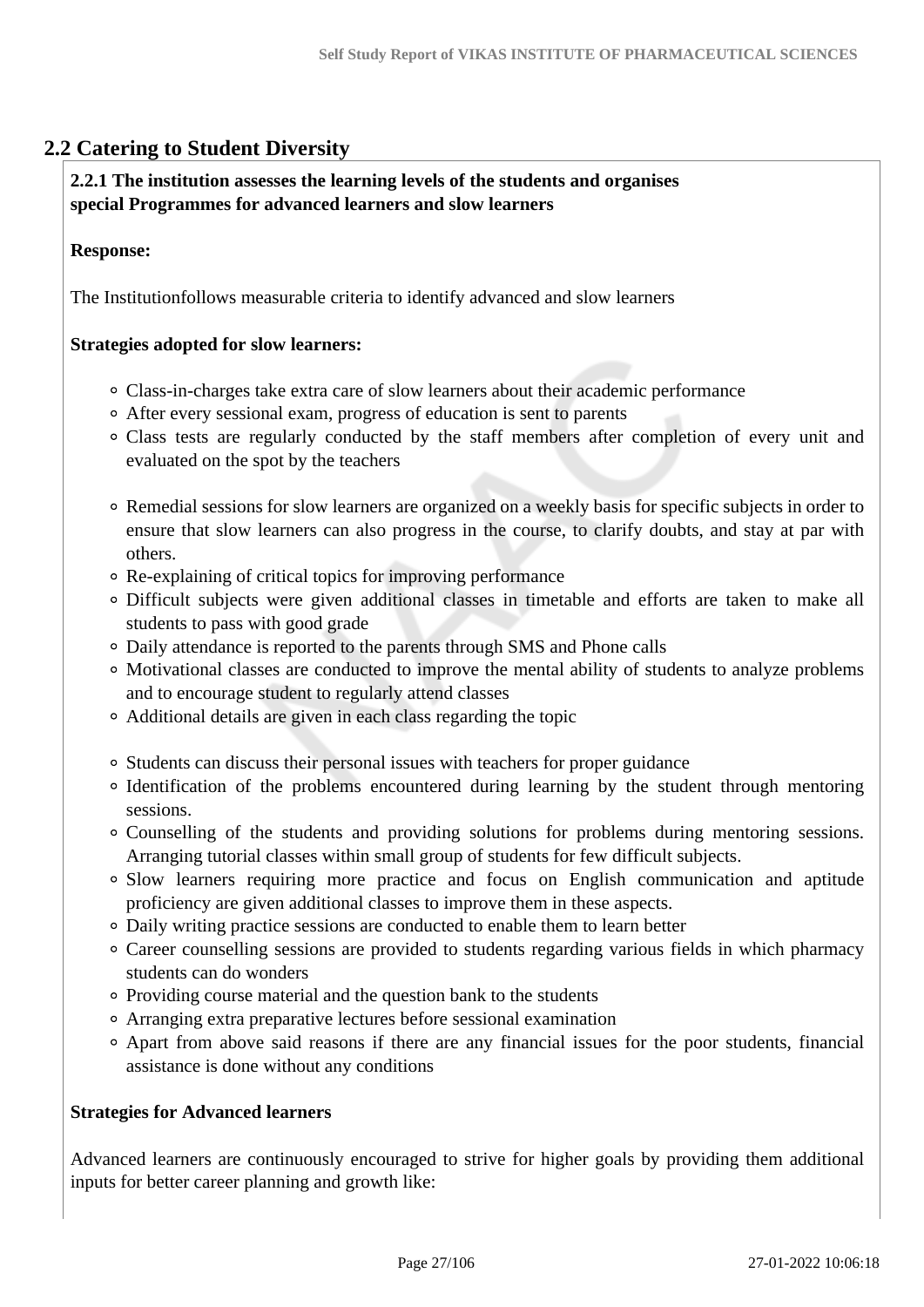- Conducting preparation classes, mock tests, and assessment modules for the GPAT examination
- Topics on content beyond syllabus are taught and explored
- Motivating them to participate in seminar, conferences, workshops and present their papers conducted by various institutions
- Encouraging them to participate in classroom seminars, group discussions, technical quizzes etc. for developing analytical, problem solving and presentation skills
- Motivating to access latest online journals, reference materials and help them to understand the emerging trends in their field of study by performing mini projects & publish their research work in peer-reviewed journals
- Providing opportunity to develop their creativity & talents by organizing intercollegiate and state level cultural, literary, technical and sports competitions.
- Encouraging them to take specialized training through certificate courses.
- Appointing them as student representatives at the department level committees to develop leadership skills

| <b>File Description</b>           | <b>Document</b>      |
|-----------------------------------|----------------------|
| Upload any additional information | <b>View Document</b> |

#### **2.2.2 Student- Full time teacher ratio (Data for the latest completed academic year)**

**Response:** 112.25

| <b>File Description</b>    | <b>Document</b>      |
|----------------------------|----------------------|
| Any additional information | <b>View Document</b> |

### **2.3 Teaching- Learning Process**

 **2.3.1 Student centric methods, such as experiential learning, participative learning and problem solving methodologies are used for enhancing learning experiences**

#### **Response:**

Experiential learning: is implemented through practical hours, Industrial Training/Visits, Research/Mini Projects, Health check-up camps/Healthcare awareness activities (TB/Dengue/AIDS day/NPW etc.), NSS activities etc. Students undergo one-month industrial training.

Integrated/interdisciplinary learning:Interdisciplinary research projects are carried out by students and presented in IPASF and IPC research competition conducted by IPA every year. Collaborative/consultancy Research Projects under DST like N-PDF SERB (eg. Evaluation of anticancer activity of Naringin and Hesperidin in N-methyl N Nitrosourea (MNU) induced mammary cancer in female Sprague-dawleyrats), inter disciplinary subjects like Pharmaceutical Microbiology, Biostatistics etc. are included in our regular curriculum as per PCISyllabus, and entrepreneurship awareness activities.

Participative learning: Students participate in many competitions organized in association by IPA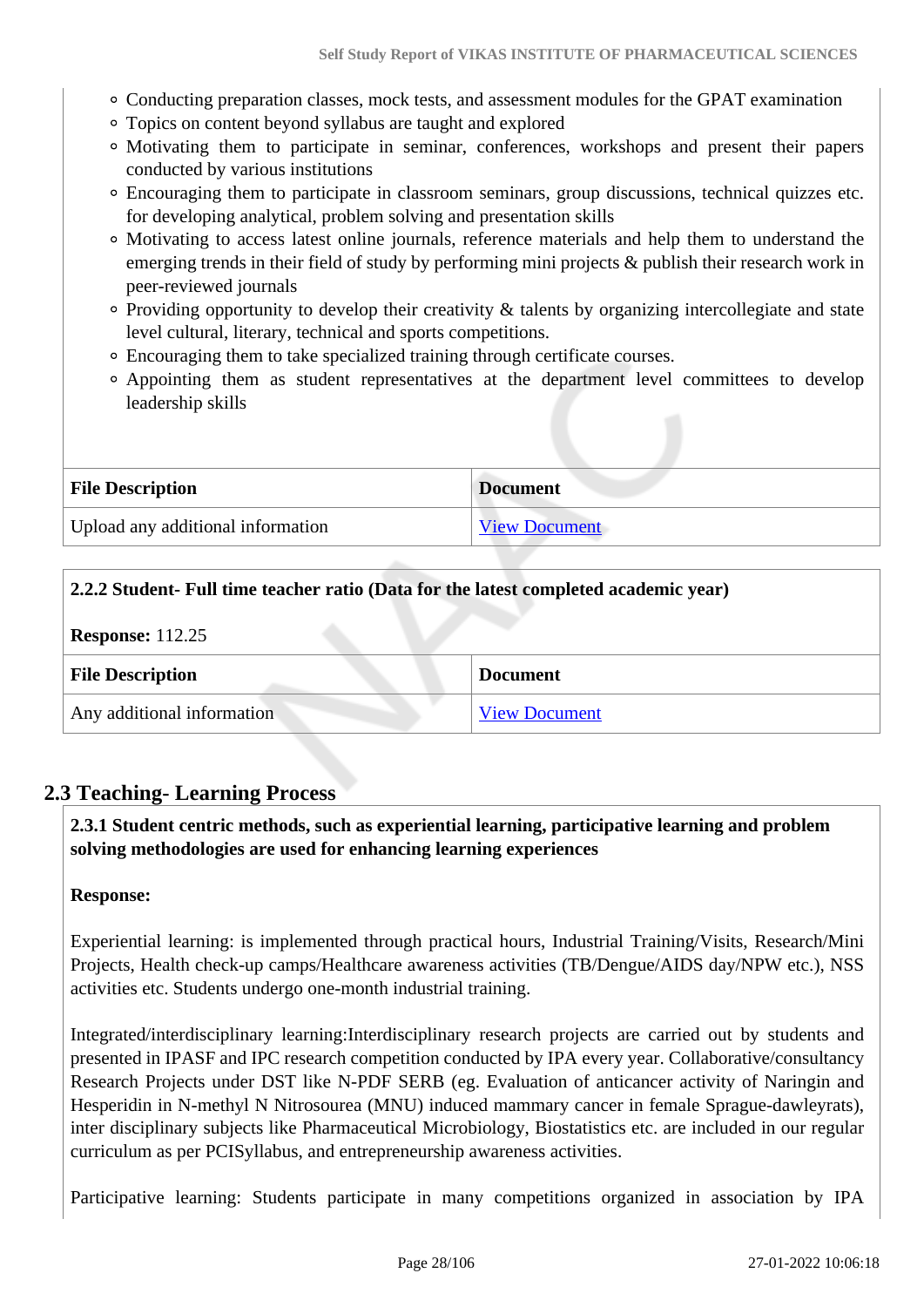Rajahmundry local branch order to spread awareness in the society about the NPW themes every year. Students also are participated in poster & oral presentation events outside the college. Group Assignments are given to the students like preparing chart/placards/poster. Students participated in activities like debate competition/awareness campaign on disease, Elocution Competition on the Theme "Know your Medicines: Ask your Pharmacist" etc. conducted during NPW/NSS Camp. Industrial Visits organized every year.

Problem solving methodologies: Seminar/Workshops on topics such as "How to develop an effective Curriculum Vitae", Community Pharmacy, COVID test drive, Central Drugs Standard Control Organization (CDSCO) & its activities, Clinical Practice, Good laboratory practice, Intellectual Property Rights, Research grant writing, Problem based Teaching & Learning, etc. Assignments on topics like mechanism involved in synthesis of drugs, interpretation of IR/NMR/Mass Spectra etc. study of adverse drug reactions etc. Practical experiments like Chemical kinetics and Stability testing of Pharmaceutical dosage forms, identification of organic compounds, factors affecting calculation of dose of drug, etc. Selfdirected learning: Use of Software like Micromedex, Clinirex etc. are also available to perform research. E-Learning facilities: All students and staff members access e-journals from DELNET/J-GATE giving access to upgrade their knowledge. e books, Google Scholar, CrossRef, SWAYAM, NICE, etc. is used.

Patient-centric and Evidence-Based Learning: Health/Dental checkup camps during NSS for villagers, Hospital Visits are organized for students. Students undergo one month Industrial Training, Industrial Visits are organized every year giving exposure to manufacturing/QC/Validation etc. activities. Research Projects/Practical Experiments/Case Studies/Hospital visits are conducted regularly.

Learning in the Humanities: Guest lectures/FDP on different topics such as "How to develop an effective Curriculum Vitae", Community Pharmacy, COVID test drive are organized. Activities like World Cancer Day, World TB day, etc. sensitize students about their role as pharmacist/health worker in society. .

Project based learning: Research Projects: M. Pharm students carry out research projects in M. Pharm Sem-III/IV and participate in research competitions in IPC and IPASF organized by IPA. Poster presentation conducted during "IPASF" a national level technical event.

Role play: Prescription analysis by students, act on social issues Poshan Abhiyaan Food Distribution to child contribute to the development of students to good citizenship.

| <b>File Description</b>           | <b>Document</b>      |
|-----------------------------------|----------------------|
| Upload any additional information | <b>View Document</b> |

#### **2.3.2 Teachers use ICT enabled tools for effective teaching-learning process.**

#### **Response:**

The faculty members use following ICT-enabled tools in the teaching learning process Computers with internet connection provided to all the faculty members for access to e-content. The faculty members use LCD projectors in the classroom for teaching using power point presentations. The classrooms are equipped with smart boards and are used by faculty members providing an interactive platform whereby different forms of media-including photographs, videos, graphs, charts etc. are used for better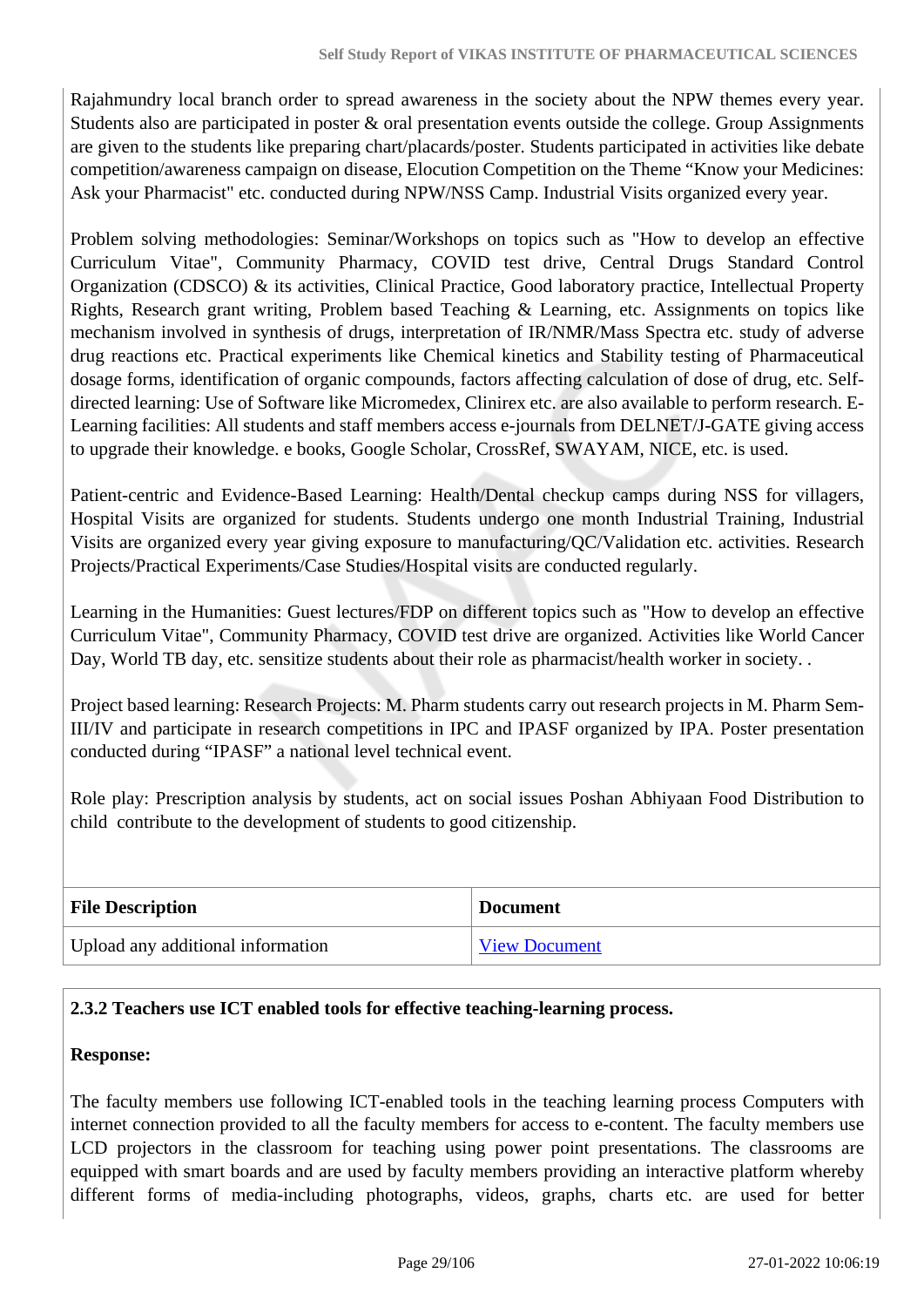understanding of the content. Internet connection provided in the classroom is used by the faculty members to show the online video content with regard to the subject content. The faculty members from chemistry department use Chem Draw Ultra software to teach students on how to draw chemical structure and calculation of molecular properties molecular weight, density, molecular refractivity etc. The simulation software is used by the faculty members in pharmacology laboratory as an alternative to animal experiments to demonstrate the effect of drugs on various models. Software while doing research projects in formulation development/analytical method development using QbD approach. The faculty downloads webinars available online and shows these webinars to the students providing experts insights on the subject. The faculty members also attend live webinars/Seminars to update themselves with the latest developments in the subject. The free e-books available on the internet are downloaded by the faculty members and the softcopies are providing to the students improving the access to the subject related content. The subject related content i.e., notes/power point presentations/question bank/important weblinks etc. are uploaded on the VMEDULIFE giving 24 X 7 accesses to the students.

**Instrument room:** Machine room is having different sophisticated instruments such as HPLC, UV spectroscopy. These instruments are working on different software which is available in college and students used UV software (Lab India),HPLC software (Cyber Lab) while performing practical on above mentioned instruments.

**Internet connectivity**: The faculty members also use Wi-Fi connectivity in college as well as campus premises as and when required to solve subject related difficulties of students. Digital library: Digital library facility is available in the college library. All students and staff members access e-journals from DELNET/J-GATE. The faculty members/students also access e-books available on Google Scholar/NICE/SWAYAM/CROSSREF/Cochrane library. The language lab software is used by the faculty member that provides comprehensive study material to enrich the language skills of the students.

| <b>File Description</b>                                                                                 | <b>Document</b>      |
|---------------------------------------------------------------------------------------------------------|----------------------|
| Upload any additional information                                                                       | <b>View Document</b> |
| Provide link for webpage describing the ICT<br>enabled tools for effective teaching-learning<br>process | <b>View Document</b> |

 **2.3.3 Ratio of students to mentor for academic and other related issues (Data for the latest completed academic year )**

**Response:** 14:1

2.3.3.1 Number of mentors

Response: 32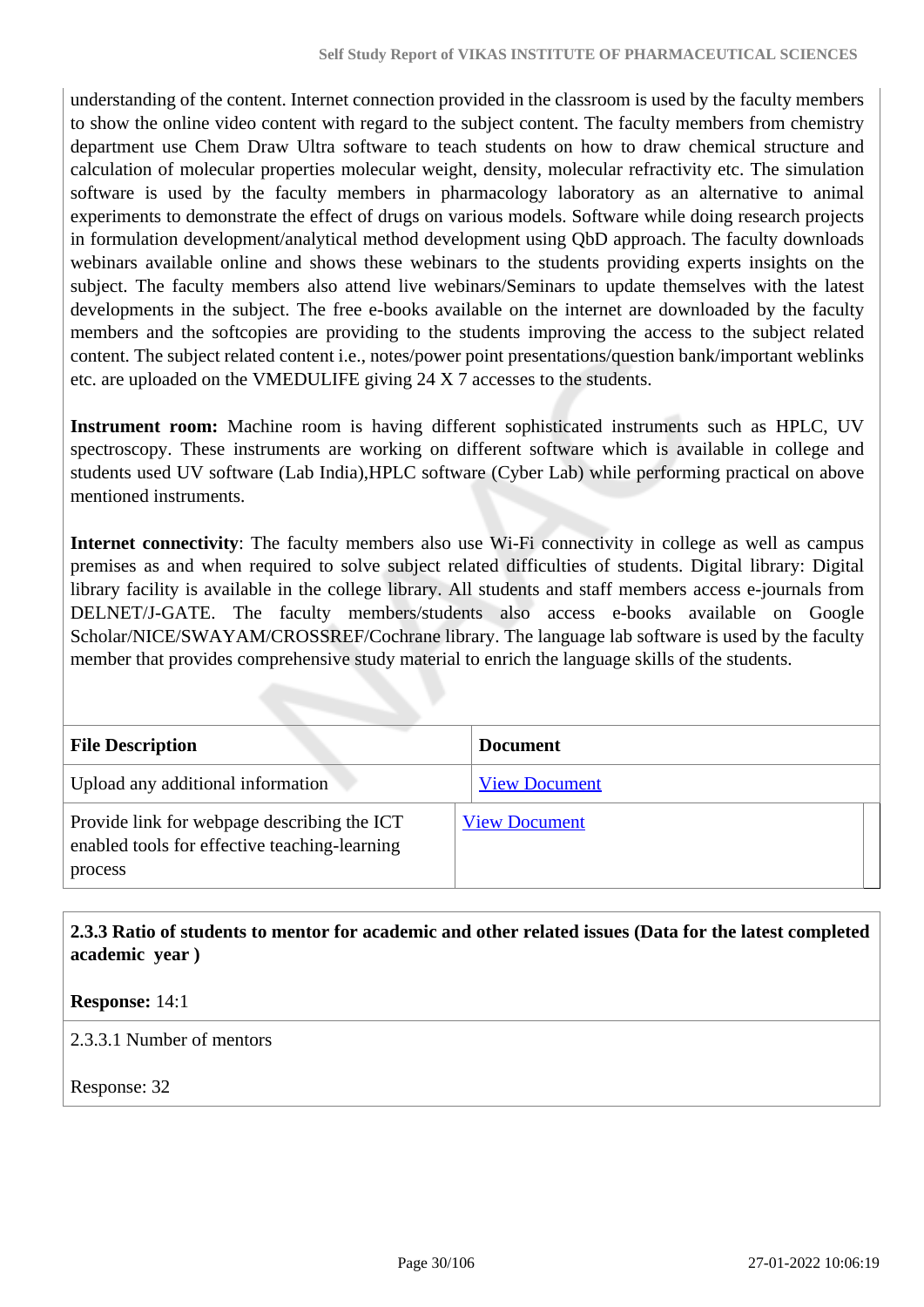| <b>File Description</b>                                                          | <b>Document</b>      |
|----------------------------------------------------------------------------------|----------------------|
| Upload year wise, number of students enrolled and<br>full time teachers on roll. | <b>View Document</b> |
| mentor/mentee ratio                                                              | <b>View Document</b> |
| Circulars pertaining to assigning mentors to mentees   <u>View Document</u>      |                      |

## **2.4 Teacher Profile and Quality**

#### **2.4.1 Average percentage of full time teachers against sanctioned posts during the last five years**

#### **Response:** 100

| <b>File Description</b>                                                          | <b>Document</b>      |
|----------------------------------------------------------------------------------|----------------------|
| Year wise full time teachers and sanctioned posts<br>for 5 years (Data Template) | <b>View Document</b> |
| List of the faculty members authenticated by the<br>Head of HEI                  | <b>View Document</b> |

### **2.4.2 Average percentage of full time teachers with Ph. D. / D.M. / M.Ch. / D.N.B Superspeciality / D.Sc. / D.Litt. during the last five years (consider only highest degree for count)**

**Response:** 128.33

2.4.2.1 **Number of full time teachers with** *Ph. D. / D.M. / M.Ch. / D.N.B Superspeciality / D.Sc. / D.Litt.* **year wise during the last five years**

| 2020-21 | 2019-20 | 2018-19 | 2017-18 | 2016-17 |
|---------|---------|---------|---------|---------|
|         |         | ິ       |         | v       |

| <b>File Description</b>                                                                                                                                                        | <b>Document</b>      |
|--------------------------------------------------------------------------------------------------------------------------------------------------------------------------------|----------------------|
| List of number of full time teachers with Ph. D.<br>D.M. / M.Ch. / D.N.B Superspeciality / D.Sc. /<br>D. Litt. and number of full time teachers for 5 years<br>(Data Template) | <b>View Document</b> |
| Any additional information                                                                                                                                                     | <b>View Document</b> |

### **2.4.3 Average teaching experience of full time teachers in the same institution (Data for the latest completed academic year in number of years)**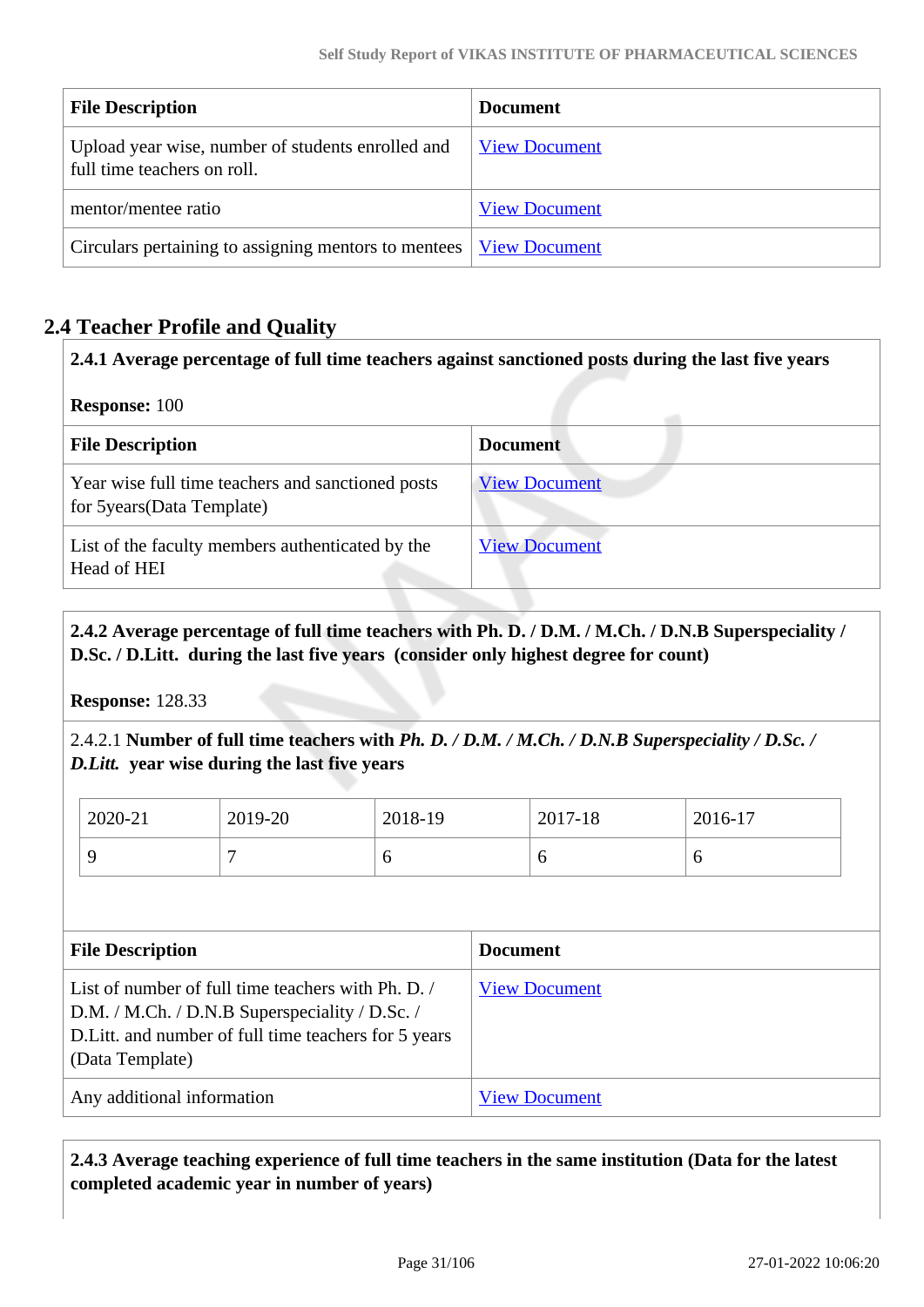## **Response:** 55.5 2.4.3.1 **Total experience of full-time teachers** Response: 222 **File Description Document** List of Teachers including their PAN, designation, dept and experience details(Data Template) [View Document](https://assessmentonline.naac.gov.in/storage/app/hei/SSR/110409/2.4.3_1632119255_6821.xlsx)

## **2.5 Evaluation Process and Reforms**

#### **2.5.1 Mechanism of internal assessment is transparent and robust in terms of frequency and mode**

#### **Response:**

The Institution follows the academic calendar given by Andhra University (AU). Beginning of every semester, academic calendar will be circulated by HOD'S circulate to their respective department faculty. Draft academic plan is circulated among all the staff printed as Academic Calendar from Affiliating University is shared accordingly. As an introduction, every one of the divisions would be approached to come out with a provisional planning to be examined in the Academic Monitoring Committee. The academic timetable endorsed by the Principal/IQAC would be followed carefully as all the staff individuals are engaged with the planning interaction. The semester academic plan, both hypothesis/pragmatic, text and reference books for that subject are accessible in the handbook and furthermore clarified by the subject educator at the beginning of semester

The University schedule is shown on the notification board and the equivalent is accessible in the website which gives provisional dates of inward and University Exams, public occasions get-away and so forth circulars are given by the Principal to enhance the plan of action. Foundation follows showing plan, assessment timetable and scholastic schedule followed by affiliating University

Assessment happens at two levels

- 1. Internal
- 2. External

The overall guidelines are distributed in PCI syllabus and changes if any are educated through syllabus book. The Institute follows the rules set by the Affiliating University and PCI with respect to assessment measure.

In every semester, two internal examinations for B.Pharm, Pharm.D and M.Pharm, are conducted and average of two will be taken for consideration.

Question papers and answer scripts, chosen records and manuals are very much protected by Exam cell. Students can apply for revaluation for university examination if she/he is not satisfied with the results. They can apply for revaluation to the affiliating university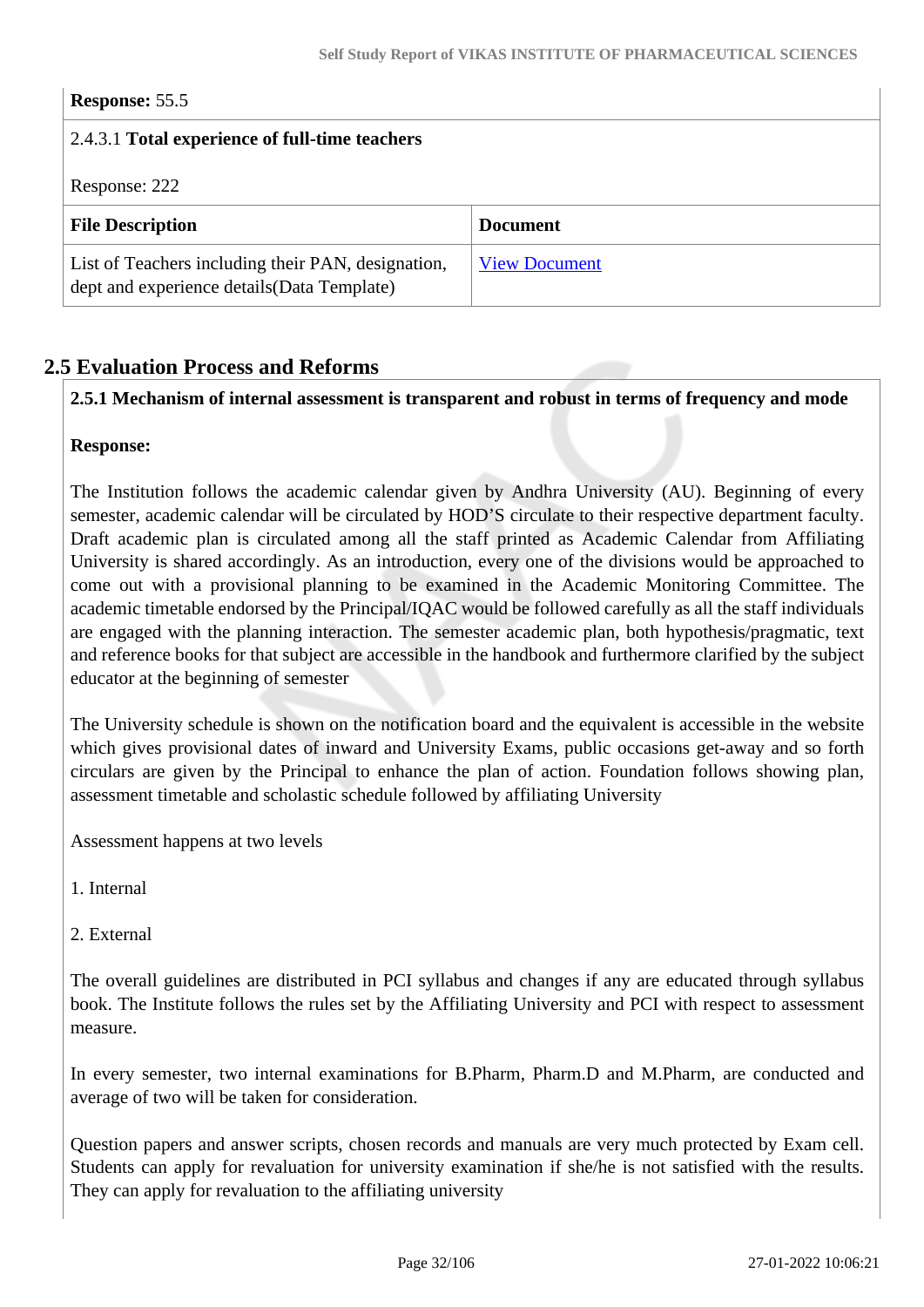| <b>File Description</b>         | <b>Document</b>      |
|---------------------------------|----------------------|
| Link for additional information | <b>View Document</b> |

#### **2.5.2 Mechanism to deal with internal/external examination related grievances is transparent, timebound and efficient**

#### **Response:**

System to manage assessment related complaints is straightforward, Time bound and efficient. The establishment has the grievance redressal committee for objections concerning inside evaluation. The cell contains head, HOD, one supporting staff picked. The student can apply to the cell for any peculiarity in his evaluation of paper. Exam coordinates a meet and calls understudies and hears his/her say and gives the appropriate decision which is confining on all. The redressal of objections as for evaluation in both inward examination and institute appraisal is through the going with connection

#### **At the organization level**

A three-stage complaint redressal component is accessible to review the complaints of the understudies concerning inward assessments

**First Stage** – At the concerned teacher level: By giving re-corrected answer contents to the students by the teacher, the understudy can explain to clear their questions/complaints, assuming any

**Second stage** – At Convener Examination Committee: in the event that the student isn't fulfilled at stage one, he/she can move toward the Convener, Examination Cell who forward the solicitation to concerned HOD of the division who is needed to inspect the case exhaustively and roll out appropriate improvements whenever justified.

**Third stage**–At the Principal level: In the event that the understudy is distressed with the choice even at the Convener Examination Committee/HOD level additionally, he/she can offer recorded as a hard copy to the Principal who assigns a Professor/Associate educator other than the concerned instructor to glance in to the complaint. The educator so assigned, thus, will look at the complaint basically to do equity to the understudy. The result is disclosed to the understudy with reasons and that choice is conclusive

#### **At University level**

Every student is entitled for apply for revaluation in principle subjects by paying the endorsed expense directly to the University. The University takes up every single such application and revaluates the contents through subject instructors. Not with standing, if there is no improvement, previous marks will be retained for the students regarding inward assessments.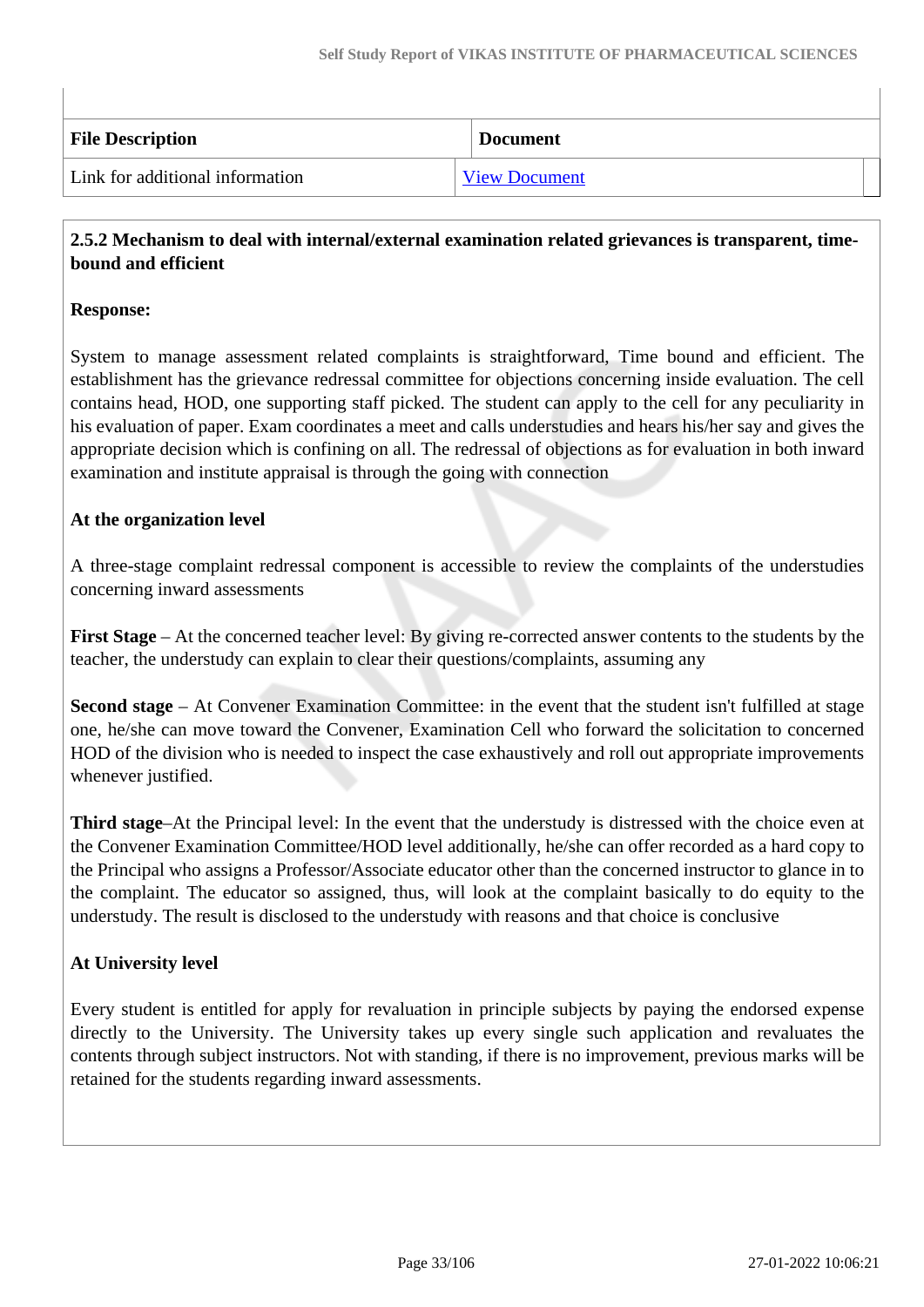| <b>File Description</b>         | <b>Document</b>      |  |
|---------------------------------|----------------------|--|
| Any additional information      | <b>View Document</b> |  |
| Link for additional information | <b>View Document</b> |  |

## **2.6 Student Performance and Learning Outcomes**

 **2.6.1 Programme and course outcomes for all Programmes offered by the institution are stated and displayed on website and communicated to teachers and students.**

### **Response:**

### **COURSE OUTCOMES (Cos)**

### **Mechanism of Communication**

The College has clearly stated learning outcomes of the Programmes and Courses. The following mechanism is followed by the institution to communicate the learning outcomes to the teachers and students.

Hard Copy of syllabus and Learning Outcomes are available in the Departments for ready reference to the Teachers and Students.

Soft Copy of Curriculum and Learning Outcomes of Programmes and Courses are also uploaded to the Institution website for reference.

The Importance of the learning outcomes has been communicated to the teachers in every IQAC Meeting and College Committee Meeting.

The students are also made aware of the same through Tutorial Meetings.

### **PROGRAMME OUTCOMES (POs)**

#### **Mechanism of Communication**

**Pharmacy Knowledge:** Possess knowledge and comprehension of the core and basic knowledge associated with the Profession of Pharmacy, including biomedical sciences; Pharmaceutical sciences; behavioural, social, and administrative pharmacy sciences; and manufacturing practices.

**Planning Abilities:** Demonstrate effective planning abilities including time management, resource management, delegation skills and organizational skills. Develop and implement plans and organize work to meet deadlines.

**Problem analysis:** Utilize the principles of scientific enquiry, thinking analytically, clearly and critically, while solving problems and making decisions during daily practice. Find, analyze, evaluate and apply information systematically and shall make defensible decisions.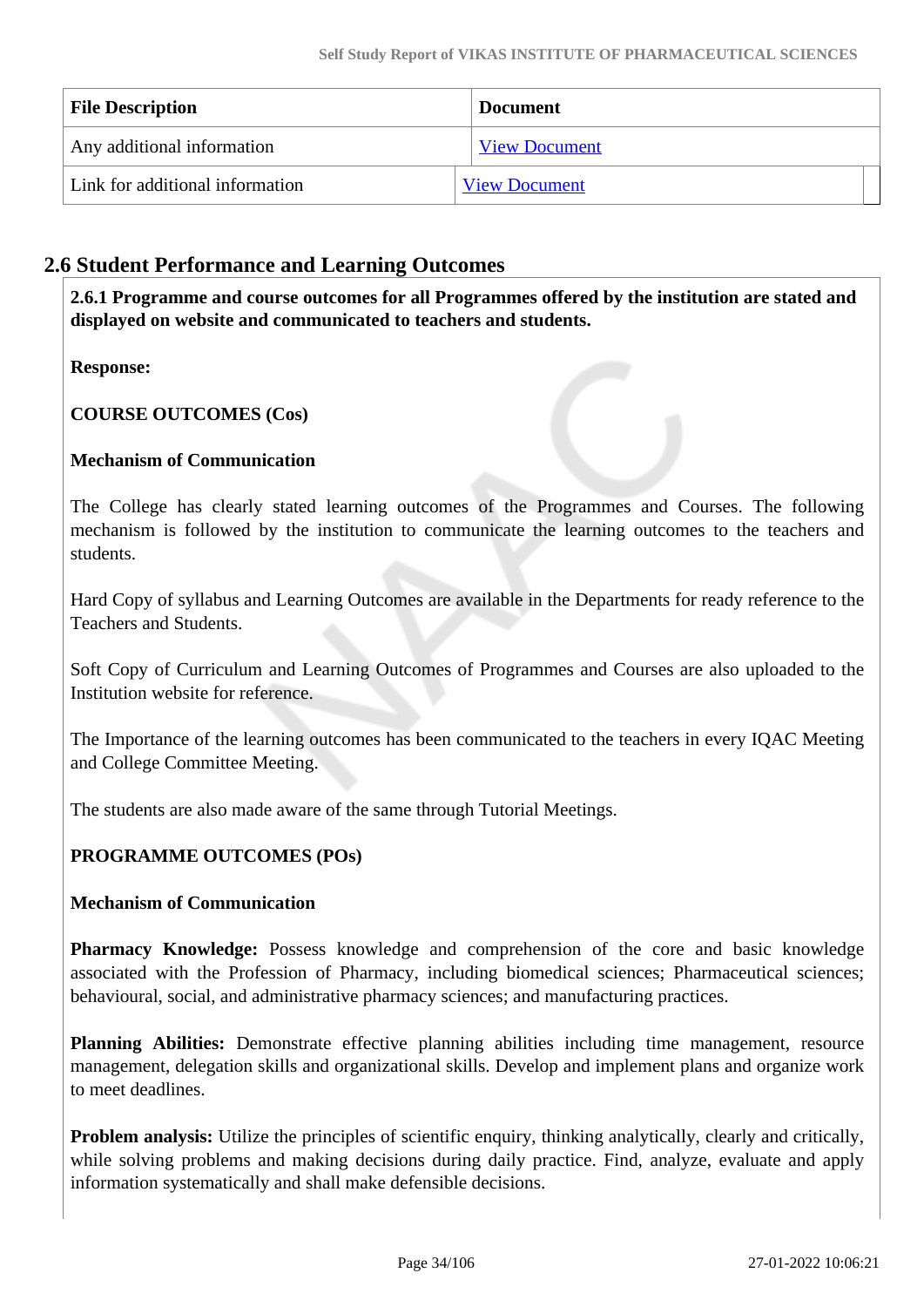**Modern tool usage:** Learn, select, and apply appropriate methods and procedures, resources, and modern pharmacy-related computing tools with an understanding of the limitations.

**Leadership skills:** Understand and consider the human reaction to change, motivation issues, leadership and team-building when planning changes required for fulfilment of practice, professional and societal responsibilities. Assume participatory roles as responsible citizens or leadership roles when appropriate to facilitate improvement in health and well-being.

**Professional Identity:** Understand, analyse and communicate the value of their professional roles in society (e.g. health care professionals, promoters of health, educators, managers, employers, employees)

**Pharmaceutical Ethics:** Honour personal values and apply ethical principles in professional and social contexts. Demonstrate behaviour that recognizes cultural and personal variability in values, communication and lifestyles. Use ethical frameworks; apply ethical principles while making decisions and take responsibility for the outcomes associated with the decisions.

**Communication:** Communicate effectively with the pharmacy community and with society at large, such as, being able to comprehend and write effective reports, make effective presentations and documentation, and give and receive clear instructions.

**The Pharmacist and society:** Apply reasoning informed by the contextual knowledge to assess societal, health, safety and legal issues and the consequent responsibilities relevant to the professional pharmacy practice.

**Environment and sustainability:** Understand the impact of the professional pharmacy solutions in societal and environmental contexts, and demonstrate the knowledge of, and need for sustainable development.

**Life-long learning:** Recognize the need for, and have the preparation and ability to engage in dependent and life-long learning in the broadest context of technological change.

#### **PROGRAMME SPECIFIC OUTCOMES (PSOs)**

PSOs are clearly defined by the Institute for B.Pharmacy, Pharm.D and M.Pharmacy Programmes.

| <b>File Description</b>                                    | <b>Document</b>      |
|------------------------------------------------------------|----------------------|
| Upload COs for all Programmes (exemplars from<br>Glossary) | <b>View Document</b> |

### **2.6.2 Attainment of programme outcomes and course outcomes are evaluated by the institution.**

#### **Response:**

The assessment tools and processes used for measuring the attainment of each of the Program Outcomes and Program Specific Outcomes are mentioned below: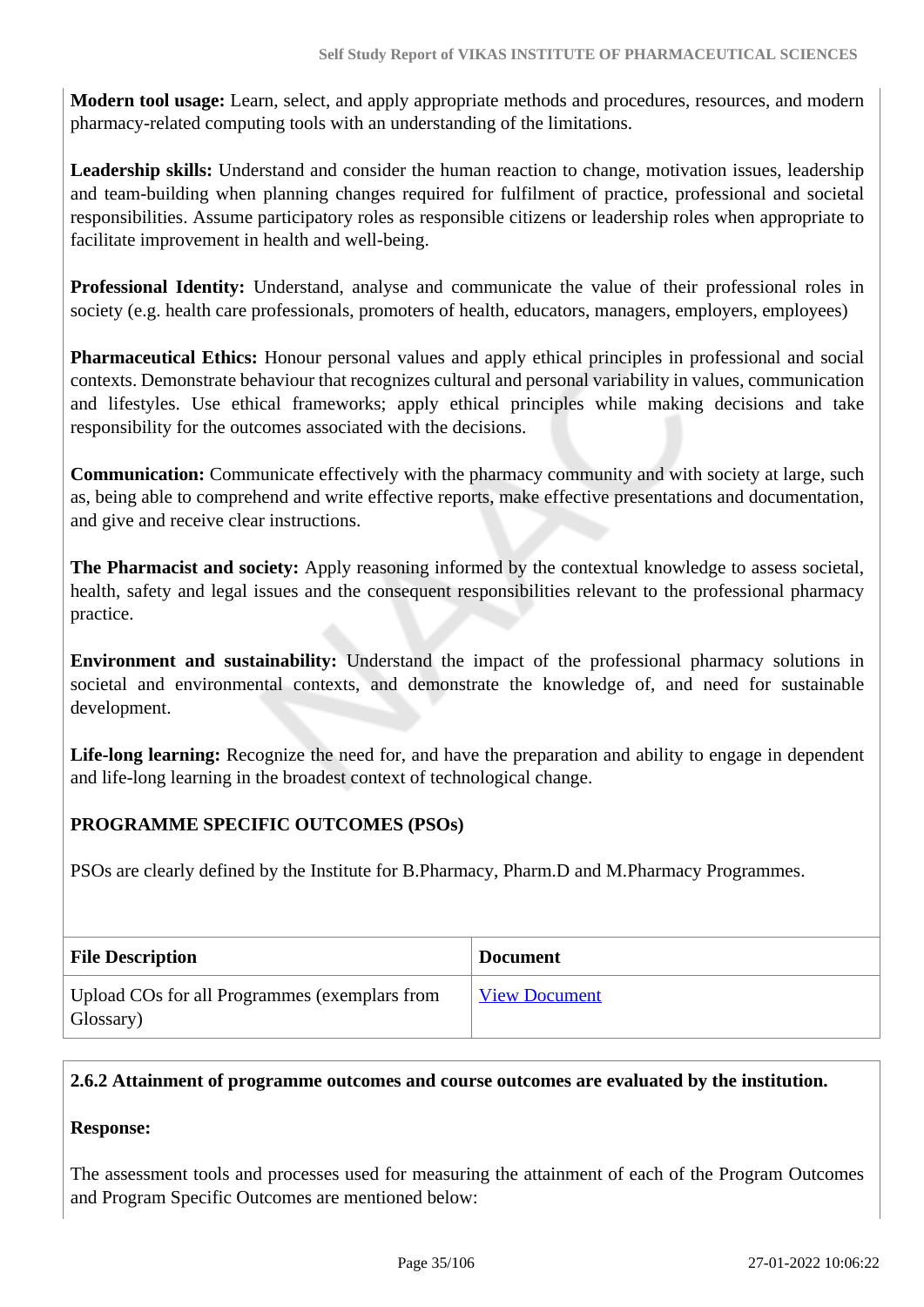#### **Method of assessment of POs / PSOs**

The program outcomes and Program Specific outcomes are assessed with the help of course outcomes of the relevant courses through direct and indirect methods.

Direct methods are provided through direct examinations or observations of student knowledge or skills against measurable course outcomes. The knowledge and skills described by the course outcomes are mapped to specific problems on University Examination, internal exams and home assignment

Finally, program outcomes are assessed, and Academic Committee concludes the PO attainment level.

At the end of each semester, university conducts examinations based on the result published by university the course outcomes are measured.

Assignments are given at the end of each module. The assignments are provided to students and they refer the text books and good reference books to find out the answers and understand the expected outcome of the given problem.

#### **Three internal tests are conducted per semester for the following purposes:**

To ensure that students have achieved desired level of competencies at module level

To evaluate, whether corresponding COs are achieved or not. According to the performance of the student in answering each question, mapping is carried out with the respective COs for assessing the attainment level of the specific CO of the subject.

Alumni survey is an important assessment tool to find out following important factors: Indirect once in a year Level of relevance of the curriculum with the expected skills of the industries.

The level of attainment of goal for the specified program

Employer surveys are conducted for finding out whether the knowledge, skill and attitude learned from this institution is adequately satisfying their expectation or not.

The objective the conducting the student exit survey is to identify several factors for future strategy framing once in a year. To understand the impact of training they understand the strength and weakness of various value-added courses and pre-placement training imparted.

| <b>File Description</b>           | <b>Document</b>      |
|-----------------------------------|----------------------|
| Upload any additional information | <b>View Document</b> |

#### **2.6.3 Average pass percentage of Students during last five years**

**Response:** 94.84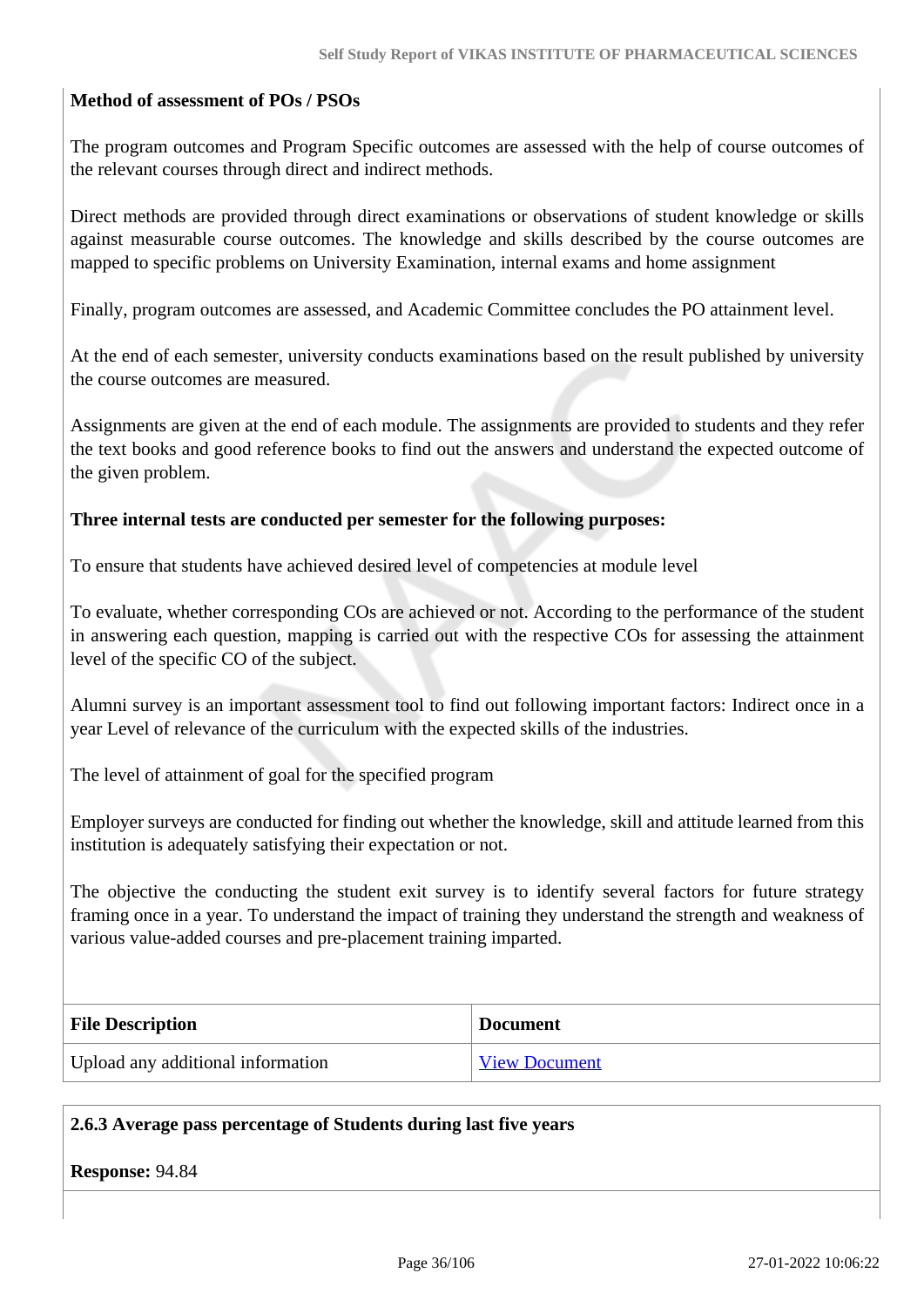| 2020-21                                                                                                                   | 2019-20 | 2018-19 |                 | 2017-18              | 2016-17 |  |
|---------------------------------------------------------------------------------------------------------------------------|---------|---------|-----------------|----------------------|---------|--|
| 120                                                                                                                       | 103     | 81      |                 | 55                   | 40      |  |
|                                                                                                                           |         |         |                 |                      |         |  |
| 2.6.3.2 Number of final year students who appeared for the university examination year-wise during<br>the last five years |         |         |                 |                      |         |  |
| 2020-21                                                                                                                   | 2019-20 | 2018-19 |                 | 2017-18              | 2016-17 |  |
| 125                                                                                                                       | 106     | 85      |                 | 58                   | 44      |  |
|                                                                                                                           |         |         |                 |                      |         |  |
| <b>File Description</b>                                                                                                   |         |         | <b>Document</b> |                      |         |  |
| Upload list of Programmes and number of students<br>passed and appeared in the final year examination<br>(Data Template)  |         |         |                 | <b>View Document</b> |         |  |

2.6.3.1 **Number of final year students who passed the university examination year-wise during the**

# **2.7 Student Satisfaction Survey**

**last five years**

| 2.7.1 Online student satisfaction survey regarding teaching learning process |                      |  |
|------------------------------------------------------------------------------|----------------------|--|
| <b>Response: 3.99</b>                                                        |                      |  |
| <b>File Description</b>                                                      | <b>Document</b>      |  |
| Upload database of all currently enrolled students<br>(Data Template)        | <b>View Document</b> |  |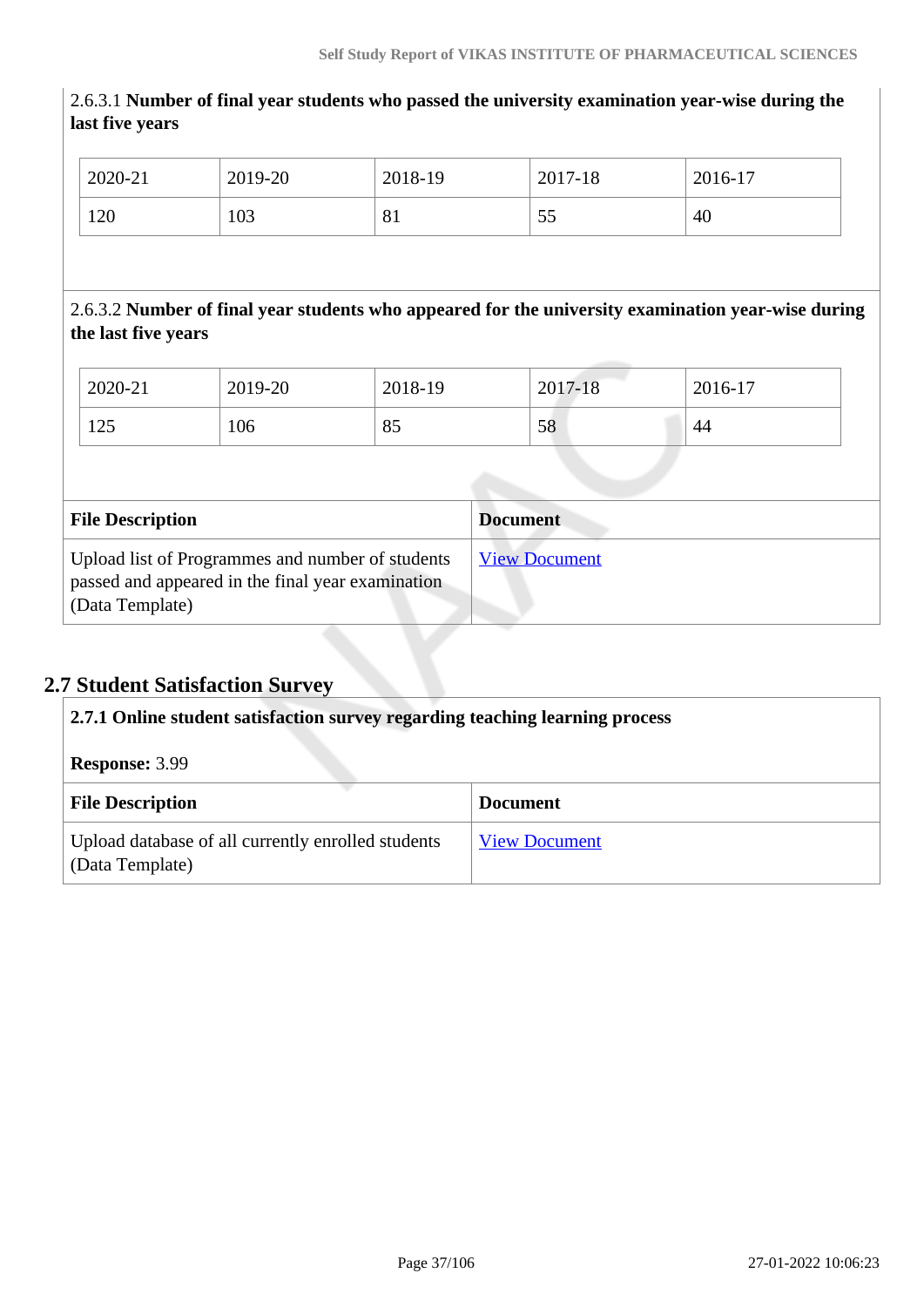# **Criterion 3 - Research, Innovations and Extension**

### **3.1 Resource Mobilization for Research**

 **3.1.1 Grants received from Government and non-governmental agencies for research projects, endowments, Chairs in the institution during the last five years (INR in Lakhs)** 

**Response:** 19.95

3.1.1.1 **Total Grants from Government and non-governmental agencies for research projects , endowments, Chairs in the institution during the last five years (INR in Lakhs)**

| 2020-21 | 2019-20             | 2018-19 | 2017-18          | 2016-17 |
|---------|---------------------|---------|------------------|---------|
|         | 10 $\Omega$<br>17.4 | v       | $\boldsymbol{0}$ | 0.75    |

| <b>File Description</b>                                                             | <b>Document</b>      |
|-------------------------------------------------------------------------------------|----------------------|
| List of endowments / projects with details of grants                                | <b>View Document</b> |
| e-copies of the grant award letters for sponsored<br>research projects / endowments | <b>View Document</b> |

| 3.1.2 Percentage of teachers recognized as research guides (latest completed academic year) |                      |  |  |
|---------------------------------------------------------------------------------------------|----------------------|--|--|
| <b>Response:</b> 0                                                                          |                      |  |  |
| 3.1.2.1 Number of teachers recognized as research guides                                    |                      |  |  |
| <b>File Description</b><br><b>Document</b>                                                  |                      |  |  |
| Institutional data in prescribed format                                                     | <b>View Document</b> |  |  |

### **3.1.3 Percentage of departments having Research projects funded by government and non government agencies during the last five years**

### **Response:** 5.71

3.1.3.1 **Number of departments having Research projects funded by government and nongovernment agencies during the last five years**

| 2020-21 | 2019-20 | 2018-19 | 2017-18 | 2016-17 |
|---------|---------|---------|---------|---------|
|         |         | ິ       |         |         |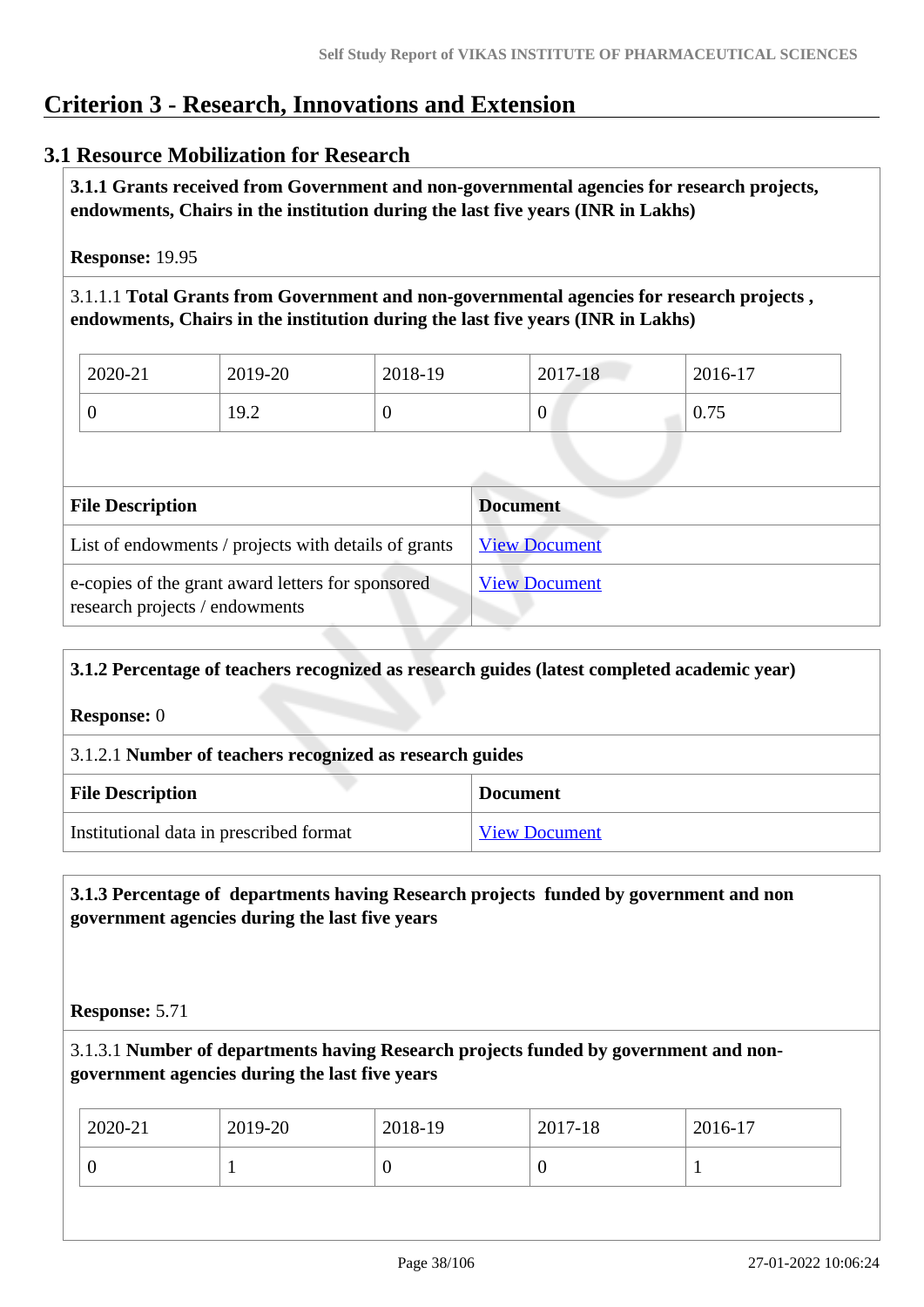|                                               | 3.1.3.2 Number of departments offering academic programes |         |                      |                      |         |         |  |
|-----------------------------------------------|-----------------------------------------------------------|---------|----------------------|----------------------|---------|---------|--|
|                                               | 2020-21                                                   | 2019-20 | 2018-19              |                      | 2017-18 | 2016-17 |  |
|                                               | 7                                                         | 7       | 7                    |                      |         | 7       |  |
|                                               |                                                           |         |                      |                      |         |         |  |
|                                               | <b>File Description</b><br><b>Document</b>                |         |                      |                      |         |         |  |
| Supporting document from Funding Agency       |                                                           |         | <b>View Document</b> |                      |         |         |  |
| List of research projects and funding details |                                                           |         |                      | <b>View Document</b> |         |         |  |

# **3.2 Innovation Ecosystem**

 **3.2.1 Institution has created an ecosystem for innovations and has initiatives for creation and transfer of knowledge**

### **Response:**

The college is taking following initiatives for creation and transfer of knowledge:

### **Infrastructure:**

VIPS has more than 71690 sq.ft of build-up area with all infrastructural facilities to cater to the demands of its stakeholders. All the programmes are supported by LCD classrooms, well-equipped sophisticated laboratorieswith instruments like HPLC, UV-Vis Spectrophotometer, Dissolution Apparatus, Rotary tablet compression machine, Stability Chamber, Flame Photometer etc and hands-on-training has been provided. The institute has functional Central Library and subscribed for DELNET, J-GATEe-library servicesgaining access to learning resource. Softwares like Micromedex, Clinirex etc. are available & online National/International Journals are subscribed for promoting research activities. The college has CPCSEA approved animal house. The whole campus is Wi-Fi enabled.

**Committee to implement and monitor R & D Activity:** Institute has established a research committee with Director/Chairman, all HODs, and senior faculties for stimulating research undertakings. The faculties are motivated and encouraged by the committee to get funding from various agencies such as DST, DBT and AICTE. Dr. G. Sumalatha received N-PDF SERB project scheme (Project No: PDF/2015/000084,23rd May 2016) from the central government DST funding agency in 2016.Seminars are organized providing platform for students and faculty about latest trends in the field of pharmaceutical research. IPASF served as a best platform to share and showcase a students' research work. Nearly 776 posters were presented in all and out of which 10 best posters were selected for e-poster competition and 40 studentsparticipated in the oral presentation. The Committee also screen the research works presented by the students or faculty members and provide them necessary upgraded facilities. R & D cell constantly encourage students and faculty members to file for patents and arrange lectures/workshop on IPR. The Institute has filed twopatents based on their research.College has signed 14 MOUs with industry/institute to fosterquality research in the college. Also collaborations with Sai Multispeciality Hospital and Govt General Hospital, Rajahmundry topromote internship and research.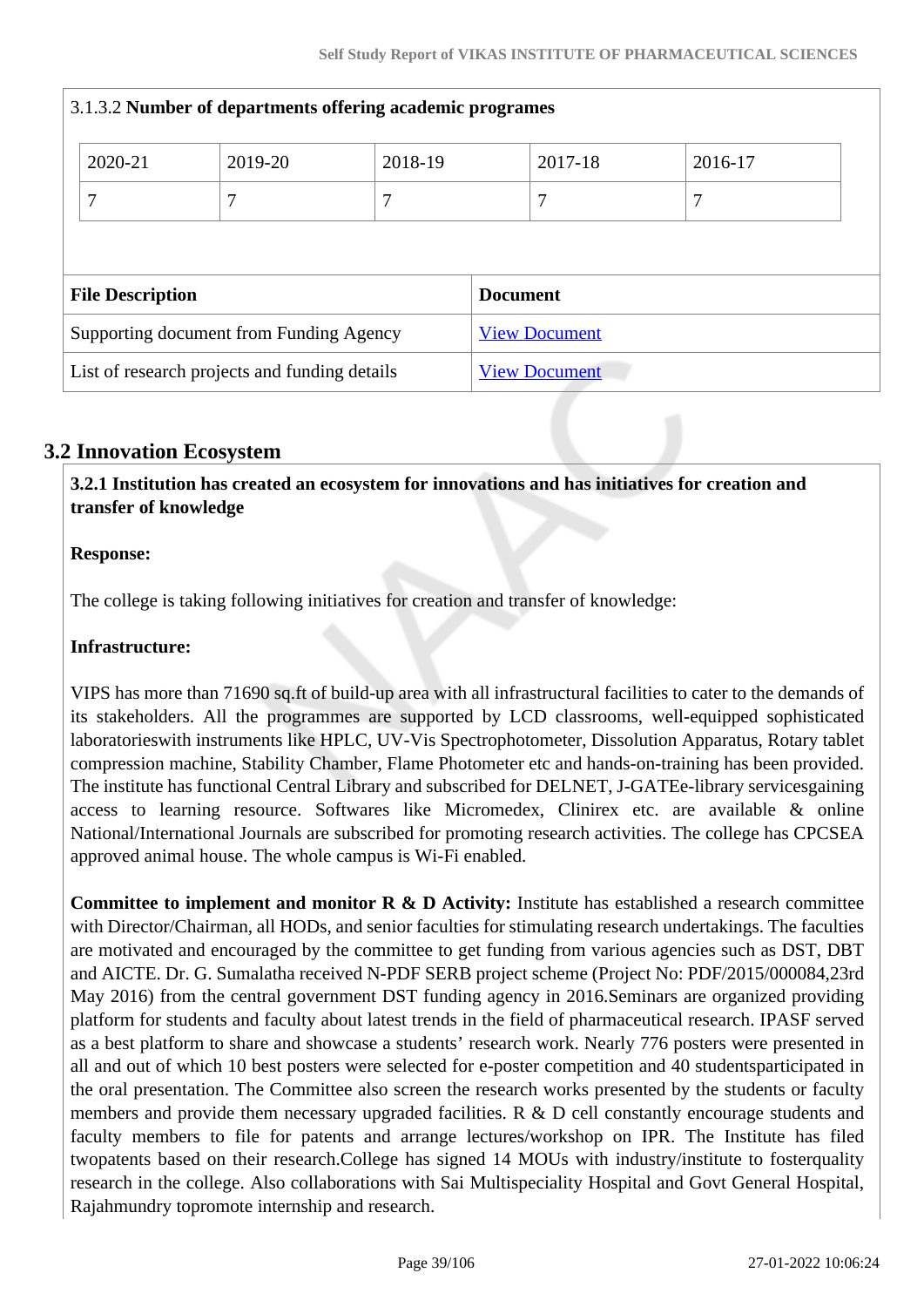The college has a Research CommitteeandInstitutional Innovation and Incubation Committee, to promote,monitor, and address the research issues in the campus. The committee is chaired by Chairman and the composition of committees given below

### **Research Committee**

| Name of the member | <b>Designation</b> |
|--------------------|--------------------|
| Dr.T.V.Narayana    | Chairman           |
| Dr.G.Sumalatha     | Member             |
| Dr.S.Muralidhar    | Member             |
| Dr.G. Vijay Kumar  | Member             |
| Dr.B.Madhu Harika  | Member             |

#### **Institutional Innovation and Incubation Committee**

| Name of the member    | <b>Designation</b>     |
|-----------------------|------------------------|
| Dr.T.V.Narayana       | Chairman               |
| Dr.G.Sumalatha        | Member                 |
| Dr.D.Srinavasa Sastry | Member                 |
| Dr.D.Sri Lakshmi      | Member                 |
| Dr.B.Madhu Harika     | Member                 |
| Dr.G.Vijay Kumar      | Member                 |
| Dr.S.Princely         | Member                 |
| K.Ramya               | Member                 |
| P.Vasu Babu           | Member                 |
| Dr.DiwakarGoli        | <b>External Expert</b> |

The following are the objectives of the centre for research:

- To influence the faculties to commence research projects, present papers and publish articles in peer reviewed journals
- To apply for research grants and expand our instrument provisiontogether with researchquality
- To organize hands on training programmes, conferences, seminars and workshops in college premises
- To motivate students for performing mini project and publish them in peer reviewed journals

| <b>File Description</b>           | <b>Document</b>      |
|-----------------------------------|----------------------|
| Upload any additional information | <b>View Document</b> |

 **3.2.2 Number of workshops/seminars conducted on Research Methodology, Intellectual Property Rights (IPR) and entrepreneurship during the last five years**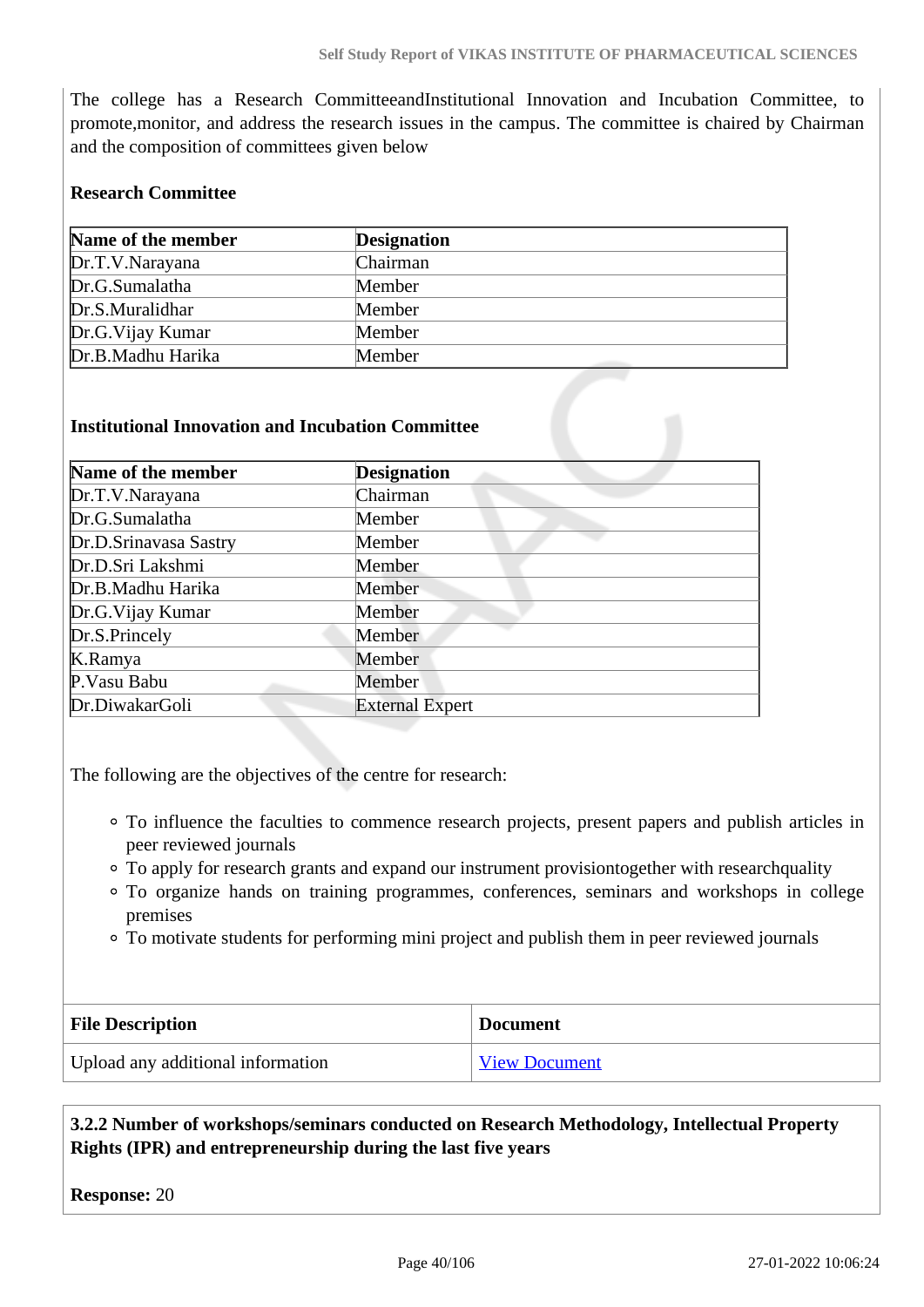|                                                |                                            |                | Property Rights (IPR) and entrepreneurship year-wise during last five years |                      |                | 3.2.2.1 Total number of workshops/seminars conducted on Research Methodology, Intellectual |  |
|------------------------------------------------|--------------------------------------------|----------------|-----------------------------------------------------------------------------|----------------------|----------------|--------------------------------------------------------------------------------------------|--|
|                                                | 2020-21                                    | 2019-20        | 2018-19                                                                     |                      | 2017-18        | 2016-17                                                                                    |  |
|                                                | 14                                         | $\overline{2}$ |                                                                             |                      | $\overline{2}$ | T                                                                                          |  |
|                                                |                                            |                |                                                                             |                      |                |                                                                                            |  |
|                                                | <b>File Description</b><br><b>Document</b> |                |                                                                             |                      |                |                                                                                            |  |
| Report of the event                            |                                            |                |                                                                             | <b>View Document</b> |                |                                                                                            |  |
| List of workshops/seminars during last 5 years |                                            |                |                                                                             | <b>View Document</b> |                |                                                                                            |  |

# **3.3 Research Publications and Awards**

| 3.3.1 Number of Ph.Ds registered per eligible teacher during the last five years<br><b>Response:</b> 0<br>3.3.1.1 How many Ph.Ds registered per eligible teacher within last five years<br>3.3.1.2 Number of teachers recognized as guides during the last five years |                      |  |                                                                                                      |                      |
|-----------------------------------------------------------------------------------------------------------------------------------------------------------------------------------------------------------------------------------------------------------------------|----------------------|--|------------------------------------------------------------------------------------------------------|----------------------|
|                                                                                                                                                                                                                                                                       |                      |  | <b>File Description</b>                                                                              | <b>Document</b>      |
|                                                                                                                                                                                                                                                                       |                      |  | List of PhD scholars and their details like name of<br>the guide, title of thesis, year of award etc | <b>View Document</b> |
| Any additional information                                                                                                                                                                                                                                            | <b>View Document</b> |  |                                                                                                      |                      |

### **3.3.2 Number of research papers per teachers in the Journals notified on UGC website during the last five years**

**Response:** 4.22

3.3.2.1 **Number of research papers in the Journals notified on UGC website during the last five years.**

| v<br>ັ<br>- | 2020-21 | 2019-20 | 2018-19 | 2017-18 | 2016-17 |
|-------------|---------|---------|---------|---------|---------|
|             |         |         |         |         |         |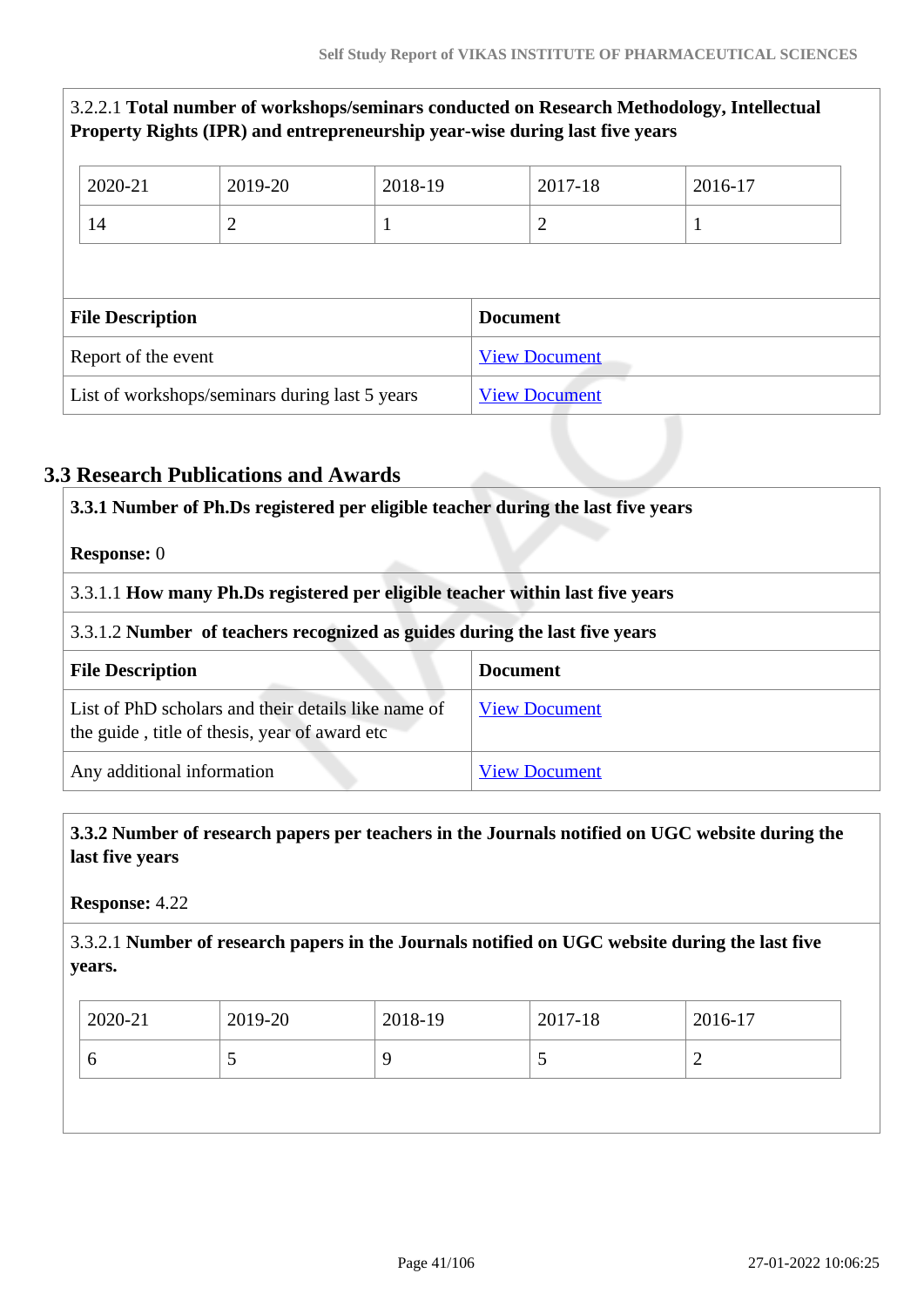| <b>File Description</b>                                                               | <b>Document</b>      |
|---------------------------------------------------------------------------------------|----------------------|
| List of research papers by title, author, department,<br>name and year of publication | <b>View Document</b> |
| Any additional information                                                            | <b>View Document</b> |

 **3.3.3 Number of books and chapters in edited volumes/books published and papers published in national/ international conference proceedings per teacher during last five years**

**Response:** 3.91

3.3.3.1 **Total number of books and chapters in edited volumes/books published and papers in national/ international conference proceedings year-wise during last five years**

|                                                            | 2020-21                    | 2019-20 | 2018-19              |                 | 2017-18              | 2016-17 |
|------------------------------------------------------------|----------------------------|---------|----------------------|-----------------|----------------------|---------|
|                                                            | $\overline{2}$             | 5       | 7                    |                 | $\overline{4}$       | 7       |
|                                                            |                            |         |                      |                 |                      |         |
| <b>File Description</b>                                    |                            |         |                      | <b>Document</b> |                      |         |
| List books and chapters edited volumes/ books<br>published |                            |         | <b>View Document</b> |                 |                      |         |
|                                                            | Any additional information |         |                      |                 | <b>View Document</b> |         |

### **3.4 Extension Activities**

 **3.4.1 Extension activities are carried out in the neighborhood community, sensitizing students to social issues, for their holistic development, and impact thereof during the last five years.**

### **Response:**

Core activities undertaken by NSS Unit

### **1. Blood Donation Camp:**

The College has organized Blood Donation Camp by IPA local branch Rajahmundry in association with VijayaSreeblood bank, from academic every year. Objective is to create awareness and motivate people for Blood Donation.

### **2. Health Checkup camp:**

College has conducted health check-up camps regularly during National Pharmacy Week (NPW)celebrations. A door-to-door health campaign was conducted by the students in Madhurapudi village and information leaflets distributed in local language regarding the hygienic habits,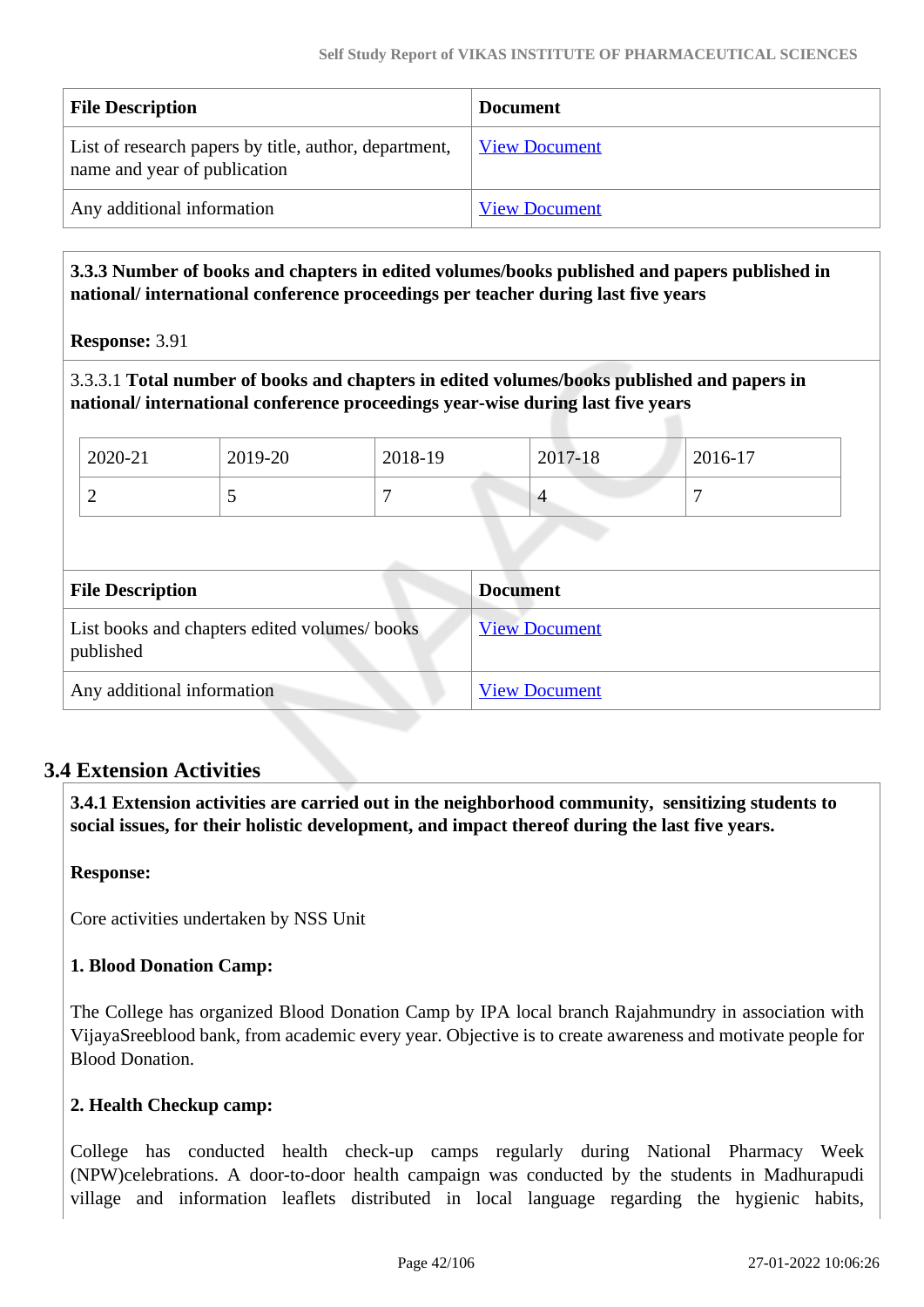sanitation maintenance and management steps to control contagious diseases. The college helped in getting doctors from PHC for check-up like blood pressure, diabetes, hemoglobin, etc.

### **3. NSS Awareness Campaign:**

IPA has been celebrating NPW every year during the third week of Novemberto create awareness amongst public, health care providers and authorities about NPW theme.On World Cancer Day, college organised an anti-cancer campaign inBurugupudivillageto knowabout its prevention and treatment. In Pharmacy weeklong celebrations many competitions were organized to spread awareness in the society about NPWThemes- "Know your medicines: Ask your pharmacist"& "Responsible use of Antibiotics saves life".A Dental Checkup campis organized on the college premises about oral hygiene and teethmaintenance. Dengue awareness rally is conducted to create awareness among the public on dengue and other viral fevers in Gummuluru village to keep their surroundings clean and free from mosquito breeding sources plus rally with theme "Pharmacists for healthy India".

### **4. Lakshmi Narasimha Theerdham festival:**

During Lakshmi Narasimha Theerdham festival the college students have worked as volunteers at Korukonda, Korukonda Police Station, under the guidance of police officers, to distribute mask, sanitizers, refreshments & created awareness about social distancing for COVID19 during the pandemic season.

The college conducted following social-responsibility activities in the neighbourhood community,

| <b>Programmes</b>                                                                                             | Impact                                                        |
|---------------------------------------------------------------------------------------------------------------|---------------------------------------------------------------|
| <b>EDUCATION</b>                                                                                              |                                                               |
| Women<br>Women's<br>Empowerment-                                                                              | Entrepreneurship/To promote and disseminate knowledge and the |
| Awareness Programme                                                                                           | developing society                                            |
| International Yoga Day                                                                                        | About its importance in day-to-day life for good hea          |
| <b>ENVIRONMENTAL ISSUES</b>                                                                                   |                                                               |
| Swatch Bharat Abhiyan –Madhurapudi&Nidigatla villages About maintaining cleanliness and preventing dis        |                                                               |
| and within campus                                                                                             | dengue, malaria, etc                                          |
| Tree Plantation – Madhurapudi village                                                                         | Aboutimportance of Tree Plantation& Environment               |
|                                                                                                               | among students                                                |
| Awareness to prevent plasticusage–Madhurapudi, Nidigatla Aboutits health hazards and preventing               | env                                                           |
| villages and within campus                                                                                    | pollution thereby distributing paper bags to near             |
|                                                                                                               | shops                                                         |
| Ganesh Idol - Madhurapudi and Nidigatla villages                                                              | About water pollution due to idols made by Plast              |
|                                                                                                               | and distributed eco-friendly Ganesh Idols to nearby           |
| <b>HEALTH AND HYGIENE</b>                                                                                     |                                                               |
| Rally - "Antimicrobial resistance awareness walk" & "WorldTo avoid further emergence and spread of antibiotic |                                                               |
| Antibiotic Awareness Week"                                                                                    | amongst public, health workers                                |
| AIDS Awareness Rally - Madhurapudi                                                                            | About AIDS, its causes and Prevention                         |
| <b>SOCIO ECONOMIC DEVELOPMENT</b>                                                                             |                                                               |
| Unnat Bharat Abhiyan – College adopted nearby villages About Urban Health Centres to develop their socion     |                                                               |
| Madhurapudi, Burugupudi, Nidigatla, Kolamuru&Gadala instatus and benefits of health & hygiene                 |                                                               |
| 2019-20 & directed as per guidelines of Government of                                                         |                                                               |
| Andhra Pradesh                                                                                                |                                                               |
|                                                                                                               |                                                               |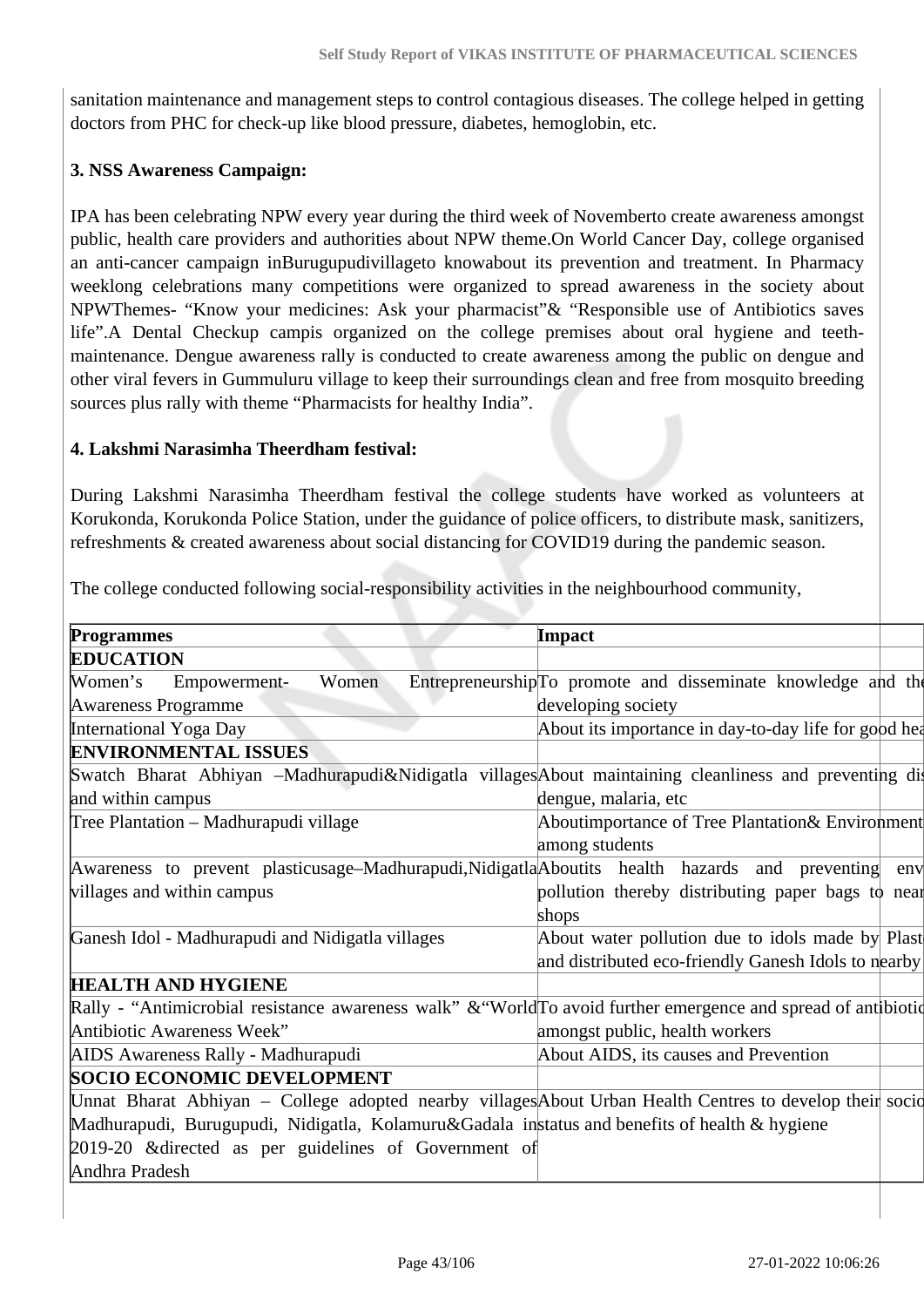| <b>File Description</b>           | <b>Document</b>      |
|-----------------------------------|----------------------|
| Upload any additional information | <b>View Document</b> |

### **3.4.2 Number of awards and recognitions received for extension activities from government/ government recognised bodies during the last five years**

**Response:** 0

3.4.2.1 **Total number of awards and recognition received for extension activities from Government/ Government recognised bodies year-wise during the last five years.**

| 2020-21 | 2019-20 | 2018-19 | 2017-18 | 2016-17 |
|---------|---------|---------|---------|---------|
| U       |         |         | ν       | U       |
|         |         |         |         |         |

| <b>File Description</b>                                     | <b>Document</b>      |
|-------------------------------------------------------------|----------------------|
| Number of awards for extension activities in last 5<br>year | <b>View Document</b> |
| e-copy of the award letters                                 | <b>View Document</b> |
|                                                             |                      |

 **3.4.3 Number of extension and outreach programs conducted by the institution through NSS/NCC, Government and Government recognised bodies during the last five years**

**Response:** 48

3.4.3.1 **Number of extension and outreached Programmes conducted in collaboration with industry, community and Non- Government Organizations through NSS/ NCC/ Red Cross/ YRC etc., yearwise during the last five years**

| 2020-21 | 2019-20        | 2018-19 | 2017-18 | 2016-17 |
|---------|----------------|---------|---------|---------|
| -       | $\overline{1}$ |         | IJ      |         |

| <b>File Description</b>                                                                                          | <b>Document</b>      |
|------------------------------------------------------------------------------------------------------------------|----------------------|
| Reports of the event organized                                                                                   | <b>View Document</b> |
| Number of extension and outreach Programmes<br>conducted with industry, community etc for the last<br>five years | <b>View Document</b> |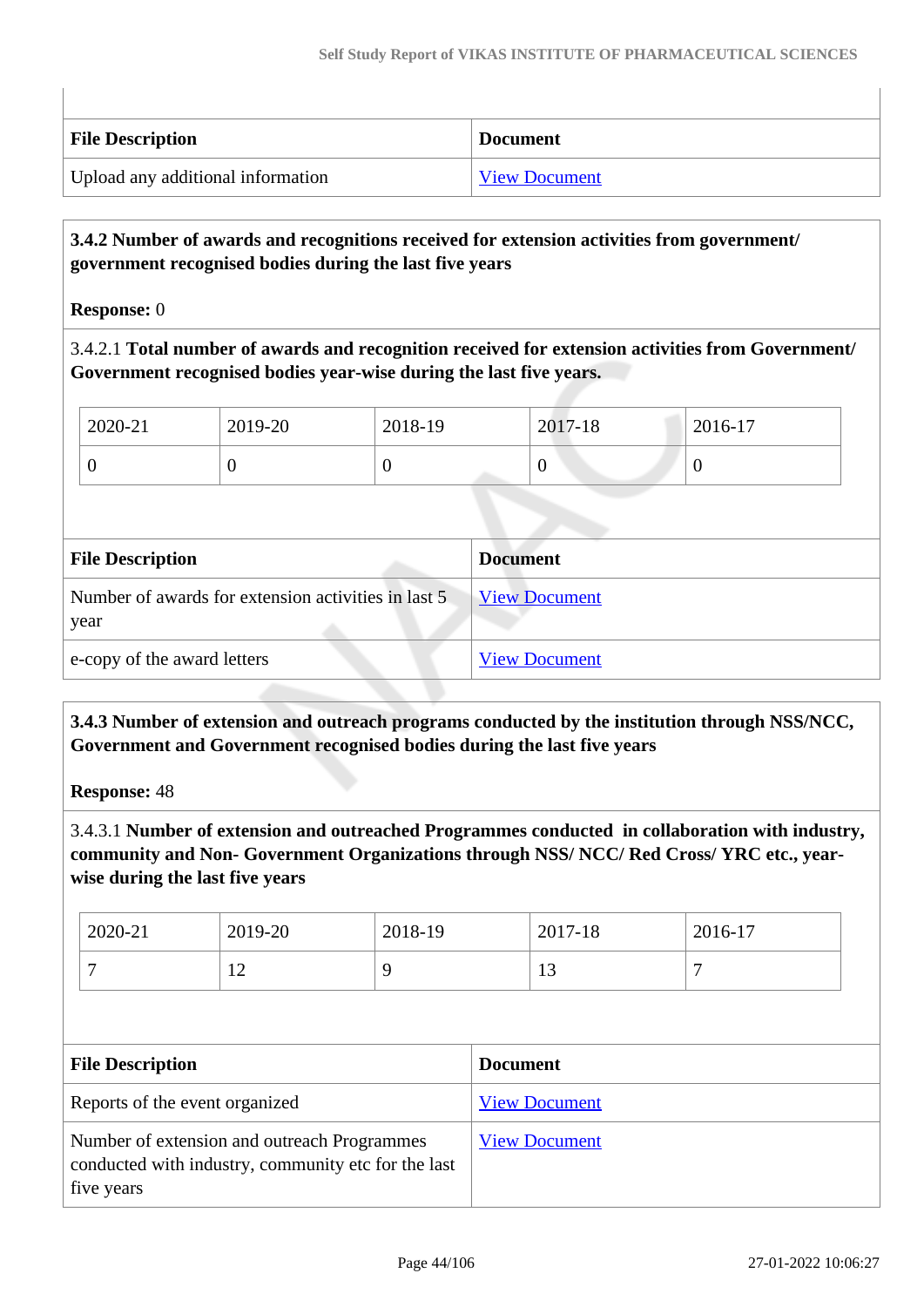**3.4.4 Average percentage of students participating in extension activities at 3.4.3. above during last five years**

#### **Response:** 100

3.4.4.1 **Total number of Students participating in extension activities conducted in collaboration with industry, community and Non- Government Organizations such as Swachh Bharat, AIDs awareness, Gender issue etc. year-wise during last five years**

| 2020-21 | 2019-20 | 2018-19 | 2017-18 | 2016-17 |
|---------|---------|---------|---------|---------|
| 449     | 420     | 418     | 395     | 328     |

| <b>File Description</b>                                                                      | <b>Document</b>      |
|----------------------------------------------------------------------------------------------|----------------------|
| Report of the event                                                                          | <b>View Document</b> |
| Average percentage of students participating in<br>extension activities with Govt or NGO etc | <b>View Document</b> |

### **3.5 Collaboration**

 **3.5.1 Number of Collaborative activities for research, Faculty exchange, Student exchange/ internship per year**

**Response:** 16

3.5.1.1 **Number of Collaborative activities for research, Faculty exchange, Student exchange/ internship year-wise during the last five years**

| a copies of related Document |         |                 | View Document |         |         |  |
|------------------------------|---------|-----------------|---------------|---------|---------|--|
| <b>File Description</b>      |         | <b>Document</b> |               |         |         |  |
| 6                            | 4       | 3               |               | 2       |         |  |
| 2020-21                      | 2019-20 | 2018-19         |               | 2017-18 | 2016-17 |  |

| e-copies of related Document                                                                                                       | <b>VIEW DOCUMENT</b> |
|------------------------------------------------------------------------------------------------------------------------------------|----------------------|
| Details of Collaborative activities with<br>institutions/industries for research, Faculty<br>exchange, Student exchange/internship | <b>View Document</b> |
|                                                                                                                                    |                      |

### **3.5.2 Number of functional MoUs with institutions, other universities, industries, corporate houses**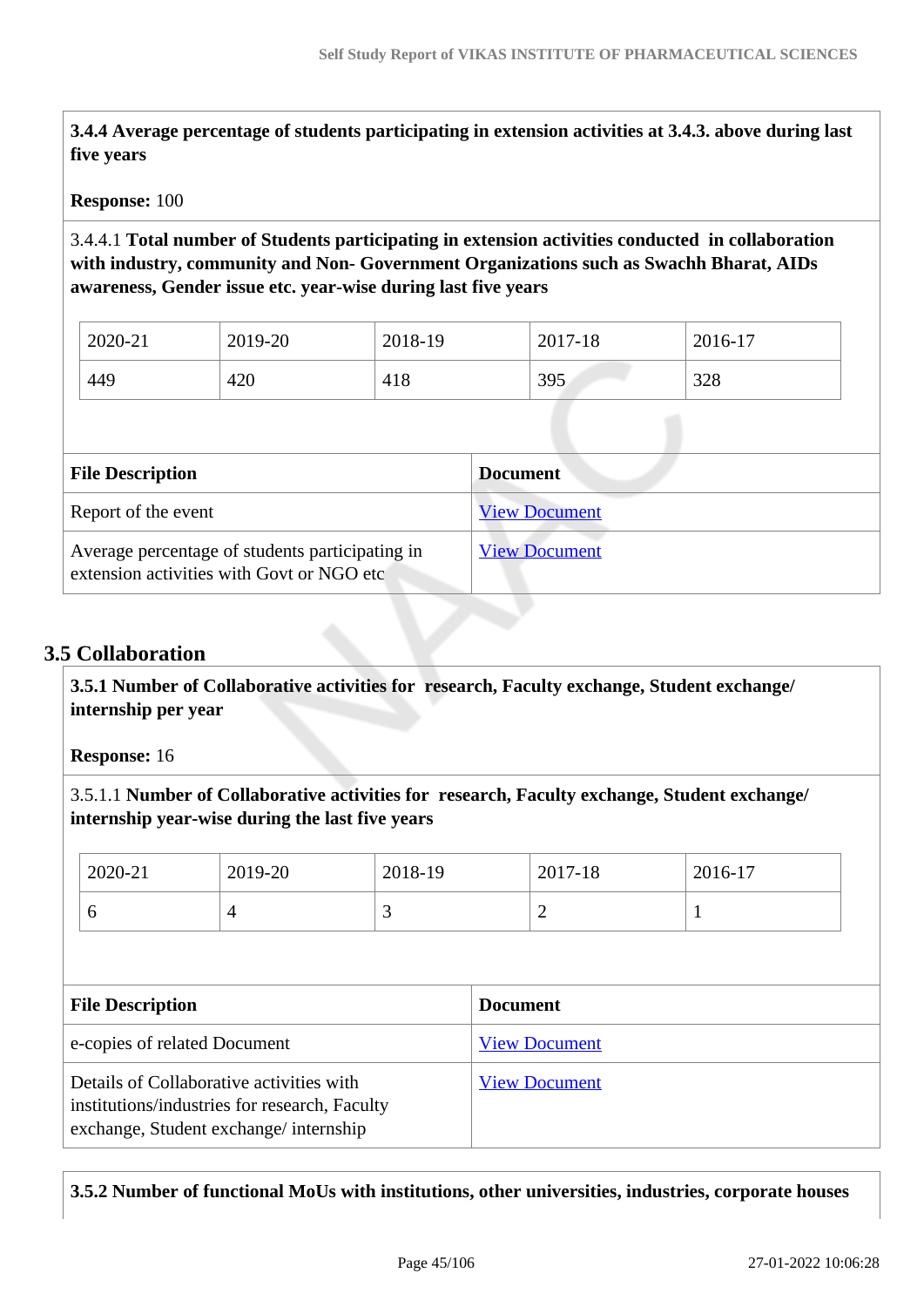### **etc. during the last five years**

**Response:** 11

# 3.5.2.1 **Number of functional MoUs with Institutions of national, international importance, other universities, industries, corporate houses etc. year-wise during the last five years**

| 2020-21 | 2019-20   | 2018-19 | 2017-18 | 2016-17 |
|---------|-----------|---------|---------|---------|
| ◡       | <b>__</b> |         | ∼       | ັ       |

| <b>File Description</b>                                                                                                                     | <b>Document</b>      |
|---------------------------------------------------------------------------------------------------------------------------------------------|----------------------|
| e-Copies of the MoUs with institution/<br>industry/corporate houses                                                                         | <b>View Document</b> |
| Details of functional MoUs with institutions of<br>national, international importance, other universities<br>etc during the last five years | <b>View Document</b> |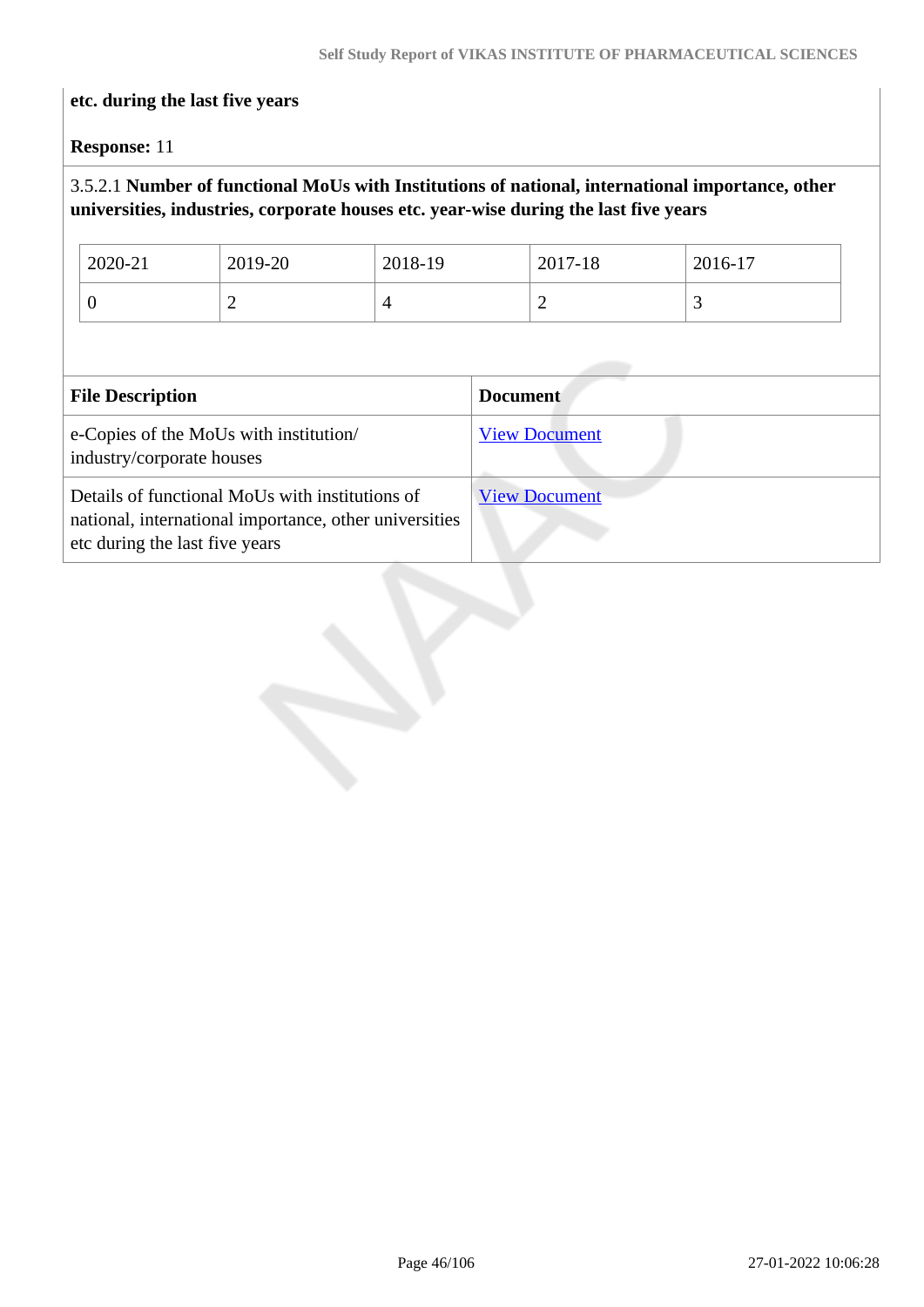# **Criterion 4 - Infrastructure and Learning Resources**

# **4.1 Physical Facilities**

 **4.1.1 The Institution has adequate infrastructure and physical facilities for teaching- learning. viz., classrooms, laboratories, computing equipment etc.** 

### **Response:**

Vikas Institute of Pharmaceutical Sciences (VIPS), is a renowned place of learning over the last 13 years and it has the pride of producing several luminaries in varying displaces.

VIPS is located at Nidigatla Road, near airport in Rajahmundry, a historical place in the East Godavari District of Andhra Pradesh established in the year 2008.

The main aim of college was to provide top class infrastructure with state of art facilities to rural area and provide quality education in pharmacy with more focus towards job-oriented training in Pharmacy.

The institution has outstanding infrastructural facilities and pedagogical methodologies for teaching learning process that are equally maintained and upgraded as per the requirement of higher education to meet the governing bodies requirements of AICTE, PCI and Andhra University Visakhapatnam, A.P.

The institution has sophisticated classrooms with digitalised facilities like ICT classrooms equipped with LAN, LCD Projectors for smooth delivery of class work.

The institution is provided with well-equipped laboratories to gratify the needs with all the necessary requirements for the effective operations of B.Pharmacy , M.Pharmacy, Pharm.D and Pharm.D(P.B) learning.

Mini Auditorium with occupancy of 100 people major Dhanvanthri Auditorium with and occupation capacity of 500 people and an open auditorium in the ground are the extinguishing features of the institution to carry out many academic, curricular and co-curricular activities.

Institution provides elevator facility along with ramp and wheel chair facilities for the physically challenged students.

College acquired a hygienic and elegant disinfectant chamber that sterilizes the students and staff everyday in the current COVID-19 pandemic.

In order to prioritise the hygiene and safety of women, institution provided Sanitary Napkin Vending Machine and Sanitary Napkin Destroyer.

The institute has a Central Machine room which provides basic training in the relevant subject of pharmacy. It includes Single stage tablet punching machine, BOD Incubator, Humidity chamber, Dissolution Test apparatus, Tablet Coating machine, Planetary mixers, Homogenizers.

Institution is enveloped with sophisticated instrumentation room to nourish the budding pharmacists in industrial ways and that includes.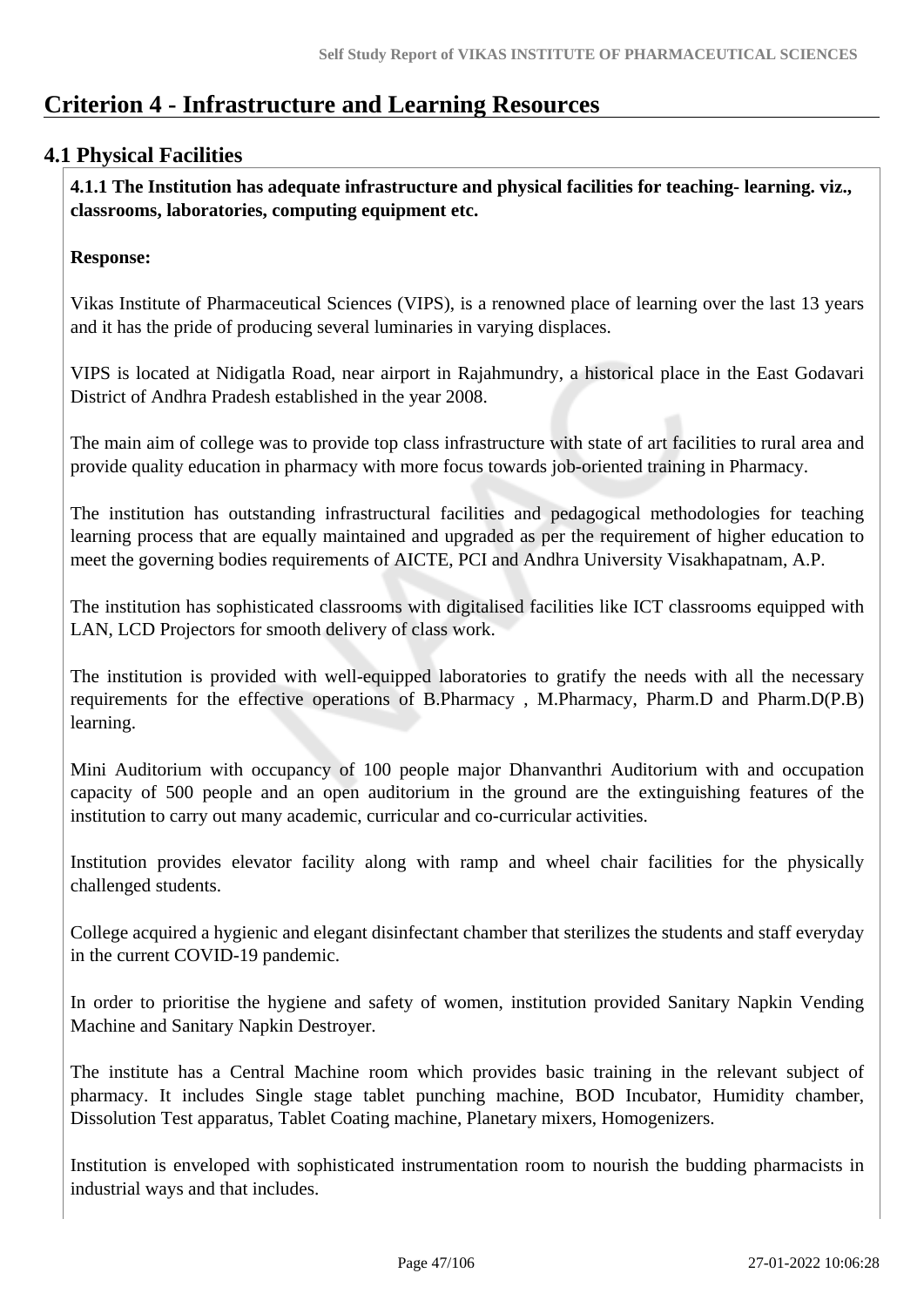- 1.HPLC section (Air conditioned)-HPLC Instrumentation with UPS and batteries for uninterrupted power supply
- 2.B) Spectroscopic section (Air conditioned) –Single beam, double beam, multiple point spectrophotometer, Digital Photo Fluorimetry, Digital Nephelo-Turbidity meter, Flame photometer, Digital Calorimeter.

Institution provides Animal house maintained as per CPCSEA guidelines/norms to carryout projects works of UG & PG Programs

The institute has a huge digitalized library with an occupation of 300 students at a stretch with vast number of books by varying volumes including e-library, e-books such as DELNET etc.

The institution supplies purified RO water for consumption. All areas of the campus are under continuous surveillance of CCTV, fire safety measures. The intuition is also equipped with a generator of 63 KV.

| <b>File Description</b>           | <b>Document</b>      |
|-----------------------------------|----------------------|
| Upload any additional information | <b>View Document</b> |

 **4.1.2 The Institution has adequate facilities for cultural activities, sports, games (indoor, outdoor), gymnasium, yoga centre etc.** 

### **Response:**

Institution promotes holistic development and gives equal importance to academics, sports and cultural activities, whilst fostering students to participate in all indoor and outdoor games. The institute gives ample space for number of outdoor sports like Volley ball, Throw ball, Tennis, Badminton, Cricket etc and also for indoor games facilities like Chess, Table tennis etc along with regular academic curriculum.

Institution paves way for the development of the student through participation in cultural activities to bring out the hidden talents like rangoli, art, dance, singing etc.

 Student are periodically exposed to many scientific sessions to explore to the cutting-edgeissues in the research and followed by cultural events at the end of the session.

 Student share their treasure of experiences in the farewell day as well as Graduation Day that takes students to the next level of achievements in future.

 Programmes of the institute are organised in the auditorium that inculcate the spirit of joy and happiness on various occasions like Freshers party, Induction or Orientation programme, Nation pharmacy week celebrations, Christmas, Sankranthi celebrations etc.

 Gymnasium for both girl's and boy's hostel are equipped with Dumbbells, Thread mill and Twister etc that provides an opportunity to spend their time for their fitness.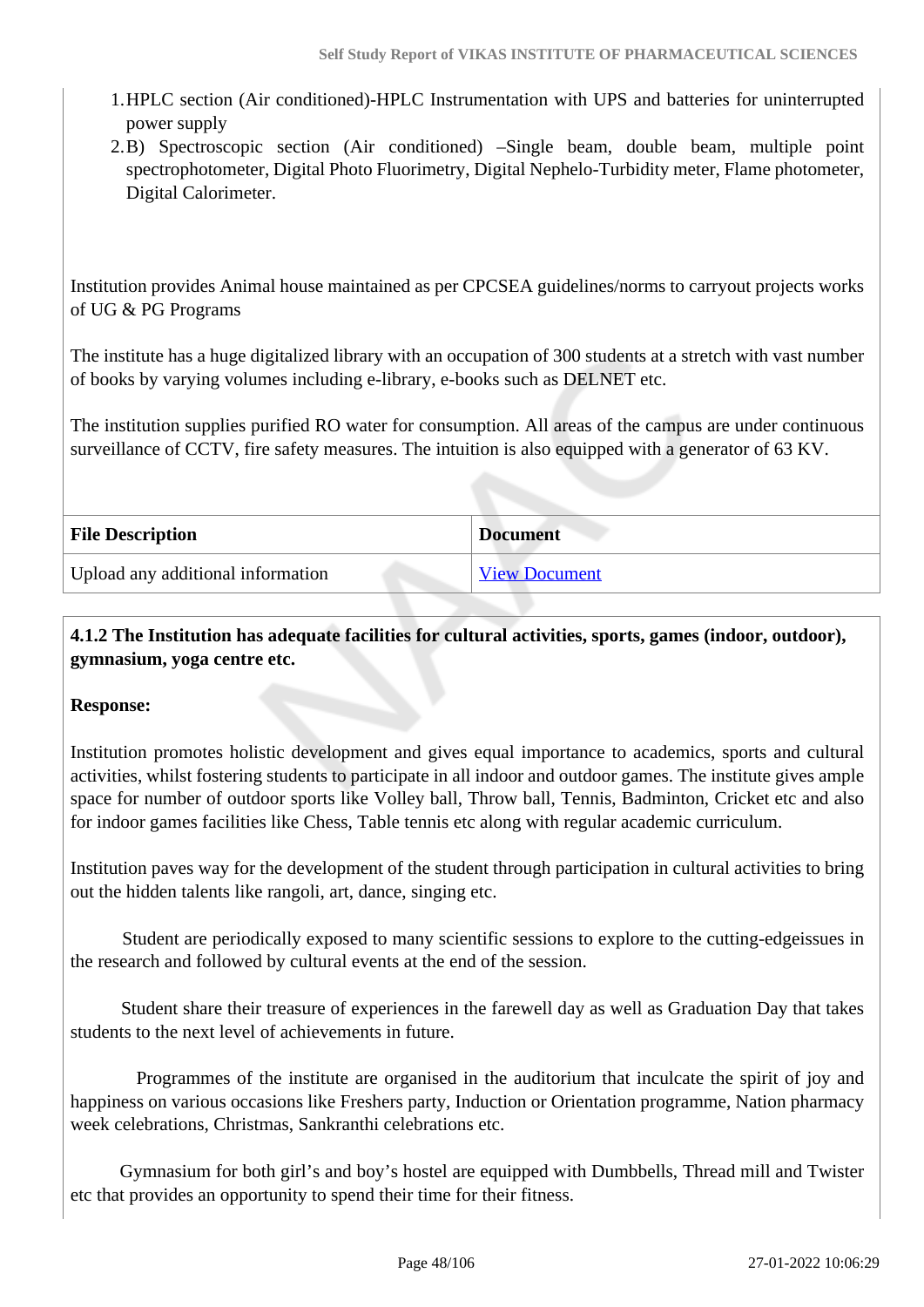Sports and cultural committee of the institution identifies the inherent talents among the students and motivatesthem to participate in zonal, state, National level competitions apart from the college activities within the campus. The institution constantly encourages students to compete in intra and inter-institutional competitions, as well as at the state and national levels. As a token of appreciation students are awarded with winner and runner up prizes and medals along with participating certificates to all the students with young talents.

The institute celebrates commemoratives days to imbibe the importance of the days like Teacher's Day, Yoga Day, Women's Day, AIDS day, Pharmacist Day etc in the form of rallies, educating people in adoptive rural villagers, educating children in schools promotes recreational thoughts in various programmes.

Following the are list of events organised in the above said programmes.

- 1.Rallies with placard, broachers and slogans on commemorative days.
- 2.Group discussion, Essay writing, debate competition etc during National pharmacy week celebrations.
- 3.Rangoli Mehendi designing, pot painting competitions during Sankranthi celebrations.
- 4.Musical chairs, Thinking out of the box, Dumb charades, Skit competition during freshers and farewell day celebrations.
- 5.Outdoor games like Kho-Kho, Kabaddi, Cricket, Throw ball etc, indoor games like chess, carroms are played during sport day of the intuition.

| <b>File Description</b>           | <b>Document</b>      |
|-----------------------------------|----------------------|
| Upload any additional information | <b>View Document</b> |

### **4.1.3 Percentage of classrooms and seminar halls with ICT- enabled facilities such as smart class, LMS, etc.** *(Data for the latest completed academic year)*

#### **Response:** 100

4.1.3.1 Number of classrooms and seminar halls with ICT facilities

Response: 14

| <b>File Description</b>                                                                      | <b>Document</b>      |
|----------------------------------------------------------------------------------------------|----------------------|
| Upload Number of classrooms and seminar halls<br>with ICT enabled facilities (Data Template) | <b>View Document</b> |
| Upload any additional information                                                            | <b>View Document</b> |

### **4.1.4 Average percentage of expenditure, excluding salary for infrastructure augmentation during last five years(INR in Lakhs)**

#### **Response:** 21.19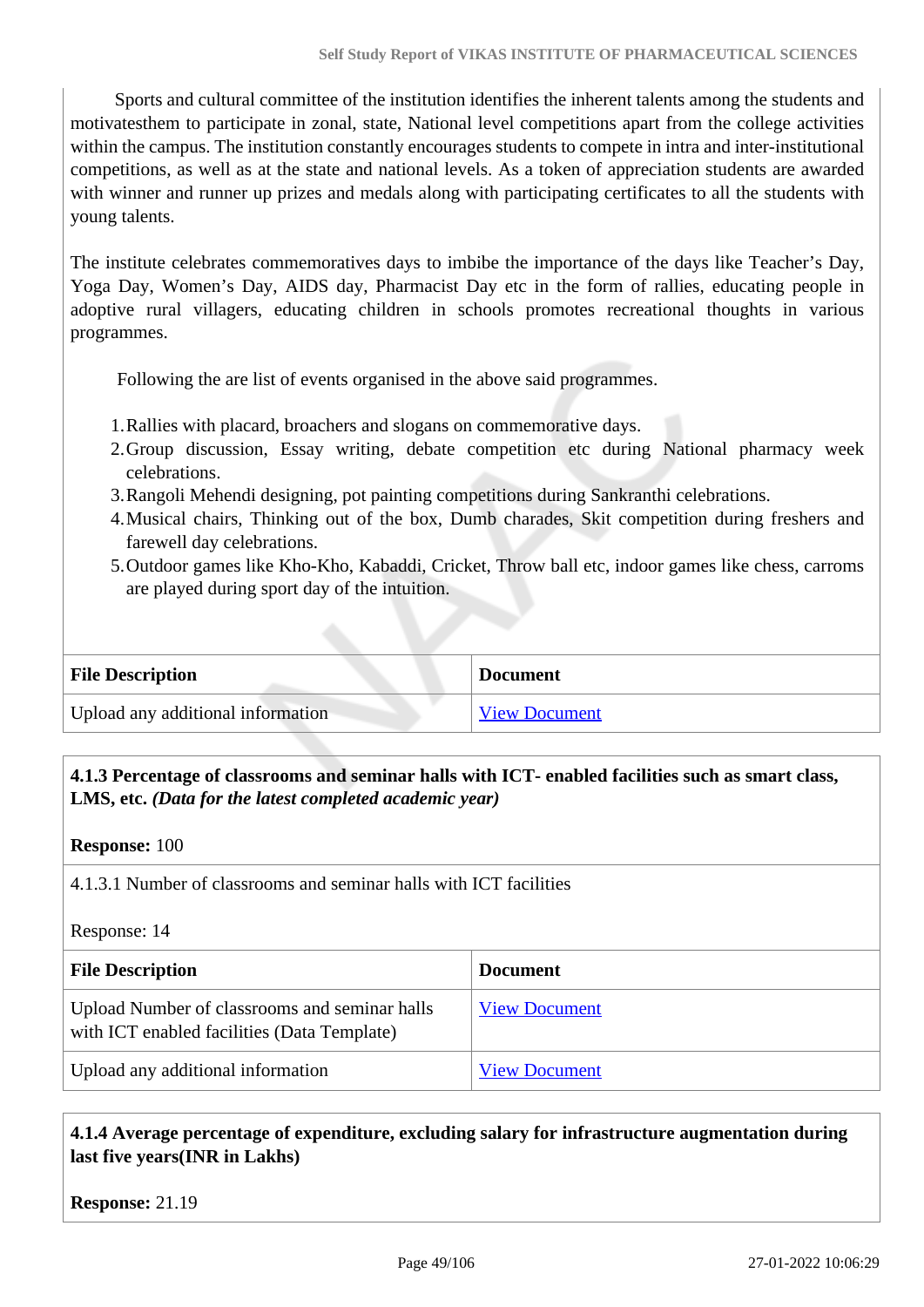| 4.1.4.1 Expenditure for infrastructure augmentation, excluding salary year-wise during last five<br>years (INR in lakhs) |                                            |                      |         |         |         |  |
|--------------------------------------------------------------------------------------------------------------------------|--------------------------------------------|----------------------|---------|---------|---------|--|
|                                                                                                                          | 2020-21                                    | 2019-20              | 2018-19 | 2017-18 | 2016-17 |  |
|                                                                                                                          | 3.02                                       | 39.00                | 24.43   | 25.61   | 2.13    |  |
|                                                                                                                          |                                            |                      |         |         |         |  |
|                                                                                                                          | <b>File Description</b><br><b>Document</b> |                      |         |         |         |  |
| Upload Details of budget allocation, excluding<br>salary during the last five years (Data Template)                      |                                            | <b>View Document</b> |         |         |         |  |
| Upload audited utilization statements                                                                                    |                                            | <b>View Document</b> |         |         |         |  |

# **4.2 Library as a Learning Resource**

### **4.2.1 Library is automated using Integrated Library Management System (ILMS)**

### **Response:**

Institute library is furnished with vast number of books with vast number of books with a support of 6548 text books, reference books, national & international journals and other readable articles in the form of hard copies are made available.

The library has a reading room with occupancy of 300 people to self-study, e-study, research data study, books etc., and it serves as a knowledge resource hub for students during the creation and learning process.

The institute provides a digitalized librarywhich connects 10 computer terminalswith a capacity of 100 mbps and a high-speed free internet access are made available to the students and staff.

In 2016, the institute has purchased DELNET's Integrated Library Management System software, which allows students and employees to access a variety of articles and e-books through an electronic database.

Besides, the college is modernised with Vmedulife software –a next generation software working towards Green India initiatives in online integrated platform by digitizing education across horizons for encouraging every student in exploring learning resources through LMS (Learning Management System) where every book in the library is plagued by the bar code scanner.

to enhance the library activities. vmedulife is by promoting unique individual.

Institute also offers e-books, CDs and DVDs, as well as research thesis books done by our students during Project works, Internship etc.

### 1.**List of software's employed by the institute**

Name of the ILMS software: - Library Administration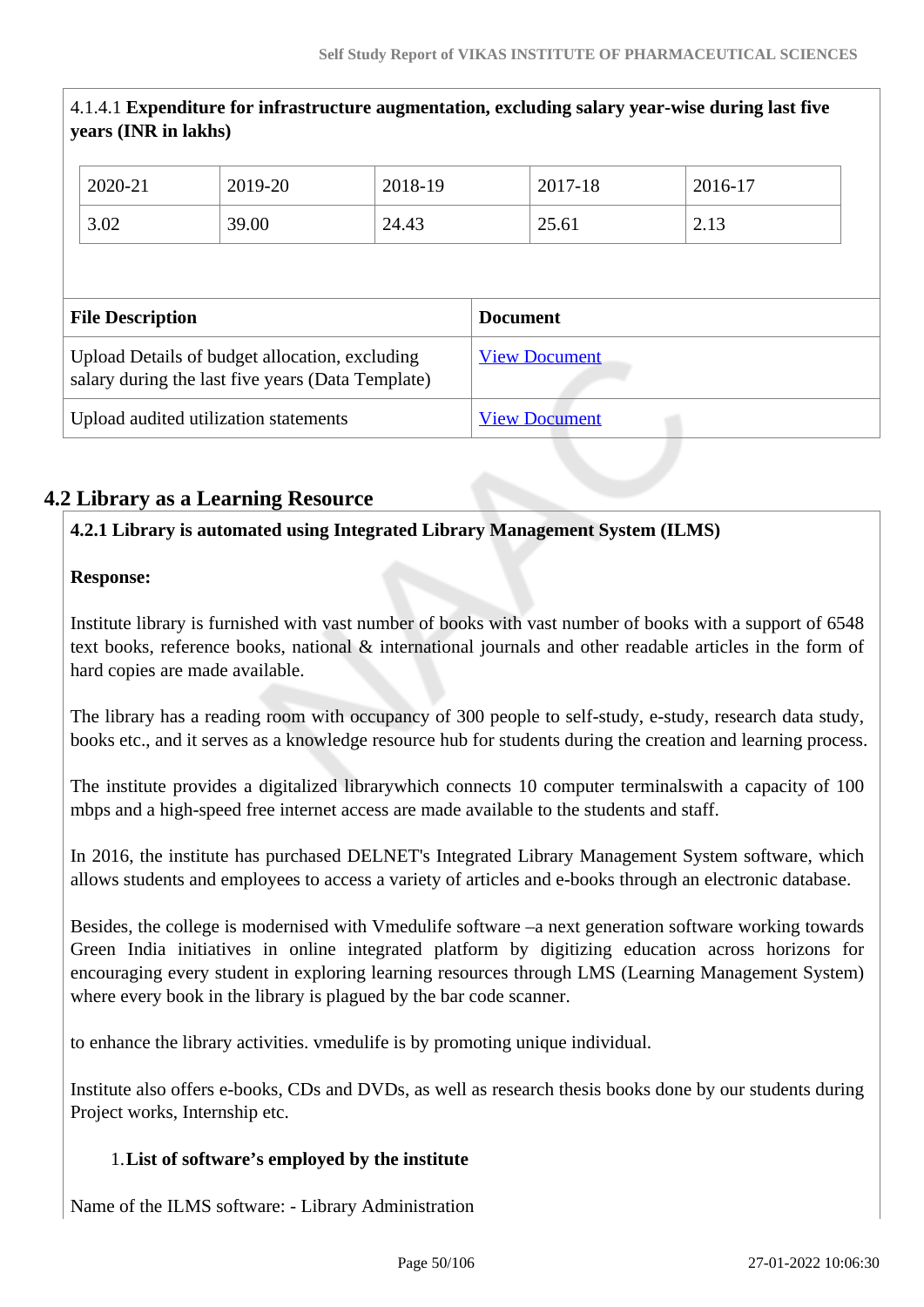Name of the software: DELNET

Nature of automation: Fully

Year of purchase: 2016

Year of Automation :2017

Following are accessible through the software:

- To access proceeding of the National Convention on Library and Information Networking (NACLIN)
- To access various publications
- To ascertain training programmes for staff
- To gain access Knowledge Centre Activities
- To consortia for Subscription to e-Journals/e-Books

#### 1.**Functionalities of the software includes:**

Name of the ILMS software: - Library Administration

Name of the software:vmedulife

Nature of automation:

Year of purchase: 2018

Year of Automation :2018

 It is user-friendly software designed and developed by the vmedulife to work for complete automation of data entry for every book in the library. It also supports the process of stock verification and book bank for students. In addition to that, there are many e-resources such as Cocohrane library, Google Scholar, National Digital Library, NICE. Various software's such as IBM, Micromedex, Clinirex, Ex Pharma pro, UV Win, Chemdraw have been developed in order to match the changing trends in educational system.

 The collection of library also includesDissertations, Encyclopaedias, General books and Novels, Periodicals, Journals, Magazines, Pharmacopeia's (I.P,B.P,U.S.P), Atlas, Coloured printed Transparencies, Competitive exams (GRE, TOEFL, CAT, GPAT, GATE, CMAT) materials e.t.c

The details of the library includes,

Number of volumes: 8000

Number of titles: 2750

Number of Journals: 78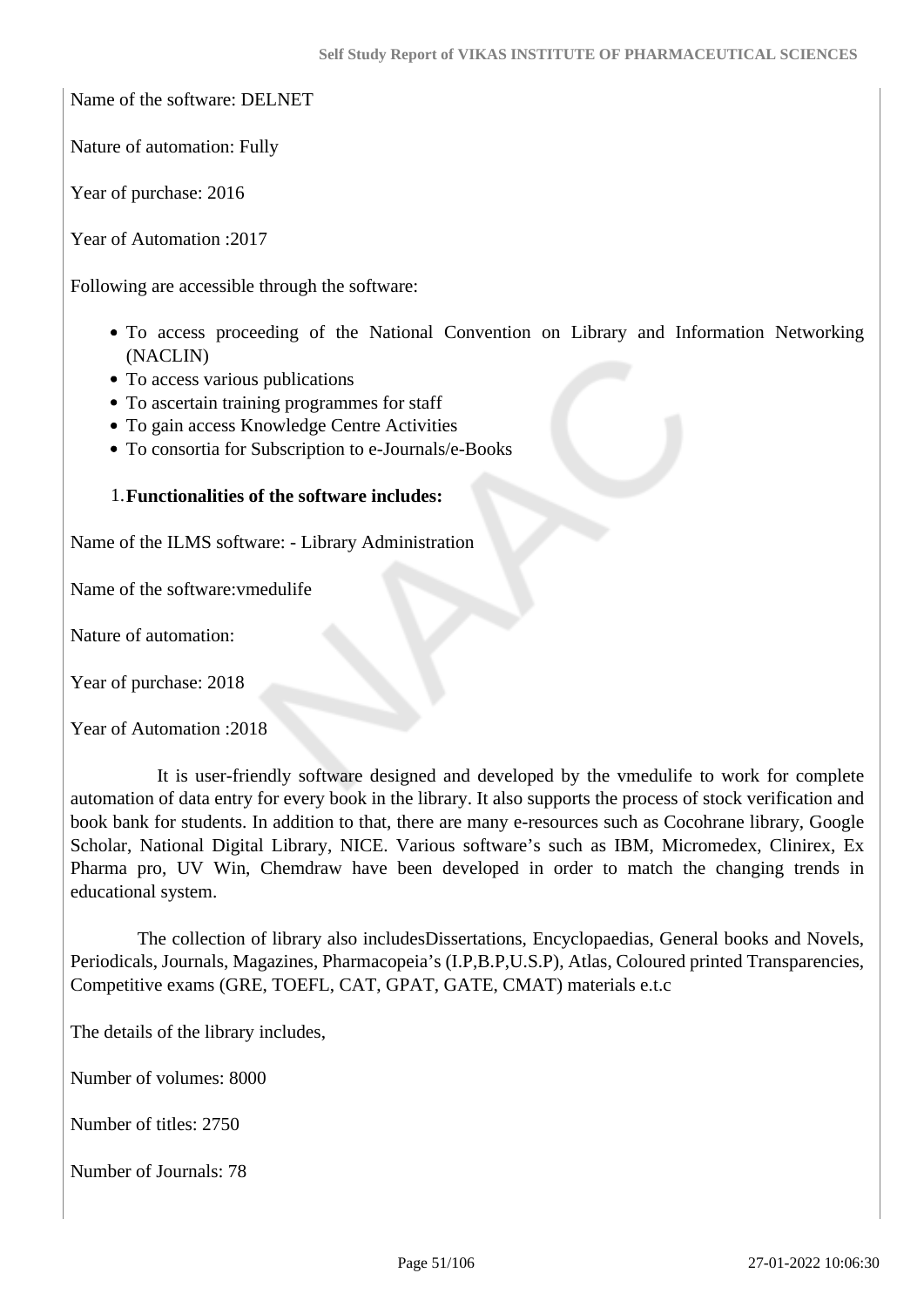| Number of Multimedia PC: 10                        |                      |  |
|----------------------------------------------------|----------------------|--|
| Total number of books available in library: - 6524 |                      |  |
| Number of Print - Journals subscribed - 36         |                      |  |
| Number of E-journals subscribed: -15               |                      |  |
|                                                    |                      |  |
| <b>File Description</b>                            | <b>Document</b>      |  |
| Upload any additional information                  | <b>View Document</b> |  |

| 4.2.2 The institution has subscription for the following e-resources<br>1.e-journals<br>2.e-ShodhSindhu<br>3. Shodhganga Membership<br>4.e-books                |                      |  |  |
|-----------------------------------------------------------------------------------------------------------------------------------------------------------------|----------------------|--|--|
| 5. Databases                                                                                                                                                    |                      |  |  |
| <b>6. Remote access to e-resources</b>                                                                                                                          |                      |  |  |
| <b>Response:</b> C. Any 2 of the above                                                                                                                          |                      |  |  |
| <b>File Description</b>                                                                                                                                         | <b>Document</b>      |  |  |
| Upload any additional information                                                                                                                               | <b>View Document</b> |  |  |
| Details of subscriptions like e-journals, e-<br>ShodhSindhu, Shodhganga Membership, Remote<br>access to library resources, Web interface etc (Data<br>Template) | <b>View Document</b> |  |  |

### **4.2.3 Average annual expenditure for purchase of books/e-books and subscription to journals/ejournals during the last five years (INR in Lakhs)**

**Response:** 0.11

4.2.3.1 **Annual expenditure of purchase of books/e-books and subscription to journals/e- journals year wise during last five years (INR in Lakhs)**

| 2019-20<br>2020-21<br>2017-18<br>2018-19 | 2016-17 |
|------------------------------------------|---------|
| 0.14<br>0.025<br>0.35<br>00              | 0.01    |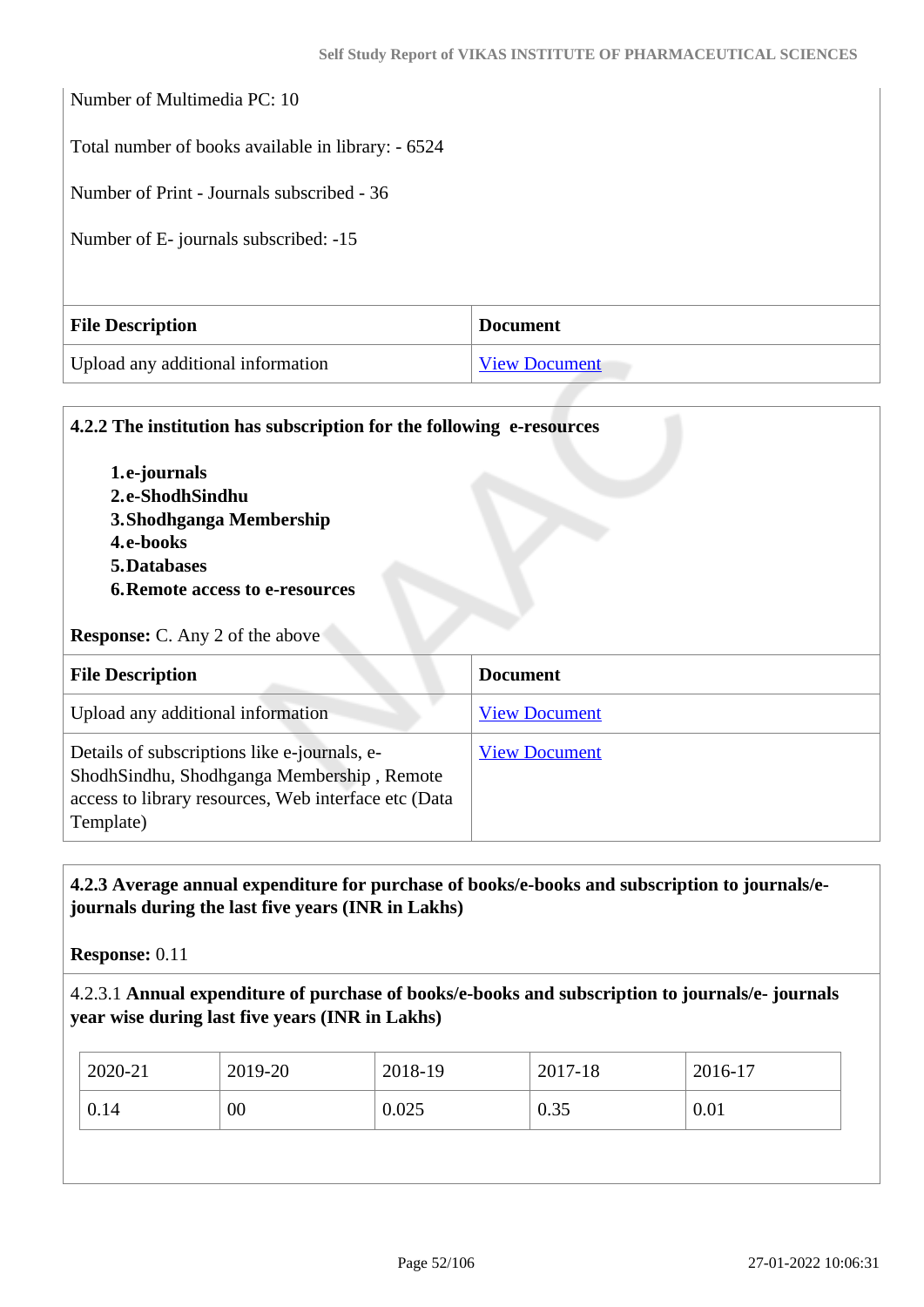| <b>File Description</b>                                                                                                               | <b>Document</b>      |
|---------------------------------------------------------------------------------------------------------------------------------------|----------------------|
| Details of annual expenditure for purchase of<br>books/e-books and journals/e- journals during the<br>last five years (Data Template) | <b>View Document</b> |
| Audited statements of accounts                                                                                                        | <b>View Document</b> |
| Any additional information                                                                                                            | <b>View Document</b> |

 **4.2.4 Percentage per day usage of library by teachers and students ( foot falls and login data for online access) during the latest completed academic year**

### **Response:** 7.06

4.2.4.1 Number of teachers and students using library per day over last one year

| Response: 32                                      |                      |
|---------------------------------------------------|----------------------|
| <b>File Description</b>                           | <b>Document</b>      |
| Details of library usage by teachers and students | <b>View Document</b> |

## **4.3 IT Infrastructure**

**4.3.1 Institution frequently updates its IT facilities including Wi-Fi**

#### **Response:**

**IT Facilities:** The institute provides cutting edge IT supportto its understudies, permitting them to exploit these devices to make more prominent progress. To do as such, the institute consistently furtherdevelops its IT facilities nearby, including classrooms, course lobbies and auditoriums by giving ICTsupport, for example, LAN and Wi-Fiempowered PCs, different programming's and so on, All the studyhalls are exceptional with LCD projectors and general media frameworks. The whole ground is under CCTV surveillance to screen the groundexercises.

### **Availability and integration of Facilities Includes:**

Computers: As a component of the overhaul, the quantity of PCs presented by the organization has kepton changingto address the issues of the students.At first establishment have 27 PC's and 1 Laptop,presently the institute has a sum of 5 laptops and 37 Pc's out of which 35 PC's are ICT empowered. The entire framework areconsistently checked, changed and redesigned as per existing norms.

**Hardware Equipment's:**To mirror the current instructive changes, the institute is continually refreshingwith number of prerequisites like Scanners, LCD projectors, Collar mikes, Hand mikes, Printers, Photocopiers machines, Bar code scanners, Portable speakers, biometric frameworks, anddifferent amenities within the institution.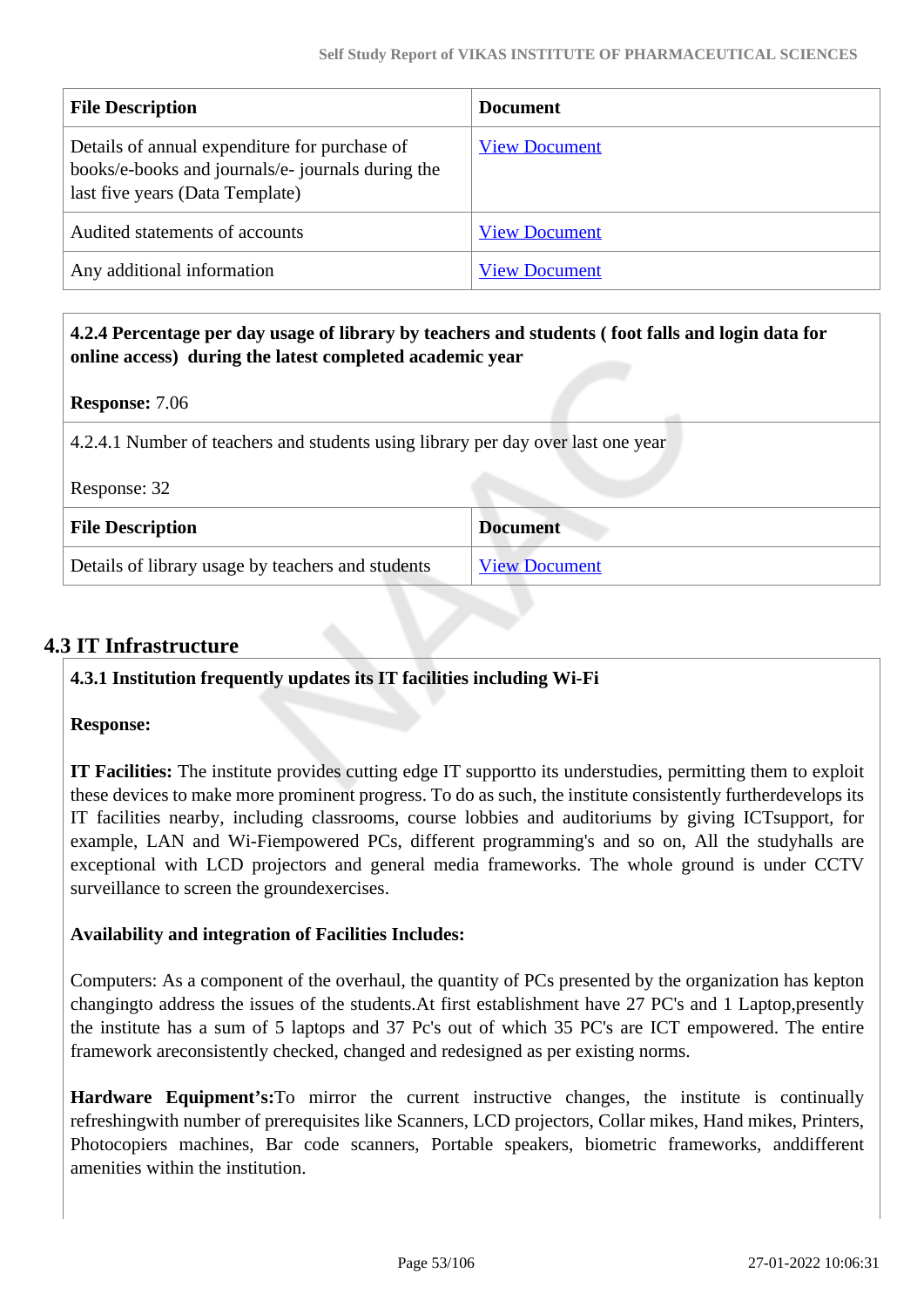**Internet Facility and Wi-Fi Facility:** The institute's IT provision, inducingWi-Fi, are refreshedconsistently for continuous web access, two unmistakable specialist co-ops are used. BSNL and ION, ISP are used with bandwidth of 20 MBPS and 100 MBPS were utilized. BSNL has beenoverhauled from 10 to 20 MBPS; ION has a speed of 100 MBPS. For more noteworthy web access, theinstitute has moved up to a lease line.

**Software Availability:**As per the instructive understudies, a few programming bundles are gained andintroduced in different branches of theorganization. The advanced library incorporates 10 PC's for accessing e-journals, data sets like J-GATE and DELNET, Micromedex, vmedulife to support students. Our library additionally offers digital books, CDs and DVDs just as exploration work doneat our institute research focus as delicate duplicates.Other Software includesEx-Pharma series programming for Experimental Pharmacology, Learn Soft Language lab program for Soft skills, Tally ERP9 single client for accounts segment, Clinirex, My Student Board- Management program, Google Street View Tour, Instrumental analysis software for example, UV Win, HPLC digital Lab, Microsoft windows vista, Microsoft windows10, XP, Red Hat Linux and Suse Linux, Microsoft Office, E trust Antivirus, Norton antivirus 5 client, BitDefender Antivirus Plus for 12 users are the additional software available for the use of students and faculty.

| <b>File Description</b>           | <b>Document</b> |
|-----------------------------------|-----------------|
| Upload any additional information | View Document   |

### **4.3.2 Student - Computer ratio (Data for the latest completed academic year)**

**Response:** 12:1

| <b>File Description</b>           | <b>Document</b>      |
|-----------------------------------|----------------------|
| Upload any additional information | <b>View Document</b> |
| Student – computer ratio          | <b>View Document</b> |

| 4.3.3 Bandwidth of internet connection in the Institution                   |                      |  |
|-----------------------------------------------------------------------------|----------------------|--|
| <b>Response:</b> A. 250 MBPS                                                |                      |  |
| <b>File Description</b><br><b>Document</b>                                  |                      |  |
| Upload any additional Information                                           | <b>View Document</b> |  |
| Details of available bandwidth of internet<br>connection in the Institution | <b>View Document</b> |  |

### **4.4 Maintenance of Campus Infrastructure**

 **4.4.1 Average percentage of expenditure incurred on maintenance of infrastructure (physical and academic support facilities) excluding salary component during the last five years(INR in Lakhs)**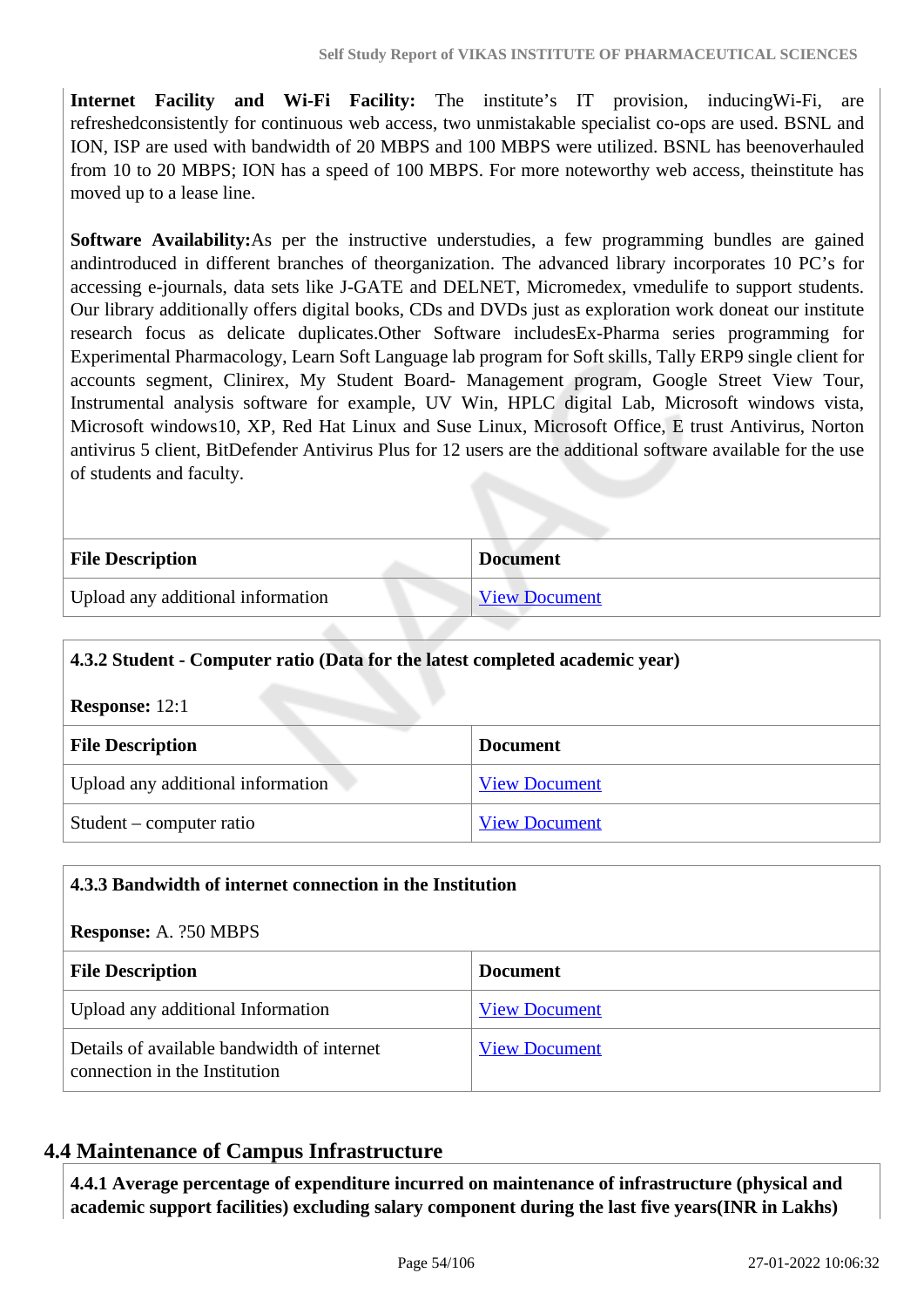### **Response:** 3

### 4.4.1.1 **Expenditure incurred on maintenance of infrastructure (physical facilities and academic support facilities) excluding salary component year-wise during the last five years (INR in lakhs)**

| 2020-21                                                                                                                     | 2019-20 | 2018-19 |                      | 2017-18 | 2016-17 |  |
|-----------------------------------------------------------------------------------------------------------------------------|---------|---------|----------------------|---------|---------|--|
| 6.38                                                                                                                        | 3.72    | 4.44    |                      | 2.19    | 1.12    |  |
|                                                                                                                             |         |         |                      |         |         |  |
| <b>File Description</b>                                                                                                     |         |         | <b>Document</b>      |         |         |  |
| Upload any additional information                                                                                           |         |         | <b>View Document</b> |         |         |  |
| Details about assigned budget and expenditure on<br>physical facilities and academic support facilities<br>(Data Templates) |         |         | <b>View Document</b> |         |         |  |
| Audited statements of accounts                                                                                              |         |         | <b>View Document</b> |         |         |  |

### **4.4.2 There are established systems and procedures for maintaining and utilizing physical, academic and support facilities - laboratory, library, sports complex, computers, classrooms etc.**

#### **Response:**

The college ensures optimal allocation and utilization of the available financial resources for maintenance and upkeeping of physical, academic and support facilities by holding regular meetings of various committees constituted for this purpose as per the requirements in the interest of students.

The Vikas Institute of Pharmaceutical Sciences has put in system robustness and procedures, as well as manpower monitoring, to ensure the infrastructure, library, sports ground, laboratories, classrooms, seminar halls, auditoriums, and other service installations are properly maintained and utilised.

### **Physical Infrastructure:**

Infrastructure facilities are perpetuated by maintenance Committee which has been constituted for the building, furniture, fire safety, electrical safety & any emergency services.

This committee monitors building upkeep throughout the year and reports any damage to fixtures or furnishings to the principal on a regular basis, as well as coordinating with the administration to handle problems relating to building college campus maintenance and cleanliness.

Physical infrastructure of the college campus is checked regularly and the repairs may be in the form of painting, restoring tiles, plumbing, electrical and carpentry overhauls are carried out by the concerned departments.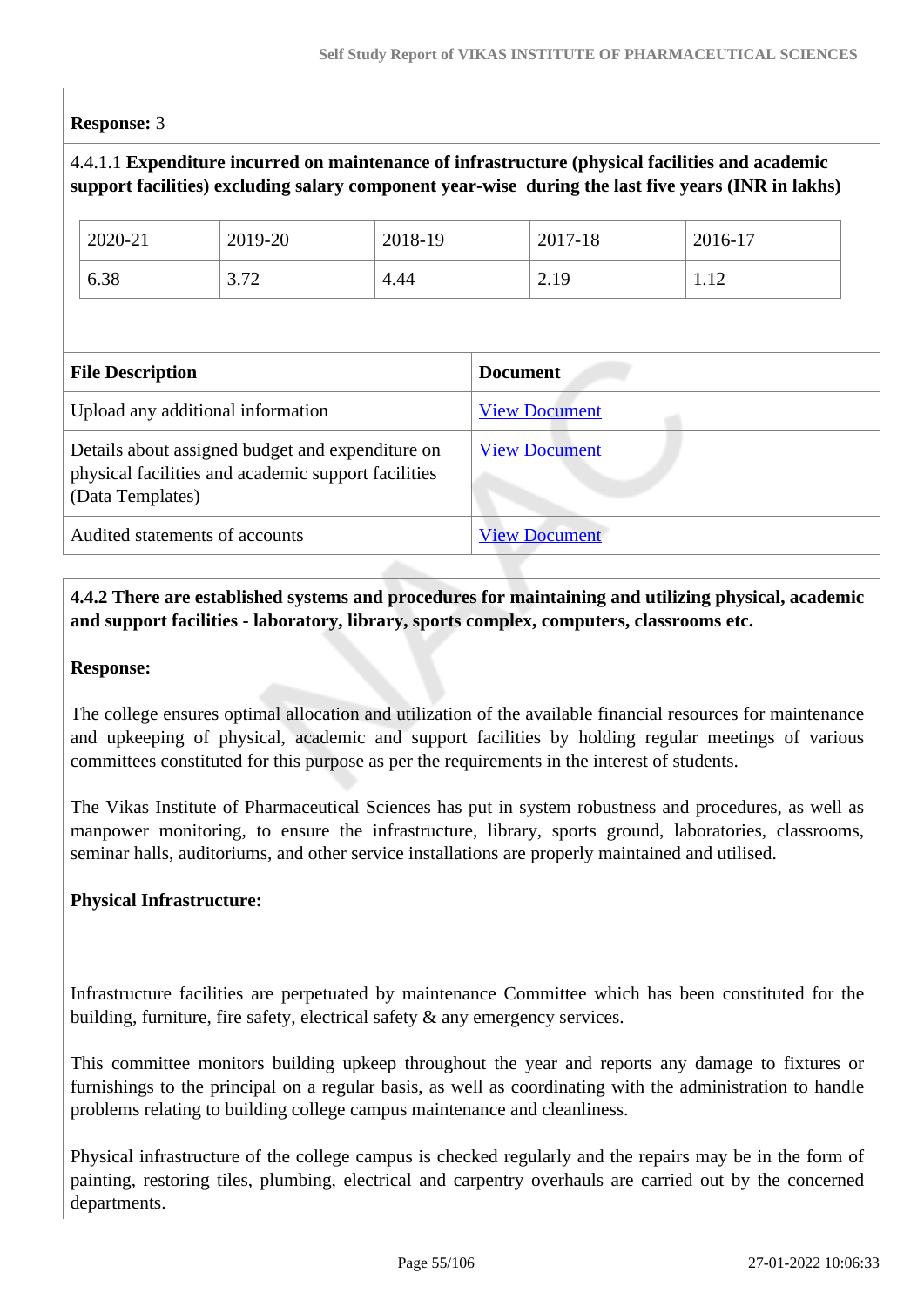Housekeeping staff are allotted to maintain institutes cleanliness in classrooms, laboratories, seminar hall, staff rooms, Principal's room, office room and also college ground.

Girls and boys' common rooms and rest rooms well maintained with separate staff. Dust bins are placed wherever necessary with a facility to separate the dry and wet waste

Generators, air conditioners, CCTV cameras, Lift, Disinfection tunnel, RO water plant, Fire extinguishers and First aid kits are regularly monitored by skilled work force.

### **Laboratory**

The procurement committee purchases laboratory equipment, specimens, and other essential chemicals and glassware based on the needs of the college's teaching departments with authorization of the head of the institution.

The calibration, repairing and maintenance of sophisticated lab equipment's are done by the technicians of related owner enterprises. All the instruments are placed with their SOP'S for correct use and checked for their proper working.

Exhaust fans, fuming cupboard, electrical connections are regularly checked. Gas connections, water taps and drainage lines are routinely monitored.

The Lab-in-charges, Lab technicians are in-charge of keeping track record of maintenance account and it is supervised by HODs of the respective departments.

Animal house is properly maintained as per the guidelines of CPSCEA.

### **Library**

The librarian and system administrator are responsible for maintaining the library books, reference section, and computers on a regular basis.

Library is automated with vmedulife Software – Integrated Library Management System (ILMS). E-library is made available to students and faculty to browse various journals and books. Institution has subscribed to the DELNET and J Gate databases to access Pharmacy books and journals.

Accession numbers and call numbers are given to all the books which are segregated course wise/ specialisation wise. Reference books such as Indian Pharmacopoeia, British Pharmacopoeia, United States Pharmacopoeia and magazines, encyclopaedias, journals, articles, course related, University prescribed books are maintained separately for staff and students in the library.

Old books are identified and sent for binding periodically to prevent further damage of the books.

Internet connectivity is monitored regularly by the system administrator. Staff and student entry registers and the registers for the usage of digital library are maintained separately.

### **Sports facilities**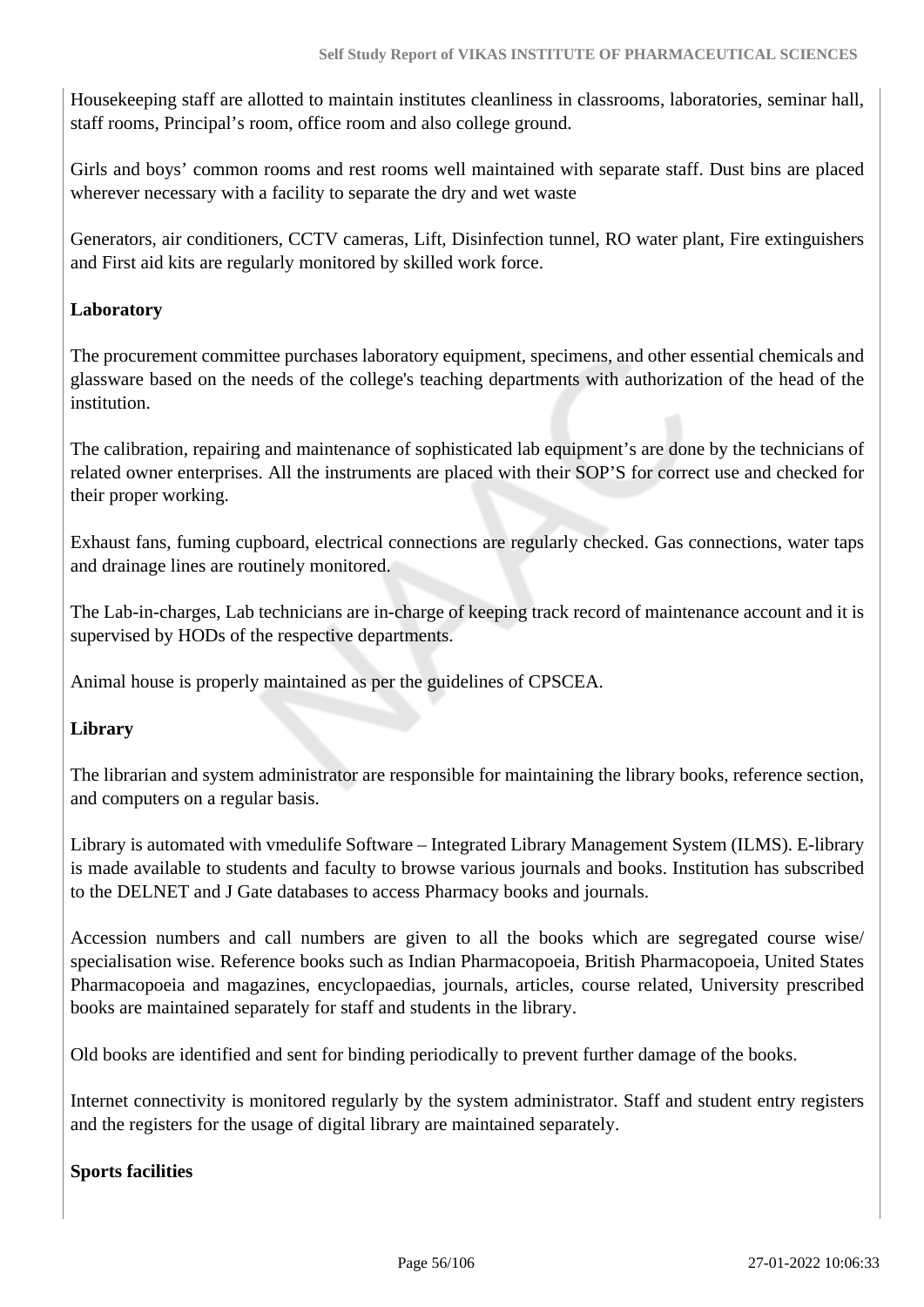The indoor and outdoor game facilities were regularly monitored by sports committee. Every week on Saturday, the Institute offers all students the opportunity to engage in sports which paves way for annual sports meet

A pavilion has also been made for the students within the campus, so that the students can enjoy the events of sports week, organised in the college.

Institute also encourage the students to participate in inter, intra college competitions and state, national level championships. Students competed in several sports events and awarded medals and certificates for participation.

### **Computers**

Computers were provided with ICT enabled facilities like Wifi, Internet, LAN etc. The computer lab has one full-time computer technician who is responsible for the day-to-day upkeep of PCs and other IT equipment.

Record books are strictly maintained for the use of LCD and overhead projectors, printers, and scanners by staff and students.

All systems are monitored, altered, and improved on a regular basis in accordance with standards.

#### **Classrooms**

The class rooms provided for the students are large, well – lit and well – ventilated. After the admission process in every semester it is ensured that all the classrooms have adequate desks, wooden chairs. The purchase committee makes the purchases after approval from the Principal.

Class rooms are provided with air conditioners, LCD projectors. Seminars, workshops, lecture sessions are also conducted in these rooms. The cleanliness of classrooms is ensured by a group of workers and sweepers.

Class representatives, elected by the students, are given the responsibility to keep the classrooms clean. Checking of fans, teaching aids etc. in the classroom are done regularly.

There by in order to maintain physical, intellectual, and support facilities for the benefit of students, the Institute follows established protocols and procedures. The cleanliness of classrooms is ensured by a group of workers and sweepers.

| <b>File Description</b>           | <b>Document</b>      |
|-----------------------------------|----------------------|
| Upload any additional information | <b>View Document</b> |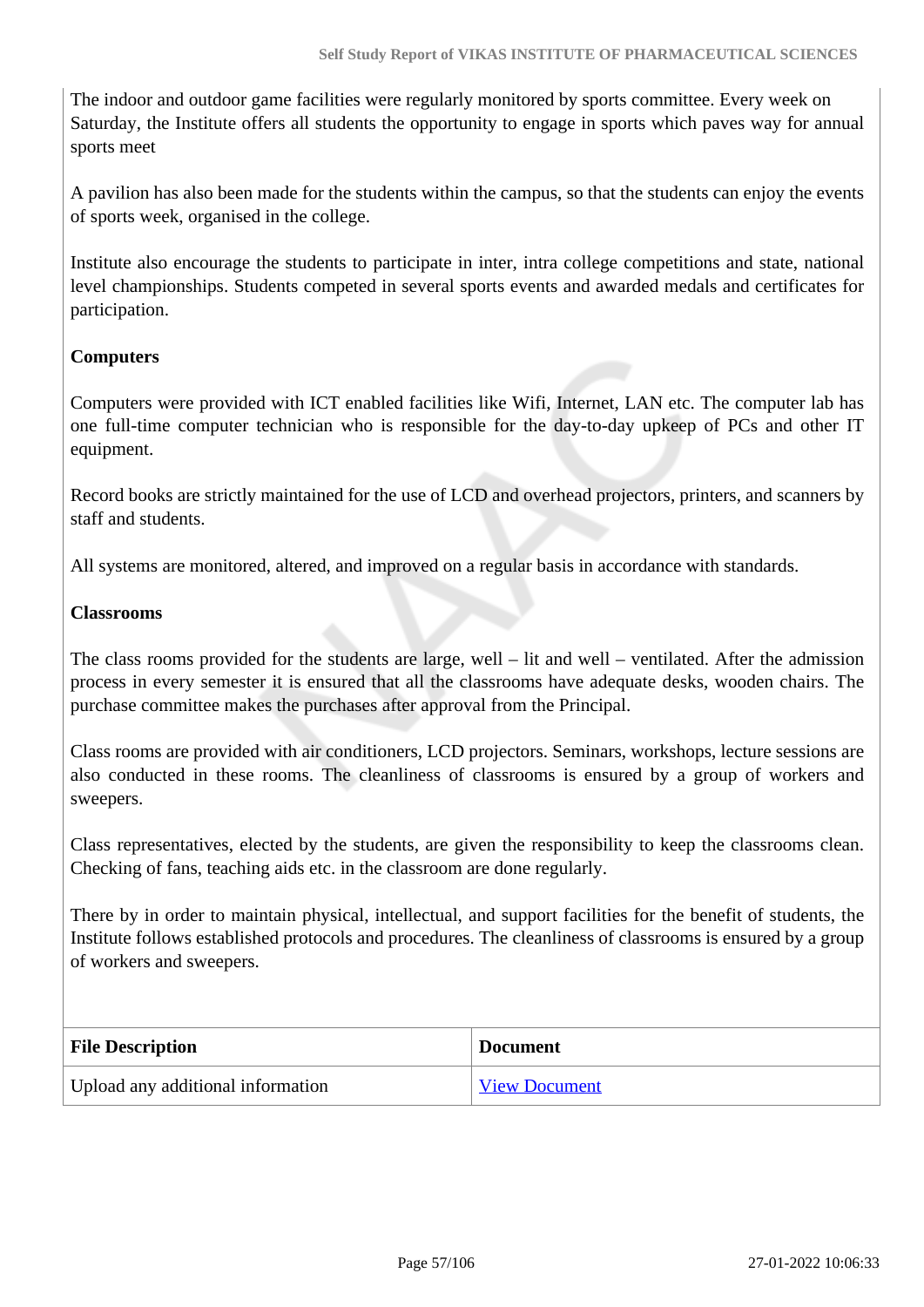# **Criterion 5 - Student Support and Progression**

### **5.1 Student Support**

 **5.1.1 Average percentage of students benefited by scholarships and freeships provided by the Government during last five years** 

**Response:** 49.65

5.1.1.1 **Number of students benefited by scholarships and free ships provided by the institution, Government and non-government bodies, industries, individuals, philanthropists during the last five years (other than students receiving scholarships under the government schemes for reserved categories)** 

| 2020-21 | 2019-20 | 2018-19 | 2017-18 | 2016-17               |
|---------|---------|---------|---------|-----------------------|
| 202     | 162     | 263     | 249     | $1 \cap 7$<br>$\perp$ |

| <b>File Description</b>                                                                                                                                                                 | <b>Document</b>      |
|-----------------------------------------------------------------------------------------------------------------------------------------------------------------------------------------|----------------------|
| upload self attested letter with the list of students<br>sanctioned scholarship                                                                                                         | <b>View Document</b> |
| Upload any additional information Average<br>percentage of students benefited by scholarships and<br>freeships provided by the Government during the<br>last five years (Data Template) | <b>View Document</b> |

 **5.1.2 Average percentage of students benefitted by scholarships, freeships etc. provided by the institution / non- government agencies during the last five years**

**Response:** 2.76

5.1.2.1 **Number of students benefited by scholarships and free ships provided by the institution, Government and non-government bodies, industries, individuals, philanthropists during the last five years (other than students receiving scholarships under the government schemes for reserved categories)** 

| 2020-21     | 2019-20          | 2018-19       | 2017-18 | 2016-17 |
|-------------|------------------|---------------|---------|---------|
| $\sim$<br>┸ | $\sqrt{2}$<br>∸∸ | -<br><u>д</u> | ιJ      | ້       |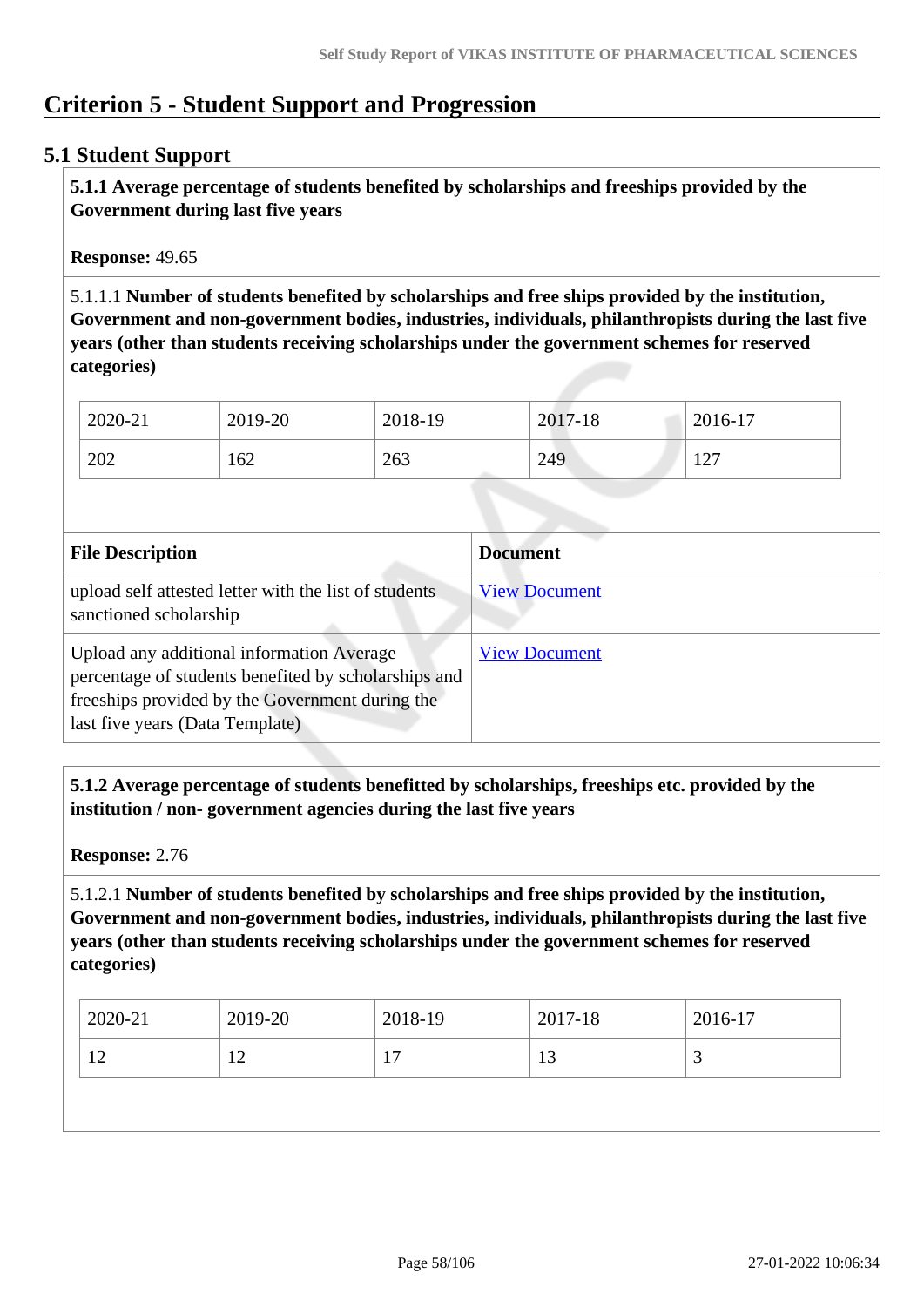| <b>File Description</b>                                                                                                                | <b>Document</b>      |
|----------------------------------------------------------------------------------------------------------------------------------------|----------------------|
| Number of students benefited by scholarships and<br>freeships institution / non-government agencies in<br>last 5 years (Date Template) | <b>View Document</b> |

 **5.1.3 Capacity building and skills enhancement initiatives taken by the institution include the following**

- **1.Soft skills**
- **2.Language and communication skills**
- **3.Life skills (Yoga, physical fitness, health and hygiene)**
- **4.ICT/computing skills**

**Response:** A. All of the above

| <b>File Description</b>                                                              | <b>Document</b>      |
|--------------------------------------------------------------------------------------|----------------------|
| Details of capability building and skills<br>enhancement initiatives (Data Template) | <b>View Document</b> |
| Any additional information                                                           | <b>View Document</b> |
| Link to Institutional website                                                        | <b>View Document</b> |

### **5.1.4 Average percentage of students benefitted by guidance for competitive examinations and career counselling offered by the Institution during the last five years**

**Response:** 12.79

5.1.4.1 **Number of students benefitted by guidance for competitive examinations and career counselling offered by the institution year wise during last five years**

| 2020-21   | 2019-20                  | 2018-19 | 2017-18  | $2016-17$ |
|-----------|--------------------------|---------|----------|-----------|
| ワミ<br>ر ، | $\overline{\phantom{0}}$ | ◡       | ΩΩ<br>رے | 38        |

| <b>File Description</b>                                                                                                       | <b>Document</b>      |
|-------------------------------------------------------------------------------------------------------------------------------|----------------------|
| Number of students benefited by guidance for<br>competitive examinations and career counselling<br>during the last five years | <b>View Document</b> |

### **5.1.5 The Institution has a transparent mechanism for timely redressal of student grievances including sexual harassment and ragging cases**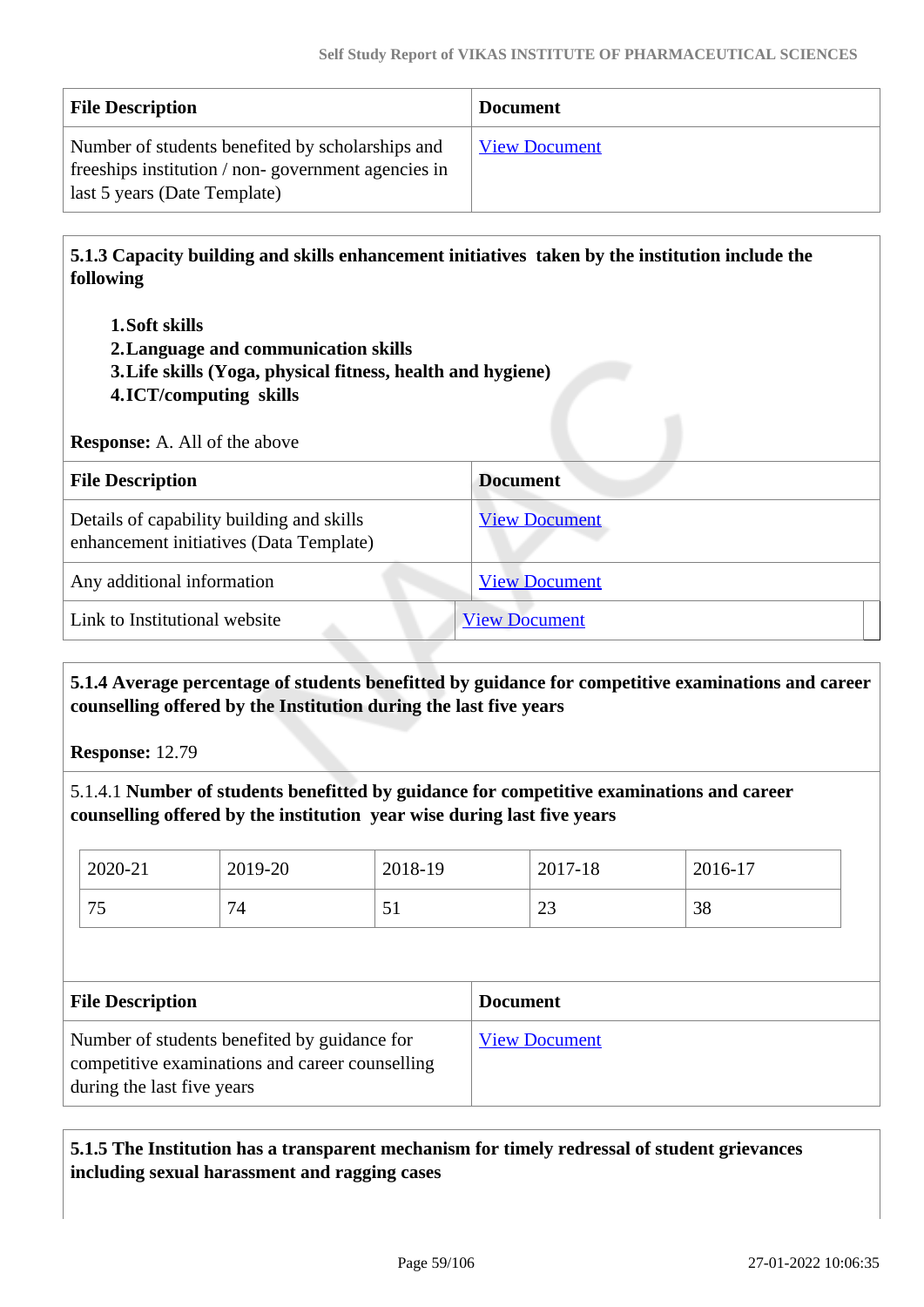- **1.Implementation of guidelines of statutory/regulatory bodies**
- **2.Organisation wide awareness and undertakings on policies with zero tolerance**
- **3.Mechanisms for submission of online/offline students' grievances**
- **4.Timely redressal of the grievances through appropriate committees**

| <b>Response:</b> E. None of the above                                                                                              |                      |  |  |
|------------------------------------------------------------------------------------------------------------------------------------|----------------------|--|--|
| <b>File Description</b>                                                                                                            | <b>Document</b>      |  |  |
| Upload any additional information                                                                                                  | <b>View Document</b> |  |  |
| Minutes of the meetings of student redressal<br>committee, prevention of sexual harassment<br>committee and Anti Ragging committee | <b>View Document</b> |  |  |
| Details of student grievances including sexual<br>harassment and ragging cases                                                     | <b>View Document</b> |  |  |

### **5.2 Student Progression**

| 2019-20 | 2018-19 | 2017-18 | 2016-17                                                                            |
|---------|---------|---------|------------------------------------------------------------------------------------|
| 22      | 16      | 13      | $\overline{4}$                                                                     |
|         |         |         | 5.2.1.1 Number of outgoing students placed year - wise during the last five years. |

Details of student placement during the last five years (Data Template) [View Document](https://assessmentonline.naac.gov.in/storage/app/hei/SSR/110409/5.2.1_1632483964_6821.xlsx)

#### **5.2.2 Average percentage of students progressing to higher education during the last five years**

**Response:** 97.6

#### 5.2.2.1 **Number of outgoing student progression to higher education during last five years**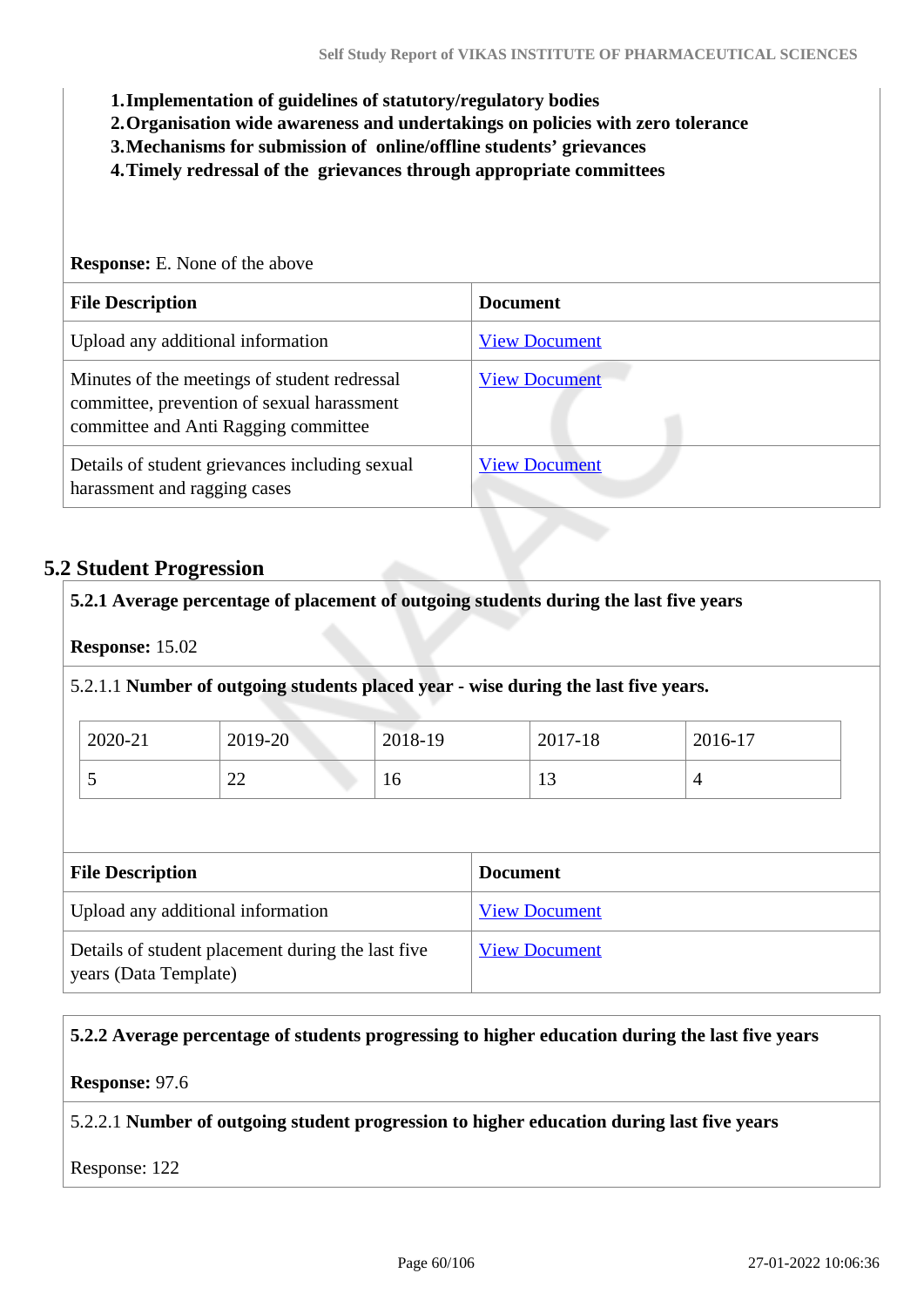| <b>File Description</b>                                               | <b>Document</b>      |
|-----------------------------------------------------------------------|----------------------|
| Upload supporting data for student/alumni                             | <b>View Document</b> |
| Details of student progression to higher education<br>(Data Template) | <b>View Document</b> |

### **5.2.3 Average percentage of students qualifying in state/national/ international level examinations during the last five years (eg: IIT-JAM/CLAT/ NET/SLET/GATE/ GMAT/CAT/GRE/ TOEFL/ Civil Services/State government examinations, etc.)**

**Response:** 39.72

5.2.3.1 **Number of students qualifying in state/ national/ international level examinations (eg: IIT/JAM/ NET/ SLET/ GATE/ GMAT/CAT/GRE/ TOEFL/ Civil Services/ State government examinations***, etc.)***) year-wise during last five years**

| 2020-21 | 2019-20        | 2018-19  | 2017-18 | 2016-17 |
|---------|----------------|----------|---------|---------|
| 26      | $\gamma$<br>رے | -<br>. . | 10      | 10      |

### 5.2.3.2 **Number of students appearing in state/ national/ international level examinations (eg: JAM/CLAT/NET/ SLET/ GATE/ GMAT/CAT,GRE/ TOFEL/ Civil Services/ State government examinations) year-wise during last five years**

| 2020-21 | 2019-20 | 2018-19                | 2017-18  | 2016-17 |
|---------|---------|------------------------|----------|---------|
| 88      | 01      | $\Omega$<br>$\angle$ 0 | . .<br>∸ | 48      |

| <b>File Description</b>                                                                                                            | <b>Document</b>      |
|------------------------------------------------------------------------------------------------------------------------------------|----------------------|
| Upload supporting data for the same                                                                                                | <b>View Document</b> |
| Number of students qualifying in state/national/<br>international level examinations during the last five<br>years (Data Template) | <b>View Document</b> |

# **5.3 Student Participation and Activities**

 **5.3.1 Number of awards/medals won by students for outstanding performance in sports/cultural activities at inter-university/state/national / international level (award for a team event should be counted as one) during the last five years.**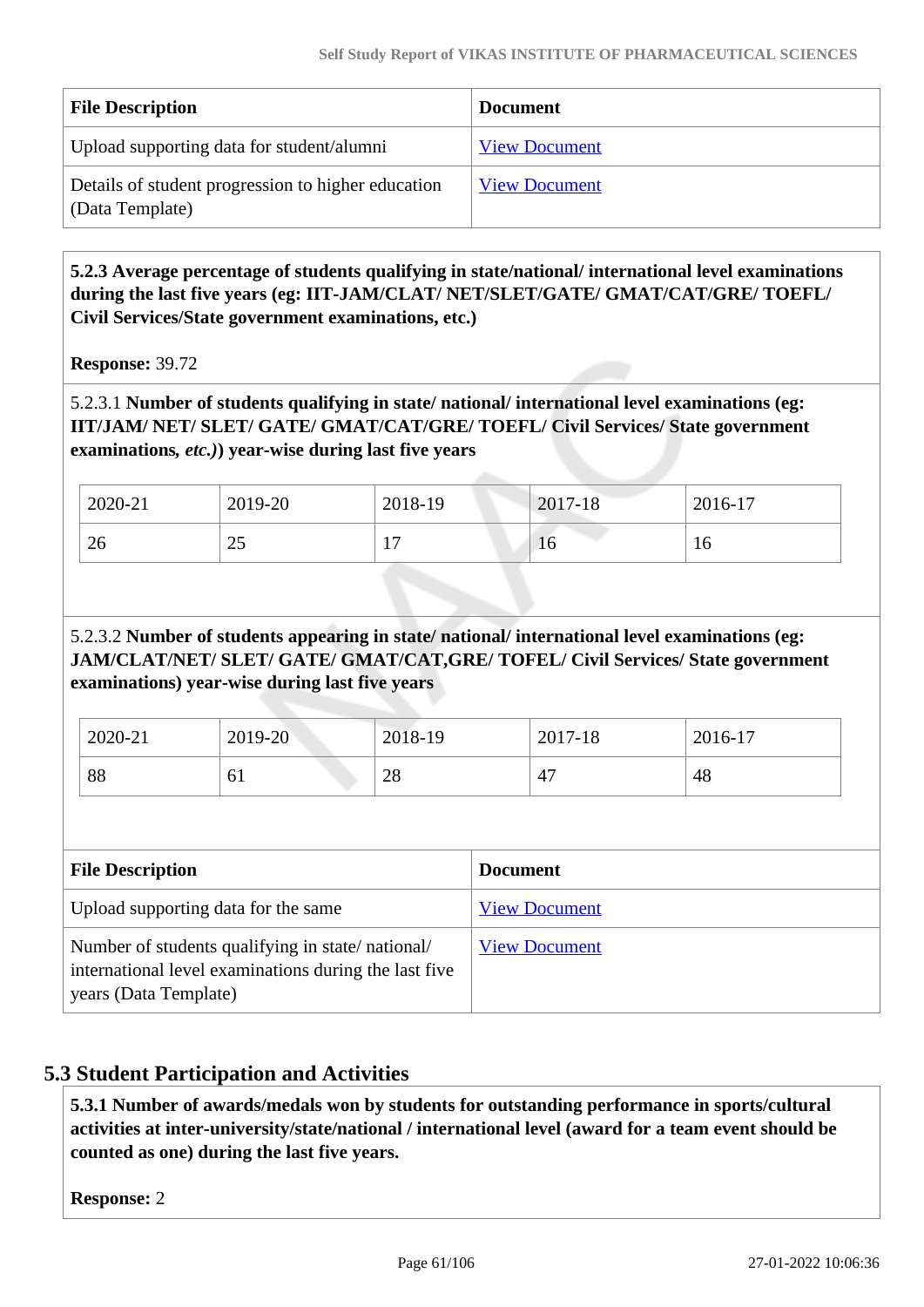|                                                                                                                                                                        | 5.3.1.1 Number of awards/medals for outstanding performance in sports/cultural activities at<br>university/state/national / international level (award for a team event should be counted as one) year-<br>wise during the last five years. |                |                      |                      |         |          |  |
|------------------------------------------------------------------------------------------------------------------------------------------------------------------------|---------------------------------------------------------------------------------------------------------------------------------------------------------------------------------------------------------------------------------------------|----------------|----------------------|----------------------|---------|----------|--|
|                                                                                                                                                                        | 2020-21                                                                                                                                                                                                                                     | 2019-20        | 2018-19              |                      | 2017-18 | 2016-17  |  |
|                                                                                                                                                                        | $\overline{0}$                                                                                                                                                                                                                              | $\overline{0}$ | $\theta$             |                      | 2       | $\Omega$ |  |
| <b>File Description</b><br><b>Document</b>                                                                                                                             |                                                                                                                                                                                                                                             |                |                      |                      |         |          |  |
| Number of awards/medals for outstanding<br>performance in sports/cultural activities at<br>university/state/ national/international level during<br>the last five year |                                                                                                                                                                                                                                             |                | <b>View Document</b> |                      |         |          |  |
| e-copies of award letters and certificates                                                                                                                             |                                                                                                                                                                                                                                             |                |                      | <b>View Document</b> |         |          |  |

 **5.3.2 Institution facilitates students' representation and engagement in various administrative, cocurricular and extracurricular activities following duly established processes and norms (student council, students representation on various bodies)** 

- Institution has framed student council in order to represent student representatives with their involvement in various academic, circular and extra-curricular activities of the institution. Different committees comprising of student representatives are framed that imparts institutional valuesfor the growth and development of the institution.Student representatives are trained and monitored by conducting periodical meetings about the activities in regular academic curriculum including co curricular activities.
- Committee for SC/ST concentrates on caste related grievances and also for the student scholarship related issues.
- Student representatives from each year are engaged in curricular aspects with a committee for organizing technical events incorporated for the smooth conduct of guest lectures and seminars.
- Student representatives plays a vital role in cultural activities to engage different cultural events for the programmes like fresher's party, farewell party, graduation ceremony etc.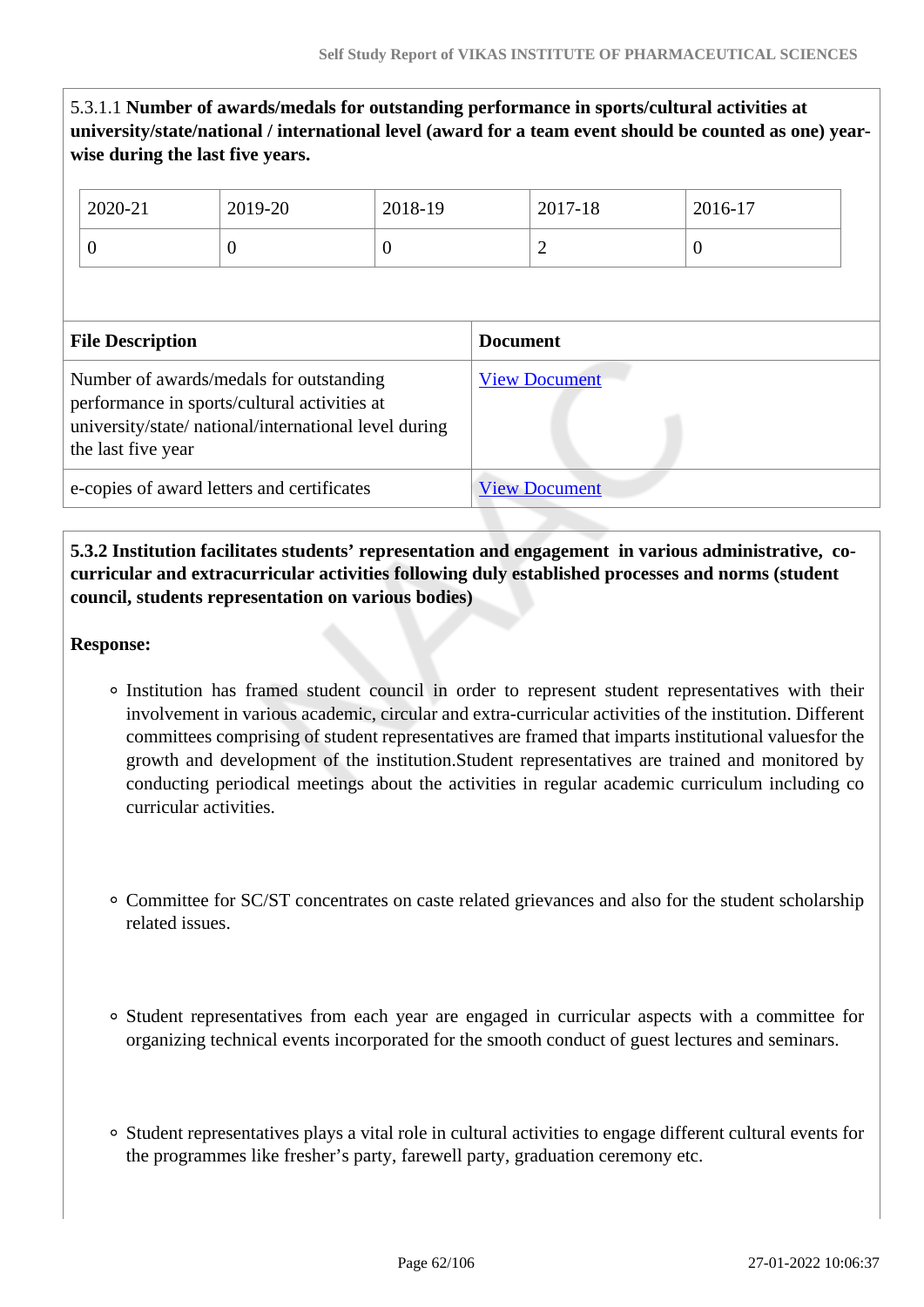- Instead of getting engaged in different cultural activities, they are also primely involved inorganizing rallies for Pharmacist day and National pharmacy week celebrations.
- Student representatives are actively involved in conducting medical camps in nearby adopted villages of the institution.
- Girl's representatives focusses on the awareness campaigns for the safety and hygiene aboutMenstrual cycles among girl students and women in the nearby villages.
- Not only engaged in various academic activities but also in sports and other related issues that nourishes and sharpens the young minds of the students.
- NSS-Student representatives are immensely involved in organizing various blood donation camps, plantation of trees, distribution of medicines, swachbharath movement, distribution of food in the COVID pandemic.
- Student representatives gave collective effort in terms of volunteers in the global menace of COVID-19 for COVID testing drive at different phases in the institution, Student representatives got engaged in several duties at the COVID isolation center in the institute.
- Students from different groups of pharmacy are actively involved in vaccination drive as volunteers and also got vaccinated.
- Girl representatives promoted awareness programs about sexual harassment, gender equity and child abuse to usher the importance of women and their role in the society. Under anti-ragging committee, student representatives are periodically involved to furnish the details of the Andhra Pradesh prohibition Ragging Act-1997 along with its consequences to all the students.

| <b>File Description</b>           | <b>Document</b>      |
|-----------------------------------|----------------------|
| Upload any additional information | <b>View Document</b> |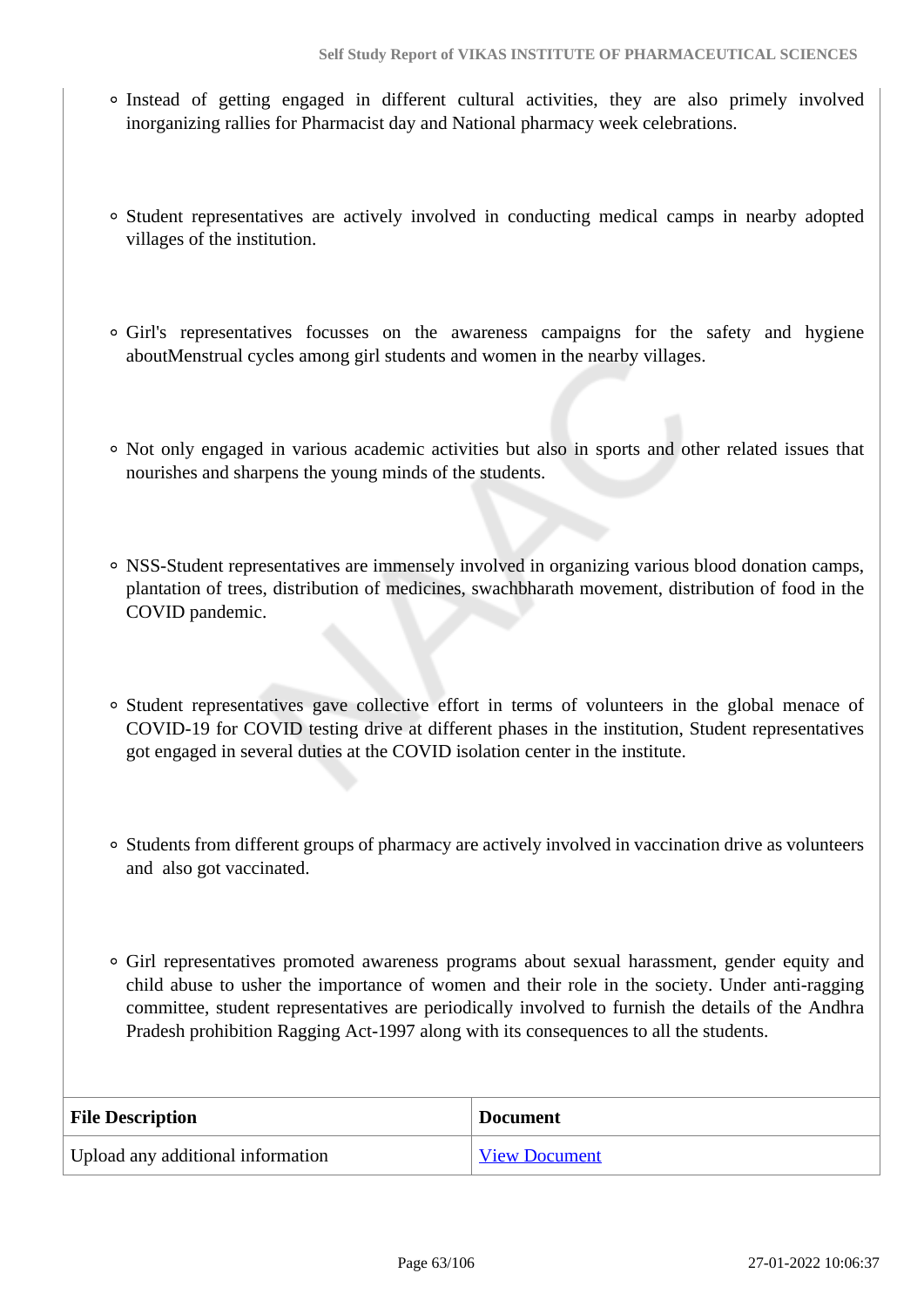| 5.3.3 Average number of sports and cultural events/competitions in which students of the Institution<br>participated during last five years (organised by the institution/other institutions)        |                                               |                      |                                                                                                |         |  |
|------------------------------------------------------------------------------------------------------------------------------------------------------------------------------------------------------|-----------------------------------------------|----------------------|------------------------------------------------------------------------------------------------|---------|--|
| <b>Response: 3.2</b>                                                                                                                                                                                 |                                               |                      |                                                                                                |         |  |
|                                                                                                                                                                                                      | participated year-wise during last five years |                      | 5.3.3.1 Number of sports and cultural events/competitions in which students of the Institution |         |  |
| 2020-21                                                                                                                                                                                              | 2019-20                                       | 2018-19              | 2017-18                                                                                        | 2016-17 |  |
| $\theta$                                                                                                                                                                                             | $\overline{2}$                                | $\overline{7}$       | 3                                                                                              | 4       |  |
|                                                                                                                                                                                                      |                                               |                      |                                                                                                |         |  |
| <b>File Description</b>                                                                                                                                                                              |                                               |                      | <b>Document</b>                                                                                |         |  |
| Report of the event                                                                                                                                                                                  |                                               | <b>View Document</b> |                                                                                                |         |  |
| Number of sports and cultural events/competitions<br>in which students of the Institution participated<br>during last five years (organised by the<br>institution/other institutions (Data Template) |                                               | <b>View Document</b> |                                                                                                |         |  |

# **5.4 Alumni Engagement**

 **5.4.1 There is a registered Alumni Association that contributes significantly to the development of the institution through financial and/or other support services**

### **Response:**

Institution has registered Alumni association VIPS of which facilitates close interaction between the institution and the Alumni. The registered Alumni association strengthens the institution with their extensive support by means of academic, cultural and social activities. Alumni working in various industries acts as a bridge between the institute and the industries for the development of new thrust arenas in research. Especially Alumni from the Pharm.D background working in hospitals as clinical pharmacists paves the way for the awareness of drug adverse reactions in the pharmacovigilance sector.

Alumni association is framed to build a strong bond between Institute and Alumni to develop and focus on the growth of the institute by providing valuable contributions to the institute. Alumni committee has been framed comprising of different groups of students from various years as members and two of the faculty members as chairman and member secretary respectively. Alumni are invited to the Alumni meets as per the need of the conferences , seminars and workshops. Alumni encourage the budding pharmacists in relation to the competitive exams like GPAT , PGCET , CSIR-NET etc for providing higher studies. Annual Alumni meet provides platform for many younger students to interact with alumni working in different industries. Alumni meet also promotes as a confluence to meet friends, teachers to share treasure of memorable experiences. The recollection of their rejoicing moments spent in the Alumni meet will keep them more energized and enthusiastic till the next meet.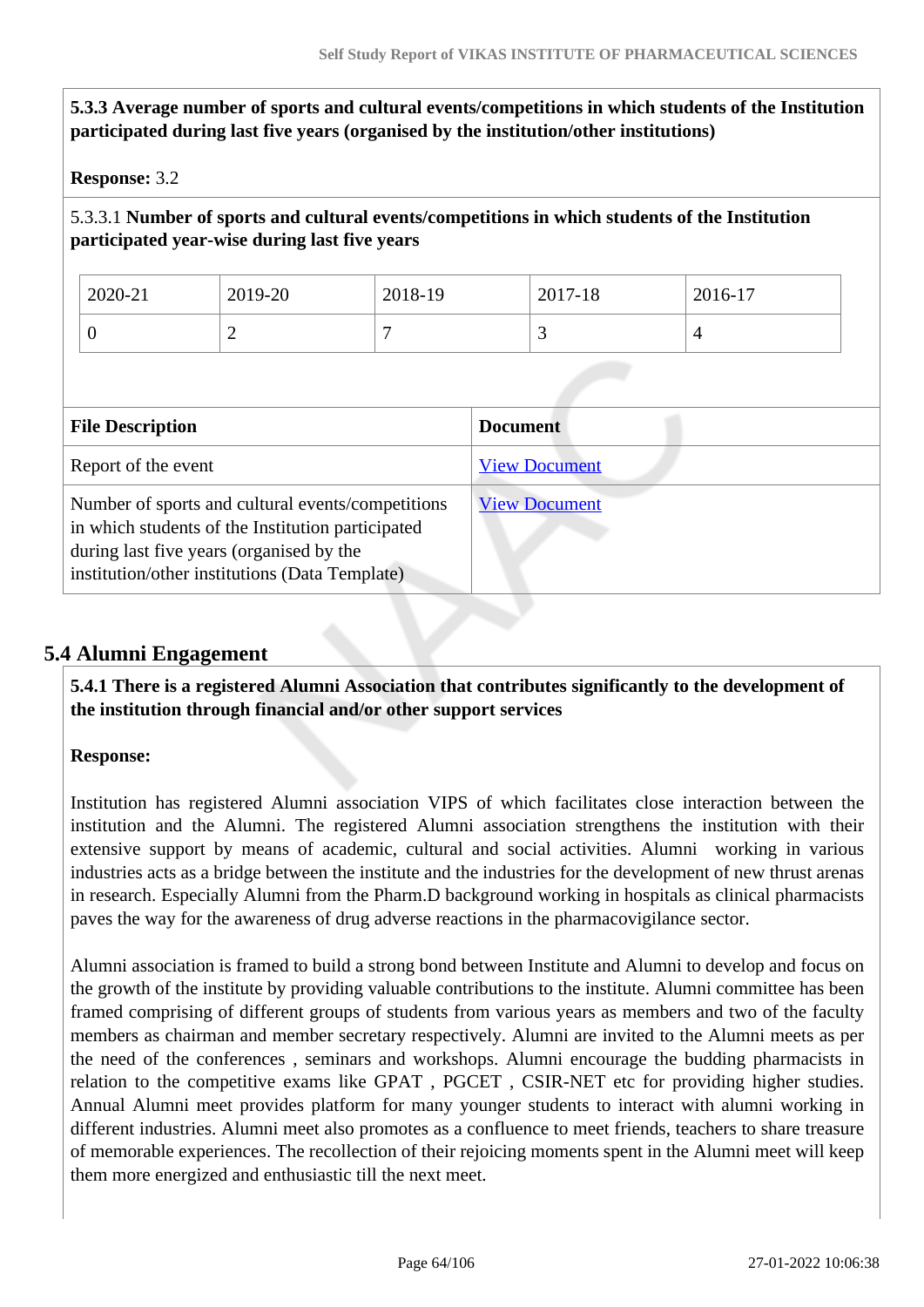Following are the list of financial contributions to the institute :-

- Plantation in and around the campus.
- Sports kit for games like Cricket, Tennis, badminton etc.
- Printers and scanners in the various departments.

• Two air conditioners for the department of pharmacy practice, one for the Documentation room and other one in the government hospital for discussion.

• Free distribution of medicines to the needy in the COVID Pandemic.

• Medals and momentos to the winners and runners on the world pharmacist day and National pharmacy week celebrations.

- 200 plastic chairs in the auditorium.
- Enrichment of knowledge through few books furnished in the library by alumni.

Pharm.D students of initial batches are placed in the reputed organizations in clinical research and many of them are working as clinical pharmacists abroad in USA, UK and also Canada. Few of the Alumni are pursuing higher studies in USA, UK and Canada by cracking IELTS , TOEFL etc.

 During COVID pandemic, Alumni from other countries sponsored food and medicines to the poor and needy people along with webinars on the awareness of COVID-19.

 Noteworthy alumni are invited to the events organized by the institution like Graduation ceremonies inorderto enhance the challenging spirit of the budding pharmacists. Even Alumni association establishes a well-defined unity of togetherness and knowledge development at the institution.

| <b>File Description</b>           | <b>Document</b>      |
|-----------------------------------|----------------------|
| Upload any additional information | <b>View Document</b> |

### **5.4.2 Alumni contribution during the last five years (INR in lakhs)**

#### **Response:** D. 1 Lakhs - 3 Lakhs

| <b>File Description</b>           | <b>Document</b>      |
|-----------------------------------|----------------------|
| Upload any additional information | <b>View Document</b> |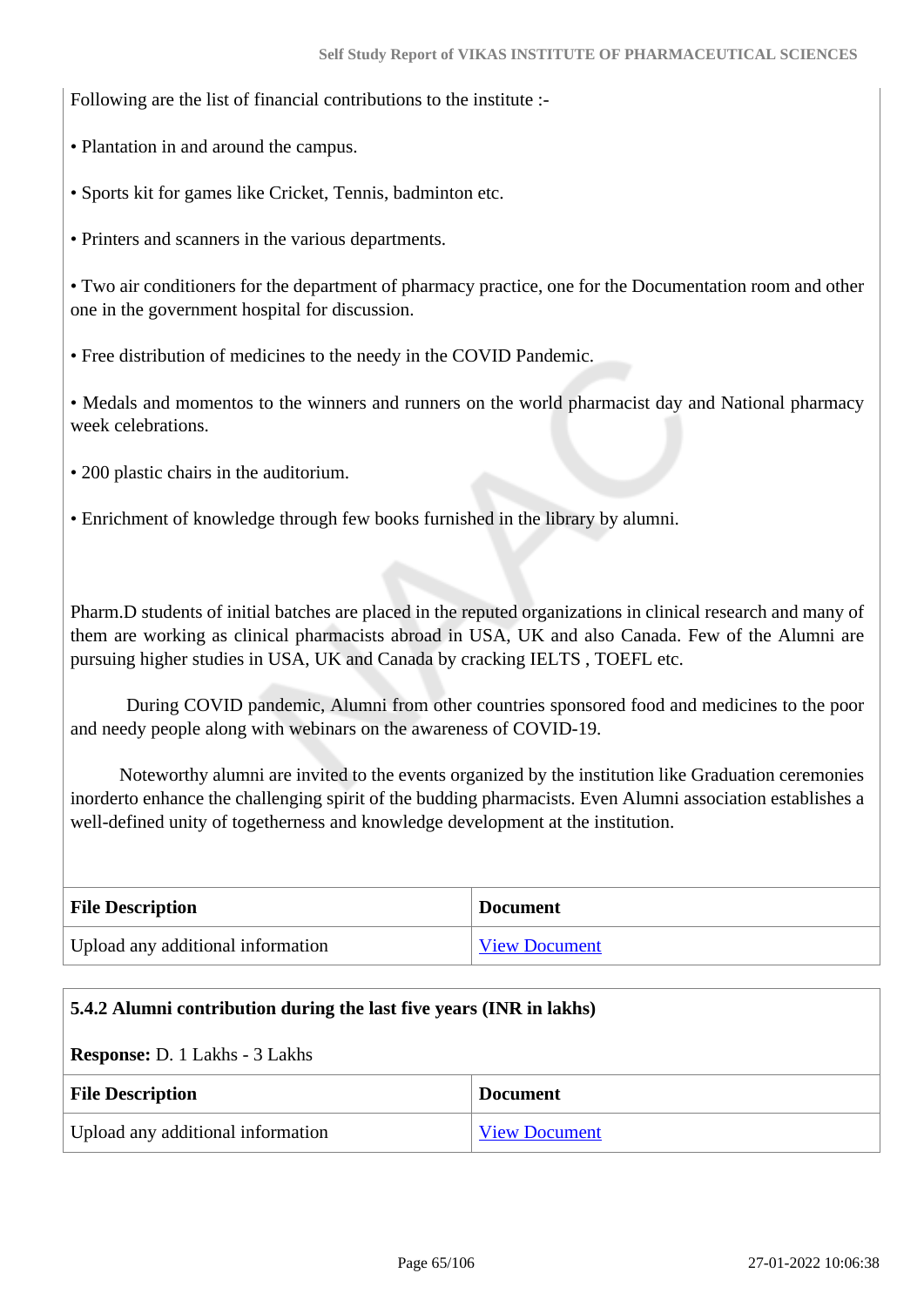# **Criterion 6 - Governance, Leadership and Management**

### **6.1 Institutional Vision and Leadership**

 **6.1.1 The governance of the institution is reflective of and in tune with the vision and mission of the institution**

### **Response:**

Institute has vision and mission, which are futuristic in nature. They satisfy the needs of society by providing quality education through leading-edge technology.

### **Vision**

To be an outstanding institute of excellence ever in pursuit of newer horizons and to provide assured quality education and training that helps transformation of self- reliant individuals and society.

### **Mission**

To meet the needs of Society at large locally, nationally and internationally and providing necessary knowledge and skills to commence practicing competently in a variety of settings including Community, Hospital, clinical pharmacy and Pharmaceutical Industry.

### **Motto**

Nourishing Aspirations-Supporting growth

### **Core Values**

Vikas Institute of Pharmaceutical Sciences will continue to be guided by the legacy and sustaining principles of society - "Professional Academy of Education and Research" through:

**Ethical Standards -** Meeting the highest ethical standards of professionalism to achieve excellence in academic and research activities supporting health and environment, thus benefiting the society.

**Mutual Respect -** Fostering a student-centric environment and providing interdisciplinary,

collaborative, multidisciplinary and innovative program leading to professional excellence with growth of students as well as the institution and protecting the rights, dignity and integrity of each member of diverse community with social and economic impact.

**Student Centric -** Providing necessary knowledge and skills to commence practicing competently in a variety of settings including Community, Hospital, Clinical pharmacy and Pharmaceutical Industry.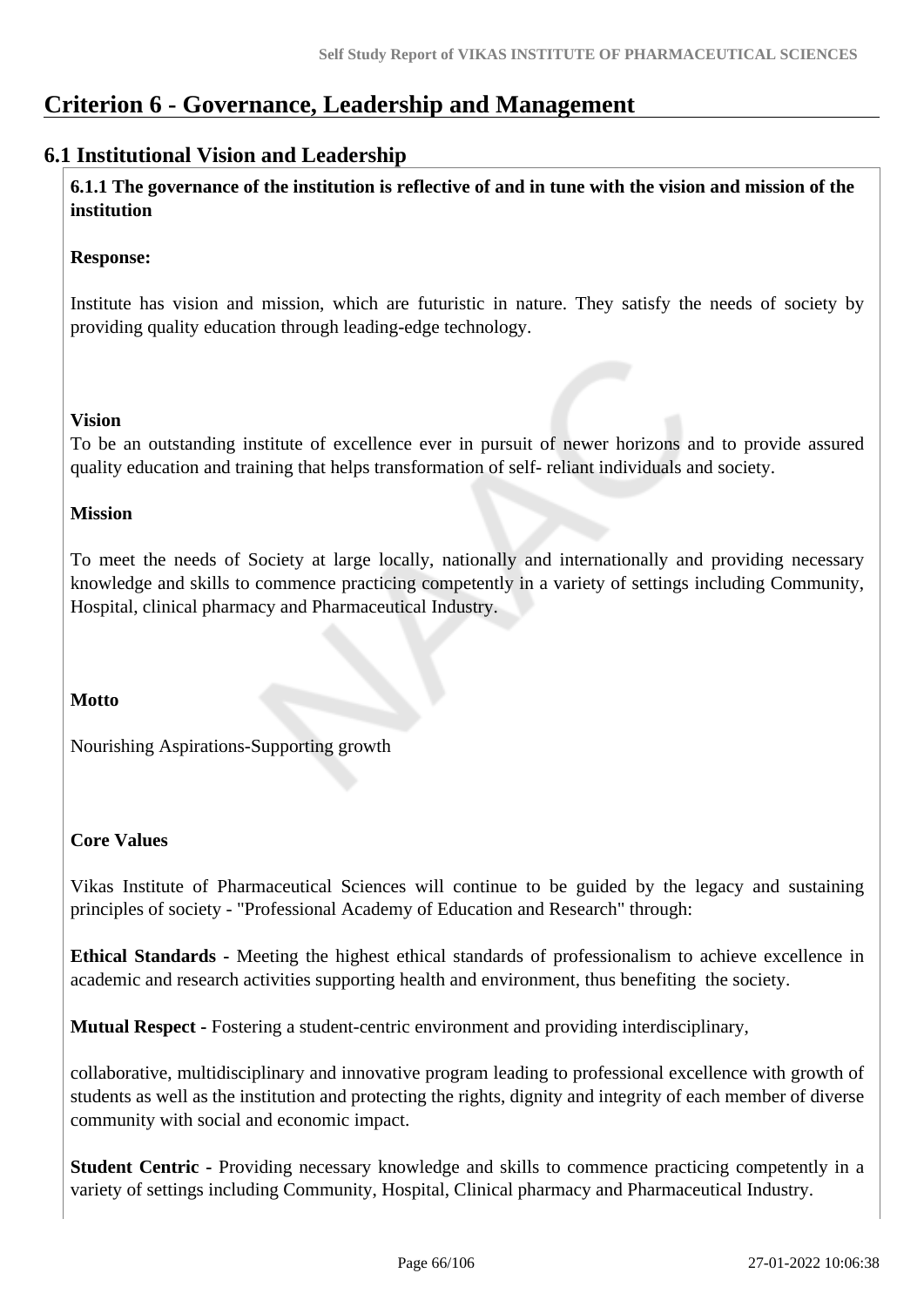**Responsiveness -** To meet the needs of Society at large locally, Nationally and Internationally and "Touching the lives of millions" through community care and outreach programs

| <b>File Description</b>               | <b>Document</b>      |
|---------------------------------------|----------------------|
| Upload any additional information     | <b>View Document</b> |
| Paste link for additional information | <b>View Document</b> |

### **6.1.2 The effective leadership is visible in various institutional practices such as decentralization and participative management**

#### **Response:**

The Quality Policies are framed based on the Vision and Mission of the Institution and are driven by the needs of the industry, society and stakeholders. Deployment of the quality policy is done by providing requisite academic infrastructure, learning environment and harmonious work culture. The stakeholders Feedback plays essential role in framing and revising activities. Vision and Mission of the Institute focuses on the needs of society by providing quality education. The governance comprising of Board of Governance, Academic Advisory Body and Internal Quality Assurance Cell (IQAC) play significant role in the evolutionary reforms towards positioning the Institute in the preferred list of all stakeholders. The Institute believes in promoting a culture of delegation of powers through strategic policies. The Principal of Institute is assisted by HODs, Administrative Head, Section in-charges and coordinators of various cells/committees in decision-making process of the Institute. Faculty and staff are assigned with the roles and responsibility to work in a harmonious environment with complete transparency. IQAC has a welldeveloped process to ensure quality benchmarks of academic and administrative activities. The Institute maintains the culture of retention of Faculty and hence has an edge of senior and dedicated Faculty for realizing its Vision. Institute follows recruitment policies and service conditions as per the rules and regulations of regulatory authorities. Fair representation of women faculty is also ensured at all levels of organization and congenial environment is fostered. Based on the Vision and Mission of the Institution, Quality policies are framed and driven by the needs of the corporate world, society and stakeholders.

Student, parents and stake holder's feedback plays a vital role in framing and revising policies of the Institute.

In consideration of inputs from all stakeholders IQAC formulates perspective plan. The formulated plan is presented in the DAC under the chairmanship of principal and unanimity the consensus of their opinion and then plan is moved towards governing body for the approval. Institutional policies believe in the involvement of all staff members in decision making. To streamline the same different committees have been framed that look after the academic and administrative activities that leads to fulfill the organizations vision and mission.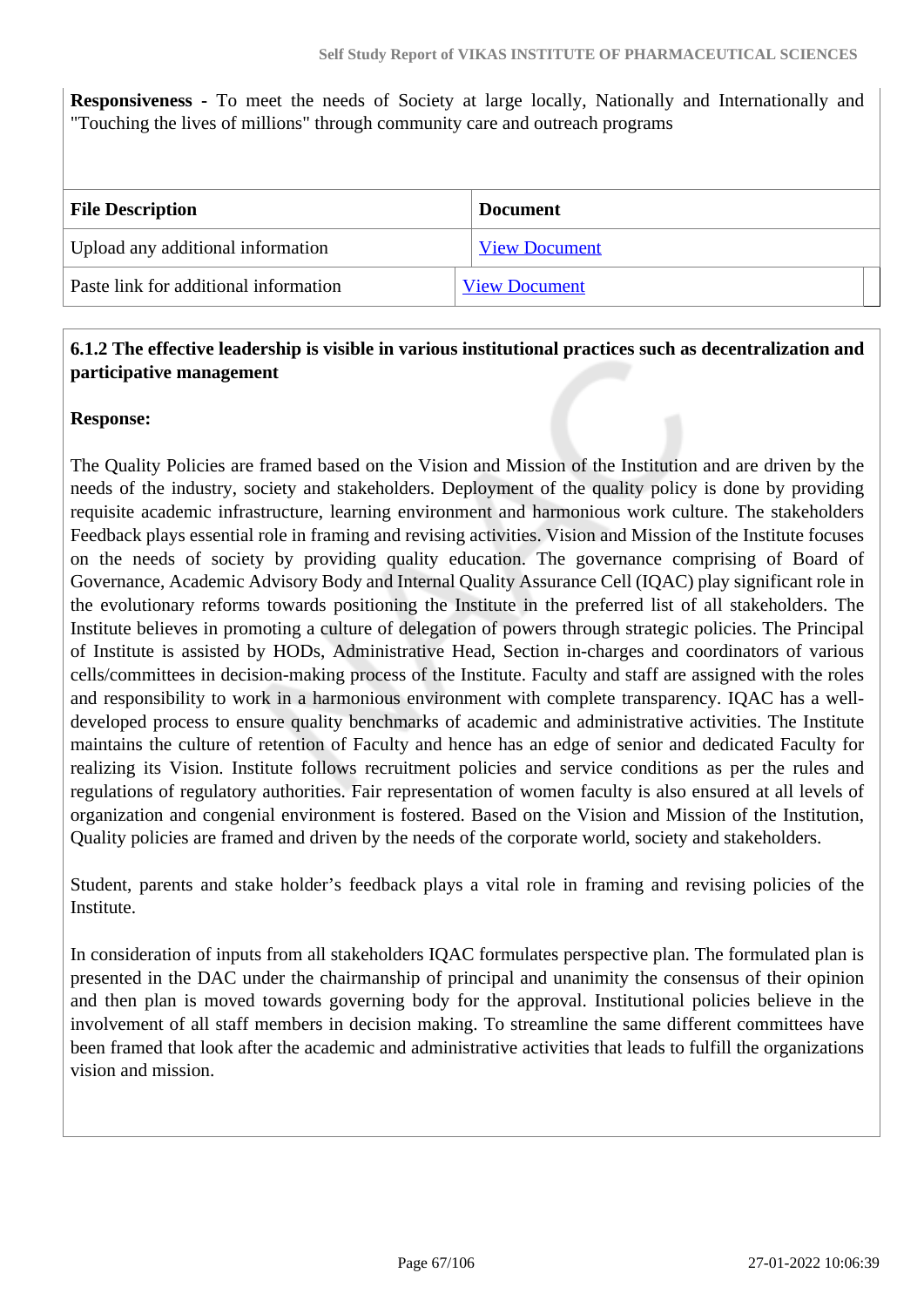| <b>File Description</b>               | Document             |
|---------------------------------------|----------------------|
| Upload any additional information     | <b>View Document</b> |
| Paste link for additional information | <b>View Document</b> |

# **6.2 Strategy Development and Deployment**

### **6.2.1 The institutional Strategic / Perspective plan is effectively deployed**

### **Response:**

Institute has well defined organizational structure and decision-making processes. The governing body of the PACE society and the elected members of the PACE society are responsible for strategic plans and responsibilities taken by the bodies. The Director & the Principal of Institute is assisted by HODs, Administrative Head, Section in-charges and coordinators of various cells/committees in decision-making process of the Institute. Faculty and staff are assigned with the roles and responsibilities to work in a harmonious environment with complete transparency.

| <b>File Description</b>                                   | <b>Document</b>      |
|-----------------------------------------------------------|----------------------|
| Upload any additional information                         | <b>View Document</b> |
| strategic Plan and deployment documents on the<br>website | <b>View Document</b> |
| Paste link for additional information                     | <b>View Document</b> |

### **6.2.2 The functioning of the institutional bodies is effective and efficient as visible from policies, administrative setup, appointment, service rules and procedures, etc.**

### **Response:**

The functioning of institutional bodies is effective and efficient from the policies and administrative setup. The policy frame works of the appointment and service rules are taken into the notice of the director to get approval from the governing bodies. The role of individual committee members abide to the rules and guidelines given by the governing bodies. The governing body is responsible for the operation of all the features includes finance, educational and research functions, infrastructure arrangements and human resources. The governing body can develop the policies and deliberate on future academic, financial, and administrative initiatives that will guide the institution in serving its stakeholders in accordance with the institution's purpose statements. The institute consisting of different committees are responsible for the execution of different plans and policies proposed by the head of the Institute. The head of the institute conducts the meeting of various committees also approves the proposals of the committees in relation to the academics and amend for any changes required in the procedures or rules in the administrative setup.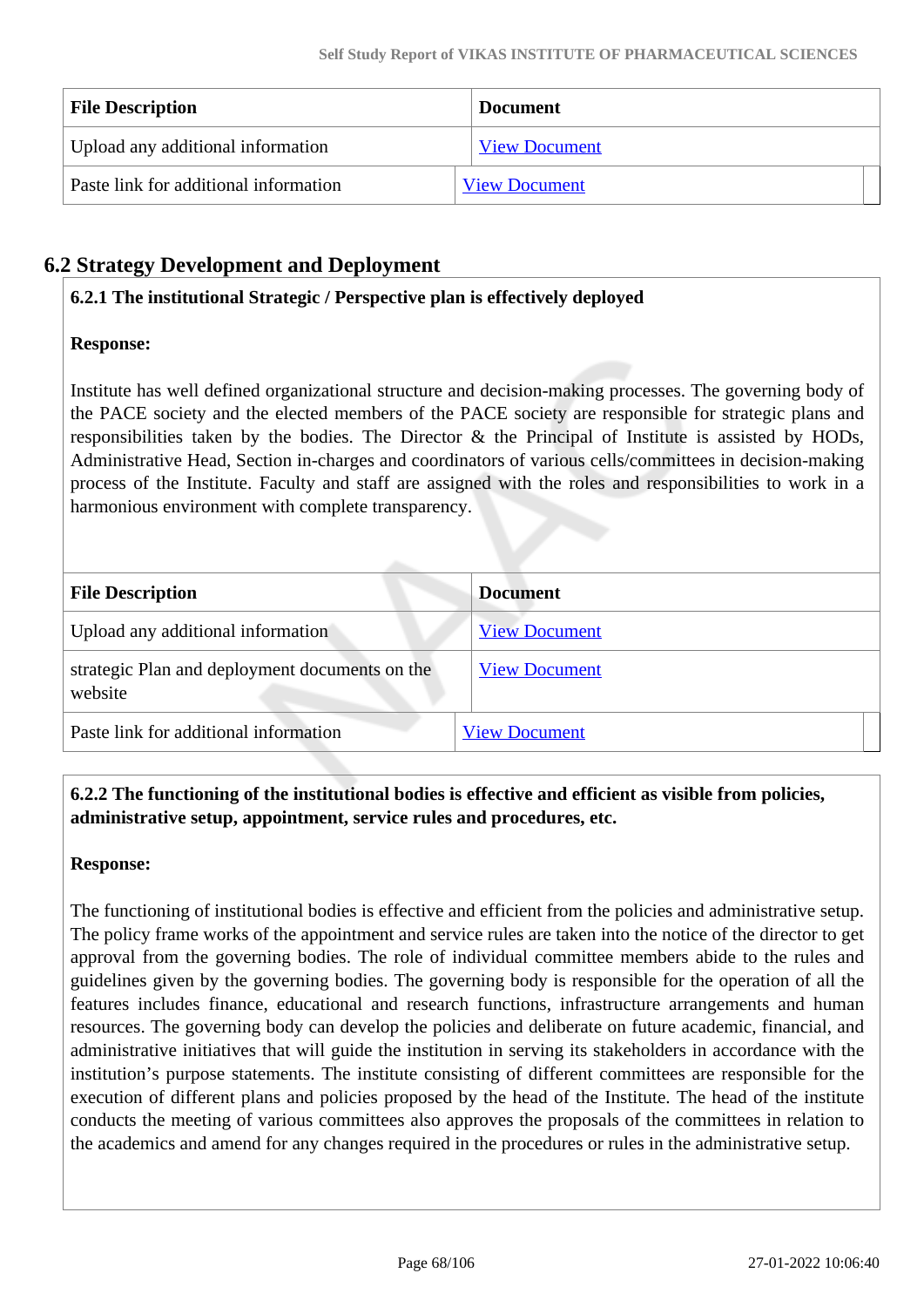| <b>File Description</b>                       | <b>Document</b>      |  |
|-----------------------------------------------|----------------------|--|
| Upload any additional information             | <b>View Document</b> |  |
| Link to Organogram of the Institution webpage | <b>View Document</b> |  |

| 6.2.3 Implementation of e-governance in areas of operation                             |                      |  |
|----------------------------------------------------------------------------------------|----------------------|--|
| 1. Administration                                                                      |                      |  |
| 2. Finance and Accounts                                                                |                      |  |
| <b>3. Student Admission and Support</b>                                                |                      |  |
| 4. Examination                                                                         |                      |  |
| <b>Response:</b> A. All of the above                                                   |                      |  |
| <b>File Description</b>                                                                | <b>Document</b>      |  |
| Screen shots of user interfaces                                                        | <b>View Document</b> |  |
| ERP (Enterprise Resource Planning) Document                                            | <b>View Document</b> |  |
| Details of implementation of e-governance in areas<br>of operation, Administration etc | <b>View Document</b> |  |
| Any additional information                                                             | <b>View Document</b> |  |

# **6.3 Faculty Empowerment Strategies**

### **6.3.1 The institution has effective welfare measures for teaching and non-teaching staff**

### **Response:**

The institution gives importance and has effective welfare measures. The Institution recognizes all its employees as the most valuable resource and provides a caring and supportive working environment to all staff which enables them to develop and optimize their full potential. However, members of staff are expected to contribute and participate effectively in achieving college mission and vision. This policy highlights on the benefits provided to the staff.

The existing welfare measures are listed below:

- 1.**EPF and ESI:** As per the central Govt. EPF and ESI scheme is executed for the teaching, non teaching and temporary staff. The average no. of persons utilized this scheme in the last five years is 18 and ESI was opted by 14.
- 2.**Transportation:** Transportation is available for the entire staff of VIPS with free of cost for the route buses.
- 3.**Financial Support / Salary Advance:** Salary advance policy can be availed only by those employees whose employment is confirmed and who have completed 2 years of service. Personal loan facility with SBI (State Bank of India) with favored rate of interest. On an average of 10 faculty members availed this opportunity from the institution.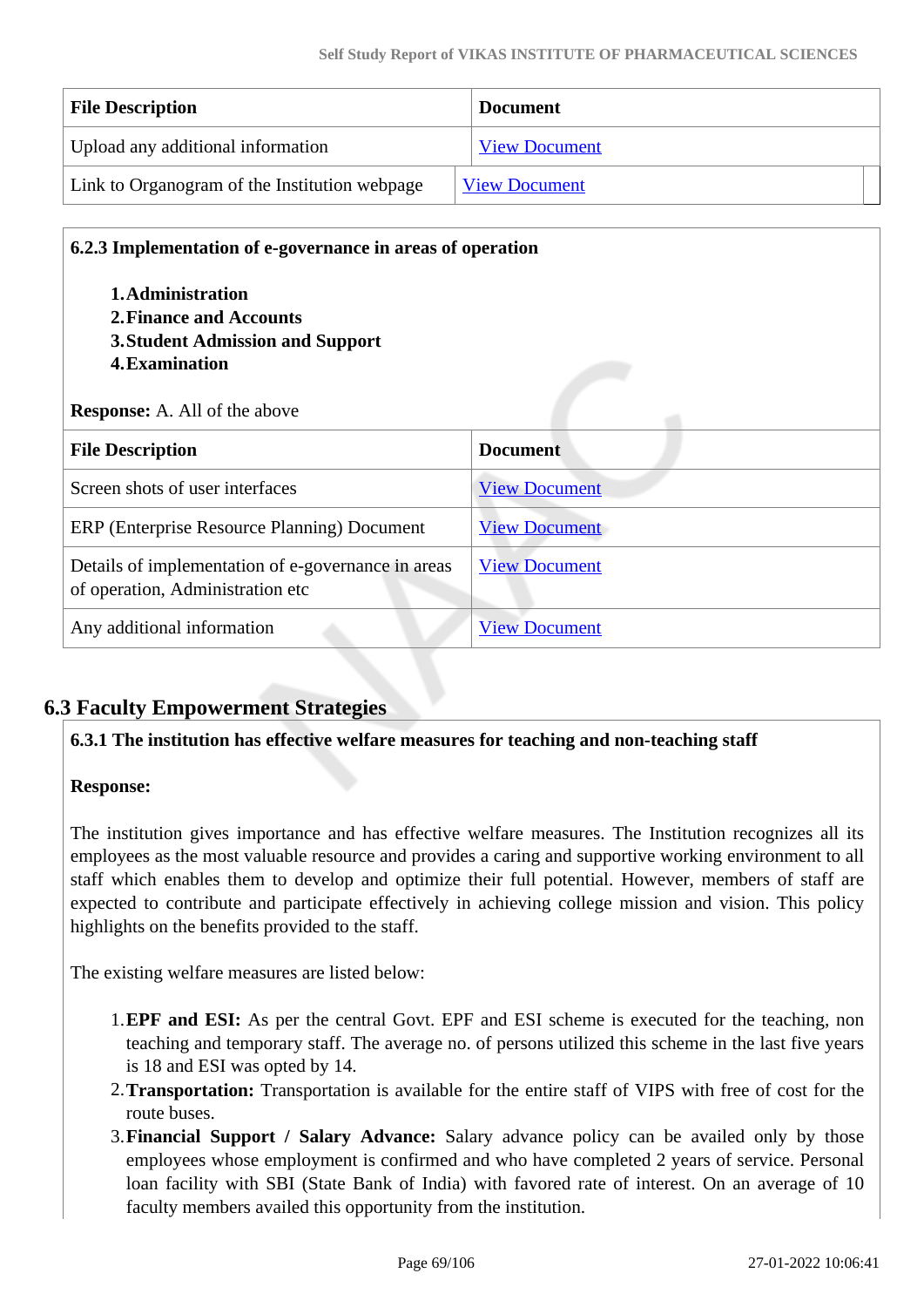- 4.**Canteen:** Canteen facility is open to all the staff working at VIPS with preferential cost of food and snacks. Refreshments are provided twice a day for free of cost to teaching and non teaching staff.
- 5.**Sponsoring for the Research/Presentations:** The teaching staff is encouraged to publish the research works in high impact journals, attend conferences/seminars. The processing fees for the publication, registration for conference/seminars will be compensated as per the norms of the institute.
- 6.**Security Services:** Security is provided to all the staff and the institute is under CCTV surveillance 24X7. Security guards perform causal rounds during the working hours to ensure the safety of the staff.
- 7.**Leaves:** A member of staff can avail Casual Leave, Sick Leave, On Duty Leave/ Study Leave, Maternity Leave and Marriage Leave.
- 8.**Other welfare measures:** Auditorium of the institute can be utilized by the teaching and nonteaching staff family functions during holidays and outside of working hours. In the pandemic our staff (teaching and non-teaching) was provided with COVID-19 test drive and also vaccination to staff as well as their family members. Institute also provided Isolation for staff as well as the villagers in and around. Disinfectant chamber was also placed in the campus as a precaution to all the students, staff and others.

| <b>File Description</b>           | <b>Document</b>      |
|-----------------------------------|----------------------|
| Upload any additional information | <b>View Document</b> |

 **6.3.2 Average percentage of teachers provided with financial support to attend conferences/workshops and towards membership fee of professional bodies during the last five years**

**Response:** 223.33

6.3.2.1 **Number of teachers provided with financial support to attend conferences/workshops and towards membership fee of professional bodies year wise during the last five years**

| $E1. \nD 41.$ |         | $\mathbf{D}$ - $\cdots$ $\cdots$ |         |         |
|---------------|---------|----------------------------------|---------|---------|
|               |         |                                  |         |         |
|               |         |                                  |         |         |
| 29            | O       |                                  | $\circ$ | ⌒       |
| 2020-21       | 2019-20 | 2018-19                          | 2017-18 | 2016-17 |

| <b>File Description</b>                                                                                                  | <b>Document</b>      |
|--------------------------------------------------------------------------------------------------------------------------|----------------------|
| Upload any additional information                                                                                        | <b>View Document</b> |
| Details of teachers provided with financial support<br>to attend conference, workshops etc during the last<br>five years | <b>View Document</b> |

### **6.3.3 Average number of professional development /administrative training programs organized by**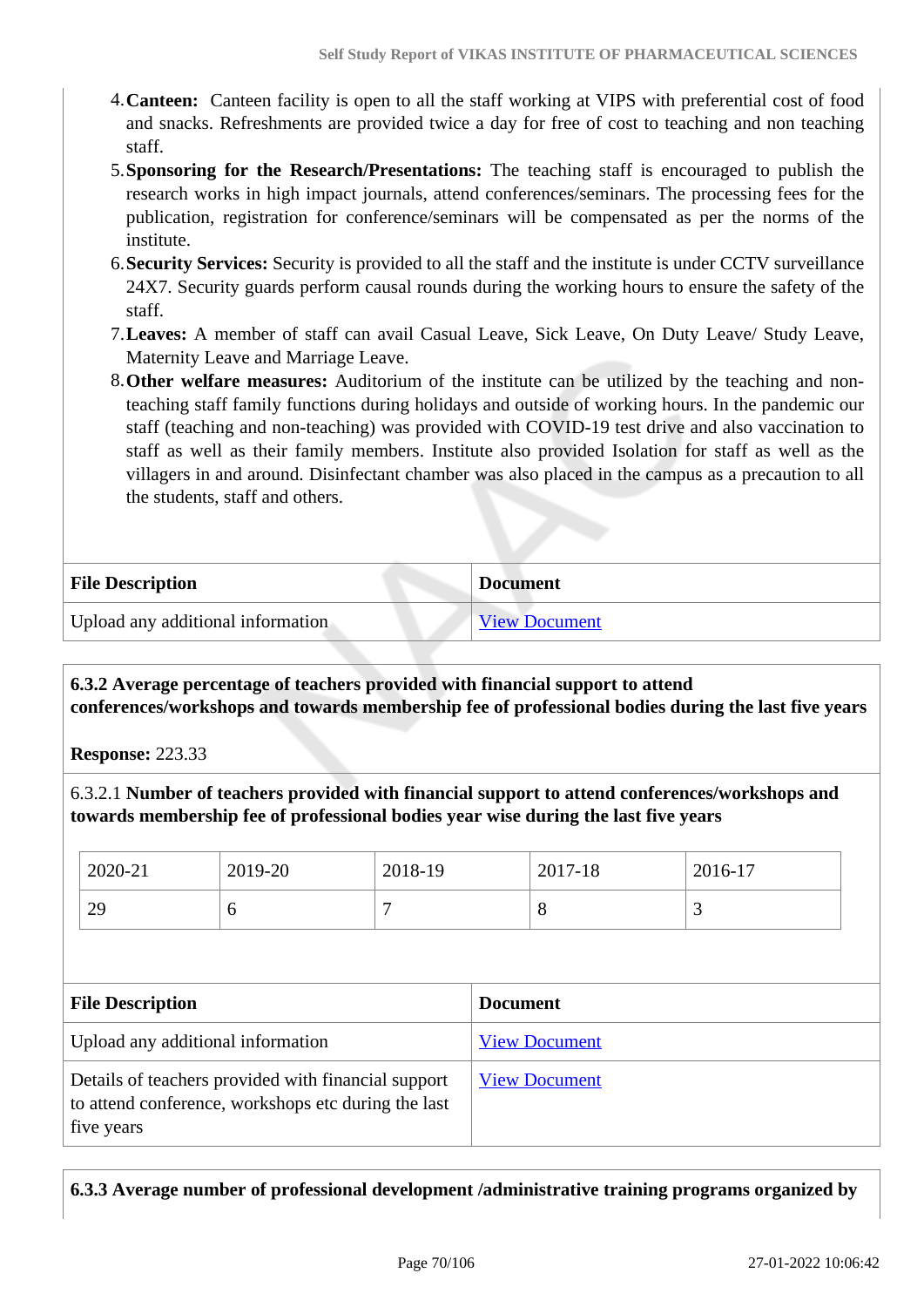### **the institution for teaching and non teaching staff during the last five years**

### **Response:** 0

### 6.3.3.1 **Total number of professional development /administrative training Programmes organized by the institution for teaching and non teaching staff year-wise during the last five years**

| 2020-21 | 2019-20 | 2018-19 | 2017-18 | 2016-17 |
|---------|---------|---------|---------|---------|
| ◡       |         | ν       |         | υ       |

| <b>File Description</b>                                                                                                                        | <b>Document</b>      |
|------------------------------------------------------------------------------------------------------------------------------------------------|----------------------|
| Upload any additional information                                                                                                              | <b>View Document</b> |
| Details of professional development / administrative<br>training Programmes organized by the University<br>for teaching and non teaching staff | <b>View Document</b> |

 **6.3.4 Average percentage of teachers undergoing online/ face-to-face Faculty Development Programmes (FDP)during the last five years (Professional Development Programmes, Orientation / Induction Programmes, Refresher Course, Short Term Course ).**

**Response:** 46.67

6.3.4.1 **Total number of teachers attending professional development Programmes viz., Orientation / Induction Programme, Refresher Course, Short Term Course year-wise during the last five years**

| 2020-21 | 2019-20 | 2018-19 | 2017-18 | 2016-17 |
|---------|---------|---------|---------|---------|
|         | -       | -       |         | ν       |

| <b>File Description</b>                                                                         | <b>Document</b>      |
|-------------------------------------------------------------------------------------------------|----------------------|
| Upload any additional information                                                               | <b>View Document</b> |
| Details of teachers attending professional<br>development programmes during the last five years | <b>View Document</b> |

### **6.3.5 Institutions Performance Appraisal System for teaching and non-teaching staff**

# **Response:**

The performance appraisal of teaching staff is based on the guidelines of Higher Education & UGC. It is assessed annually after completion of one year of service, all teachers fill a self appraisal forms.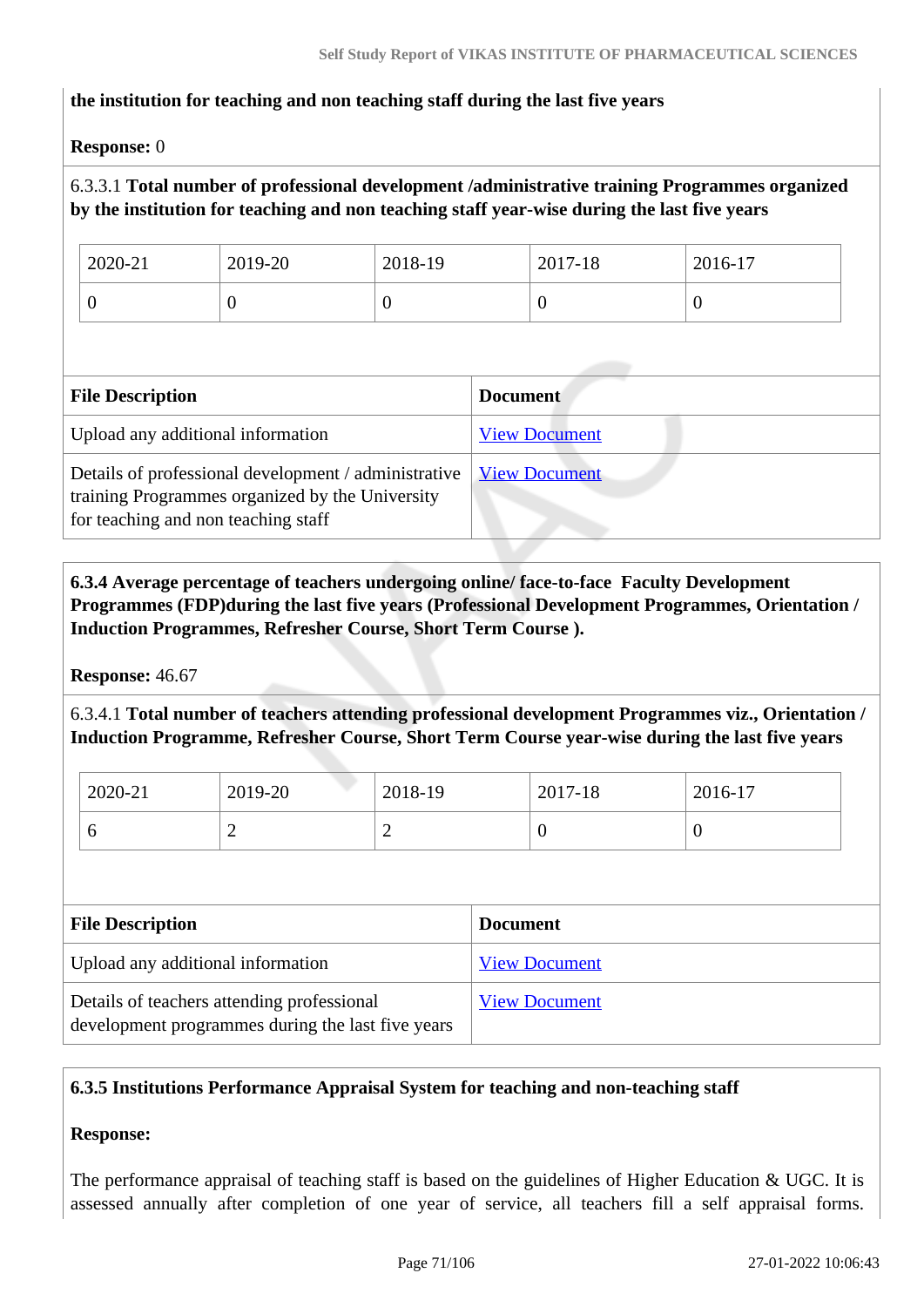Instructional and curricular innovation is encouraged, as college have to offer approaches for college students to be actively engaged with inside the paintings of the discipline. Recognizing that a whole lot gaining knowledge of is going on out of doors of the classroom, college has to additionally be powerful and skilful formal and casual advisors to students. Faculty have to offer instructional depth and breadth of possibilities with inside the clinic, the laboratory, or different hands-on gaining knowledge of surroundings each time applicable. Specific expectations concerning outstanding teaching at VIPS include knowledge of the subject matter, planning and communication of curriculum, supervision of students when applicable, creation of learning environments, fostering of student development and engagement, availability and receptivity to students, and fair evaluation of student performance.

- 1.Knowledge of the Subject Matter: A remarkable instructor could have a command of the subject, demonstrating breadth and intensity of knowledge, and could be up to date concerning the trends with inside the field.
- 2.Planning and Communication of Curriculum: An first rate trainer could be powerful in organizing the exam of the subject, together with defining scholar studying effects and educational objectives, being nicely organized for every class, growing suitable syllabi and materials, overlaying fabric continuously and intentionally with appropriate organizational planning, and structuring lecture room discussions in a way that enables studying.
- 3.Supervision of Students
- 4.Fostering of Student Development and Engagement
- 5.Fair Evaluation of Student Performance

The candidate can be recommended for accession/ incentive when he/she has achieved the following:

- 1.Participation in both national and international scientific meetings.
- 2.Supervision and mentoring of graduate or post graduate students.
- 3.Evidence demonstrating excellence in educating students and/or activities directed at student learning.
- 4.Research activity that has been conducted in his/her own department and also with other departments.
- 5.Continuous growth in peer reviewed publications that may include reviews and book chapters.

The overall assessment is based on the aggregate grade by the Principal/HOD, which is then forwarded to the Director. On acceptable performance, all employees are granted promotions and financial up gradation. The Annual Confidential Report and also the Performance Appraisal System has appreciably helped in the consideration of the performance of employees, in motivating them, analyzing their strengths and weaknesses and clinch better performance.

| <b>File Description</b>           | <b>Document</b>      |
|-----------------------------------|----------------------|
| Upload any additional information | <b>View Document</b> |

### **6.4 Financial Management and Resource Mobilization**

**6.4.1 Institution conducts internal and external financial audits regularly**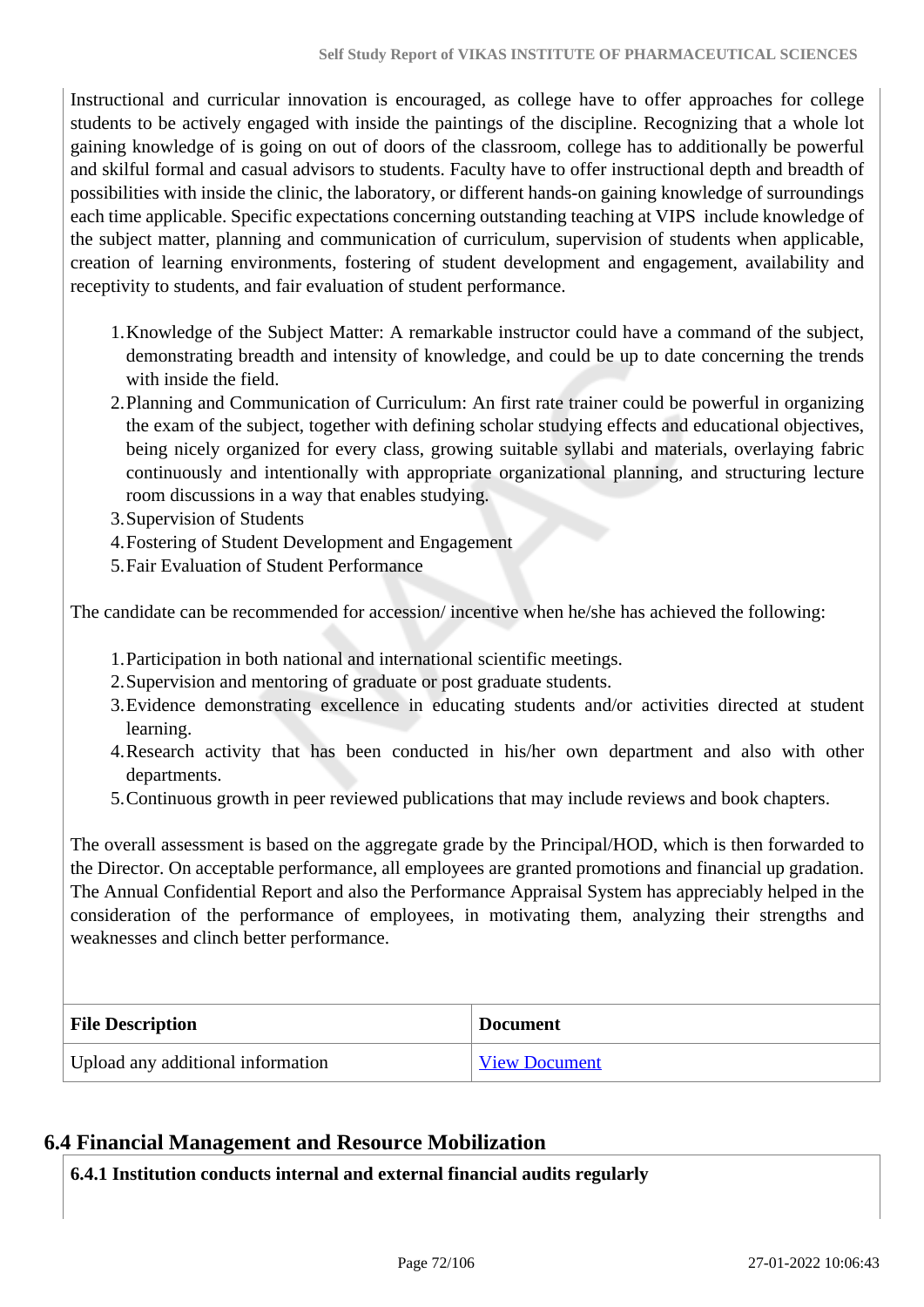## **Response:**

The college has highly efficient auditors. The accounts are verified and audited daily by the vice principal and the reviewed documents are authorized by the Principal. Internal auditors supervise the income and expenditure, procurement and expenditure of funds generated through expenses and other resources. The institutional management department is responsible for preparing annual financial statements to reflect the financial status in a true and fair manner.

The external audits are done by the statutory auditor N. Ramesh & Associates Chartered Accountants from Adyar, Chennai. The audit of accounts and submissions of income tax returns are carried out regularly each year.

The organization rates to keep accurate accounts. The management personally assured

that the audit went smoothly and in a timely manner. There were no objections to the audit because the organization adhered to a good system of internal controls such as requesting quotes, comparing prices, placing orders, etc. Consent is obtained at each stage of this implementation and verifies appropriate delivery.

| <b>File Description</b>           | <b>Document</b> |
|-----------------------------------|-----------------|
| Upload any additional information | View Document   |

## **6.4.2 Funds / Grants received from non-government bodies, individuals, philanthropers during the last five years (not covered in Criterion III)**

## **Response:** 0

6.4.2.1 Total Grants received from non-government bodies, individuals, Philanthropers year wise during the last five years (INR in Lakhs)

|                            | 2020-21                                                                                                                             | 2019-20         | 2018-19              |  | 2017-18          | 2016-17  |  |
|----------------------------|-------------------------------------------------------------------------------------------------------------------------------------|-----------------|----------------------|--|------------------|----------|--|
|                            | $\theta$                                                                                                                            | $\theta$        | $\theta$             |  | $\boldsymbol{0}$ | $\theta$ |  |
|                            |                                                                                                                                     |                 |                      |  |                  |          |  |
| <b>File Description</b>    |                                                                                                                                     | <b>Document</b> |                      |  |                  |          |  |
|                            | Details of Funds / Grants received from of the non-<br>government bodies, individuals, Philanthropers<br>during the last five years |                 | <b>View Document</b> |  |                  |          |  |
| Any additional information |                                                                                                                                     |                 |                      |  |                  |          |  |

**6.4.3 Institutional strategies for mobilisation of funds and the optimal utilisation of resources**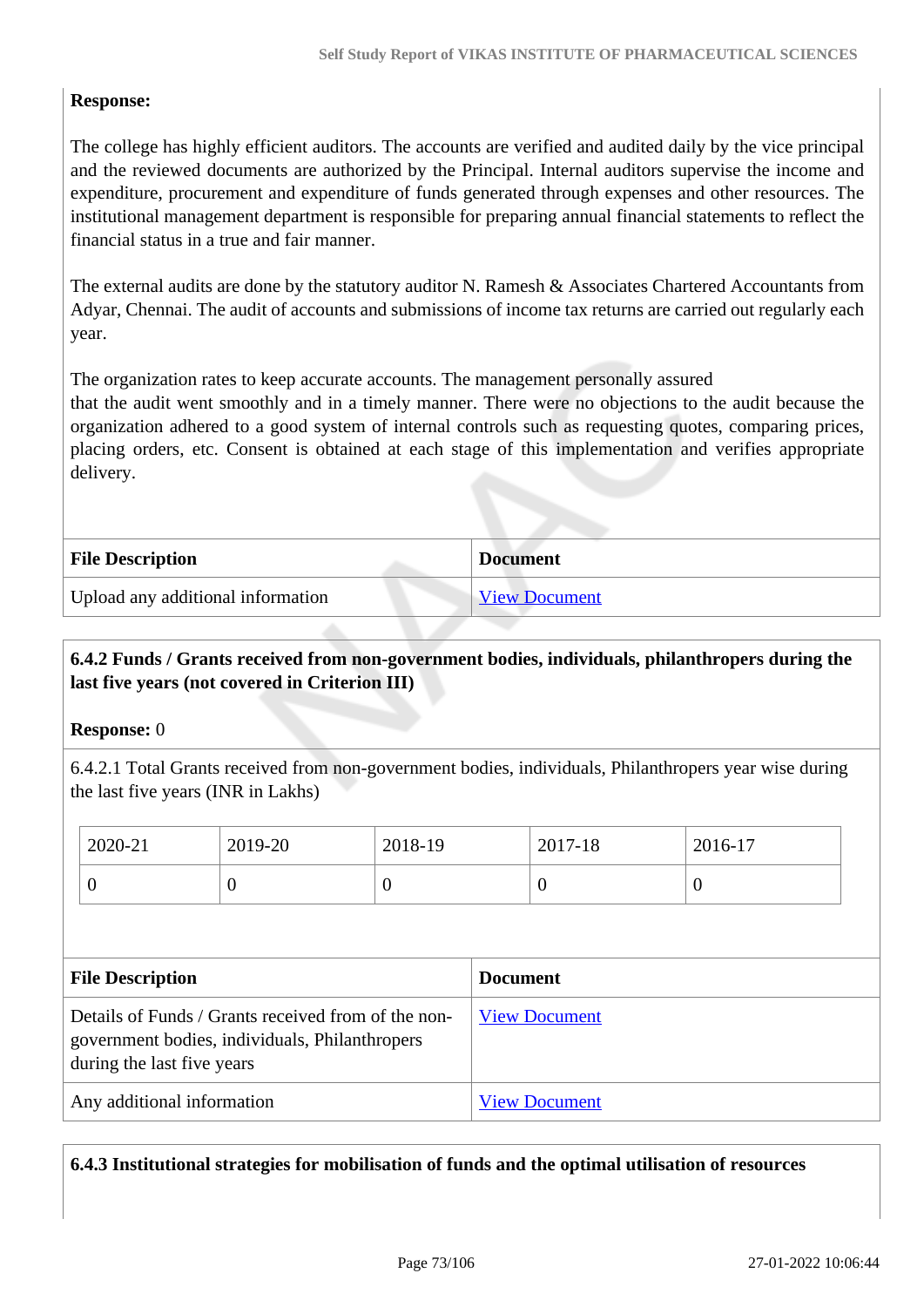## **Response:**

The institute is poised to grow and make its mark in encyclopedic scenario by providing necessary financial needs. The requisite funds are issued from the PACE society and the funds are utilized for the non government scholarships for the students who are performing excellent in the academics, curricular, cocurricular and extracurricular activities. The mobilization of funds, the tuition costs is the predominant source for earnings for the institute. Funds received from the non government and government is spent on the payments of the teaching and non teaching staff salaries.

Utilization of funds is made by the finance related committee, to screen the ideal utilization of the reserves from different overseeing bodies as well as from outside assets. The research facility buys will be done by looking for citations from merchants for the buy of types of equipments, chemicals, books and etc.

Before every financial year, Principal, Vice principal and HOD's prepare the budget. The budget is utilized to meet day to day operational and authoritative costs and maintenance of fixed resources/ assets. The accessible physical framework is ideally utilized past standard college hours, to conduct co-curricular actives/ extracurricular activities, remedial classes and parent educators gathering.

| <b>File Description</b>           | <b>Document</b>      |
|-----------------------------------|----------------------|
| Upload any additional information | <b>View Document</b> |

## **6.5 Internal Quality Assurance System**

 **6.5.1 Internal Quality Assurance Cell (IQAC) has contributed significantly for institutionalizing the quality assurance strategies and processes**

## **Response:**

The Internal Quality Assurance Cell (IQAC) was constituted on 15th Feb 2020. Henceforth, it has been performing regular piece of work in improving the quality of teaching and research by streamlined feedbacks from students and staff. It also concentrated on the administrative best practices for utilization of resources for students and staff.

The institute IQAC meets periodically every three months. It ensures the implementation of initiatives reviews and works towards acquiring supremacy in academics and for continuous improvement in teachinglearning process.

The institute IQAC board was outlined and it endeavor take on useful methodology in dealing with the arrangements. A quality showing structure permits the organization to screen support, track educator and understudy fulfillment, and study the effect on the learning system.

Backing for quality instructing in the institute includes a wide scope of drives that are assembled into numerous boards of trustees attempting to determine the issues at the understudy level, authoritative level and different complaints. The criticisms from understudies and different partners are gathered and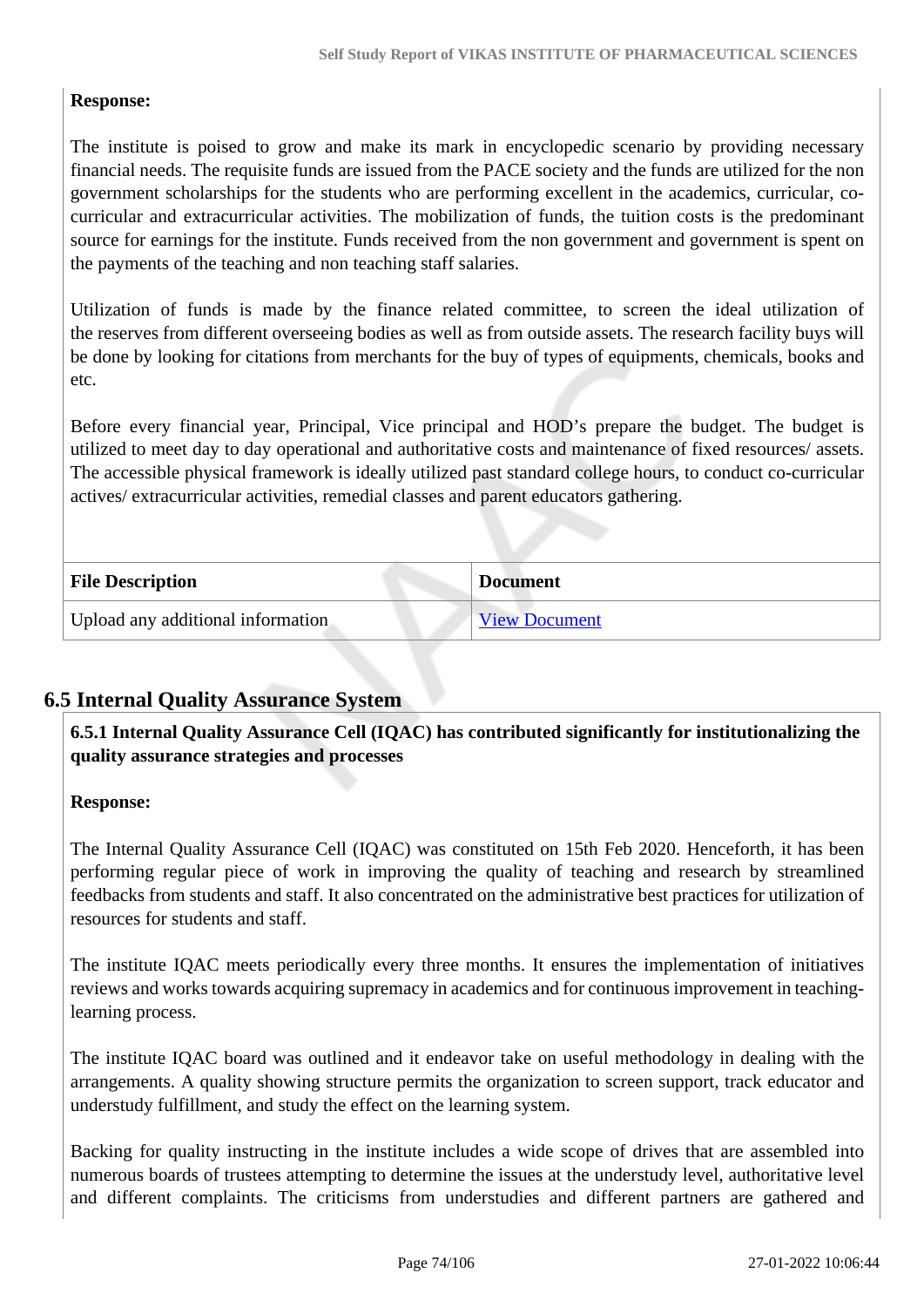dissected. The further goals will be made after the audit of the issue and keeping up with the concordance in completely expressed complaints.

IQAC empowers the understudies and staff to take part in curricular, co-curricular and extracurricular exercises to be refreshed in this current tech. society. New showing methods are carried out in the organization to make more interest and to support the understudy new businesses.

| <b>File Description</b>           | <b>Document</b>      |
|-----------------------------------|----------------------|
| Upload any additional information | <b>View Document</b> |

 **6.5.2 The institution reviews its teaching learning process, structures & methodologies of operations and learning outcomes at periodic intervals through IQAC set up as per norms and recorded the incremental improvement in various activities ( For first cycle - Incremental improvements made for the preceding five years with regard to quality For second and subsequent cycles - Incremental improvements made for the preceding five years with regard to quality and post accreditation quality initiatives )** 

**Response:** 

**COURSE OUTCOMES (Cos)**

## **Mechanism of Communication**

The College has clearly stated learning outcomes of the Programmes and Courses. The following mechanism is followed by the institution to communicate the learning outcomes to the teachers and students.

Hard Copy of syllabus and Learning Outcomes are available in the Departments for ready reference to the Teachers and Students.

Soft Copy of Curriculum and Learning Outcomes of Programmes and Courses are also uploaded to the Institution website for reference.

The Importance of the learning outcomes has been communicated to the teachers in every IQAC Meeting and College Committee Meeting.

The students are also made aware of the same through Tutorial Meetings.

## **PROGRAMME OUTCOMES (POs)**

## **Mechanism of Communication**

**Pharmacy Knowledge:** Possess knowledge and comprehension of the core and basic knowledge associated with the Profession of Pharmacy, including biomedical sciences; Pharmaceutical sciences; behavioral, social, and administrative pharmacy sciences; and manufacturing practices.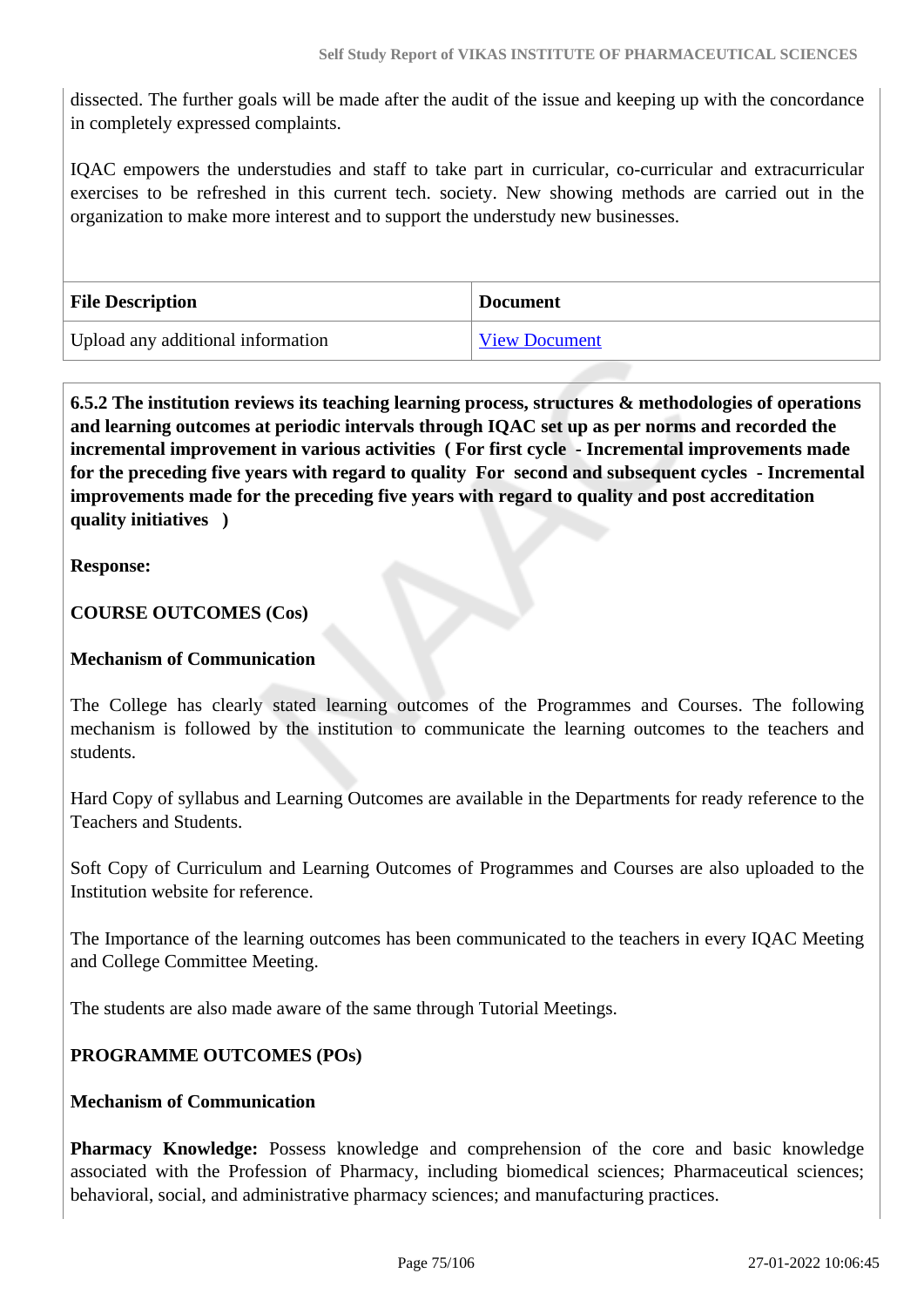**Planning Abilities:** Demonstrate, effective planning abilities including time management, resource management, delegation skills and organizational skills. Develop and implement plans and organize work to meet deadlines.

**Problem analysis:** Utilize the principles of scientific enquiry, thinking analytically, clearly and critically, while solving problems and making decisions during daily practice. Find, analyze, evaluate and apply information systematically and shall make defensible decisions.

**Modern tool usage:** Learn, select, and apply appropriate methods and procedures, resources, and modern pharmacy-related computing tools with an understanding of the limitations.

**Leadership skills:** Understand and consider the human reaction to change, motivation issues, leadership and team-building when planning changes required for fulfillment of practice, professional and societal responsibilities. Assume participatory roles as responsible citizens or leadership roles when appropriate to facilitate improvement in health and well-being.

**Professional Identity:** Understand, analyse and communicate the value of their professional roles in society (e.g. health care professionals, promoters of health, educators, managers, employers, employees)

**Pharmaceutical Ethics:** Honour personal values and apply ethical principles in professional and social contexts. Demonstrate behaviour that recognizes cultural and personal variability in values, communication and lifestyles. Use ethical frameworks; apply ethical principles while making decisions and take responsibility for the outcomes associated with the decisions.

**Communication:** Communicate effectively with the pharmacy community and with society at large, such as, being able to comprehend and write effective reports, make effective presentations and documentation, and give and receive clear instructions.

**The Pharmacist and society:** Apply reasoning informed by the contextual knowledge to assess societal, health, safety and legal issues and the consequent responsibilities relevant to the professional pharmacy practice.

**Environment and sustainability:** Understand the impact of the professional pharmacy solutions in societal and environmental contexts, and demonstrate the knowledge of, and need for sustainable development.

**Life-long learning:** Recognize the need for, and have the preparation and ability to engage in dependent and life-long learning in the broadest context of technological change.

## **PROGRAMME SPECIFIC OUTCOMES (PSOs)**

PSOs are clearly defined by the Institute for B.Pharmacy, Pharm.D and M.Pharmacy Programmes.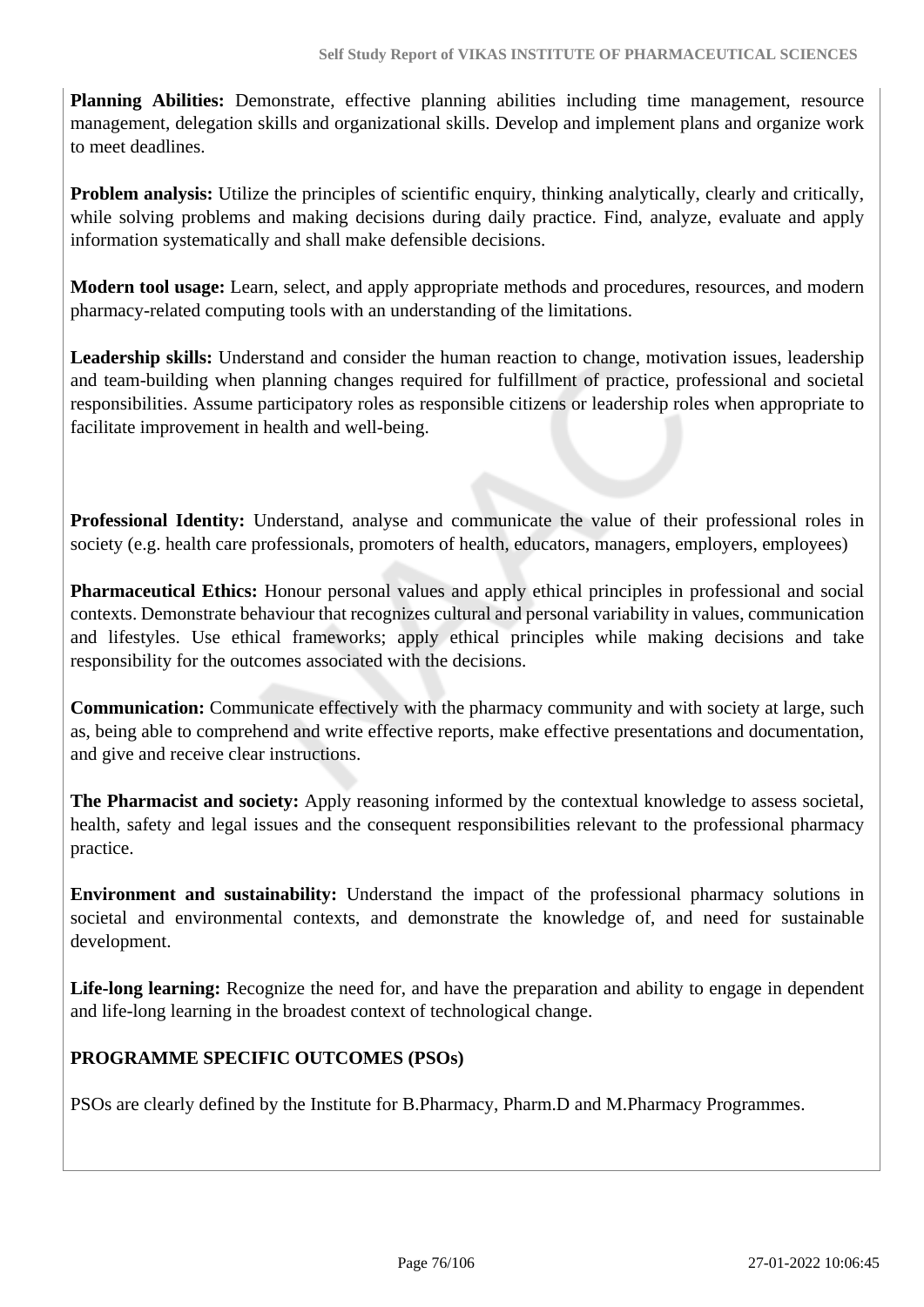| <b>File Description</b>           | <b>Document</b>      |
|-----------------------------------|----------------------|
| Upload any additional information | <b>View Document</b> |

| 6.5.3 Quality assurance initiatives of the institution include:<br>1. Regular meeting of Internal Quality Assurance Cell (IQAC); Feedback collected, analysed<br>and used for improvements<br>2. Collaborative quality intitiatives with other institution(s)<br>3. Participation in NIRF<br>4.any other quality audit recognized by state, national or international agencies (ISO<br><b>Certification, NBA)</b><br><b>Response:</b> A. All of the above |                      |  |
|-----------------------------------------------------------------------------------------------------------------------------------------------------------------------------------------------------------------------------------------------------------------------------------------------------------------------------------------------------------------------------------------------------------------------------------------------------------|----------------------|--|
| <b>File Description</b>                                                                                                                                                                                                                                                                                                                                                                                                                                   | <b>Document</b>      |  |
| Upload e-copies of the accreditations and<br>certifications                                                                                                                                                                                                                                                                                                                                                                                               | <b>View Document</b> |  |
| Upload details of Quality assurance initiatives of the<br>institution                                                                                                                                                                                                                                                                                                                                                                                     | <b>View Document</b> |  |
| Upload any additional information                                                                                                                                                                                                                                                                                                                                                                                                                         | <b>View Document</b> |  |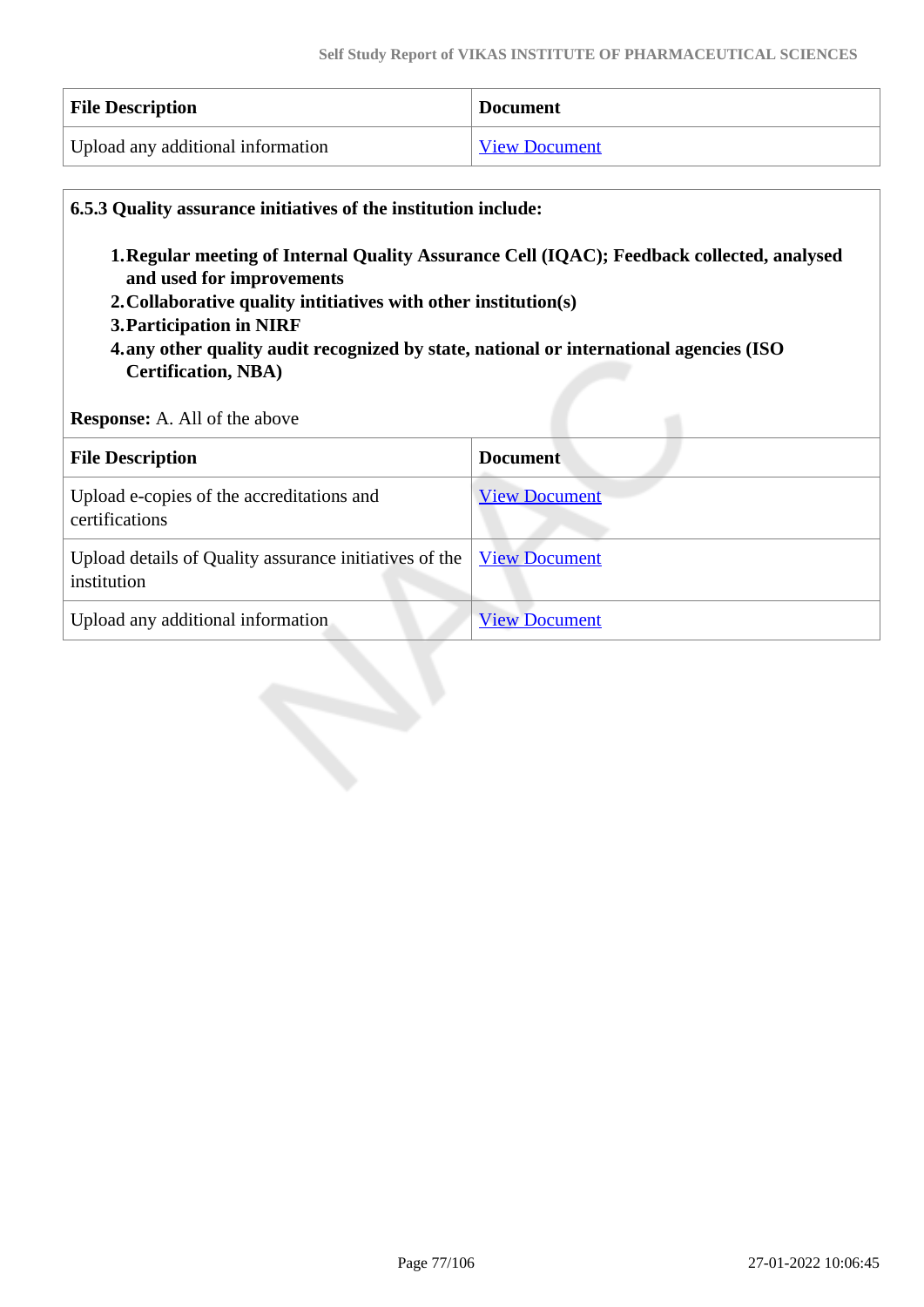# **Criterion 7 - Institutional Values and Best Practices**

## **7.1 Institutional Values and Social Responsibilities**

 **7.1.1 Measures initiated by the Institution for the promotion of gender equity during the last five years.**

## **Response:**

Vikas Institute of Pharmaceutical Sciences (VIPS) has a strong earnestness culture that is based on extensiveness. It perceives highest ethical caliber in all its activities. Indistinguishable opportunities are provided to all individuals disregarding of caste, race, gender, religion, and nationality.

## 1.**Safety and Security**

- A safe environment for students, staff, administrators and faculty is of the utmost importance to campus security team.
- Committees against ragging, sexual harassment and other grievance committees are composed and are working to resolve grievances keeping in view the safety, welfare and security of the students as per UGC-MHRD guidelines and Anti-Ragging and Sexual harassment policies.
- The video surveillance is another asset of the institution; all the activities can be identified and can identify activity patterns in the area, objects, people and any other suspicious activity.
- VIPS provides transport facility during any health emergency.

## 1.**Counseling**

- At the beginning of every academic year the institute conducts an orientation program and counseling sessions to all its fresher's so as to create a mindset conducive to learning.
- The institute has a well established and functional system for student support and mentoring (academic, personal and career counseling) i.e. Mentor-Mentee Program.
- The mentors meet the mentees regularly and enquire about overall performance and also clear any doubts and counsel if necessary.

## 1.**Common Rooms**

The institute has provided separate common rooms for both boys and girls with basic facilities for dinning, relaxation and refreshing etc.

## 1.**Other facilities**

- Hostel for both genders are built in the campus separately and accommodation facility can be availed by the guests especially the women guest speakers in the girl's hostel.
- The women staff can avail maternity leave for one year with half pay and the candidate has to report on the given date by the management. If fail to do so, it will be considered as LOP (Loss of Pay).
- Outing for hostlers is provided, twice a month separately to girls and boys.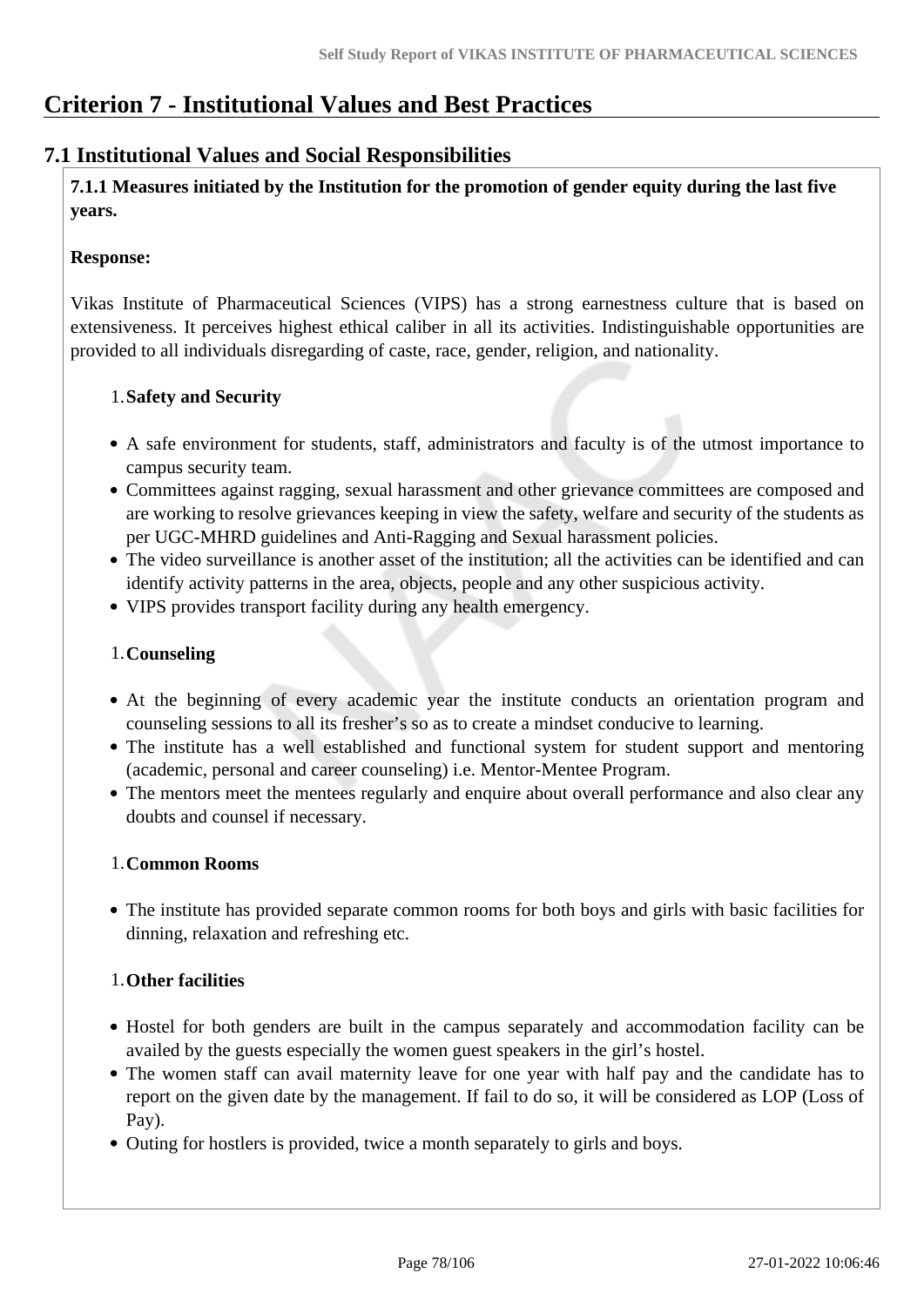| <b>File Description</b>                                                                                                                                                                             | <b>Document</b>      |
|-----------------------------------------------------------------------------------------------------------------------------------------------------------------------------------------------------|----------------------|
| Link for specific facilities provided for women in<br>terms of: a. Safety and security b. Counselling c.<br>Common Rooms d. Day care center for young<br>children e. Any other relevant information | <b>View Document</b> |
| Link for annual gender sensitization action plan                                                                                                                                                    | <b>View Document</b> |

## **7.1.2 The Institution has facilities for alternate sources of energy and energy conservation measures**

- **1.Solar energy**
- **2.Biogas plant**
- **3.Wheeling to the Grid**
- **4.Sensor-based energy conservation**
- **5.Use of LED bulbs/ power efficient equipment**

**Response:** D. 1 of the above

| <b>File Description</b>        | <b>Document</b>      |
|--------------------------------|----------------------|
| <b>Geotagged Photographs</b>   | <b>View Document</b> |
| Any other relevant information | <b>View Document</b> |
| Any other relevant information | <b>View Document</b> |

## **7.1.3 Describe the facilities in the Institution for the management of the following types of degradable and non-degradable waste (within 500 words)**

- **Solid waste management**
- **Liquid waste management**
- **Biomedical waste management**
- **E-waste management**
- **Waste recycling system**
- **Hazardous chemicals and radioactive waste management**

#### **Response:**

**The Facilities in the Institution for the Management of the Following Types of Degradable and Non-Degradable Waste**

- Solid waste Management
- Liquid waste Management
- Biomedical waste Management
- E-waste Management
- Waste recycling system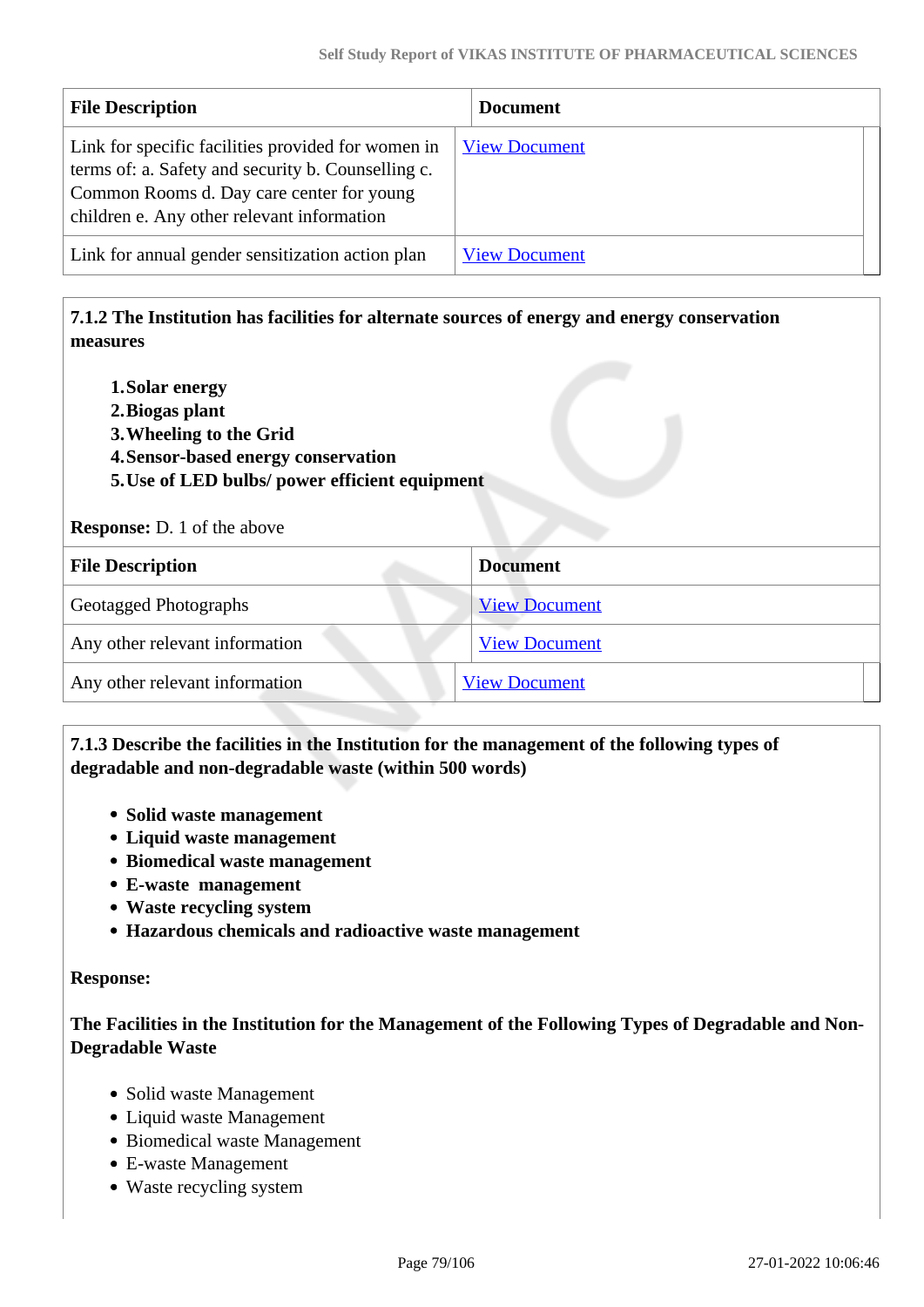Hazardous chemical and radioactive waste management

#### **Solid Waste Management:**

For Solid waste administration various receptacles have been set at various offices. This guarantees that solid waste isolated at the source. It is likewise guaranteed that the reusing of this load of parts is done in least expense and work. The waste collected is disposed using different containers and carts in the pits/ in the dumping yards in association with Municipal Corporation Rajahmundry.

#### **Liquid Waste Management:**

Liquid waste generated from the laboratories, washrooms in the institute is treated in septic tanks and disposed into sewage and is recycled by the Municipal corporation Rajahmundry.

#### **Biomedical Waste Management: Not Applicable**

#### **E-waste Management:**

The institute exercises buyback option for the purchase of new electronics and gadgets from Pineapple Systems, Rajahmundry. They also agreed to buy back the condemned/ outdated e-devices from our institute and further dispose to the authorized e-waste recycling agencies on behalf of our institute.

#### **Waste recycling System:**

There is no arrangement of Waste reusing in the institute. Notwithstanding, there is rain water collecting framework in the institution.

#### **Hazardous chemical and radioactive waste management:**

There is no Hazardous chemicals and radioactive waste management system in the institute.

| <b>File Description</b>                                                                            | <b>Document</b>      |  |
|----------------------------------------------------------------------------------------------------|----------------------|--|
| Any other relevant information                                                                     | <b>View Document</b> |  |
| Link for Relevant documents like<br>agreements/MoUs with Government and other<br>approved agencies | <b>View Document</b> |  |
| Link for Geotagged photographs of the facilities                                                   | <b>View Document</b> |  |

## **7.1.4 Water conservation facilities available in the Institution:**

- **1.Rain water harvesting**
- **2.Borewell /Open well recharge**
- **3.Construction of tanks and bunds**
- **4.Waste water recycling**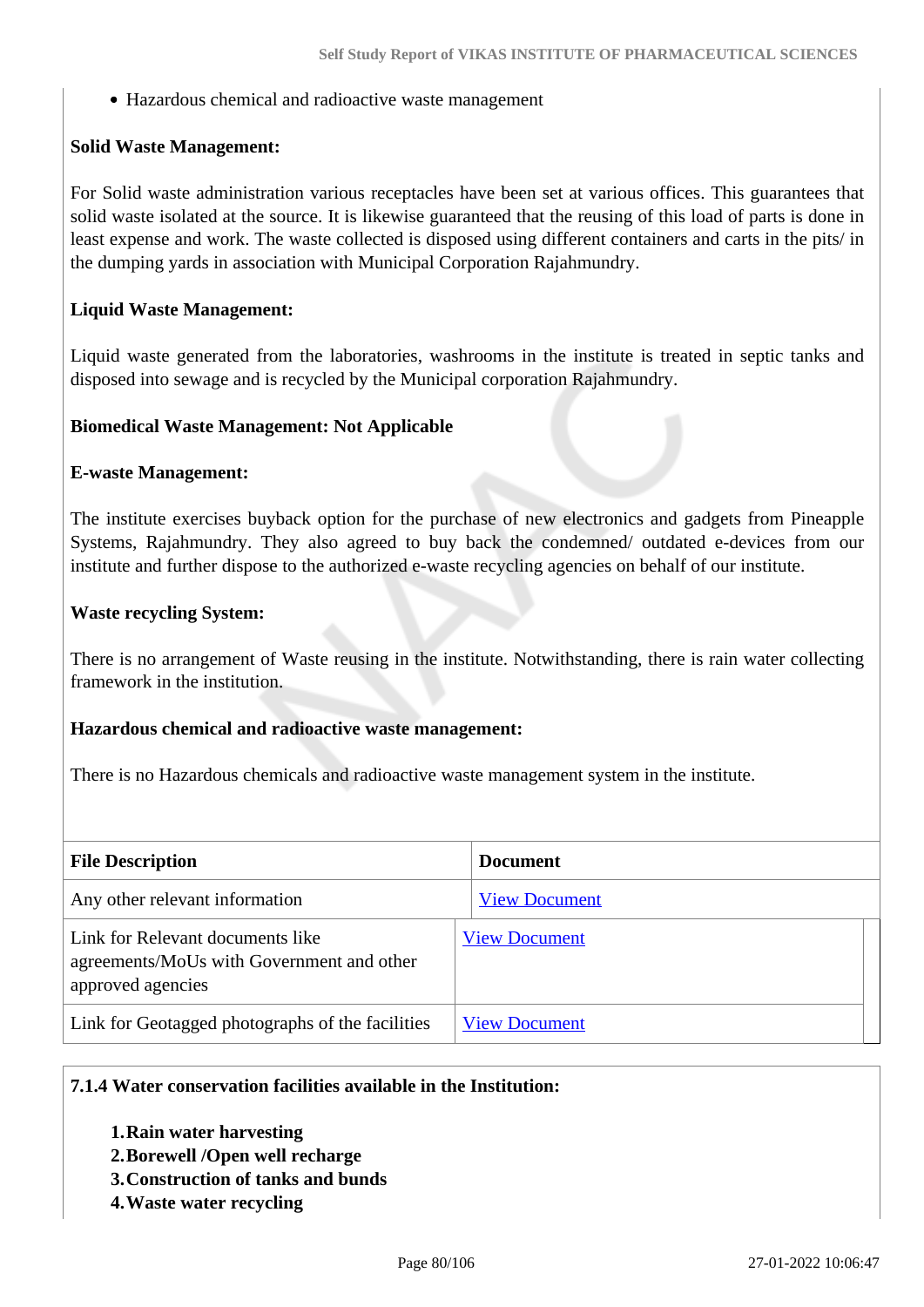#### **5.Maintenance of water bodies and distribution system in the campus**

**Response:** B. 3 of the above

| $\mathbf{A}$                                     |                      |  |
|--------------------------------------------------|----------------------|--|
| <b>File Description</b>                          | <b>Document</b>      |  |
| Geotagged photographs / videos of the facilities | <b>View Document</b> |  |
| Any other relevant information                   | <b>View Document</b> |  |
| Link for any other relevant information          | <b>View Document</b> |  |

#### **7.1.5 Green campus initiatives include:**

- **1.Restricted entry of automobiles**
- **2.Use of Bicycles/ Battery powered vehicles**
- **3.Pedestrian Friendly pathways**
- **4.Ban on use of Plastic**
- **5.landscaping with trees and plants**

**Response:** Any 4 or All of the above

| <b>File Description</b>                                               | <b>Document</b>      |
|-----------------------------------------------------------------------|----------------------|
| Various policy documents / decisions circulated for<br>implementation | <b>View Document</b> |
| Geotagged photos / videos of the facilities                           | <b>View Document</b> |
| Link for any other relevant information                               | <b>View Document</b> |

 **7.1.6 Quality audits on environment and energy are regularly undertaken by the Institution and any awards received for such green campus initiatives:**

- **1.Green audit**
- **2.Energy audit**
- **3.Environment audit**
- **4.Clean and green campus recognitions / awards**
- **5.Beyond the campus environmental promotion activities**

**Response:** A. Any 4 or all of the above

| <b>File Description</b>                                                      | <b>Document</b>      |
|------------------------------------------------------------------------------|----------------------|
| Reports on environment and energy audits<br>submitted by the auditing agency | <b>View Document</b> |
| Certification by the auditing agency                                         | <b>View Document</b> |
| Link for any other relevant information                                      | <b>View Document</b> |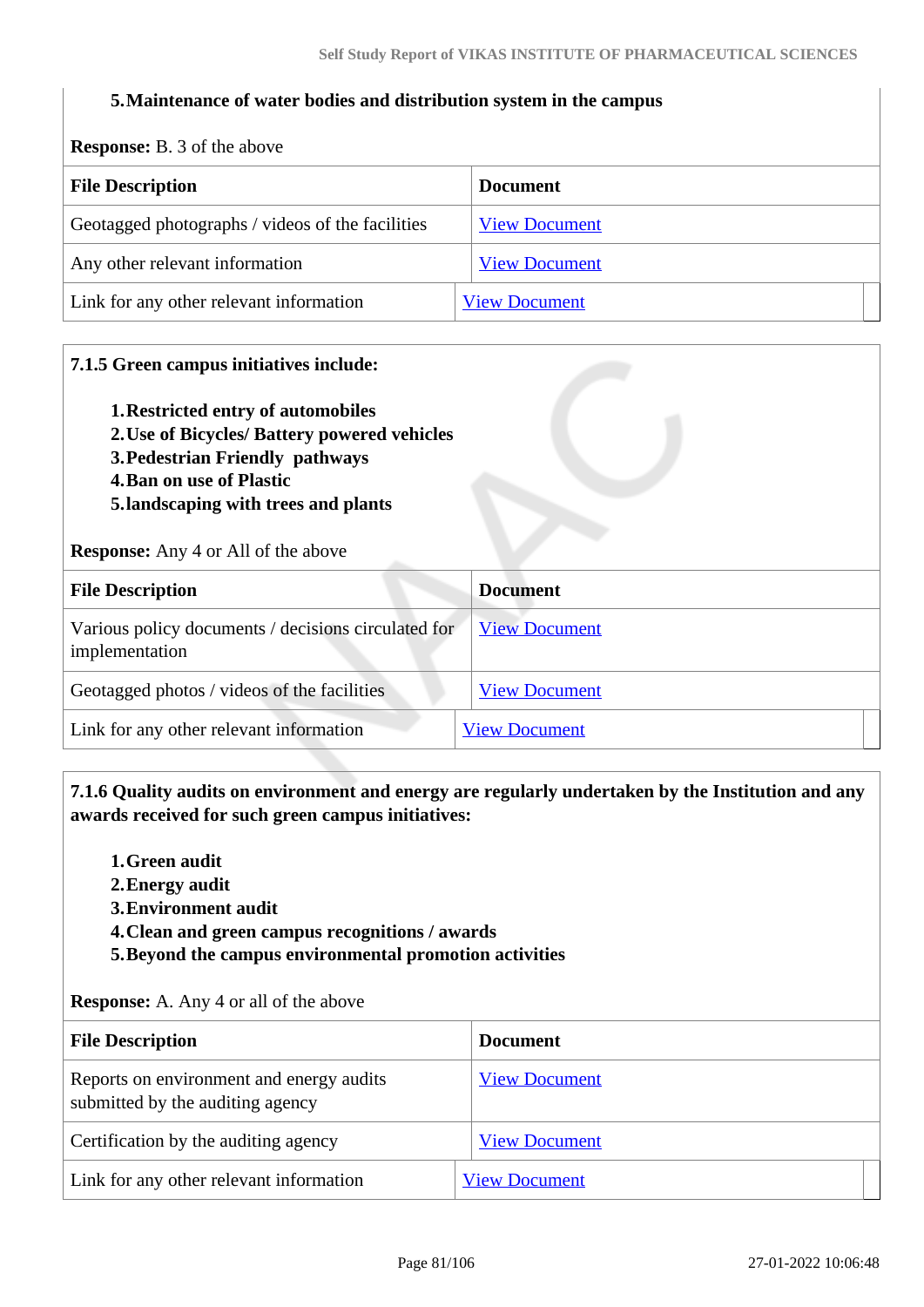#### **7.1.7 The Institution has disabled-friendly, barrier free environment**

- **1.Built environment with ramps/lifts for easy access to classrooms.**
- **2.Divyangjan friendly washrooms**
- **3.Signage including tactile path, lights, display boards and signposts**
- **4.Assistive technology and facilities for Divyangjan accessible website, screen-reading software, mechanized equipment**
- **5.Provision for enquiry and information : Human assistance, reader, scribe, soft copies of reading material, screen reading**

#### **Response:** B. 3 of the above

| <b>File Description</b>                                                     | <b>Document</b>      |
|-----------------------------------------------------------------------------|----------------------|
| Policy documents and information brochures on the<br>support to be provided | <b>View Document</b> |
| Geotagged photographs / videos of the facilities                            | <b>View Document</b> |
| Link for any other relevant information                                     | <b>View Document</b> |
|                                                                             |                      |

 **7.1.8 Describe the Institutional efforts/initiatives in providing an inclusive environment i.e., tolerance and harmony towards cultural, regional, linguistic, communal socioeconomic and other diversities (within 500 words).**

#### **Response:**

Vikas Institute of Pharmaceutical Sciences (VIPS) is undertaking various initiatives and commitments towards the development of society with continuous traditional values. To strengthen nation of youth who are upright and virtuous in their vantage point are responsible, the institute marshal and coordinate several activities to kickoff and stimulate an environment for ethical, cultural values, emotional and religious feelings among the staff and students. Commemorative days are solemnized in the campus with the initiative and support of the management for not only entertainment and glee but also to the outrage of concord and harmony.

The college, students and staff mutually celebrate the cultural, regional and religious festivals like, Diwali, New Year, Christmas, Dussehra, Holi, Eid, Women's day, Teachers day, Pongal, Orientation day, graduation day, farewell, yoga day, NSS, rally, etc.., sacramental activities are conducted in the campus.

Motivational lectures of eminent personalities of the paddock are arranged for expansive development of the students for their personality development and to make them loyalist following the national desirability of social and collective euphony and national homogenization.

In a manner the institute seeks in assuming an all encompassing climate for everybody with flexibility and amicability in the vicinity of regional, cultural, linguistic, communal socioeconomic and other diversities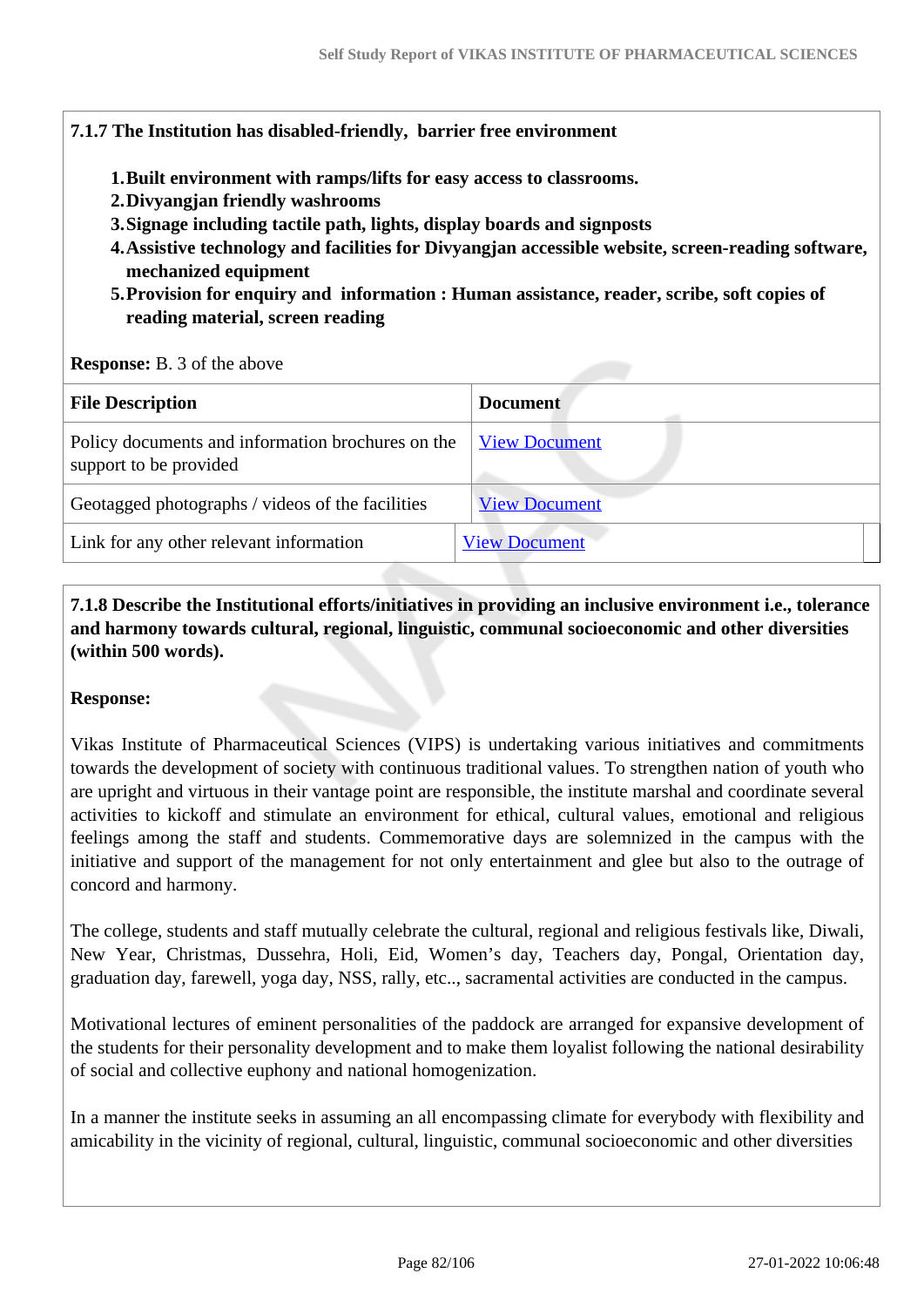| <b>File Description</b>                                                                                                                                     | <b>Document</b>      |
|-------------------------------------------------------------------------------------------------------------------------------------------------------------|----------------------|
| Link for supporting documents on the information $\parallel$<br>provided (as reflected in the administrative and<br>academic activities of the Institution) | <b>View Document</b> |
| Link for any other relevant information                                                                                                                     | <b>View Document</b> |

## **7.1.9 Sensitization of students and employees of the Institution to the constitutional obligations: values, rights, duties and responsibilities of citizens (within 500 words).**

## **Response:**

Vikas Institute of Pharmaceutical Sciences (VIPS) takes all the possible initiations to organize the programmes or the events to become responsible citizens of the country sensitizing them to the constitution of the country. As responsible citizens of the country the students are motivated to take part in various activities of the college. The college encourages the students to take part in blood donation camps, study tours for them that make them understand the importance of protecting the cultural heritage of the country. The college has also conducted special lectures on Move towards constitution where subject experts enlightened the students about importance of the Indian constitution and how we must work in the direction of saving our constitution, rights, values and responsibilities of citizens as mentioned in Constitution of India The students have also taken up Plantation drives to provide a clean and green environment for all. Swachh Bharat Abhiyan, Unnatha Bharat Abhiyan, NSS, blood camps, dental camps.

Every year Republic day, Independence Day is celebrated highlight the struggle of freedom and the importance of Indian constitution.

| <b>File Description</b>                                                                                            | <b>Document</b>      |
|--------------------------------------------------------------------------------------------------------------------|----------------------|
| Link for details of activities that inculcate values<br>necessary to render students in to responsible<br>citizens | <b>View Document</b> |

 **7.1.10 The Institution has a prescribed code of conduct for students, teachers, administrators and other staff and conducts periodic programmes in this regard.** 

- **1.The Code of Conduct is displayed on the website**
- **2.There is a committee to monitor adherence to the Code of Conduct**
- **3.Institution organizes professional ethics programmes for students, teachers, administrators and other staff**
- **4.Annual awareness programmes on Code of Conduct are organized**

**Response:** C. 2 of the above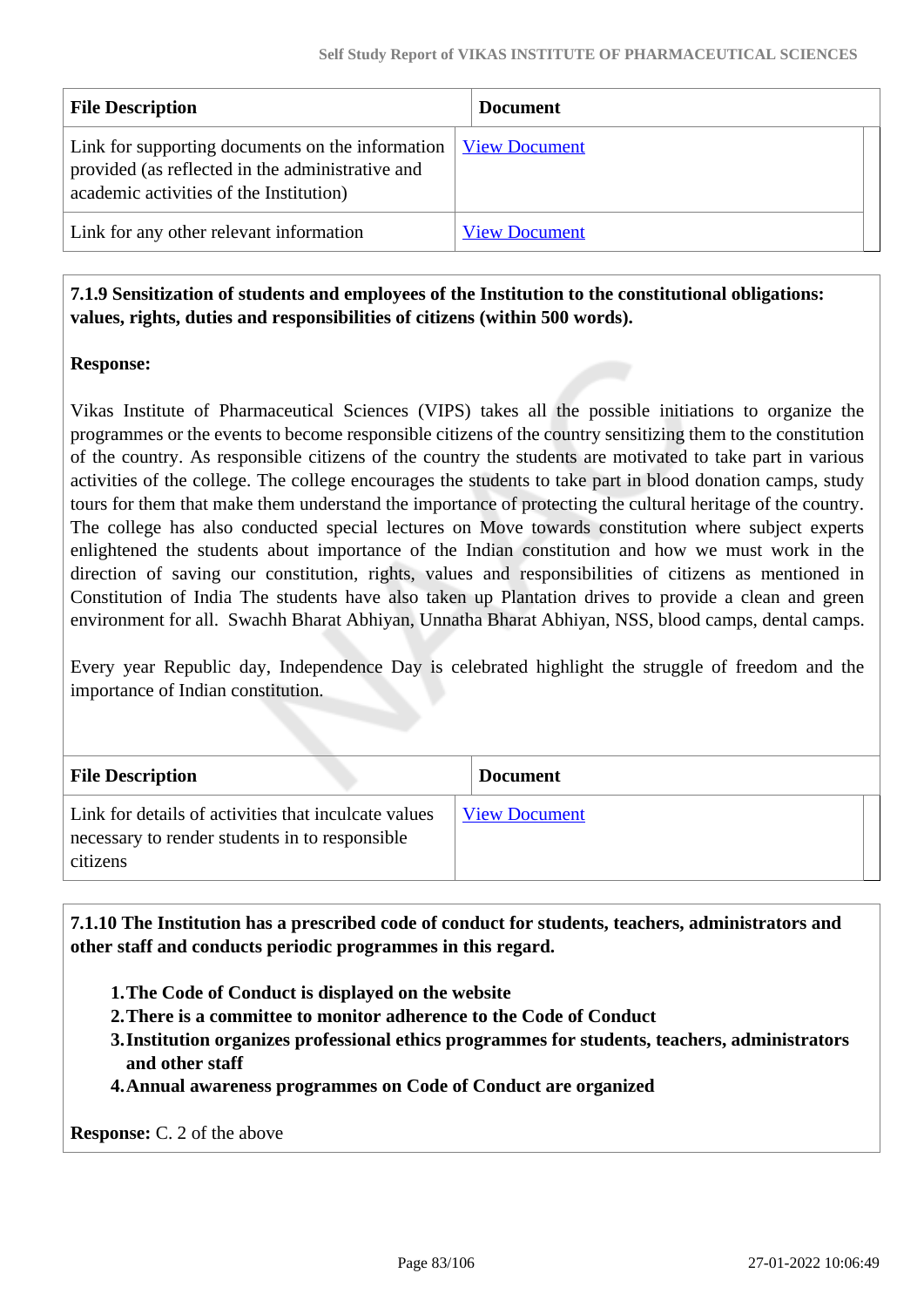| <b>File Description</b>                                                                                                                                                                   | <b>Document</b>      |
|-------------------------------------------------------------------------------------------------------------------------------------------------------------------------------------------|----------------------|
| Details of the monitoring committee composition<br>and minutes of the committee meeting number of<br>programmes organized reports on the various<br>programs etc in support of the claims | <b>View Document</b> |
| Code of ethics policy document                                                                                                                                                            | <b>View Document</b> |
| Any other relevant information                                                                                                                                                            | <b>View Document</b> |

## **7.1.11 Institution celebrates / organizes national and international commemorative days, events and festivals (within 500 words).**

## **Response:**

The institute believes in organizing events and festivals on campus. The study and building of cultural bravery in students is indispensable. The occasions and celebrations coordinated at institute are regularly celebrated with incredible ceremony and jollity. Thusly our institute celebrates and puts together the birth commemorations of public legends and significant Days. The school additionally accepts that instruction will permit the understudies to sprout, bloom, giving them the right stage where they will pursue turning into a mindful resident.

The college, students and staff mutually celebrate the national, international commemorative days and festivals like, Diwali, New Year, Christmas, Dussehra, Holi, Eid, Women's day, Teachers day, Republic day, Independence day, Gandhi Jayanthi, Ambedkar Jayanthi, Pongal, Orientation day, graduation day, farewell, yoga day, NSS, rally, World pharmacist day, National pharmacy week, health awareness, environmental awareness etc.., sacramental activities are conducted in the campus.

Commemorative days are solemnized in the campus with the initiative and support of the management for not only entertainment and glee but also to the outrage of concord and harmony.

| <b>File Description</b>                                 | <b>Document</b>      |  |  |  |  |
|---------------------------------------------------------|----------------------|--|--|--|--|
| Link for Geotagged photographs of some of the<br>events | <b>View Document</b> |  |  |  |  |
| Link for any other relevant information                 | <b>View Document</b> |  |  |  |  |

## **7.2 Best Practices**

 **7.2.1 Describe two best practices successfully implemented by the Institution as per NAAC format provided in the Manual.**

**Response:**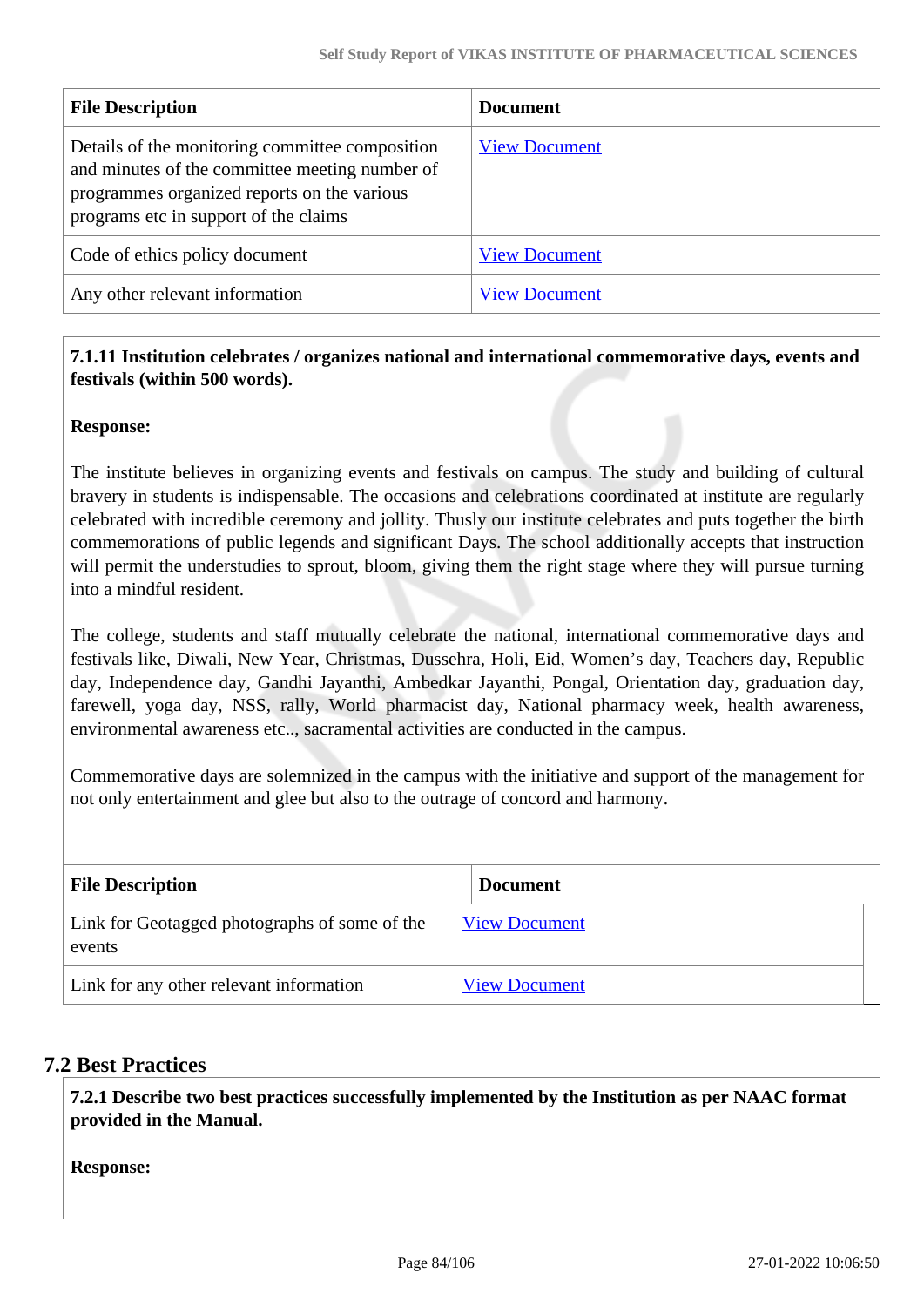## **I Best Practice**

## **Title: Strategic Expertise in Current Healthcare**

## **Objective:**

Vikas Institute of Pharmaceutical Sciences (VIPS) is designed and developed a plan of action to achieved a long term or overall aim of the student as beneath and beyond the education to accept the challenges by making more responsible citizen in the society. This strategical approach during the last ten years provided beneficial outputs which are witnessed in the present COVID-19 pandemic. Students got engaged as duty doctors and pharmacists in various hospitals with their passion towards their profession in serving the nation especially in COVID-19 lockdown situations is the foremost evidence of Institutions best practice.

Apart from their curriculum designed hospital rounds students are correspondingly exposed various workshops, service oriented programmes like free medical camps in adoptive villages like Nidigatla, Burugupudi, Madhurapudi, Kolamuru and Gadala as per Unnatha Bharat Abhiyan (UBA), as volunteers in Indian Pharmaceutical Association (IPA), Indian Pharmaceutical Association Student Forum (IPASF) and National Social Services (NSS) programmes, free medical check-up and distribution of medicines in the name of Avinash & Imam (A&I) foundation to old age and orphan homes that outreaches and justifies the best practice that institution has imparted.

Following are the list of objectives:

- Adhering to the action plan.
- Stringent and strenuous adaptability to the system.
- Sensitizing on safety and hygienic practices.
- Safeguarding measures from exploitation.
- Rendering service motto.
- Awareness, counseling about lifestyle diseases and their treatment.

#### **The Context:**

- Diligent efforts are given to make the uneducated and the educated people in the rural areas about the disease and the progression in order to bring awareness about the disease prevention and treatment options.
- Good hygienic practices and essential care to ensure health safety and also to bring alertness about COVID-19 safety precautions and treatment strategies for mild, moderate and high COVID-19 disease.
- Women related issues like menstrual hygiene and safety, venereal diseases, consciousness about breast and cervical cancer etc., are the growing concerns.

#### **The Practice:**

In practice students are periodically monitored and exposed to various hospitals to again knowledge as per weekly schedule. The students are immensely involved in acquiring knowledge about the disease by going through the case- sheets and also discussion about the symptoms of the patient before and after treatment of the disease. In the practice students of Pharm D from 2nd year are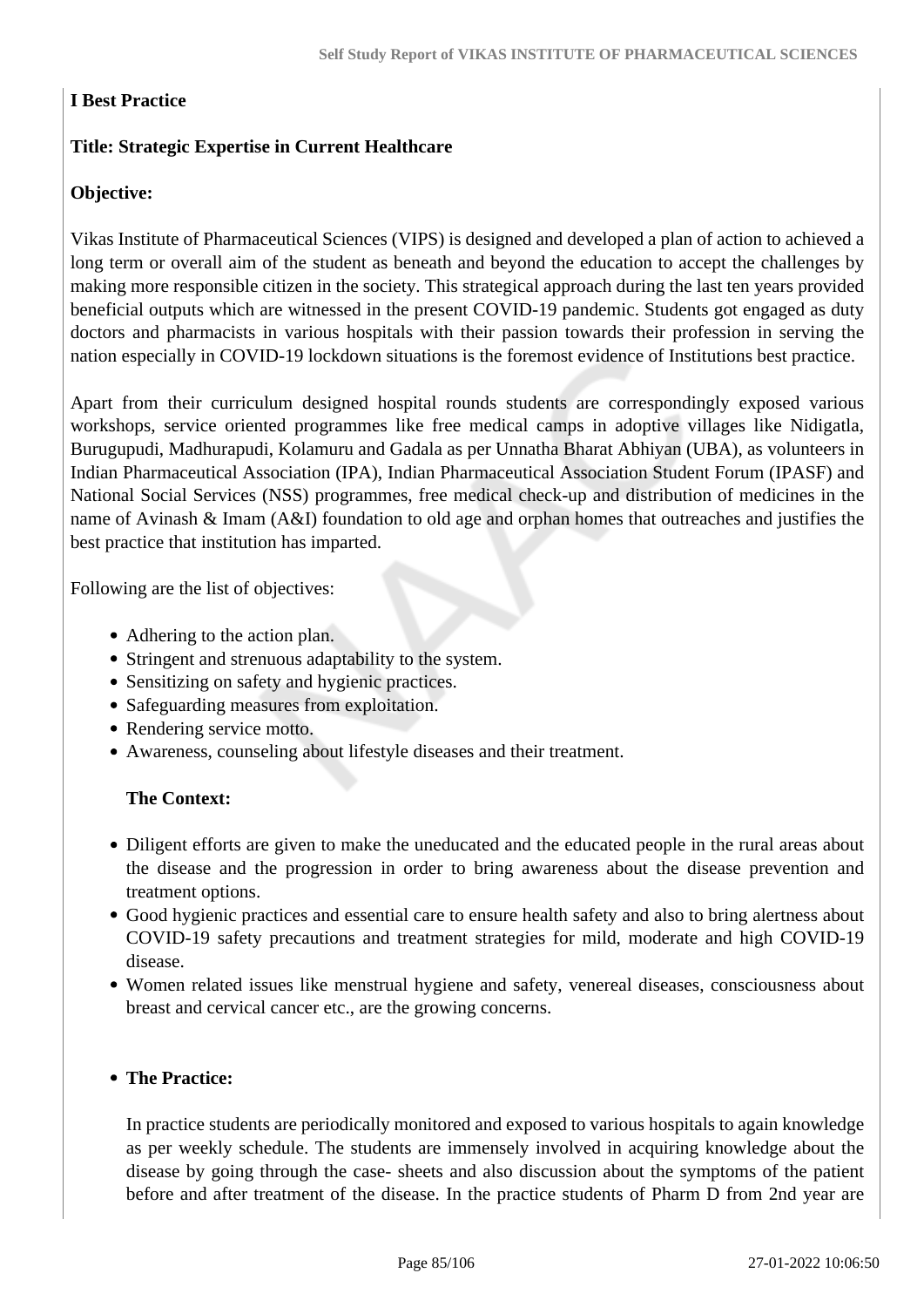exposed to rotational plans of hospitals as per their prescribed curriculum in PCI. However, the same sets of students are further subjected to village rounds for the assessment and examination of clinical parameters in the people of rural areas of the adoptive villages (Nidigatla, Burugupudi, Madhurapudi, Kolamuru and Gadala).

From the above practice students are divided into 10 groups each containing 5 students that include 1 internship trainee for better communication and understanding general parameters of the patients. This practice is implemented since 2015 as a weekly scheduled programme on Saturday. In a stretch, students of the institute visit villages as per UBA flagship programme of East Godavari district on four Saturdays of every month respectively. On a rotation basis students visit the villages on Saturday of every month, counsel the patients about their ailments, assists in handling the prescription by guiding them with timely intake of medicines and food. So far, this was the actual plan rendered before emergence of COVID-19 pandemic.

After appearance COVID-19 pandemic, many of the B.Pharm and Pharm D students rendered their services in distinct areas including the red zone areas. COVID-19 isolation center and government and private sector hospitals in and around Rajahmundry. Students from Pharm D K. Pratusha, P V S Pavani, Naga Rot Kumar, Punyavathi, Dhanavardhan extended their services in basic primary health care checkups, general first aid measures, counseling COVID patients are done at the restricted red zone in the first phase of COVID at Konthamuru, with a duration of 10 working hours from April to May as free service for the nation. On the other hand students like R. Vishnu Priya have also given their support and services in Bommuru quarantine center in testing the patients for COVID virus and also to test the functioning of vital parameters upon the supervision of a medical officer in the first and second waves of COVID-19 pandemic.

• Students have also given their valuable cooperation and support in various private hospitals like Abhaya, Bollineni, Naveen and Chakradhar hospitals in Rajahmundry. Student's like G.ManiPratap, Ch.Doonday, A. Ajay Kumar, G. Manoj, Jagadeesh Singh have rendered their services in the COVID isolation center for Oxygen waiting halls situated within the campus in collaboration with Jakkampudi Ram Mohan rao foundation which is inaugurated by the MLA Jakkampudi Raja of Rajanagaram constituency by providing basic facilities for mild COVID-19 patients, an oxygen saturation of > 88 are admitted, till attainment of bed in govt. hospitals and also a testing drive for COVID are valid concerns of that matter.

Faculty members like B.V.B.Balaji, E. Suresh babu, D. Anupama, K.Leela Bhaskar under the guidance of Dr. G. Sumalatha, Principal of VIPS have provided assistance in the COVID isolation center at VIPS.

All these services are remarkable and note worthy and in the global menace of COVID-19 it is made possible with implementation of this strategic approach as the best practice.

#### **Evidence of Success:**

- More than 25 students are placed as clinical pharmacists from the four passed out years of Pharm D so far.
- Students indulged in COVID 19 duties for COVID isolation center and restricted red zone areas during Phase-I & II of COVID-19 are appreciated by the collector of East Godavari in video conference.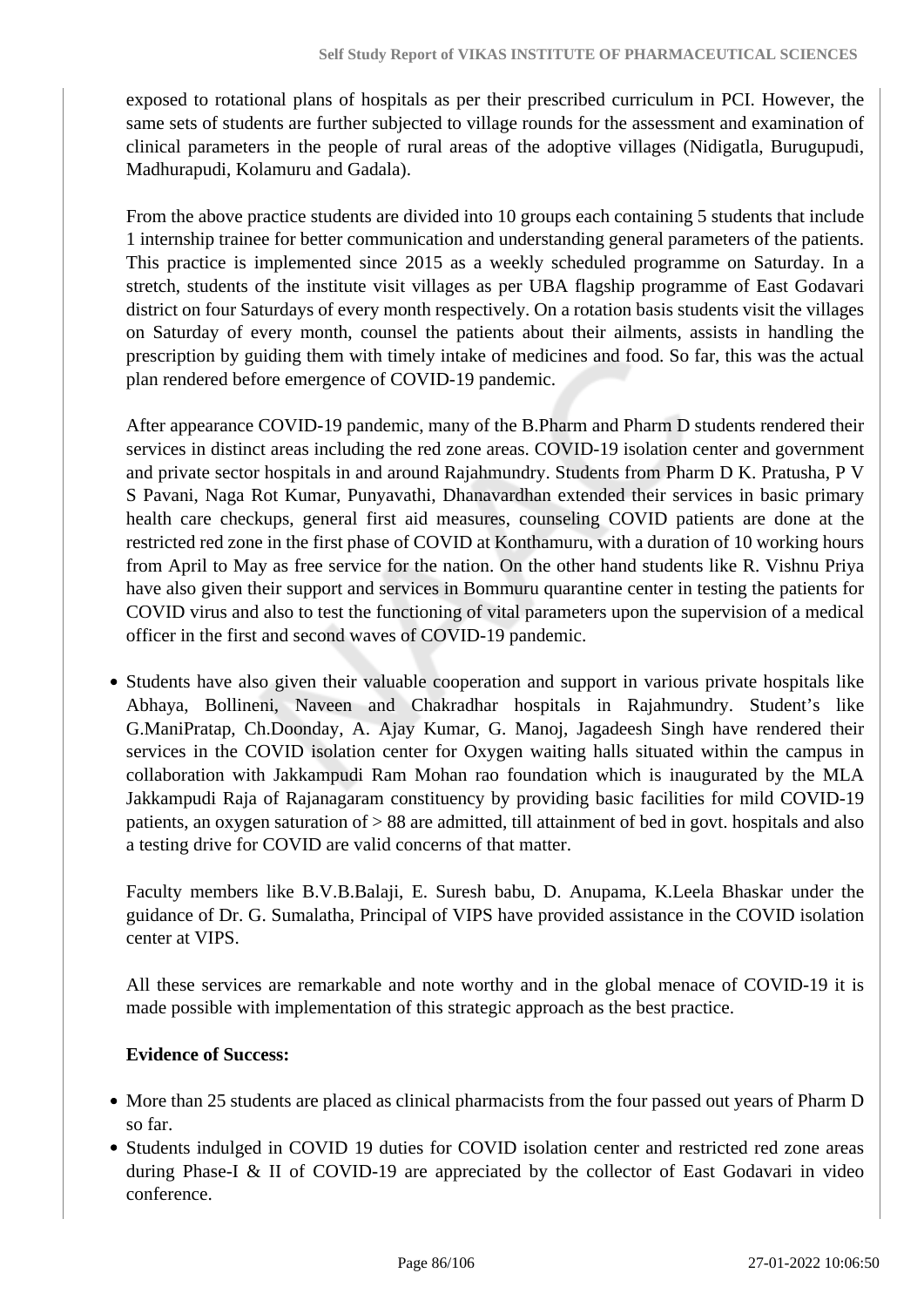- Students of B.Pharm are working as pharmacists in many hospitals.
- Pharm D students are working in COVID-19 test drive centers and also rendered for home isolation patients.

VIPS witnessed the success of the students with the achievements in different areas by experiencing the need of medical staff amidst COVID crisis. The lessons learnt from COVID as well as the importance of paramedical courses in the society proved the need of the existence of this best practice and its further implementation in the regular time course.

Not only the hospital oriented service but also the services rendered in old age homes, orphan homes are also the evidence of success in imparting the best practice.

Feedback received from the public in adaptive villages is a pre-requisite of the success.

#### **Problems Encountered and Resources Required:**

- As most of the students are from the rural background, their communication skills are not so strong as such; they are hesitated and reluctant to the language barrier English.
- The employees working in the govt. hospital are not that much responsive to the students for their due course work.

#### **II Best Practice**

#### **Title**: **Skill and Will Development Program**

## **Objective:**

Skill and Will development provides a gateway for the soothing entry of students from a channel to other channel via different exposure to regular academic curriculum. Students from different backgrounds aiming at different goals got trained & nourished by the Skill and will development program by overcoming all the limitations they had previously when arriving into the 1st year classes of B Pharm, Pharm D and M Pharm.

Following are the list of objectives:

- To develop a strong mind set and will power.
- To identify the skills with increased performance in the chosen field.
- The need of hour for the entrepreneurs.
- To ascertain competitive edge.
- To bring transformation with passionate training.
- To render versatility, authoritative personality.

#### **The context**

- Stringent efforts are given by the management for the regular conduct of skill and will development program every year for the benefit of student at the start of the course.
- Passionate to achieve the goal.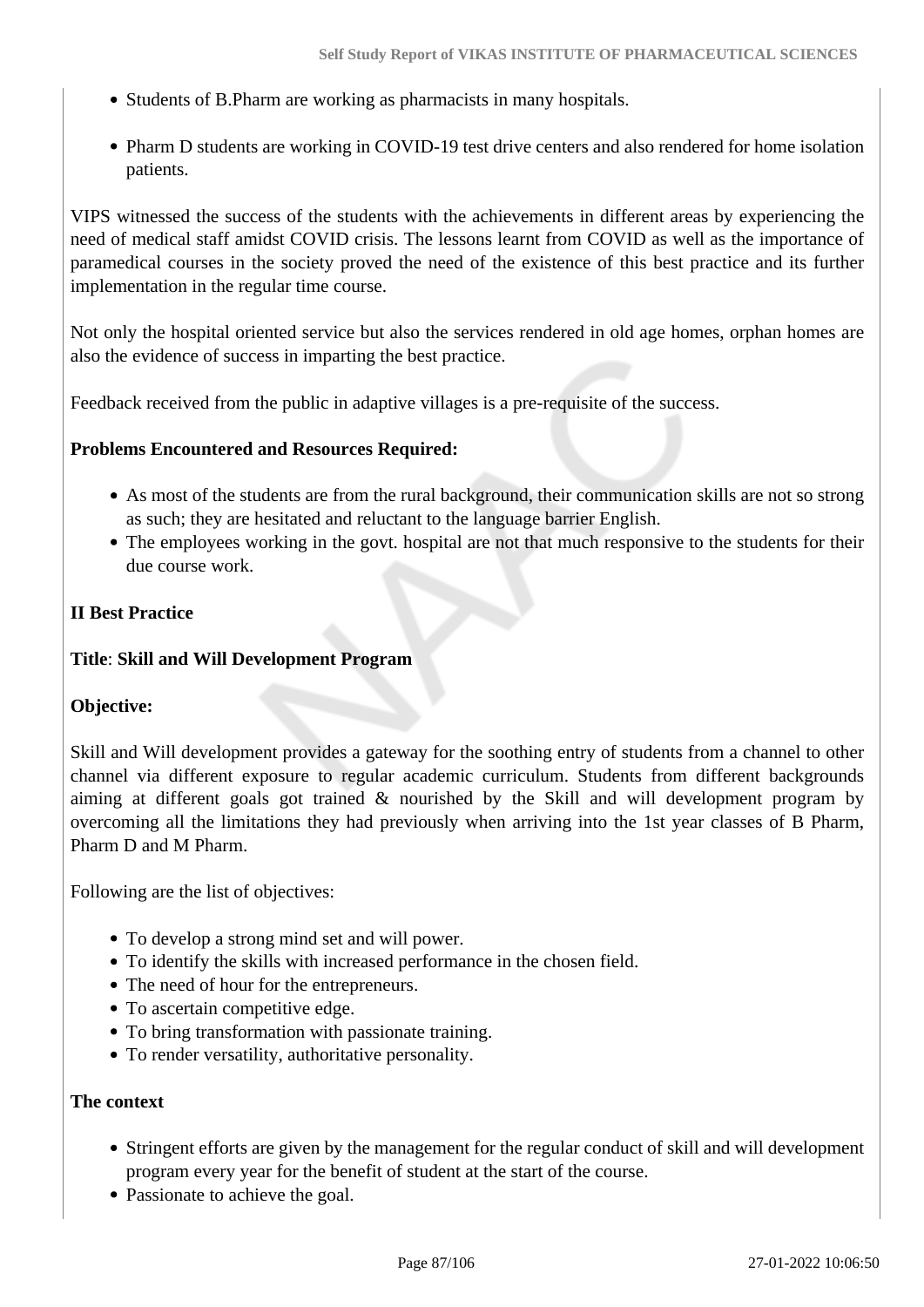- To realize inner potentiality.
- To generate a fire of flame that thrives to reach the goal.

## **The Practice**:

In practice all the fresher students are exposed to skill and will development program at the start of the course which includes B Pharm, Pharm D and M Pharm. Most of the students are in need of the practice of skill and will development program due to their adjustment with offering program.

Dr Jagannatharao a renowned national level Motivational speaker and one of the rare visionaries who puts dreams into action has lended his services since 2009 from the near inception of the college. In this skill and will development program he helps all the students to build a confidential & positive mindset in his sessions with his powerful and high energy presentation. He inspires all the students to become a dynamic and positive personality. The session is organized for three days with time duration of 10hrs starting from morning 8am to 7pm where all the fresher's of B Pharm, M Pharm and Pharm D and the junior lecturers are subjected to the session. The session includes the questioning about students individual lives at random to know the current status of the students. The session helps the students to explore the hidden talents by discussion about their goals, career related zeal and the efforts that should be thrived for hard work. The main intention of the session is to provoke the hope and purpose of life by multiplying the success formula, when a student can learn about the importance of life and also focus in the problem solving abilities of the failures. The main aim of the session is to elucidate the importance of success and the strategies to be followed by listening & experiencing many entrepreneurs' stories like Billgates, Jett bezor, Elon Musk etc.

The session also includes the motivational seminars & workshops to boost up self esteem & determination. It also helps the students to explore stringent and powerful mindset to face

the challenges and hurdles in due course as well as after competition of the course in securing a good job. The session gives an idea to strive on conflicts which are to be combated by everyone and further implementation of strategies to achieve the aspirations, targets and responsibilities.

Students with weak mindset and the one who always makes excuses will get benefited and further they thrive their ambitions, to sort-out their correction of failures. Spontaneously and in a time dependent manner the passion of achieving their goals is enhanced because of these sessions.

Students are also benefited to inculcate entrepreneurship corporate training and improve human resources, achieve financial success retaining the talents in well developed firms.

## **Evidence of success**

- Incorporating the potential in decision making for achieving the targets in due course.
- Overcoming bad habits and unnecessary addictions in their personal life.
- Secured good ranks in competitive exams like GPAT, PGCET, CSIR etc.
- Settled & pursuing higher studies in abroad by clearing IELTS, TOFEL-GRE etc.
- Students placed in various industries like Hetero, Aurabindo, and Mankind etc in distinguishing areas like QA, QC, Clinical Research etc.
- As Clinical Pharmacists in multispecialty hospitals like Apollo, KIMS etc.
- Pharmacists in many hospital attached Pharmacies.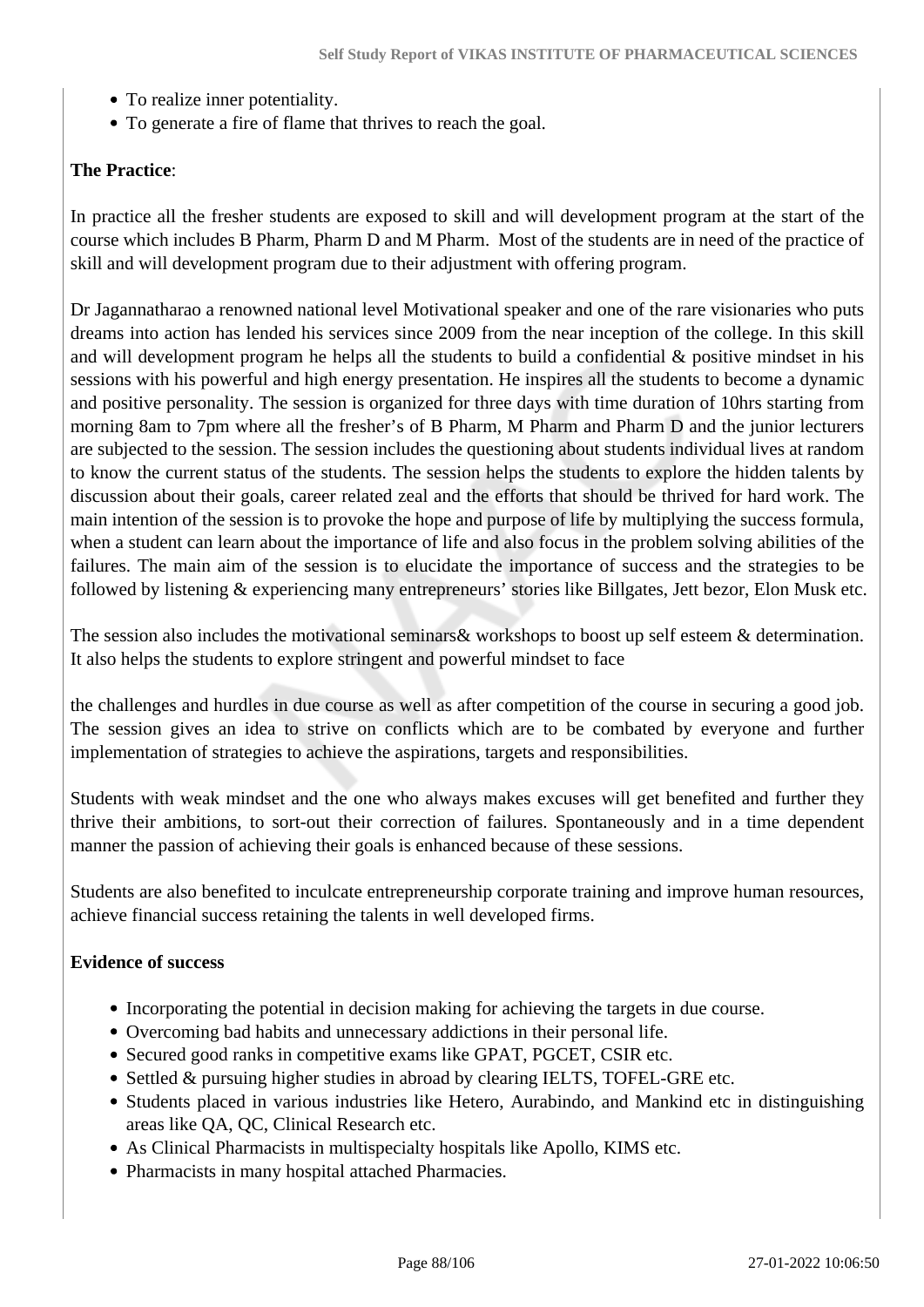## **Problems encountered**

As majority of the students are from rural background their communication skills are not strong as such they are hesitated and reluctant to the language barrier English.

| <b>File Description</b>                                  | <b>Document</b>      |
|----------------------------------------------------------|----------------------|
| Link for Best practices in the Institutional web<br>site | <b>View Document</b> |

## **7.3 Institutional Distinctiveness**

 **7.3.1 Portray the performance of the Institution in one area distinctive to its priority and thrust within 1000 words**

#### **Response:**

#### **Title: MISSION PRERANA**

The eminence of the Vikas Institute of Pharmaceutical Sciences rests in its ideologies and descriptive implementation that depicts in "MISSION PRERNA". Taking into consideration that educating students cannot be a solely determination, the "Mission Prerna" strives hard to flourish the students to gain wisdom along with knowledge, making them into altruistic. The social activities, festival celebrations, cultural fests, workshops, health campaigns, rallies, conferences, sports, skill developmental programmes adds on strength to the institution and establishes it into an illustrious one.

- "Health care" is all about serving the people in the hours of need. "Mission Prerna" inspires the students to step out and take a step forward in the path of service, aiming for "better health care". Aiming the awareness of the rural people for some deadly diseases, several health care campaigns organized at Madhurapudi village and Dosakailapalli village around the institution. As a part of these health care campaigns, students visit the rural areas along with pluck cards, flexes, pamphlets and necessary medical equipment like thermometer, sphygmomanometer, weighing machine, pulseoximetres and necessary medications. Besides investigating the rural people about their health issues, students also spread awareness concerning the major health issues like diabetes, tuberculosis, blood pressure, cancer, hepatitis. Furthermore, educating the people about first aid, medication usage and storage, drug interactions turns out the "mission prerna" to be more boosting.
- The extended services to the society by the students were also proclaimed by a health care campaign organized at Korukonda Village during a village festival, assuring that "no devotee shall feel sick". Awareness campaigns were being conducted in schools to educate the girl child about "menstrual health and hygiene". Extending their services, a wide number of students participate in blood donation camps as both volunteers and blood donors.
- Our services to the society were widened by sowing the seeds for the establishment of "A & I Foundation" as a loving memory of our deceased students which now became the asset of the institution. Under the aegis of this foundation several welfare works like feeding the hunger, donating essentials to the homeless, donating first aid kits to the orphanages and old age homes,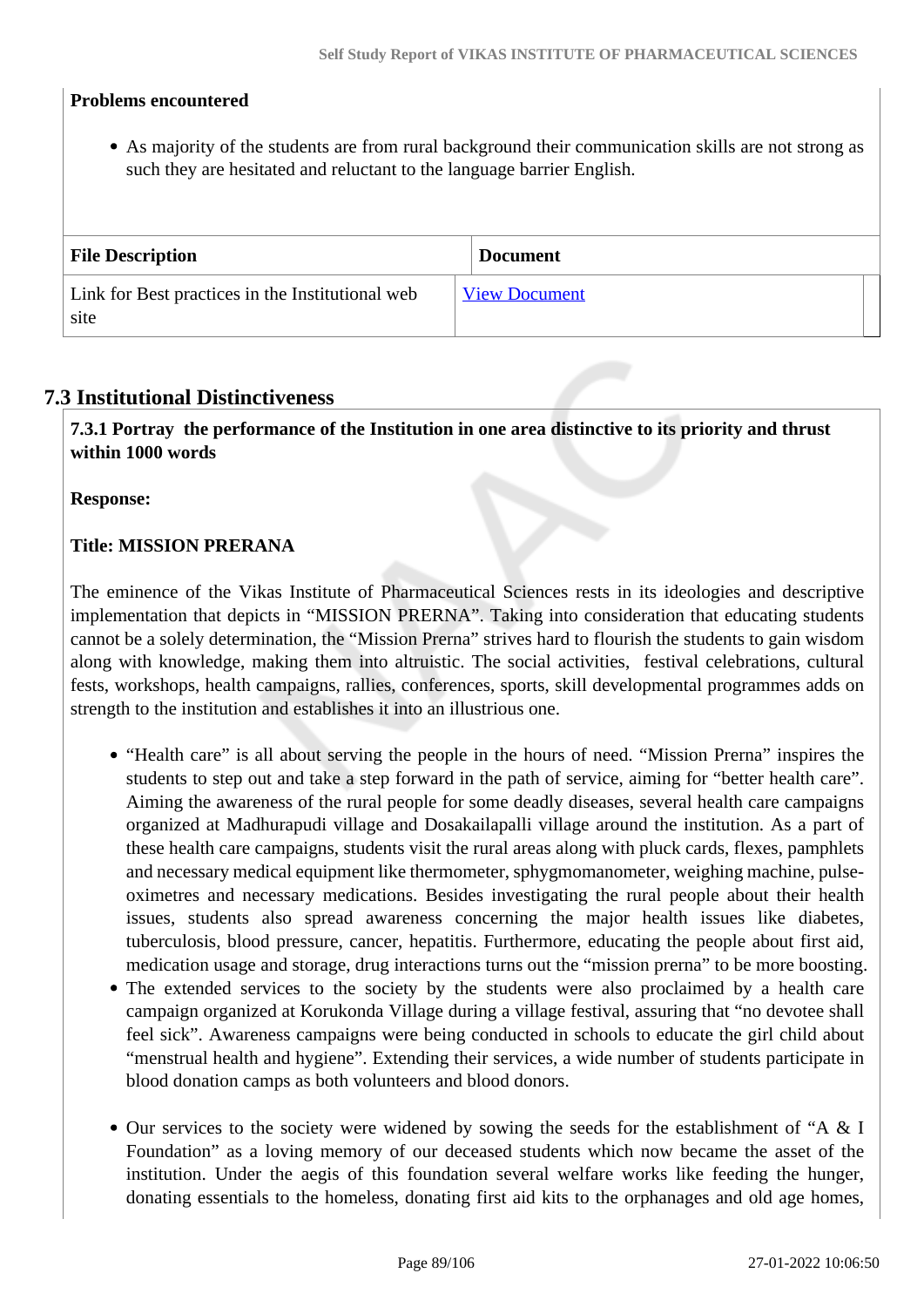donating stationary to the orphanages and school children in rural areas were organised. Though these welfare activities were just a drop of an ocean, many were coming on its way to make the service programmes more elaborate and effective so as to meet as many needs as possible for the homeless.

The college takes brave steps in the times of misfortune. As pandemic shattered the lives of the people, the college took a step forward by dedicating the students to Covid-19 duties. Many students served the society to compensate the shortage of medical staff by working as "on duty Covid1-19 staff". Some worked in isolation centres, while some in red zone areas and Covid-19 hospitals.

Our Institution knows better about the keys to success. Hence, "personality development programme" will be conducted every starting three days of the academic year. The main objective of this workshop is to ensure that each student should come out of his/her insecurities and jitters and make themselves strong and brave that can better up the path to success. A continuous three day personality development programme will be conducted by Dr. Jaganatha Rao, a personality developer. This programme is also adjoined by a certification as a token of appreciation for the students.

As "artificial intelligence' is replacing the human decisions with more sophisticated technologies, the college contributes a training programme in the stream of artificial intelligence like 'the Saastra', to surge the opportunities to the students.

College life would be incomplete without celebrations. VIPS knows the tips to cheer up the students and make them free from all the stress. In order to accomplish the joyful environment around the college premises, VIPS organises manyfold cultural festivals. Each cultural festival has a unique motto that can be cherished for a lifetime. At times, these events may metamorphosed into platforms to that can exhibit the hidden talents in students.

College encourages unity of the students irrespective of caste, religion and tribe. This facet can be depicted from the events in which every student participates with immense enthusiasm and celebrates the religious festivals like Sankranthi, Christmas, Vinayaka Chavithi and many more.

Astounding feature of Vikas Institute of Pharmaceutical Sciences is the celebration of National Pharmacy week. The celebration of National Pharmacy Week is ascribed to exhibit the pride of profession of pharmacy. During this entire week, the college organises tremendous competitions like seminars, essay writings, elocutions, drawing competitions, quiz to fortify the theme of the respective year. The college organises various health care campaigns and awareness campaigns all through the week which attracts huge number of crowd from different colleges in and around the city. The guest lectures from esteemed universities, workshops are conducted to explore the knowledge of the students. In addition to this, to honour the National and International health associated occasions like World Diabetes Day, World Cancer day, World AIDS Day, World Hepatitis Day, National Immunisation week, World Antibiotic Awareness Week the institution directs awareness campaigns, seminars and guest lectures by eminent medical experts.

Students from all the academic years of Pharm D participate in various health screening services in the government general hospital, Rajahmundry while B.Pharm students go for an industrial visit every academic year. Internships for all the final year students were provided by the college from the esteemed organisations which assures the future of the student.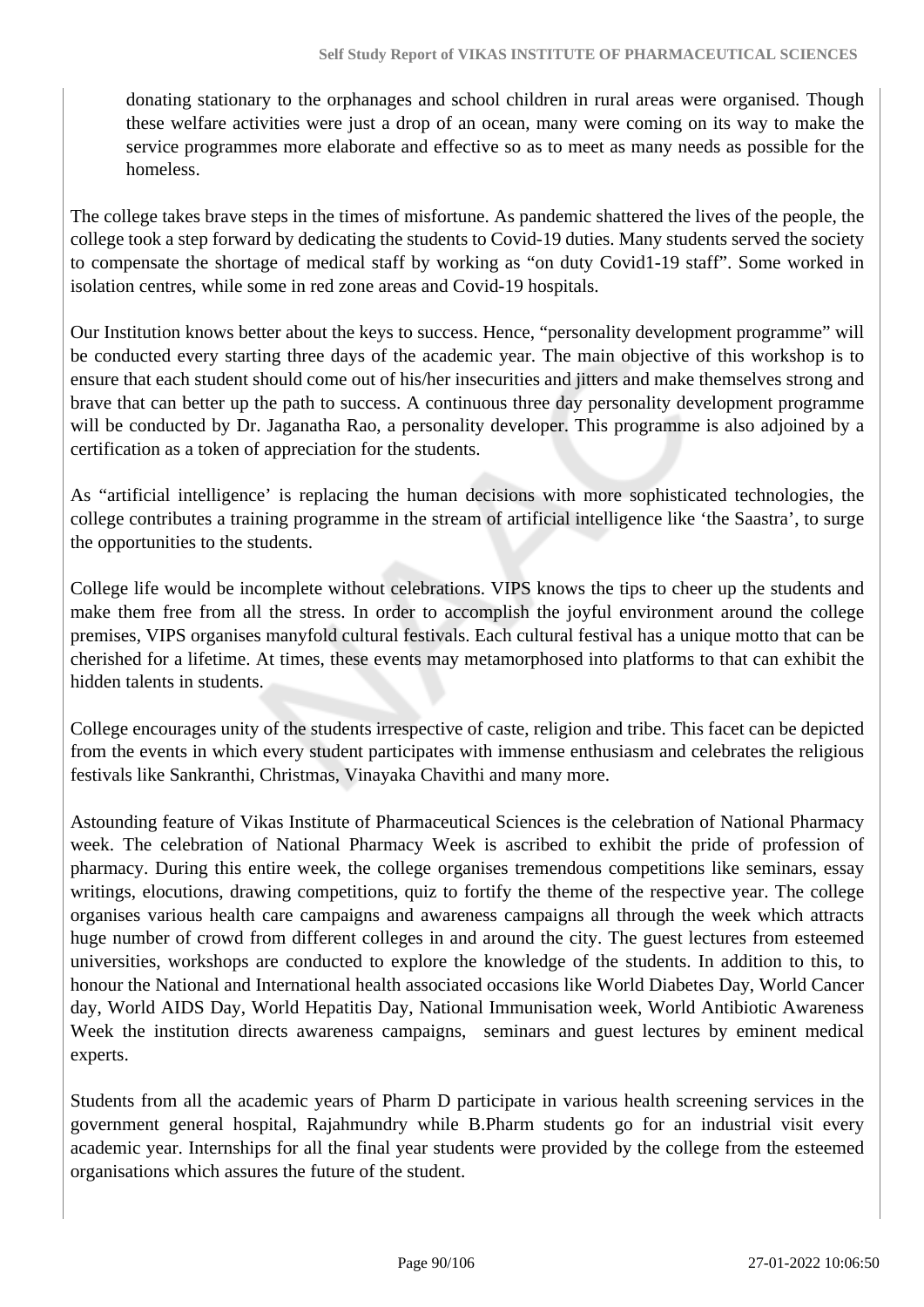The college has MoUs with the Government General Hospital, Rajahmundry and other corporate hospitals.

## **Evidence of success:**

- The activities were recognised by the Deputy Superintendent of Police, Rajahmundry
- Immense response by the rural people for the awareness campaigns
- Appreciation letters and rewards
- Best local brand awards by the Indian Pharmaceutical Association
- Thus, the efforts taken up by the Mission Prerna has yielded the best results in providing community service and improving the core competencies of students blended with a sense of social responsibility.

| <b>File Description</b>                                  | <b>Document</b>      |
|----------------------------------------------------------|----------------------|
| Link for appropriate web in the Institutional<br>website | <b>View Document</b> |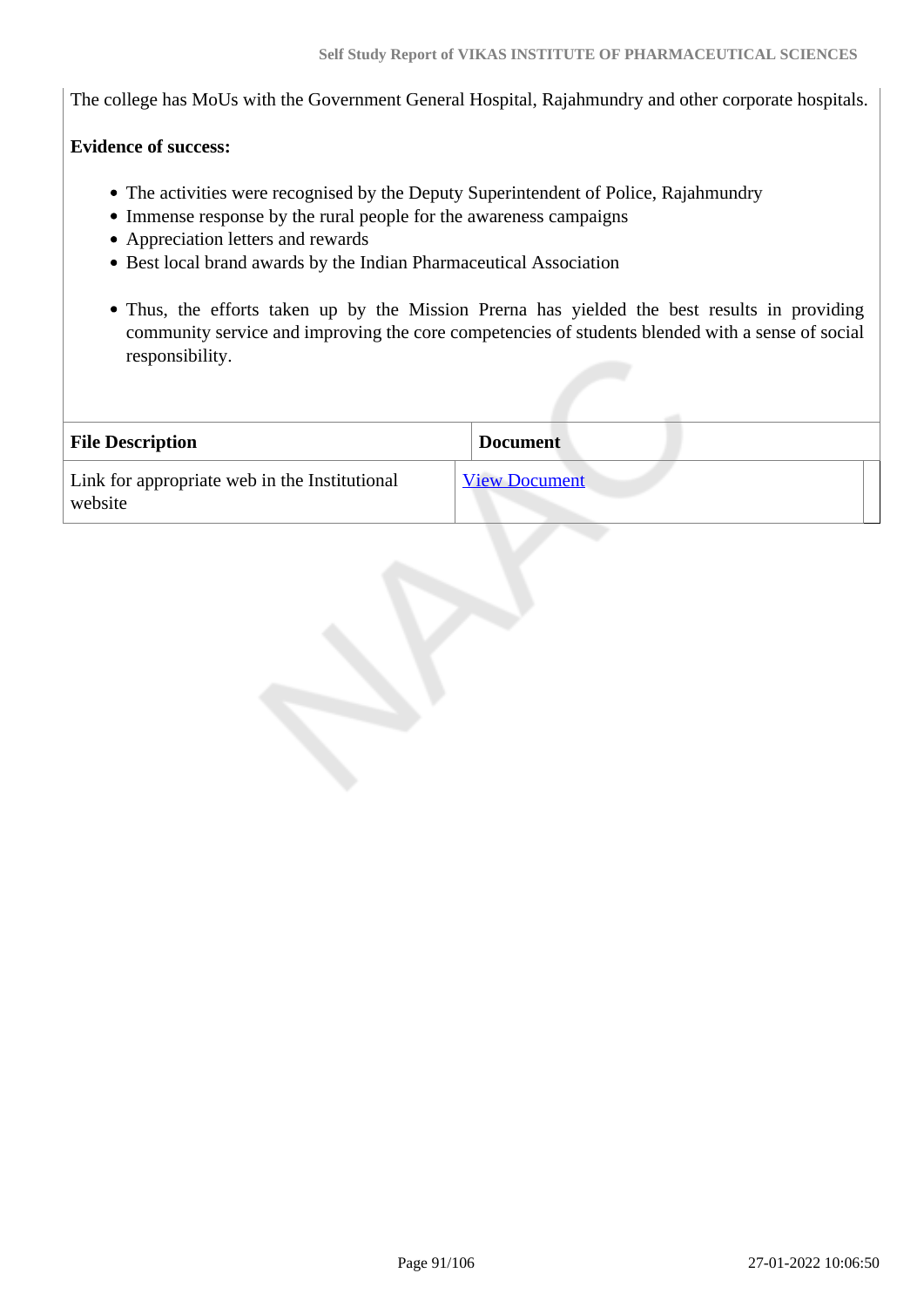# **5. CONCLUSION**

# **Additional Information :**

 VIPS is one of the premiere institutions in the Pharma fraternity. The driving force behind the inception of the college is Dr.T.V.Narayana -the Director of the college and also a legendary personality in the entire Pharma filed. Being a Man of principles and his keen interest towards the Pharmacy filed made him to start a college with strong challenges and promising values.

Dr.T.V.Narayana laid the first stone of VIPS in the year 2008 by envisaging the current and future scope of the college in a long way by fostering quality teaching with a range of challenges encapsulated by number of professors. Institution wide-vision and strategy with bottom-up practices have made VIPS as the most preferred and prestigious one amidst many colleges .

- One of the premiere institutions in Pharma fraternity with a possession of 2.5 acres of land approved by AICTE, PCI and Andhra university.
- Huge playground along with an open auditorium is the extinguishing feature.
- Periodical parent-teacher interactions with regular counselling sessions for the backward students.
- Recurrent exposure to Guest Lectures, National & International Seminars, Workshops with notable personalities.
- Plentiful of events starting from student orientation programme to many awareness programs including cultural events were conducted in association with IPA-Rajahmundry Local Branch.
- Provides transportation facility to distant places.
- Essence of the Student activities were extremely furnished through NSS by means of Blood Donation Campaigns, Rally's, Plantation, Medical Camp programmes etc.
- Proper Elevator facility along with wheel chair and ramp facilities for physically challenged are also available.
- The 'Add-On' PG Diploma/Certificate courses offered to the students are for value addition and nurturing their knowledge in inter-disciplinary subjects.
- The infrastructure available makes the college a place for academic learning that provides students with quality education in a clean, comfortable environment. The College is second to none in the existing possibilities it has with the most modern facilities in campus and faculty rich in talent and experience.
- Extensive medicinal garden with variable varieties of plant species containing medicinal properties are acquired.

# **Concluding Remarks :**

Over all conclusive explication about Vikas Institute of Pharmaceutical Sciences as follows

## **Motto**

Nourishing Aspirations - Supporting growth

## **Core Values**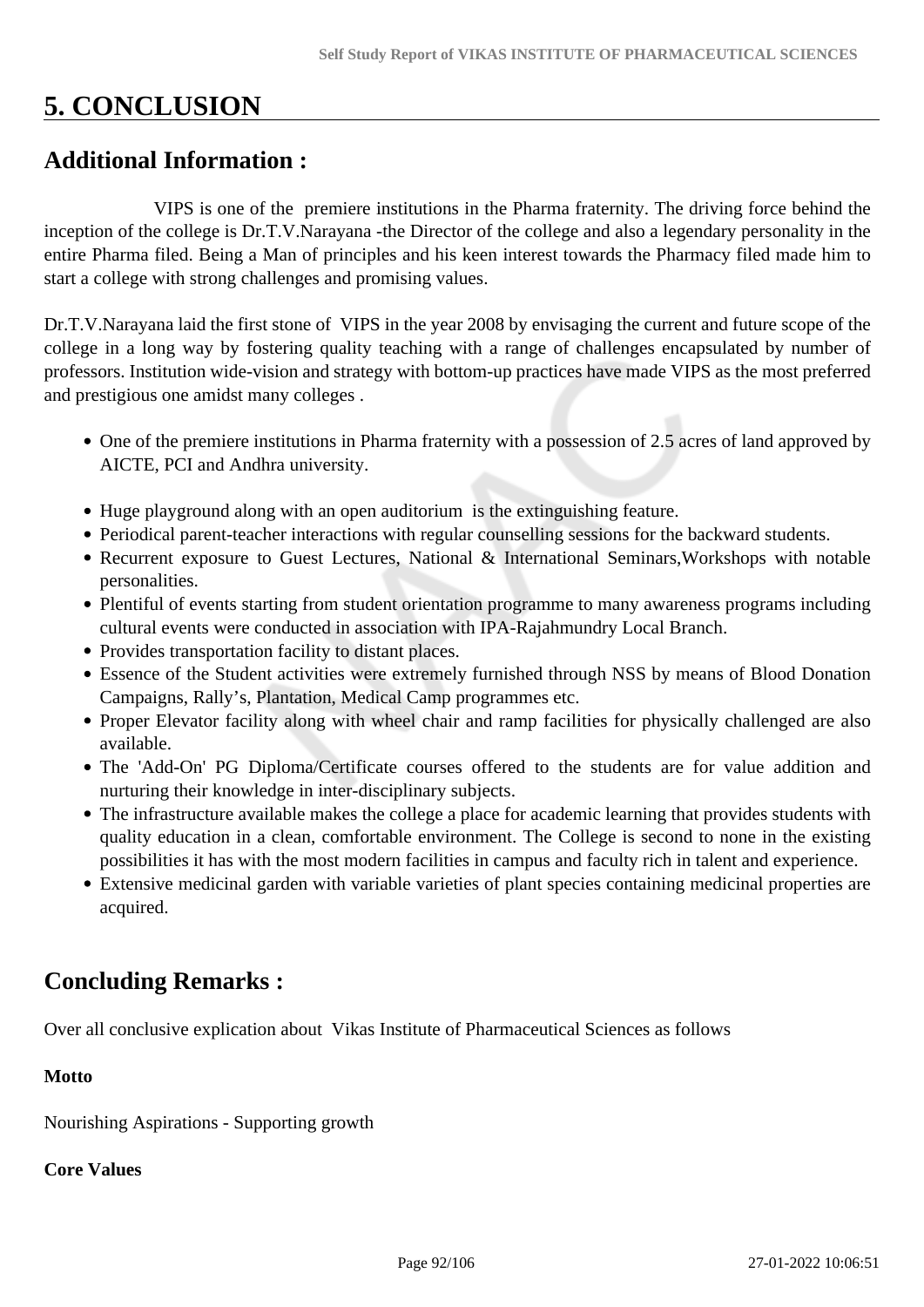Vikas institute of Pharmaceutical Sciences will continue to be guided by the legacy and sustaining principles of society - "Professional Academy of Education and Research" through:

**Ethical Standards -** Meeting the highest ethical standards of professionalism to achieve excellence in academic and research activities supporting health and environment, thus benefiting the society.

**Mutual Respect -** Fostering a student-centric environment and providing interdisciplinary, collaborative, multidisciplinary and innovative program leading to professional excellence with growth of students as well as the institution and protecting the rights, dignity and integrity of each member of diverse community with social and economic impact.

**Student Centric -** Providing necessary knowledge and skills to commence practicing competently in a variety of settings including Community, Hospital, Clinical pharmacy and Pharmaceutical Industry.

**Responsiveness -** To meet the needs of Society at large locally, Nationally and Internationally and "Touching the lives of millions" through community care and outreach programs.

- Fostering younger generations to meet the demands of life.
- Igniting a flame with constant support motivation, determination and dedication to reach the destination.
- Providing research facilities to bring out the hidden talents in order to pave way for the success.
- Furnishing various opportunities to the alumni through hardwork.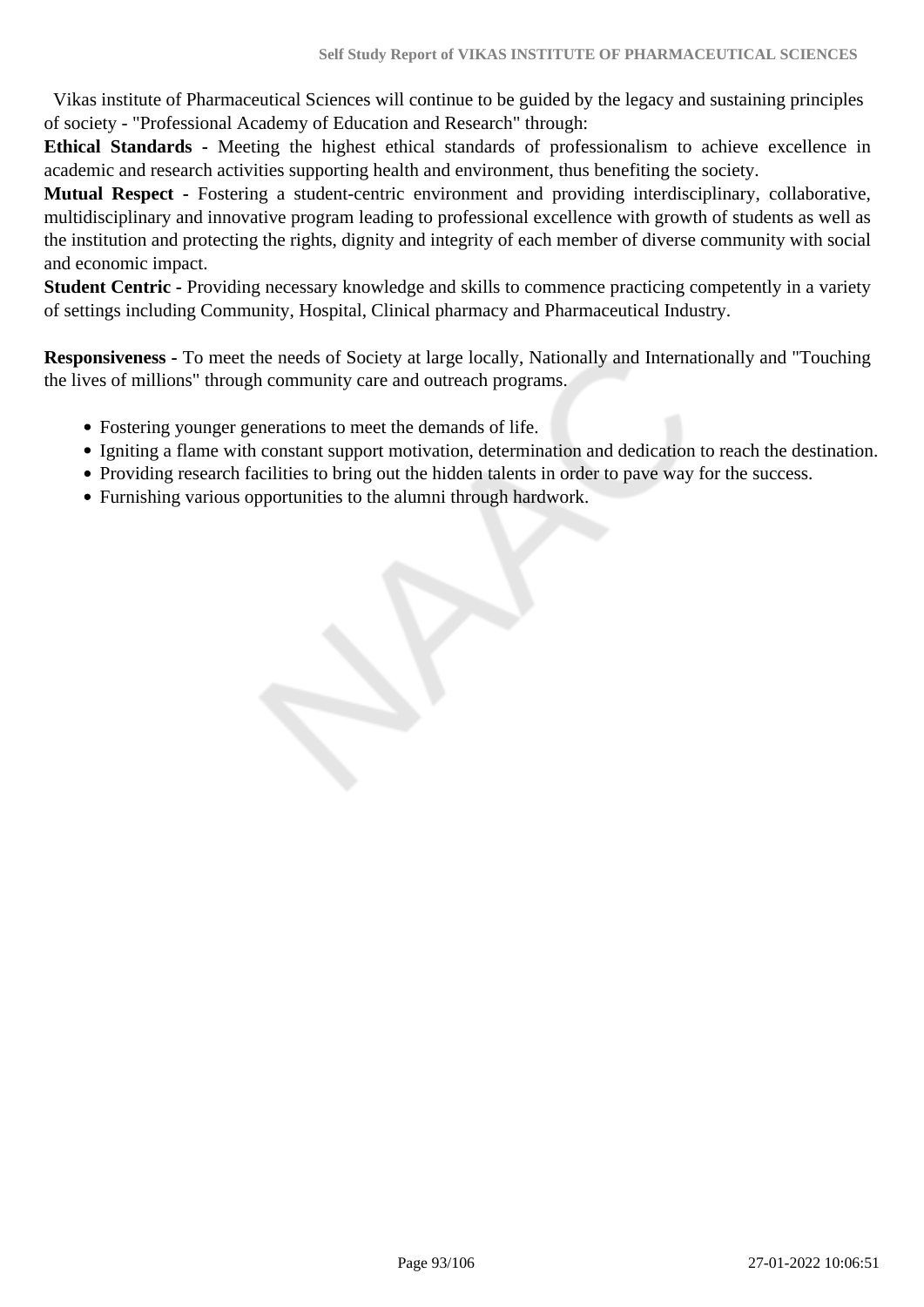# **6.ANNEXURE**

## **1.Metrics Level Deviations**

|       | Metric ID Sub Questions and Answers before and after DVV Verification                         |                             |                                                                 |                |         |         |                                                                                              |  |  |  |
|-------|-----------------------------------------------------------------------------------------------|-----------------------------|-----------------------------------------------------------------|----------------|---------|---------|----------------------------------------------------------------------------------------------|--|--|--|
| 1.1.3 | Teachers of the Institution participate in following activities related to curriculum         |                             |                                                                 |                |         |         |                                                                                              |  |  |  |
|       | development and assessment of the affiliating University and/are represented on the following |                             |                                                                 |                |         |         |                                                                                              |  |  |  |
|       | academic bodies during the last five years                                                    |                             |                                                                 |                |         |         |                                                                                              |  |  |  |
|       |                                                                                               |                             |                                                                 |                |         |         |                                                                                              |  |  |  |
|       |                                                                                               |                             | 1. Academic council/BoS of Affiliating university               |                |         |         |                                                                                              |  |  |  |
|       |                                                                                               |                             | 2. Setting of question papers for UG/PG programs                |                |         |         |                                                                                              |  |  |  |
|       |                                                                                               |                             |                                                                 |                |         |         | 3. Design and Development of Curriculum for Add on/certificate/Diploma Courses               |  |  |  |
|       |                                                                                               |                             | 4. Assessment /evaluation process of the affiliating University |                |         |         |                                                                                              |  |  |  |
|       |                                                                                               |                             |                                                                 |                |         |         |                                                                                              |  |  |  |
|       |                                                                                               |                             | Answer before DVV Verification : A. All of the above            |                |         |         |                                                                                              |  |  |  |
|       |                                                                                               |                             | Answer After DVV Verification: C. Any 2 of the above            |                |         |         |                                                                                              |  |  |  |
|       |                                                                                               |                             |                                                                 |                |         |         | Remark : DVV has not consider provided certificate of participation by HEI.                  |  |  |  |
|       |                                                                                               |                             |                                                                 |                |         |         |                                                                                              |  |  |  |
| 1.2.2 |                                                                                               |                             |                                                                 |                |         |         | Number of Add on /Certificate programs offered during the last five years                    |  |  |  |
|       |                                                                                               |                             |                                                                 |                |         |         |                                                                                              |  |  |  |
|       |                                                                                               |                             |                                                                 |                |         |         | 1.2.2.1. How many Add on /Certificate programs are offered within the last 5 years.          |  |  |  |
|       |                                                                                               |                             | Answer before DVV Verification:                                 |                |         |         |                                                                                              |  |  |  |
|       |                                                                                               | 2020-21                     | 2019-20                                                         | 2018-19        | 2017-18 | 2016-17 |                                                                                              |  |  |  |
|       |                                                                                               |                             |                                                                 |                |         |         |                                                                                              |  |  |  |
|       |                                                                                               | 5                           | 5                                                               | $\overline{4}$ | 3       | 3       |                                                                                              |  |  |  |
|       |                                                                                               |                             |                                                                 |                |         |         |                                                                                              |  |  |  |
|       |                                                                                               |                             | Answer After DVV Verification :                                 |                |         |         |                                                                                              |  |  |  |
|       |                                                                                               | 2020-21                     | 2019-20                                                         | 2018-19        | 2017-18 | 2016-17 |                                                                                              |  |  |  |
|       |                                                                                               |                             |                                                                 |                |         |         |                                                                                              |  |  |  |
|       |                                                                                               | 1                           | $\mathbf{1}$                                                    | $\mathbf{1}$   | 1       | 1       |                                                                                              |  |  |  |
|       |                                                                                               |                             |                                                                 |                |         |         |                                                                                              |  |  |  |
| 1.2.3 |                                                                                               |                             |                                                                 |                |         |         | Average percentage of students enrolled in Certificate/Add-on programs as against the total  |  |  |  |
|       |                                                                                               |                             | number of students during the last five years                   |                |         |         |                                                                                              |  |  |  |
|       |                                                                                               |                             |                                                                 |                |         |         |                                                                                              |  |  |  |
|       |                                                                                               |                             |                                                                 |                |         |         | 1.2.3.1. Number of students enrolled in subject related Certificate or Add-on programs year  |  |  |  |
|       |                                                                                               | wise during last five years |                                                                 |                |         |         |                                                                                              |  |  |  |
|       |                                                                                               |                             | Answer before DVV Verification:                                 |                |         |         |                                                                                              |  |  |  |
|       |                                                                                               | 2020-21                     | 2019-20                                                         | 2018-19        | 2017-18 | 2016-17 |                                                                                              |  |  |  |
|       |                                                                                               |                             |                                                                 |                |         |         |                                                                                              |  |  |  |
|       |                                                                                               | 389                         | 399                                                             | 234            | 394     | 197     |                                                                                              |  |  |  |
|       |                                                                                               |                             |                                                                 |                |         |         |                                                                                              |  |  |  |
|       |                                                                                               |                             | <b>Answer After DVV Verification:</b>                           |                |         |         |                                                                                              |  |  |  |
|       |                                                                                               |                             |                                                                 |                |         |         |                                                                                              |  |  |  |
|       |                                                                                               | 2020-21                     | 2019-20                                                         | 2018-19        | 2017-18 | 2016-17 |                                                                                              |  |  |  |
|       |                                                                                               | 117                         | 98                                                              | 77             | 109     | 105     |                                                                                              |  |  |  |
|       |                                                                                               |                             |                                                                 |                |         |         |                                                                                              |  |  |  |
| 1.3.3 |                                                                                               |                             |                                                                 |                |         |         | Percentage of students undertaking project work/field work/ internships (Data for the latest |  |  |  |
|       |                                                                                               |                             |                                                                 |                |         |         |                                                                                              |  |  |  |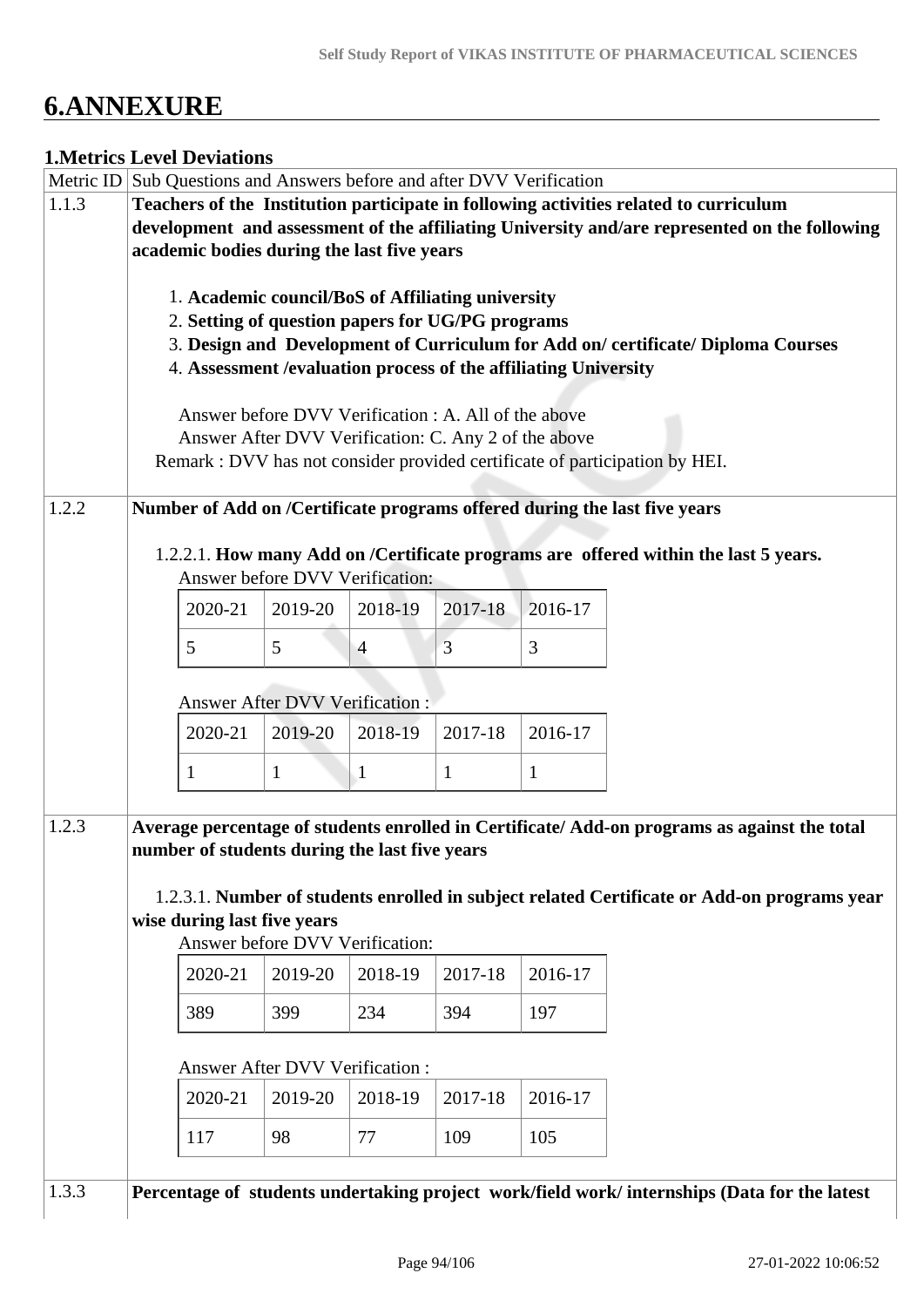|       | completed academic year                                                                                                                                                                |                                                                           |         |         |         |                                                                                                                                                                                                                                                                                                                                                    |  |  |  |
|-------|----------------------------------------------------------------------------------------------------------------------------------------------------------------------------------------|---------------------------------------------------------------------------|---------|---------|---------|----------------------------------------------------------------------------------------------------------------------------------------------------------------------------------------------------------------------------------------------------------------------------------------------------------------------------------------------------|--|--|--|
|       |                                                                                                                                                                                        | Answer before DVV Verification: 220<br>Answer after DVV Verification: 145 |         |         |         | 1.3.3.1. Number of students undertaking project work/field work / internships                                                                                                                                                                                                                                                                      |  |  |  |
| 1.4.2 | Feedback process of the Institution may be classified as follows:                                                                                                                      |                                                                           |         |         |         |                                                                                                                                                                                                                                                                                                                                                    |  |  |  |
|       | <b>Options:</b>                                                                                                                                                                        |                                                                           |         |         |         |                                                                                                                                                                                                                                                                                                                                                    |  |  |  |
|       | 2. Feedback collected, analysed and action has been taken<br>3. Feedback collected and analysed<br>4. Feedback collected<br>5. Feedback not collected<br>feedback available on website |                                                                           |         |         |         | 1. Feedback collected, analysed and action taken and feedback available on website<br>Answer before DVV Verification : A. Feedback collected, analysed and action taken and<br>Answer After DVV Verification: B. Feedback collected, analysed and action has been taken<br>Remark : DVV has made the changes as per shared feedback report by HEI. |  |  |  |
| 2.1.1 | <b>Average Enrolment percentage (Average of last five years)</b>                                                                                                                       |                                                                           |         |         |         |                                                                                                                                                                                                                                                                                                                                                    |  |  |  |
|       | 2.1.1.1. Number of students admitted year-wise during last five years                                                                                                                  | Answer before DVV Verification:                                           |         |         |         |                                                                                                                                                                                                                                                                                                                                                    |  |  |  |
|       | 2020-21                                                                                                                                                                                | 2019-20                                                                   | 2018-19 | 2017-18 | 2016-17 |                                                                                                                                                                                                                                                                                                                                                    |  |  |  |
|       | 194                                                                                                                                                                                    | 194                                                                       | 194     | 194     | 194     |                                                                                                                                                                                                                                                                                                                                                    |  |  |  |
|       |                                                                                                                                                                                        | Answer After DVV Verification :                                           |         |         |         |                                                                                                                                                                                                                                                                                                                                                    |  |  |  |
|       | 2020-21                                                                                                                                                                                | 2019-20                                                                   | 2018-19 | 2017-18 | 2016-17 |                                                                                                                                                                                                                                                                                                                                                    |  |  |  |
|       | 123                                                                                                                                                                                    | 121                                                                       | 80      | 112     | 107     |                                                                                                                                                                                                                                                                                                                                                    |  |  |  |
|       | 2.1.1.2. Number of sanctioned seats year wise during last five years                                                                                                                   | Answer before DVV Verification:                                           |         |         |         |                                                                                                                                                                                                                                                                                                                                                    |  |  |  |
|       | 2020-21                                                                                                                                                                                | 2019-20                                                                   | 2018-19 | 2017-18 | 2016-17 |                                                                                                                                                                                                                                                                                                                                                    |  |  |  |
|       | 123                                                                                                                                                                                    | 121                                                                       | 80      | 112     | 107     |                                                                                                                                                                                                                                                                                                                                                    |  |  |  |
|       | Answer After DVV Verification:                                                                                                                                                         |                                                                           |         |         |         |                                                                                                                                                                                                                                                                                                                                                    |  |  |  |
|       | 2020-21                                                                                                                                                                                | 2019-20                                                                   | 2018-19 | 2017-18 | 2016-17 |                                                                                                                                                                                                                                                                                                                                                    |  |  |  |
|       | 123                                                                                                                                                                                    | 121                                                                       | 80      | 112     | 107     |                                                                                                                                                                                                                                                                                                                                                    |  |  |  |
|       | Remark : DVV has made the changes as per shared report by HEI.                                                                                                                         |                                                                           |         |         |         |                                                                                                                                                                                                                                                                                                                                                    |  |  |  |
| 2.1.2 |                                                                                                                                                                                        |                                                                           |         |         |         | Average percentage of seats filled against reserved categories (SC, ST, OBC, Divyangjan, etc.                                                                                                                                                                                                                                                      |  |  |  |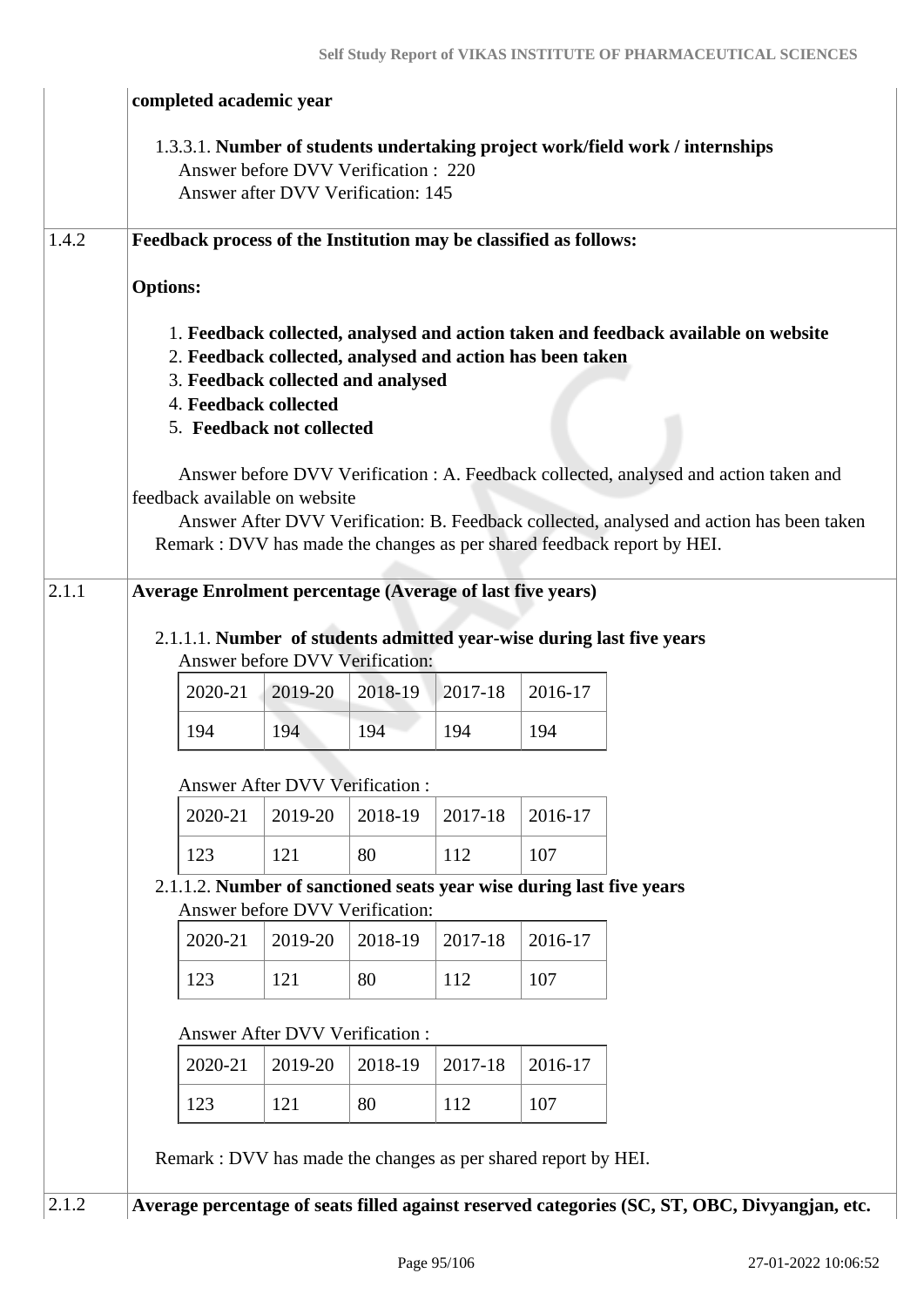**as per applicable reservation policy ) during the last five years ( exclusive of supernumerary seats)**

 2.1.2.1. Number of actual students admitted from the reserved categories year-wise during the last five years Answer before DVV Verification:

|       |                                                                | Answer before DVV Verification:     |                  |              |         |                                                                                           |                                                                                       |
|-------|----------------------------------------------------------------|-------------------------------------|------------------|--------------|---------|-------------------------------------------------------------------------------------------|---------------------------------------------------------------------------------------|
|       | 2020-21                                                        | 2019-20                             | 2018-19          | 2017-18      | 2016-17 |                                                                                           |                                                                                       |
|       | 59                                                             | 59                                  | 59               | 59           | 59      |                                                                                           |                                                                                       |
|       |                                                                | Answer After DVV Verification :     |                  |              |         |                                                                                           |                                                                                       |
|       | 2020-21                                                        | 2019-20                             | 2018-19          | 2017-18      | 2016-17 |                                                                                           |                                                                                       |
|       | 52                                                             | 55                                  | 37               | 54           | 51      |                                                                                           |                                                                                       |
|       | Remark : DVV has made the changes as per shared report by HEI. |                                     |                  |              |         |                                                                                           |                                                                                       |
| 3.1.1 |                                                                |                                     |                  |              |         | Grants received from Government and non-governmental agencies for research projects,      |                                                                                       |
|       |                                                                |                                     |                  |              |         | endowments, Chairs in the institution during the last five years (INR in Lakhs)           |                                                                                       |
|       |                                                                |                                     |                  |              |         | 3.1.1.1. Total Grants from Government and non-governmental agencies for research          |                                                                                       |
|       |                                                                |                                     |                  |              |         | projects, endowments, Chairs in the institution during the last five years (INR in Lakhs) |                                                                                       |
|       |                                                                | Answer before DVV Verification:     |                  |              |         |                                                                                           |                                                                                       |
|       | 2020-21                                                        | 2019-20                             | 2018-19          | 2017-18      | 2016-17 |                                                                                           |                                                                                       |
|       | $\overline{0}$                                                 | 19.2                                | 0.5              | 0.6          | 0.75    |                                                                                           |                                                                                       |
|       |                                                                | Answer After DVV Verification:      |                  |              |         |                                                                                           |                                                                                       |
|       | 2020-21                                                        | 2019-20                             | 2018-19          | 2017-18      | 2016-17 |                                                                                           |                                                                                       |
|       | $\overline{0}$                                                 | 19.2                                | $\boldsymbol{0}$ | $\mathbf{0}$ | 0.75    |                                                                                           |                                                                                       |
| 3.1.2 |                                                                |                                     |                  |              |         | Percentage of teachers recognized as research guides (latest completed academic year)     |                                                                                       |
|       | 3.1.2.1. Number of teachers recognized as research guides      |                                     |                  |              |         |                                                                                           |                                                                                       |
|       |                                                                | Answer before DVV Verification : 30 |                  |              |         |                                                                                           |                                                                                       |
|       |                                                                | Answer after DVV Verification: 0    |                  |              |         |                                                                                           |                                                                                       |
|       | Remark : DVV has given (0) as per metric 3.3.1                 |                                     |                  |              |         |                                                                                           |                                                                                       |
| 3.1.3 | government agencies during the last five years                 |                                     |                  |              |         | Percentage of departments having Research projects funded by government and non           |                                                                                       |
|       | government agencies during the last five years                 |                                     |                  |              |         |                                                                                           | 3.1.3.1. Number of departments having Research projects funded by government and non- |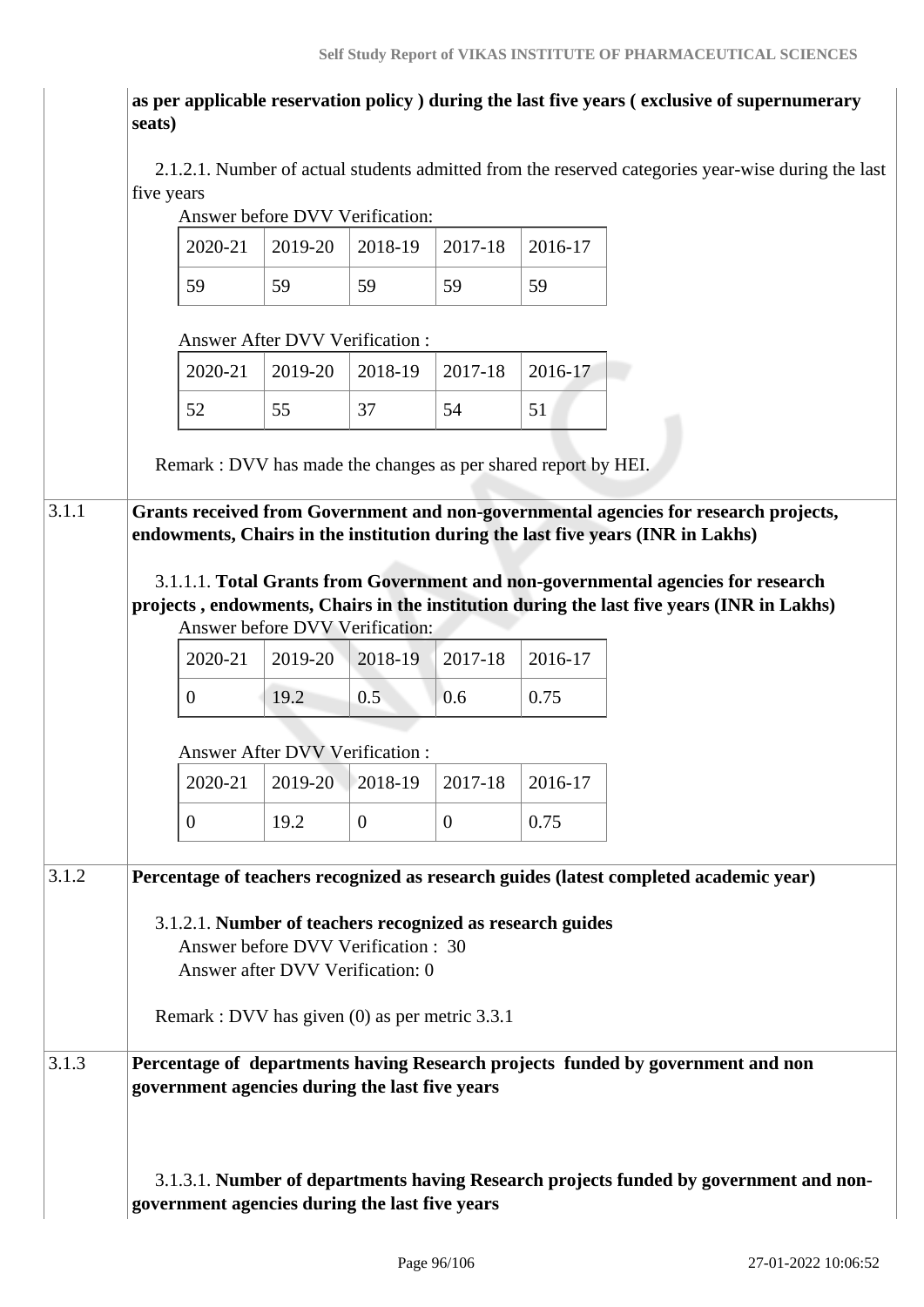## **Self Study Report of VIKAS INSTITUTE OF PHARMACEUTICAL SCIENCES**

|       |                                                              | Answer before DVV Verification:                  |                |                |                |                                                                                                                                                                                         |
|-------|--------------------------------------------------------------|--------------------------------------------------|----------------|----------------|----------------|-----------------------------------------------------------------------------------------------------------------------------------------------------------------------------------------|
|       | 2020-21                                                      | 2019-20                                          | 2018-19        | 2017-18        | 2016-17        |                                                                                                                                                                                         |
|       | $\overline{0}$                                               | $\mathbf{1}$                                     | $\mathbf{1}$   | $\mathbf{1}$   | $\mathbf{1}$   |                                                                                                                                                                                         |
|       |                                                              |                                                  |                |                |                |                                                                                                                                                                                         |
|       |                                                              | <b>Answer After DVV Verification:</b><br>2019-20 |                |                |                |                                                                                                                                                                                         |
|       | 2020-21                                                      |                                                  | 2018-19        | 2017-18        | 2016-17        |                                                                                                                                                                                         |
|       | $\overline{0}$                                               | $\mathbf{1}$                                     | $\overline{0}$ | $\overline{0}$ | 1              |                                                                                                                                                                                         |
|       | 3.1.3.2. Number of departments offering academic programes   | Answer before DVV Verification:                  |                |                |                |                                                                                                                                                                                         |
|       | 2020-21                                                      | 2019-20                                          | 2018-19        | 2017-18        | 2016-17        |                                                                                                                                                                                         |
| 3.2.2 | Rights (IPR) and entrepreneurship during the last five years |                                                  |                |                |                | Number of workshops/seminars conducted on Research Methodology, Intellectual Property<br>3.2.2.1. Total number of workshops/seminars conducted on Research Methodology,                 |
|       |                                                              | Answer before DVV Verification:                  |                |                |                | Intellectual Property Rights (IPR) and entrepreneurship year-wise during last five years                                                                                                |
|       | 2020-21                                                      | 2019-20                                          | 2018-19        | 2017-18        | 2016-17        |                                                                                                                                                                                         |
|       | 22                                                           | $\tau$                                           | $\overline{4}$ | $\overline{4}$ | 6              |                                                                                                                                                                                         |
|       |                                                              | <b>Answer After DVV Verification:</b>            |                |                |                |                                                                                                                                                                                         |
|       | 2020-21                                                      | 2019-20                                          | 2018-19        | 2017-18        | 2016-17        |                                                                                                                                                                                         |
|       | 14                                                           | $\overline{2}$                                   | $\mathbf{1}$   | $\overline{2}$ | $\mathbf{1}$   |                                                                                                                                                                                         |
|       |                                                              |                                                  |                |                |                |                                                                                                                                                                                         |
| 3.3.2 | last five years<br>five years.                               | Answer before DVV Verification:                  |                |                |                | Number of research papers per teachers in the Journals notified on UGC website during the<br>3.3.2.1. Number of research papers in the Journals notified on UGC website during the last |
|       | 2020-21                                                      | 2019-20                                          | 2018-19        | 2017-18        | 2016-17        |                                                                                                                                                                                         |
|       | 10                                                           | 8                                                | 17             | 9              | $\overline{4}$ |                                                                                                                                                                                         |
|       |                                                              |                                                  |                |                |                |                                                                                                                                                                                         |
|       |                                                              | Answer After DVV Verification:                   |                |                |                |                                                                                                                                                                                         |
|       | 2020-21                                                      | 2019-20                                          | 2018-19        | 2017-18        | 2016-17        |                                                                                                                                                                                         |
|       | 6                                                            | 5                                                | 9              | 5              | $\mathbf{2}$   |                                                                                                                                                                                         |
| 3.3.3 |                                                              |                                                  |                |                |                | Number of books and chapters in edited volumes/books published and papers published in                                                                                                  |
|       |                                                              |                                                  |                |                |                | national/international conference proceedings per teacher during last five years                                                                                                        |
|       |                                                              |                                                  |                |                |                |                                                                                                                                                                                         |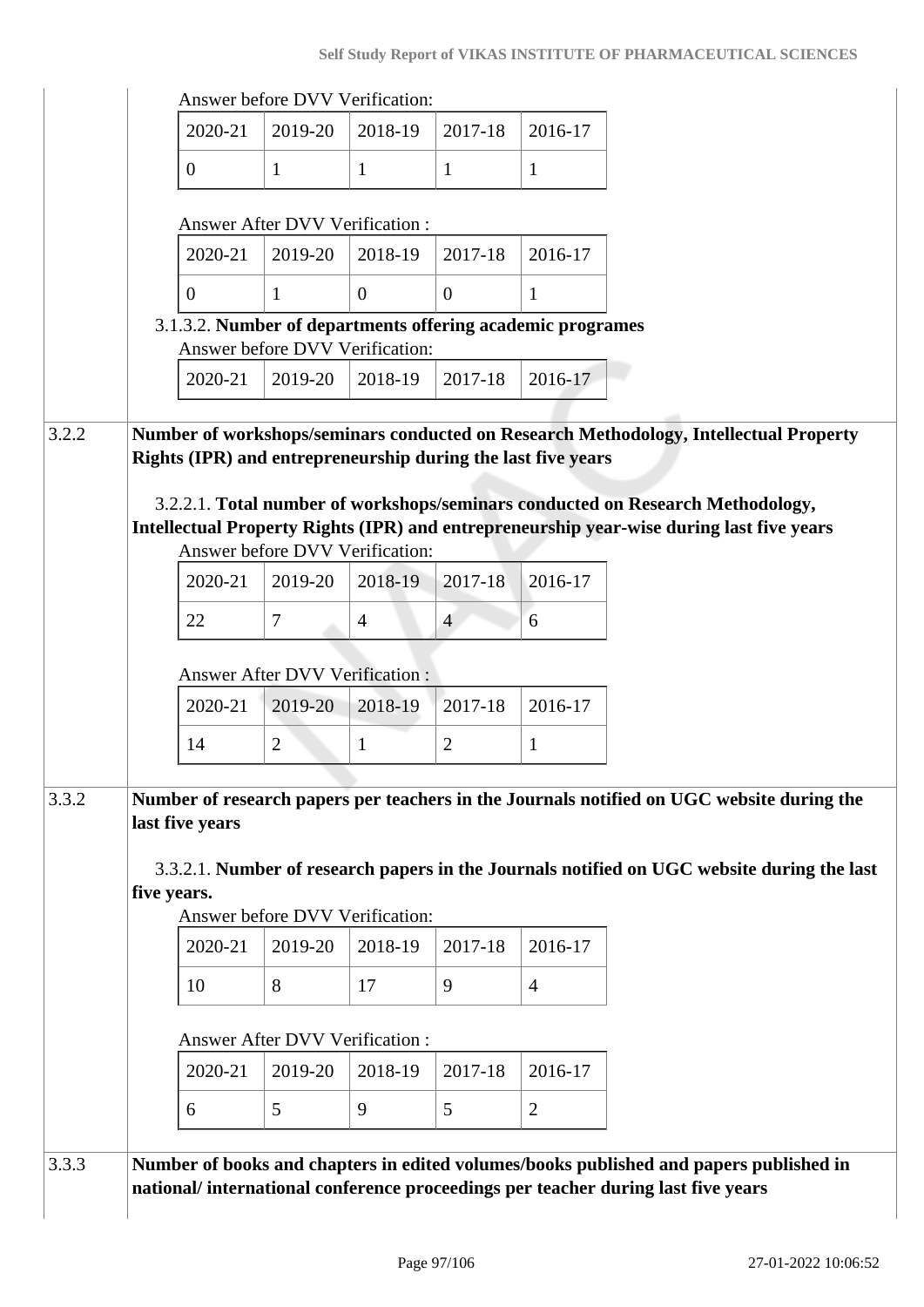|       |                                                         | Answer before DVV Verification:       |                  |                |                  | 3.3.3.1. Total number of books and chapters in edited volumes/books published and papers<br>in national/international conference proceedings year-wise during last five years                                                                                                                                                                   |
|-------|---------------------------------------------------------|---------------------------------------|------------------|----------------|------------------|-------------------------------------------------------------------------------------------------------------------------------------------------------------------------------------------------------------------------------------------------------------------------------------------------------------------------------------------------|
|       | 2020-21                                                 | 2019-20                               | 2018-19          | 2017-18        | 2016-17          |                                                                                                                                                                                                                                                                                                                                                 |
|       | $\overline{2}$                                          | 6                                     | 8                | 5              | $\overline{7}$   |                                                                                                                                                                                                                                                                                                                                                 |
|       |                                                         | <b>Answer After DVV Verification:</b> |                  |                |                  |                                                                                                                                                                                                                                                                                                                                                 |
|       | 2020-21                                                 | 2019-20                               | 2018-19          | 2017-18        | 2016-17          |                                                                                                                                                                                                                                                                                                                                                 |
|       | $\overline{2}$                                          | 5                                     | $\tau$           | $\overline{4}$ | $\overline{7}$   |                                                                                                                                                                                                                                                                                                                                                 |
| 3.4.2 | government recognised bodies during the last five years | Answer before DVV Verification:       |                  |                |                  | Number of awards and recognitions received for extension activities from government/<br>3.4.2.1. Total number of awards and recognition received for extension activities from<br>Government/ Government recognised bodies year-wise during the last five years.                                                                                |
|       | 2020-21                                                 | 2019-20                               | 2018-19          | 2017-18        | 2016-17          |                                                                                                                                                                                                                                                                                                                                                 |
|       | $\overline{2}$                                          | 3                                     | $\mathbf{1}$     | 1 <sup>1</sup> | $\overline{2}$   |                                                                                                                                                                                                                                                                                                                                                 |
|       |                                                         | Answer After DVV Verification:        |                  |                |                  |                                                                                                                                                                                                                                                                                                                                                 |
|       | 2020-21                                                 | 2019-20                               | 2018-19          | 2017-18        | 2016-17          |                                                                                                                                                                                                                                                                                                                                                 |
|       | $\overline{0}$                                          | $\boldsymbol{0}$                      | $\boldsymbol{0}$ | $\overline{0}$ | $\boldsymbol{0}$ |                                                                                                                                                                                                                                                                                                                                                 |
| 3.4.3 | YRC etc., year-wise during the last five years          | Answer before DVV Verification:       |                  |                |                  | Number of extension and outreach programs conducted by the institution through NSS/NCC,<br>Government and Government recognised bodies during the last five years<br>3.4.3.1. Number of extension and outreached Programmes conducted in collaboration with<br>industry, community and Non- Government Organizations through NSS/NCC/Red Cross/ |
|       | 2020-21                                                 | 2019-20                               | 2018-19          | 2017-18        | 2016-17          |                                                                                                                                                                                                                                                                                                                                                 |
|       | 8                                                       | 14                                    | 12               | 19             | 15               |                                                                                                                                                                                                                                                                                                                                                 |
|       |                                                         | <b>Answer After DVV Verification:</b> |                  |                |                  |                                                                                                                                                                                                                                                                                                                                                 |
|       | 2020-21                                                 | 2019-20                               | 2018-19          | 2017-18        | 2016-17          |                                                                                                                                                                                                                                                                                                                                                 |
|       | $\overline{7}$                                          | 12                                    | 9                | 13             | $\overline{7}$   |                                                                                                                                                                                                                                                                                                                                                 |
| 3.4.4 |                                                         |                                       |                  |                |                  | Average percentage of students participating in extension activities at 3.4.3. above during last                                                                                                                                                                                                                                                |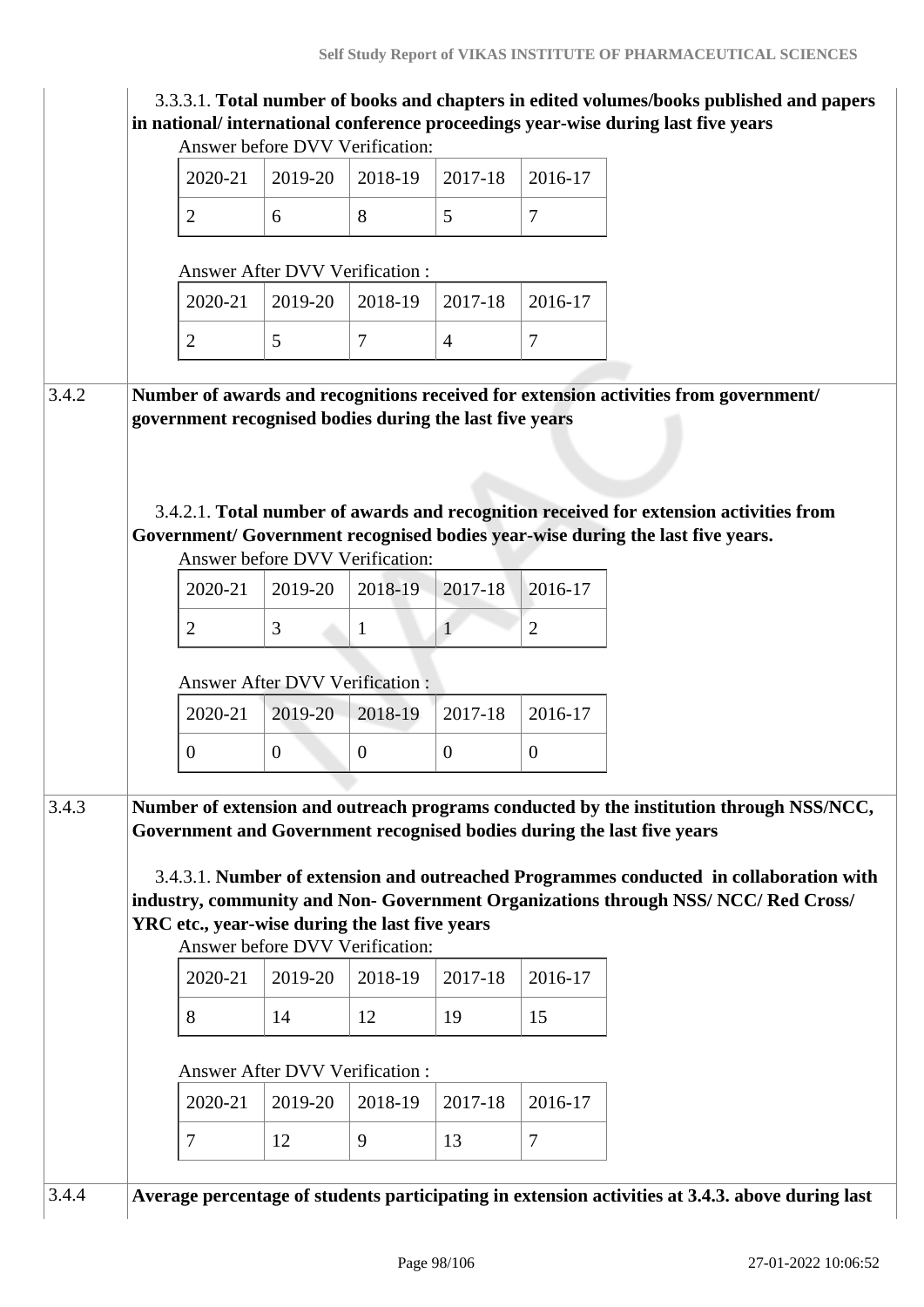## **five years**

## 3.4.4.1. **Total number of Students participating in extension activities conducted in collaboration with industry, community and Non- Government Organizations such as Swachh Bharat, AIDs awareness, Gender issue etc. year-wise during last five years**

|       |                                                                                  | Answer before DVV Verification:       |                |                |                |                                                                                                                                                                                                                                                                                            |  |
|-------|----------------------------------------------------------------------------------|---------------------------------------|----------------|----------------|----------------|--------------------------------------------------------------------------------------------------------------------------------------------------------------------------------------------------------------------------------------------------------------------------------------------|--|
|       | 2020-21                                                                          | 2019-20                               | 2018-19        | 2017-18        | 2016-17        |                                                                                                                                                                                                                                                                                            |  |
|       | 8                                                                                | 14                                    | 12             | 19             | 15             |                                                                                                                                                                                                                                                                                            |  |
|       |                                                                                  | <b>Answer After DVV Verification:</b> |                |                |                |                                                                                                                                                                                                                                                                                            |  |
|       | 2020-21                                                                          | 2019-20                               | 2018-19        | 2017-18        | 2016-17        |                                                                                                                                                                                                                                                                                            |  |
|       | 449                                                                              | 420                                   | 418            | 395            | 328            |                                                                                                                                                                                                                                                                                            |  |
| 3.5.1 | internship per year<br>exchange/ internship year-wise during the last five years |                                       |                |                |                | Number of Collaborative activities for research, Faculty exchange, Student exchange/<br>3.5.1.1. Number of Collaborative activities for research, Faculty exchange, Student                                                                                                                |  |
|       |                                                                                  | Answer before DVV Verification:       |                |                |                |                                                                                                                                                                                                                                                                                            |  |
|       | 2020-21                                                                          | 2019-20                               | 2018-19        | 2017-18        | 2016-17        |                                                                                                                                                                                                                                                                                            |  |
|       | 30                                                                               | 36                                    | 58             | 47             | 31             |                                                                                                                                                                                                                                                                                            |  |
|       |                                                                                  | <b>Answer After DVV Verification:</b> |                |                |                |                                                                                                                                                                                                                                                                                            |  |
|       | 2020-21                                                                          | 2019-20                               | 2018-19        | 2017-18        | 2016-17        |                                                                                                                                                                                                                                                                                            |  |
|       | 6                                                                                | $\overline{4}$                        | 3              | $\overline{2}$ | $\mathbf{1}$   |                                                                                                                                                                                                                                                                                            |  |
| 3.5.2 | etc. during the last five years                                                  | Answer before DVV Verification:       |                |                |                | Number of functional MoUs with institutions, other universities, industries, corporate houses<br>3.5.2.1. Number of functional MoUs with Institutions of national, international importance,<br>other universities, industries, corporate houses etc. year-wise during the last five years |  |
|       | 2020-21                                                                          | 2019-20                               | 2018-19        | 2017-18        | 2016-17        |                                                                                                                                                                                                                                                                                            |  |
|       | $\overline{0}$                                                                   | $\overline{2}$                        | $\overline{4}$ | 3              | $\overline{4}$ |                                                                                                                                                                                                                                                                                            |  |
|       |                                                                                  | Answer After DVV Verification:        |                |                |                |                                                                                                                                                                                                                                                                                            |  |
|       | 2020-21                                                                          | 2019-20                               | 2018-19        | 2017-18        | 2016-17        |                                                                                                                                                                                                                                                                                            |  |
|       | $\overline{0}$                                                                   | $\overline{2}$                        | $\overline{4}$ | $\overline{2}$ | 3              |                                                                                                                                                                                                                                                                                            |  |
|       |                                                                                  |                                       |                |                |                |                                                                                                                                                                                                                                                                                            |  |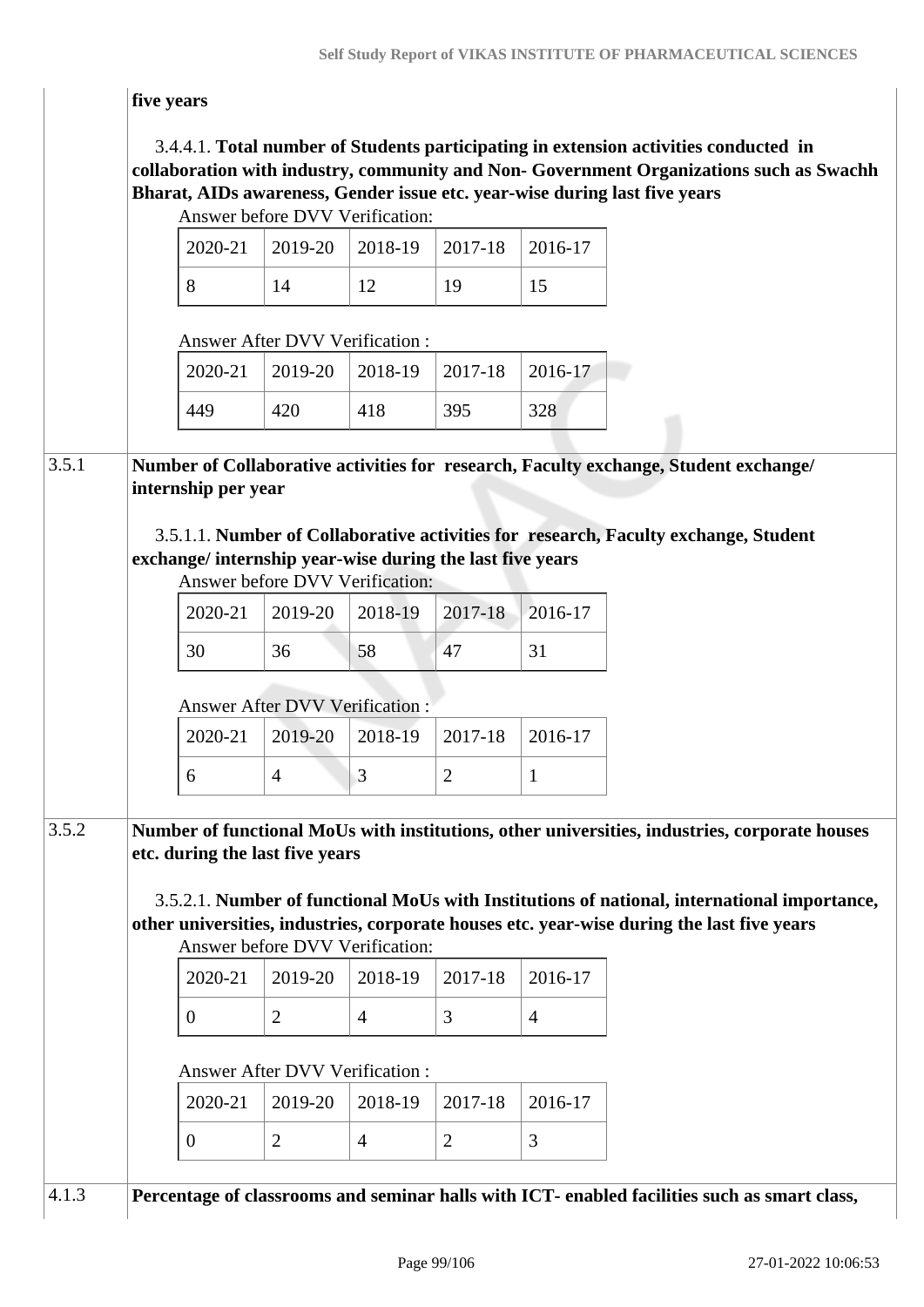|       | LMS, etc. (Data for the latest completed academic year)                                                                                                                                                                                                              |                                                                         |         |             |                                                                |                                                                                                                                                                                      |
|-------|----------------------------------------------------------------------------------------------------------------------------------------------------------------------------------------------------------------------------------------------------------------------|-------------------------------------------------------------------------|---------|-------------|----------------------------------------------------------------|--------------------------------------------------------------------------------------------------------------------------------------------------------------------------------------|
|       | 4.1.3.1. Number of classrooms and seminar halls with ICT facilities                                                                                                                                                                                                  | Answer before DVV Verification: 11<br>Answer after DVV Verification: 14 |         |             |                                                                |                                                                                                                                                                                      |
|       | Remark: DVV has made the changes as per shared report by HEI.                                                                                                                                                                                                        |                                                                         |         |             |                                                                |                                                                                                                                                                                      |
| 4.1.4 | last five years(INR in Lakhs)                                                                                                                                                                                                                                        |                                                                         |         |             |                                                                | Average percentage of expenditure, excluding salary for infrastructure augmentation during                                                                                           |
|       | five years (INR in lakhs)                                                                                                                                                                                                                                            | Answer before DVV Verification:                                         |         |             |                                                                | 4.1.4.1. Expenditure for infrastructure augmentation, excluding salary year-wise during last                                                                                         |
|       | 2020-21                                                                                                                                                                                                                                                              | 2019-20                                                                 | 2018-19 | 2017-18     | 2016-17                                                        |                                                                                                                                                                                      |
|       | 19.15                                                                                                                                                                                                                                                                | 81.85                                                                   | 90.50   | 62.76       | 2.48                                                           |                                                                                                                                                                                      |
|       |                                                                                                                                                                                                                                                                      | <b>Answer After DVV Verification:</b>                                   |         |             |                                                                |                                                                                                                                                                                      |
|       | 2020-21                                                                                                                                                                                                                                                              | 2019-20                                                                 | 2018-19 | $2017 - 18$ | 2016-17                                                        |                                                                                                                                                                                      |
|       | 3.02                                                                                                                                                                                                                                                                 | 39.00                                                                   | 24.43   | 25.61       | 2.13                                                           |                                                                                                                                                                                      |
|       | Expenditure for infrastructure augmentation, excluding salary by HEI.                                                                                                                                                                                                |                                                                         |         |             |                                                                | Remark : DVV has made the changes as per provided schedule of audited statement of                                                                                                   |
| 4.2.2 | The institution has subscription for the following e-resources<br>1. e-journals<br>2. e-ShodhSindhu<br>3. Shodhganga Membership<br>4. e-books<br>5. Databases<br>6. Remote access to e-resources<br>Remark : DVV has made the changes as per provided report by HEI. | Answer After DVV Verification: C. Any 2 of the above                    |         |             | Answer before DVV Verification : A. Any 4 or more of the above |                                                                                                                                                                                      |
| 4.2.3 | journals during the last five years (INR in Lakhs)<br>journals year wise during last five years (INR in Lakhs)                                                                                                                                                       | Answer before DVV Verification:                                         |         |             |                                                                | Average annual expenditure for purchase of books/e-books and subscription to journals/e-<br>4.2.3.1. Annual expenditure of purchase of books/e-books and subscription to journals/e- |
|       | 2020-21                                                                                                                                                                                                                                                              | 2019-20                                                                 | 2018-19 | 2017-18     | 2016-17                                                        |                                                                                                                                                                                      |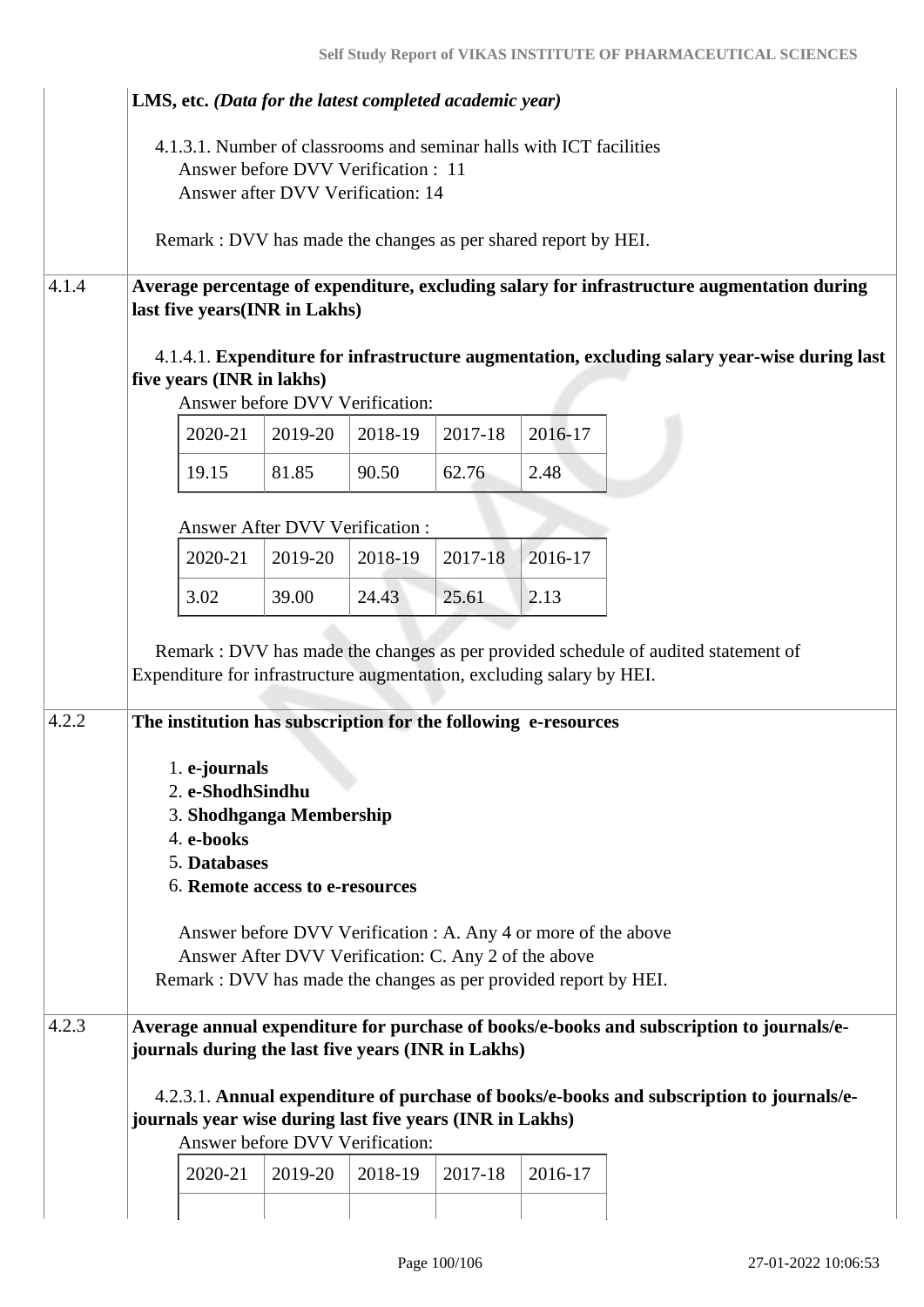|       |            | 1.32                                                     | .71                                                                       | 1.67    | 2.42    | 1.13                                                                    |                                                                                                                                                                                                   |
|-------|------------|----------------------------------------------------------|---------------------------------------------------------------------------|---------|---------|-------------------------------------------------------------------------|---------------------------------------------------------------------------------------------------------------------------------------------------------------------------------------------------|
|       |            |                                                          | <b>Answer After DVV Verification:</b>                                     |         |         |                                                                         |                                                                                                                                                                                                   |
|       |            | 2020-21                                                  | 2019-20                                                                   | 2018-19 | 2017-18 | 2016-17                                                                 |                                                                                                                                                                                                   |
|       |            | 0.14                                                     | 00                                                                        | 0.025   | 0.35    | 0.01                                                                    |                                                                                                                                                                                                   |
|       |            |                                                          |                                                                           |         |         |                                                                         | Remark : DVV has made the changes as per provided audited statement of purchase of books/e-<br>books and subscription and for 2019-20 books and journals has not reflect in shared report by HEI. |
| 4.2.4 |            | online access) during the latest completed academic year |                                                                           |         |         |                                                                         | Percentage per day usage of library by teachers and students (foot falls and login data for                                                                                                       |
|       | on (dates) |                                                          | Answer before DVV Verification : 162<br>Answer after DVV Verification: 32 |         |         |                                                                         | 4.2.4.1. Number of teachers and students using library per day over last one year<br>Remark : DVV has made the changes as per average of teacher and students using library per day               |
| 4.4.1 |            |                                                          |                                                                           |         |         |                                                                         | Average percentage of expenditure incurred on maintenance of infrastructure (physical and                                                                                                         |
|       | Lakhs)     | (INR in lakhs)                                           | Answer before DVV Verification:                                           |         |         |                                                                         | 4.4.1.1. Expenditure incurred on maintenance of infrastructure (physical facilities and<br>academic support facilities) excluding salary component year-wise during the last five years           |
|       |            | 2020-21                                                  | 2019-20                                                                   | 2018-19 | 2017-18 | 2016-17                                                                 |                                                                                                                                                                                                   |
|       |            | 19.1                                                     | 81.8                                                                      | 90.5    | 62.7    | 2.48                                                                    |                                                                                                                                                                                                   |
|       |            |                                                          | Answer After DVV Verification :                                           |         |         |                                                                         |                                                                                                                                                                                                   |
|       |            | 2020-21                                                  | 2019-20                                                                   | 2018-19 | 2017-18 | 2016-17                                                                 |                                                                                                                                                                                                   |
|       |            | 6.38                                                     | 3.72                                                                      | 4.44    | 2.19    | 1.12                                                                    |                                                                                                                                                                                                   |
|       |            | excluding salary by HEI.                                 |                                                                           |         |         |                                                                         | Remark : DVV has made the changes as per shared schedule of audited statement for Expenditure<br>incurred on maintenance of infrastructure (physical facilities and academic support facilities)  |
| 5.1.4 |            |                                                          |                                                                           |         |         | counselling offered by the Institution during the last five years       | Average percentage of students benefitted by guidance for competitive examinations and career                                                                                                     |
|       |            |                                                          | Answer before DVV Verification:                                           |         |         | counselling offered by the institution year wise during last five years | 5.1.4.1. Number of students benefitted by guidance for competitive examinations and career                                                                                                        |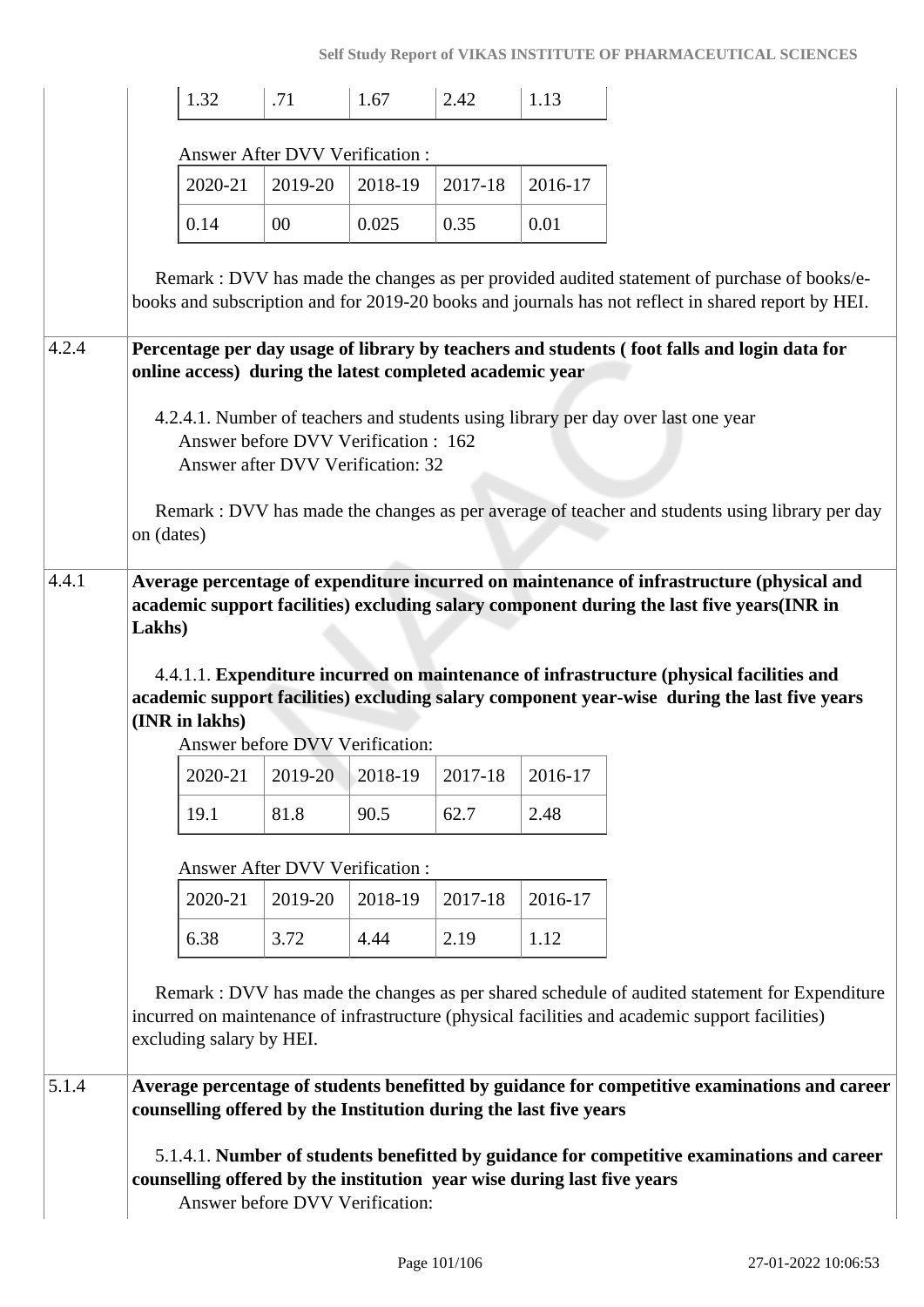|       | 2020-21                                                                                                                                                                                                                                                                                                                                                                                                                                                                                                                               | 2019-20                                                                   | 2018-19 | 2017-18                                                                                                     | 2016-17        |
|-------|---------------------------------------------------------------------------------------------------------------------------------------------------------------------------------------------------------------------------------------------------------------------------------------------------------------------------------------------------------------------------------------------------------------------------------------------------------------------------------------------------------------------------------------|---------------------------------------------------------------------------|---------|-------------------------------------------------------------------------------------------------------------|----------------|
|       | 65                                                                                                                                                                                                                                                                                                                                                                                                                                                                                                                                    | 56                                                                        | 42      | 29                                                                                                          | 30             |
|       |                                                                                                                                                                                                                                                                                                                                                                                                                                                                                                                                       | Answer After DVV Verification:                                            |         |                                                                                                             |                |
|       | 2020-21                                                                                                                                                                                                                                                                                                                                                                                                                                                                                                                               | 2019-20                                                                   | 2018-19 | 2017-18                                                                                                     | 2016-17        |
|       | 75                                                                                                                                                                                                                                                                                                                                                                                                                                                                                                                                    | 74                                                                        | 51      | 23                                                                                                          | 38             |
|       |                                                                                                                                                                                                                                                                                                                                                                                                                                                                                                                                       |                                                                           |         |                                                                                                             |                |
| 5.1.5 | The Institution has a transparent mechanism for timely redressal of student grievances<br>including sexual harassment and ragging cases                                                                                                                                                                                                                                                                                                                                                                                               |                                                                           |         |                                                                                                             |                |
| 5.2.1 | 1. Implementation of guidelines of statutory/regulatory bodies<br>2. Organisation wide awareness and undertakings on policies with zero tolerance<br>3. Mechanisms for submission of online/offline students' grievances<br>4. Timely redressal of the grievances through appropriate committees<br>Remark: Provided link has not accessible shared by HEI.<br>Average percentage of placement of outgoing students during the last five years<br>5.2.1.1. Number of outgoing students placed year - wise during the last five years. |                                                                           |         | Answer before DVV Verification : A. All of the above<br>Answer After DVV Verification: E. None of the above |                |
|       |                                                                                                                                                                                                                                                                                                                                                                                                                                                                                                                                       | Answer before DVV Verification:                                           |         |                                                                                                             |                |
|       | 2020-21                                                                                                                                                                                                                                                                                                                                                                                                                                                                                                                               | 2019-20                                                                   | 2018-19 | 2017-18                                                                                                     | 2016-17        |
|       | 70                                                                                                                                                                                                                                                                                                                                                                                                                                                                                                                                    | 60                                                                        | 49      | 38                                                                                                          | 24             |
|       |                                                                                                                                                                                                                                                                                                                                                                                                                                                                                                                                       | <b>Answer After DVV Verification:</b>                                     |         |                                                                                                             |                |
|       | 2020-21                                                                                                                                                                                                                                                                                                                                                                                                                                                                                                                               | 2019-20                                                                   | 2018-19 | 2017-18                                                                                                     | 2016-17        |
|       | 5                                                                                                                                                                                                                                                                                                                                                                                                                                                                                                                                     | 22                                                                        | 16      | 13                                                                                                          | $\overline{4}$ |
| 5.2.2 | Average percentage of students progressing to higher education during the last five years<br>5.2.2.1. Number of outgoing student progression to higher education during last five years                                                                                                                                                                                                                                                                                                                                               | Answer before DVV Verification: 177<br>Answer after DVV Verification: 122 |         |                                                                                                             |                |
| 5.3.1 | Number of awards/medals won by students for outstanding performance in sports/cultural<br>activities at inter-university/state/national / international level (award for a team event should<br>be counted as one) during the last five years.                                                                                                                                                                                                                                                                                        |                                                                           |         |                                                                                                             |                |
|       | 5.3.1.1. Number of awards/medals for outstanding performance in sports/cultural activities                                                                                                                                                                                                                                                                                                                                                                                                                                            |                                                                           |         |                                                                                                             |                |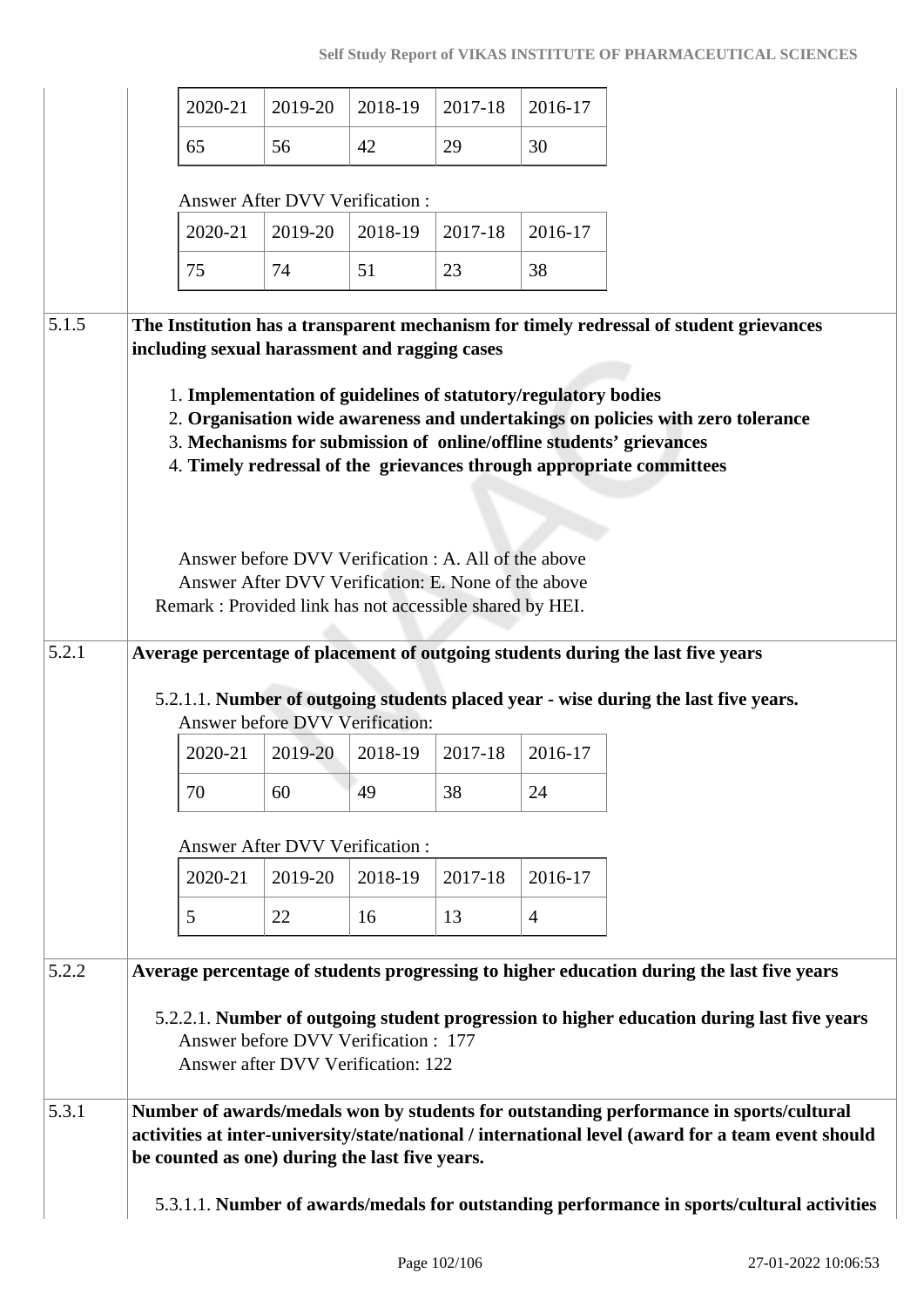|       |                                 |                     | one) year-wise during the last five years.                                                   |                |                |                | at university/state/national / international level (award for a team event should be counted as                                                                                                                                                                                                                                               |  |  |  |
|-------|---------------------------------|---------------------|----------------------------------------------------------------------------------------------|----------------|----------------|----------------|-----------------------------------------------------------------------------------------------------------------------------------------------------------------------------------------------------------------------------------------------------------------------------------------------------------------------------------------------|--|--|--|
|       |                                 |                     | Answer before DVV Verification:                                                              |                |                |                |                                                                                                                                                                                                                                                                                                                                               |  |  |  |
|       |                                 | 2020-21             | 2019-20                                                                                      | 2018-19        | 2017-18        | 2016-17        |                                                                                                                                                                                                                                                                                                                                               |  |  |  |
|       |                                 | $\overline{2}$      | 05                                                                                           | $\overline{2}$ | 3              | 3              |                                                                                                                                                                                                                                                                                                                                               |  |  |  |
|       |                                 |                     | Answer After DVV Verification:                                                               |                |                |                |                                                                                                                                                                                                                                                                                                                                               |  |  |  |
|       |                                 | 2020-21             | 2019-20                                                                                      | 2018-19        | 2017-18        | 2016-17        |                                                                                                                                                                                                                                                                                                                                               |  |  |  |
|       |                                 | $\theta$            | $\overline{0}$                                                                               | $\overline{0}$ | $\overline{2}$ | $\overline{0}$ |                                                                                                                                                                                                                                                                                                                                               |  |  |  |
| 5.3.3 |                                 |                     | Institution participated year-wise during last five years<br>Answer before DVV Verification: |                |                |                | Average number of sports and cultural events/competitions in which students of the Institution<br>participated during last five years (organised by the institution/other institutions)<br>5.3.3.1. Number of sports and cultural events/competitions in which students of the                                                                |  |  |  |
|       |                                 | 2020-21             | 2019-20                                                                                      | 2018-19        | 2017-18        | 2016-17        |                                                                                                                                                                                                                                                                                                                                               |  |  |  |
|       |                                 | 1                   | 3                                                                                            | 10             | 5              | 5              |                                                                                                                                                                                                                                                                                                                                               |  |  |  |
|       | Answer After DVV Verification : |                     |                                                                                              |                |                |                |                                                                                                                                                                                                                                                                                                                                               |  |  |  |
|       |                                 | 2020-21             | 2019-20                                                                                      | 2018-19        | 2017-18        | 2016-17        |                                                                                                                                                                                                                                                                                                                                               |  |  |  |
|       |                                 | $\overline{0}$      | $\overline{2}$                                                                               | $\tau$         | 3              | $\overline{4}$ |                                                                                                                                                                                                                                                                                                                                               |  |  |  |
|       |                                 |                     |                                                                                              |                |                |                | Remark : DVV has not consider such a days activities report shared by HEI.                                                                                                                                                                                                                                                                    |  |  |  |
| 6.3.2 | years                           | the last five years | Answer before DVV Verification:                                                              |                |                |                | Average percentage of teachers provided with financial support to attend<br>conferences/workshops and towards membership fee of professional bodies during the last five<br>6.3.2.1. Number of teachers provided with financial support to attend<br>conferences/workshops and towards membership fee of professional bodies year wise during |  |  |  |
|       |                                 | 2020-21             | 2019-20                                                                                      | 2018-19        | 2017-18        | 2016-17        |                                                                                                                                                                                                                                                                                                                                               |  |  |  |
|       |                                 | 29                  | 6                                                                                            | 17             | 16             | 8              |                                                                                                                                                                                                                                                                                                                                               |  |  |  |
|       |                                 |                     | Answer After DVV Verification :                                                              |                |                |                |                                                                                                                                                                                                                                                                                                                                               |  |  |  |
|       |                                 | 2020-21             | 2019-20                                                                                      | 2018-19        | 2017-18        | 2016-17        |                                                                                                                                                                                                                                                                                                                                               |  |  |  |
|       |                                 | 29                  | 6                                                                                            | $\tau$         | 8              | 3              |                                                                                                                                                                                                                                                                                                                                               |  |  |  |
|       |                                 |                     |                                                                                              |                |                |                |                                                                                                                                                                                                                                                                                                                                               |  |  |  |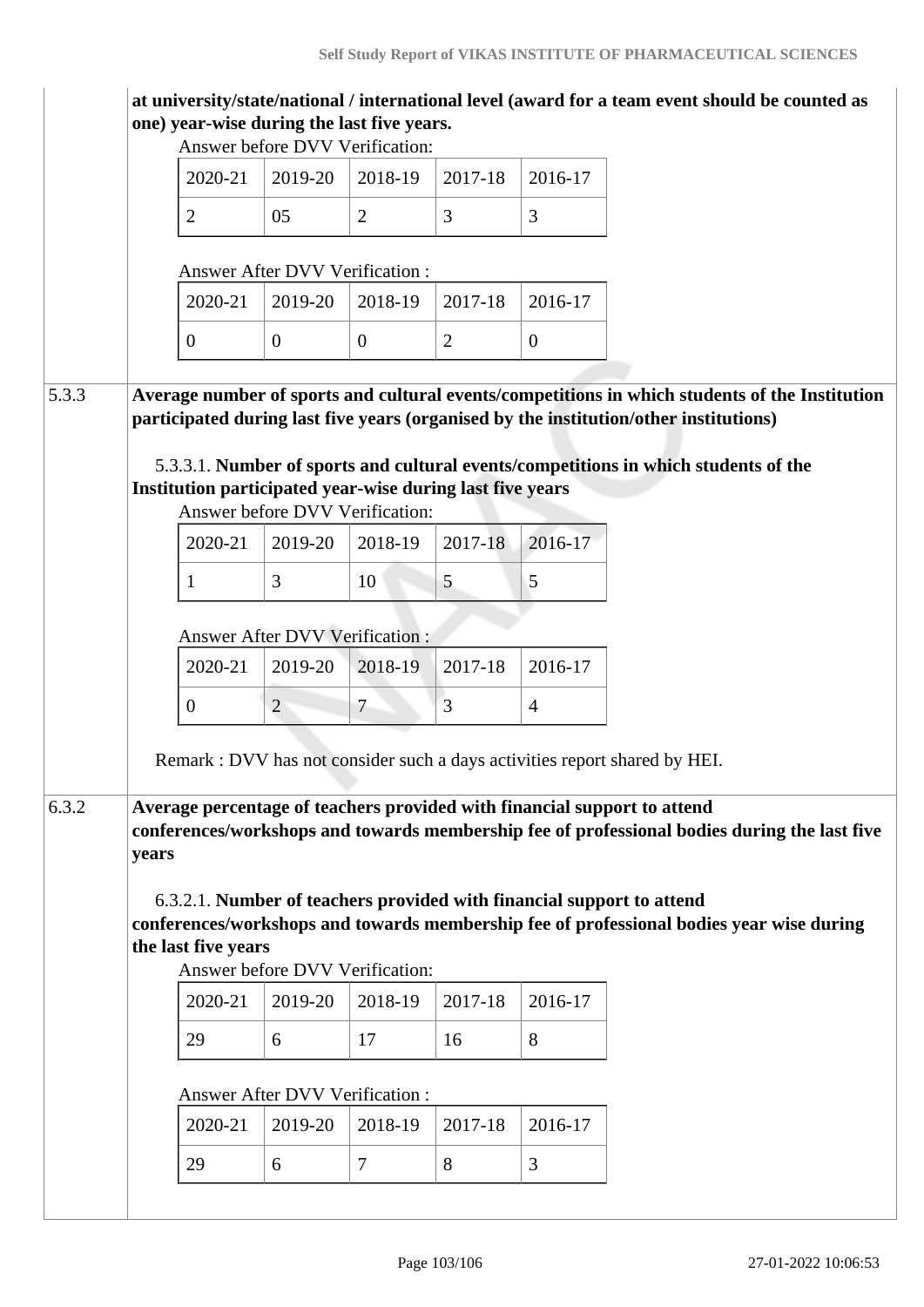| 6.3.3 |                     |                                                                                                                                                                                  |                                       |                  |                |                  | Average number of professional development /administrative training programs organized by<br>the institution for teaching and non teaching staff during the last five years                                                                         |
|-------|---------------------|----------------------------------------------------------------------------------------------------------------------------------------------------------------------------------|---------------------------------------|------------------|----------------|------------------|-----------------------------------------------------------------------------------------------------------------------------------------------------------------------------------------------------------------------------------------------------|
|       | years               |                                                                                                                                                                                  |                                       |                  |                |                  | 6.3.3.1. Total number of professional development /administrative training Programmes<br>organized by the institution for teaching and non teaching staff year-wise during the last five                                                            |
|       |                     |                                                                                                                                                                                  | Answer before DVV Verification:       |                  |                |                  |                                                                                                                                                                                                                                                     |
|       |                     | 2020-21                                                                                                                                                                          | 2019-20                               | 2018-19          | 2017-18        | 2016-17          |                                                                                                                                                                                                                                                     |
|       |                     | 14                                                                                                                                                                               | 5                                     | $\overline{2}$   | $\mathbf{1}$   | $\overline{2}$   |                                                                                                                                                                                                                                                     |
|       |                     |                                                                                                                                                                                  | <b>Answer After DVV Verification:</b> |                  |                |                  |                                                                                                                                                                                                                                                     |
|       |                     | 2020-21                                                                                                                                                                          | 2019-20                               | 2018-19          | 2017-18        | 2016-17          |                                                                                                                                                                                                                                                     |
|       |                     | $\boldsymbol{0}$                                                                                                                                                                 | $\theta$                              | $\boldsymbol{0}$ | $\theta$       | $\boldsymbol{0}$ |                                                                                                                                                                                                                                                     |
| 6.3.4 |                     |                                                                                                                                                                                  |                                       |                  |                |                  | Average percentage of teachers undergoing online/face-to-face Faculty Development<br>Programmes (FDP) during the last five years (Professional Development Programmes,<br>Orientation / Induction Programmes, Refresher Course, Short Term Course). |
|       | the last five years | 6.3.4.1. Total number of teachers attending professional development Programmes viz.,<br>Orientation / Induction Programme, Refresher Course, Short Term Course year-wise during |                                       |                  |                |                  |                                                                                                                                                                                                                                                     |
|       |                     | 2020-21                                                                                                                                                                          | 2019-20                               | 2018-19          | 2017-18        | 2016-17          |                                                                                                                                                                                                                                                     |
|       |                     | 13                                                                                                                                                                               | $7^{\circ}$                           | 5                | 6              | 6                |                                                                                                                                                                                                                                                     |
|       |                     |                                                                                                                                                                                  | <b>Answer After DVV Verification:</b> |                  |                |                  |                                                                                                                                                                                                                                                     |
|       |                     | 2020-21                                                                                                                                                                          | 2019-20                               | 2018-19          | 2017-18        | 2016-17          |                                                                                                                                                                                                                                                     |
|       |                     | 6                                                                                                                                                                                | $\overline{2}$                        | $\overline{2}$   | $\overline{0}$ | $\overline{0}$   |                                                                                                                                                                                                                                                     |
| 6.4.2 |                     | last five years (not covered in Criterion III)<br>during the last five years (INR in Lakhs)                                                                                      |                                       |                  |                |                  | Funds / Grants received from non-government bodies, individuals, philanthropers during the<br>6.4.2.1. Total Grants received from non-government bodies, individuals, Philanthropers year wise                                                      |
|       |                     |                                                                                                                                                                                  | Answer before DVV Verification:       |                  |                |                  |                                                                                                                                                                                                                                                     |
|       |                     | 2020-21                                                                                                                                                                          | 2019-20                               | 2018-19          | 2017-18        | 2016-17          |                                                                                                                                                                                                                                                     |
|       |                     | $\overline{0}$                                                                                                                                                                   | .5                                    | $\boldsymbol{0}$ | $\overline{0}$ | $\overline{0}$   |                                                                                                                                                                                                                                                     |
|       |                     |                                                                                                                                                                                  | Answer After DVV Verification :       |                  |                |                  |                                                                                                                                                                                                                                                     |
|       |                     | 2020-21                                                                                                                                                                          | 2019-20                               | 2018-19          | 2017-18        | 2016-17          |                                                                                                                                                                                                                                                     |
|       |                     |                                                                                                                                                                                  |                                       |                  |                |                  |                                                                                                                                                                                                                                                     |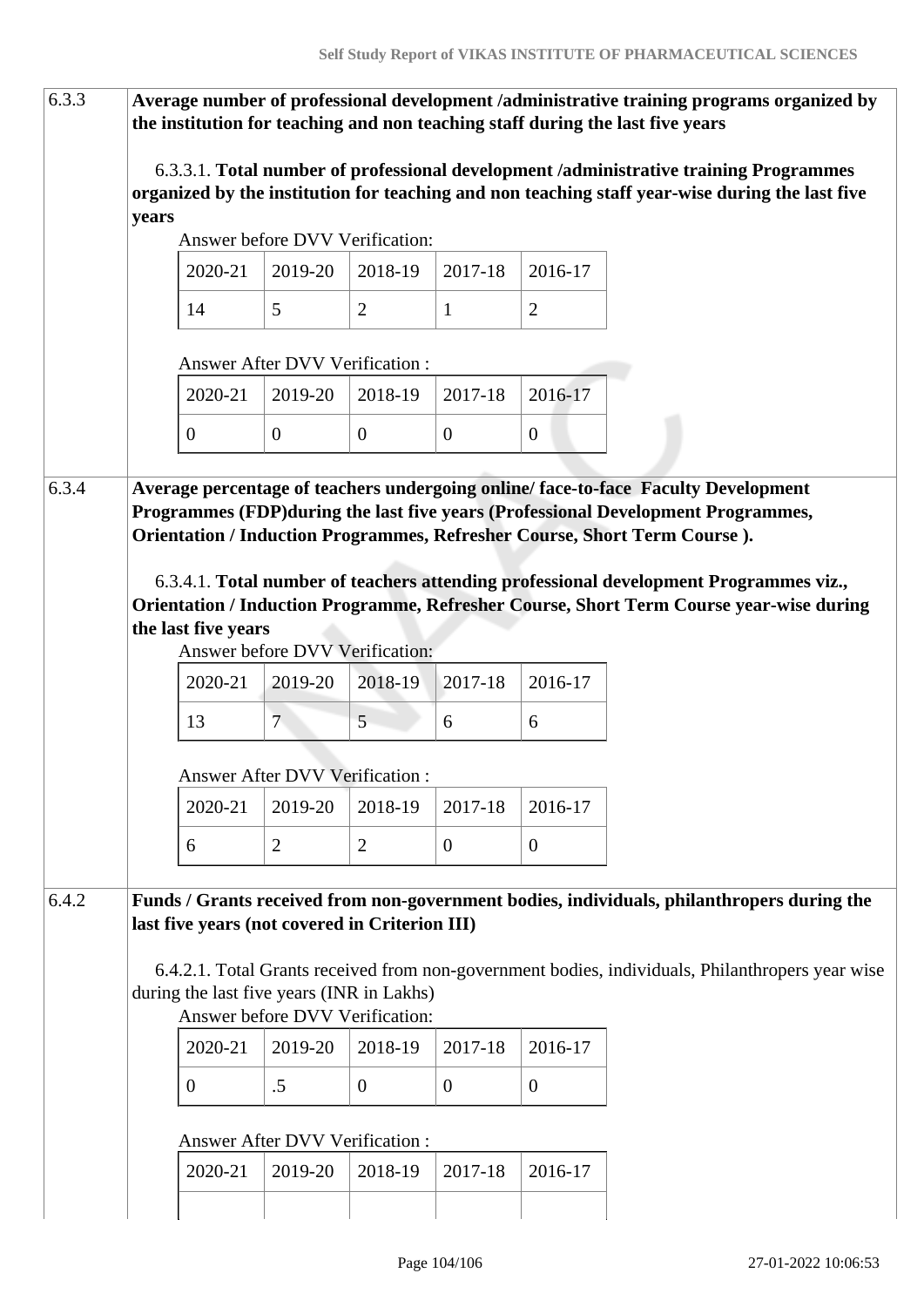|        | $\mathbf{0}$                                                                                                                                                | $\mathbf{0}$ | $\mathbf{0}$                                                                                                      | $\overline{0}$ | $\overline{0}$ |                                                                                          |                                                                                             |
|--------|-------------------------------------------------------------------------------------------------------------------------------------------------------------|--------------|-------------------------------------------------------------------------------------------------------------------|----------------|----------------|------------------------------------------------------------------------------------------|---------------------------------------------------------------------------------------------|
| 7.1.4  | Water conservation facilities available in the Institution:                                                                                                 |              |                                                                                                                   |                |                |                                                                                          |                                                                                             |
|        | 1. Rain water harvesting                                                                                                                                    |              | 2. Borewell /Open well recharge                                                                                   |                |                |                                                                                          |                                                                                             |
|        |                                                                                                                                                             |              | 3. Construction of tanks and bunds                                                                                |                |                |                                                                                          |                                                                                             |
|        | 4. Waste water recycling                                                                                                                                    |              |                                                                                                                   |                |                |                                                                                          |                                                                                             |
|        |                                                                                                                                                             |              |                                                                                                                   |                |                | 5. Maintenance of water bodies and distribution system in the campus                     |                                                                                             |
|        |                                                                                                                                                             |              | Answer before DVV Verification : A. Any 4 or all of the above<br>Answer After DVV Verification: B. 3 of the above |                |                |                                                                                          |                                                                                             |
|        | /Open well recharge by HEI.                                                                                                                                 |              |                                                                                                                   |                |                |                                                                                          | Remark : DVV has made the changes as per provided report of Rain water harvesting Borewell  |
| 7.1.7  | The Institution has disabled-friendly, barrier free environment                                                                                             |              |                                                                                                                   |                |                |                                                                                          |                                                                                             |
|        |                                                                                                                                                             |              | 2. Divyangjan friendly washrooms                                                                                  |                |                | 1. Built environment with ramps/lifts for easy access to classrooms.                     |                                                                                             |
|        |                                                                                                                                                             |              |                                                                                                                   |                |                | 3. Signage including tactile path, lights, display boards and signposts                  |                                                                                             |
|        |                                                                                                                                                             |              | software, mechanized equipment                                                                                    |                |                | 4. Assistive technology and facilities for Divyangjan accessible website, screen-reading |                                                                                             |
|        |                                                                                                                                                             |              |                                                                                                                   |                |                |                                                                                          | 5. Provision for enquiry and information : Human assistance, reader, scribe, soft copies of |
|        |                                                                                                                                                             |              | reading material, screen reading                                                                                  |                |                |                                                                                          |                                                                                             |
|        |                                                                                                                                                             |              | Answer before DVV Verification : A. Any 4 or all of the above                                                     |                |                |                                                                                          |                                                                                             |
|        |                                                                                                                                                             |              | Answer After DVV Verification: B. 3 of the above                                                                  |                |                |                                                                                          |                                                                                             |
|        | Remark : DVV has made the changes as per shared report by HEI.                                                                                              |              |                                                                                                                   |                |                |                                                                                          |                                                                                             |
| 7.1.10 | The Institution has a prescribed code of conduct for students, teachers, administrators and<br>other staff and conducts periodic programmes in this regard. |              |                                                                                                                   |                |                |                                                                                          |                                                                                             |
|        |                                                                                                                                                             |              | 1. The Code of Conduct is displayed on the website                                                                |                |                |                                                                                          |                                                                                             |
|        |                                                                                                                                                             |              |                                                                                                                   |                |                | 2. There is a committee to monitor adherence to the Code of Conduct                      |                                                                                             |
|        |                                                                                                                                                             |              | administrators and other staff                                                                                    |                |                | 3. Institution organizes professional ethics programmes for students, teachers,          |                                                                                             |
|        |                                                                                                                                                             |              |                                                                                                                   |                |                | 4. Annual awareness programmes on Code of Conduct are organized                          |                                                                                             |
|        |                                                                                                                                                             |              | Answer before DVV Verification : A. All of the above                                                              |                |                |                                                                                          |                                                                                             |
|        |                                                                                                                                                             |              | Answer After DVV Verification: C. 2 of the above                                                                  |                |                |                                                                                          |                                                                                             |
|        | values and rights" by HEI.                                                                                                                                  |              |                                                                                                                   |                |                | Remark : DVV has made the changes as per provided report of conduct for conduct, Human   |                                                                                             |

## **2.Extended Profile Deviations**

|                                 | <b>Extended Questions</b>                                |
|---------------------------------|----------------------------------------------------------|
| $\overline{1}$ . $\overline{2}$ | Number of programs offered year-wise for last five years |
|                                 |                                                          |